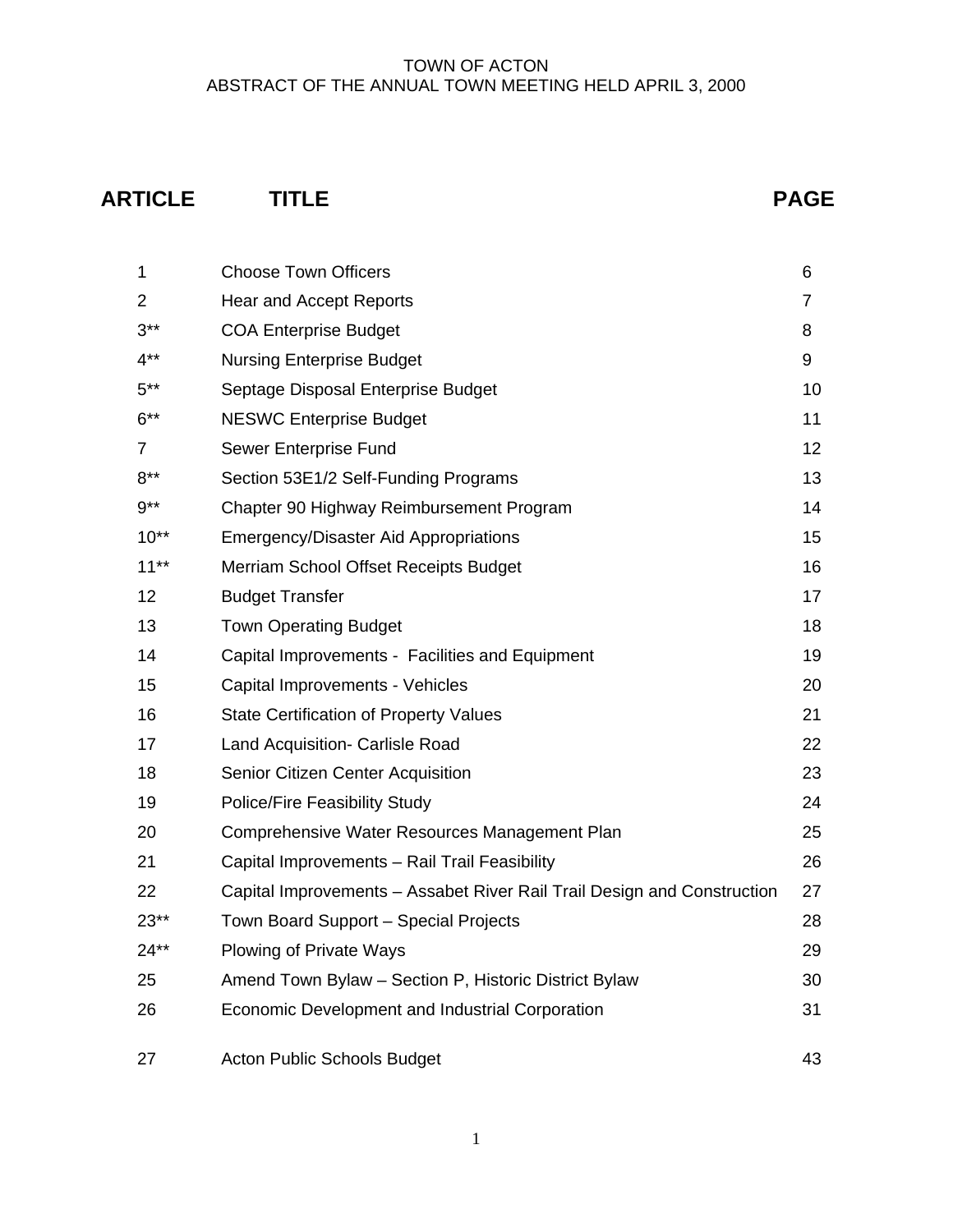|        | <b>TITLE</b>                                                                                           | <b>PAGE</b> |
|--------|--------------------------------------------------------------------------------------------------------|-------------|
| 28     | Acton Boxborough Regional School Assessment                                                            | 44          |
| 29     | Acton Public Schools Capital Improvement Projects                                                      | 45          |
| 30     | A/B Regional Schools Capital Improvement Projects                                                      | 46          |
| 31     | Minuteman Regional School Assessment                                                                   | 47          |
| $32**$ | Sale of Foreclosed Properties                                                                          | 48          |
| 33     | <b>Supplemental Assessments</b>                                                                        | 49          |
| 34     | Amend Town Bylaw - Section E42, Alcohol in Public                                                      | 50          |
| 35#    | Amend Town Bylaw                                                                                       | 51          |
| 36     | <b>Powder Mill District</b>                                                                            | 52          |
| 37     | <b>Technology District</b>                                                                             | 58          |
| 38     | Rezoning of Certain Split Zoned Properties                                                             | 62          |
| 39     | Principal Use Definitions and Table, Related Changes                                                   | 63          |
| 40     | <b>Senior Residence</b>                                                                                | 99          |
| 41     | Open Space Development (OSD) and Planned Conservation<br><b>Residential Community (PCRC) Revisions</b> | 107         |
| 42     | Housekeeping – Corrections, Clarifications, Minor Modifications                                        | 110         |
| 43**   | Elderly Tax Relief – Reauthorize Chapter 73 of the Acts of 1986                                        | 114         |
| 44     | Earth Day Resolution                                                                                   | 115         |
| 45**   | Street Acceptance - Carlton Drive Extension                                                            | 116         |
| 46     | Street Acceptances - Guswood Road Extension                                                            | 117         |
| 47**   | Acceptance of Land Gift - 10 Carlisle Road                                                             | 118         |
| 48**   | Acceptance of Land Gift - Carlton Drive                                                                | 119         |
| 49**   | Acceptance of Land Gift - 35 Main Street                                                               | 120         |
| $50**$ | Acceptance of Sidewalk Easement - High Street                                                          | 121         |
| $51**$ | Acceptance of Sidewalk Easement - Pope Road at Triangle Farm Lane                                      | 122         |
| 52     | Sewer Easement - 394 Mass Avenue                                                                       | 123         |
| 53     | Sewer Easement - 400 Mass Avenue                                                                       | 124         |
| 54     | Sewer Easement - Maple Street                                                                          | 125         |
| 55     | Use of Funds to Reduce Tax Rate (Free Cash)                                                            | 126         |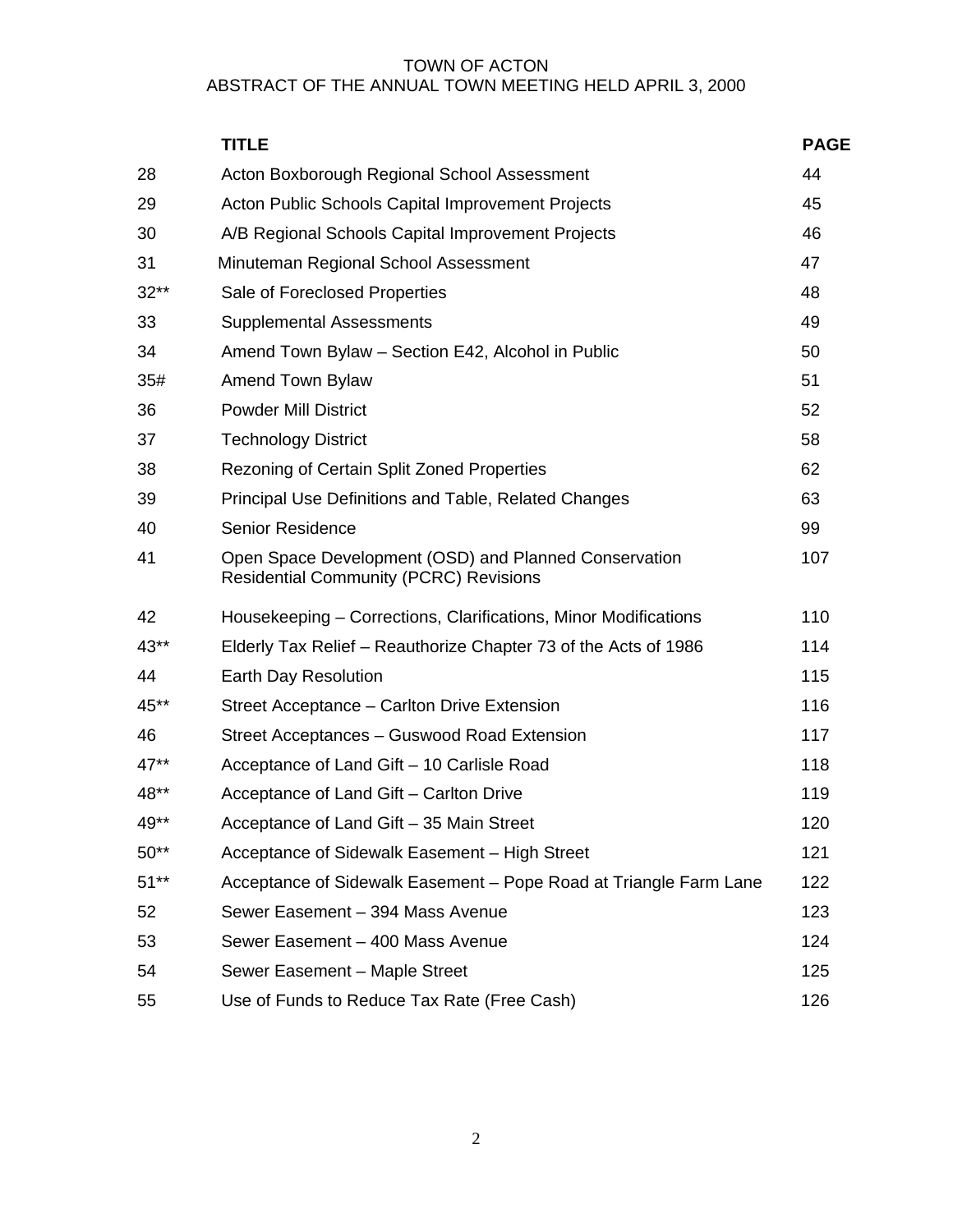### WITH ADJOURNED SESSIONS HELD APRIL 4 AND APRIL 5, 2000 AT THE ACTON-BOXBOROUGH HIGH SCHOOL AUDITORIUM Number of Registered voters attending Town Meeting APRIL 3, 735 APRIL 4, 290 APRIL 5, 151

The Moderator, Mr. MacKenzie, called the meeting to order on Monday April 3, 2000 at 7:00pm. He introduced Reverend Frank Gulinello, Jr. Reverend Gulinello gave the invocation.

Mr. MacKenzie introduced Herman Kabakoff, Chairman of the Board of Selectmen. Mr. Kabakoff introduced the members of the Board of Selectmen, the Town Manager, Town Counsel, Town Clerk, Town Accountant and the Assistant Town Manager. Mr. Kabakoff also noted that this was the last meeting where Mr. Friedrichs would attend as a member of the Board of Selectmen and thanked Mr. Friedrichs for his six (6) years of service to the Board and also for serving on several other boards.

Mr. MacKenzie then introduced John Prendiville, Chairman of the Finance Committee. Mr. Prendiville introduced the members of the Finance Committee.

Mr. MacKenzie informed town meeting that they would be voting on the motions that are read, not the articles as written in the warrant. He then explained some basic rules and regulations of the town meeting.

Mr. MacKenzie explained how the CONSENT CALENDAR was voted and proceeded to read the articles on the Consent Calendar:

#### ARTICLE CONSENT MOTION

3\*\* Council on Aging Enterprise Budget: Move that the Town raise and appropriate \$50,962 for the purpose of operating the Town of Acton Senior and Handicapped Citizen Van service, and to raise such amount \$40,962 be transferred from the Council on Aging Enterprise Fund, and \$10,000 be raised and appropriated.

4\*\* Nursing Enterprise Fund: Move that the Town raise and appropriate \$494,082 for the purpose of operating the Public Health Nursing Service, and to raise such amount \$494,082 be transferred from the Nursing Enterprise Fund.

5\*\* Septage Disposal Enterprise Budget: Move that the Town raise and appropriate \$175,992 for the purpose of septage disposal, and to raise such amount \$175,992 be transferred from the Septage Disposal Enterprise Fund.

6\*\* NESWC Enterprise Fund: Move that the Town raise and appropriate \$3,136,672 for the purpose of trash disposal, and to raise such amount \$2,469,672 be transferred from the NESWC Enterprise Fund, and \$667,000 be raised and appropriated.

8\*\* Section 53 1/2 Self-Funding Programs: Move that the revolving funds for the Local School System, Historic District Commission, Building Department, Sealer of Weights and Measures, Health Department, and Fire Department be continued for FY01 in the amounts and for the purposes set forth in the expense column of this article.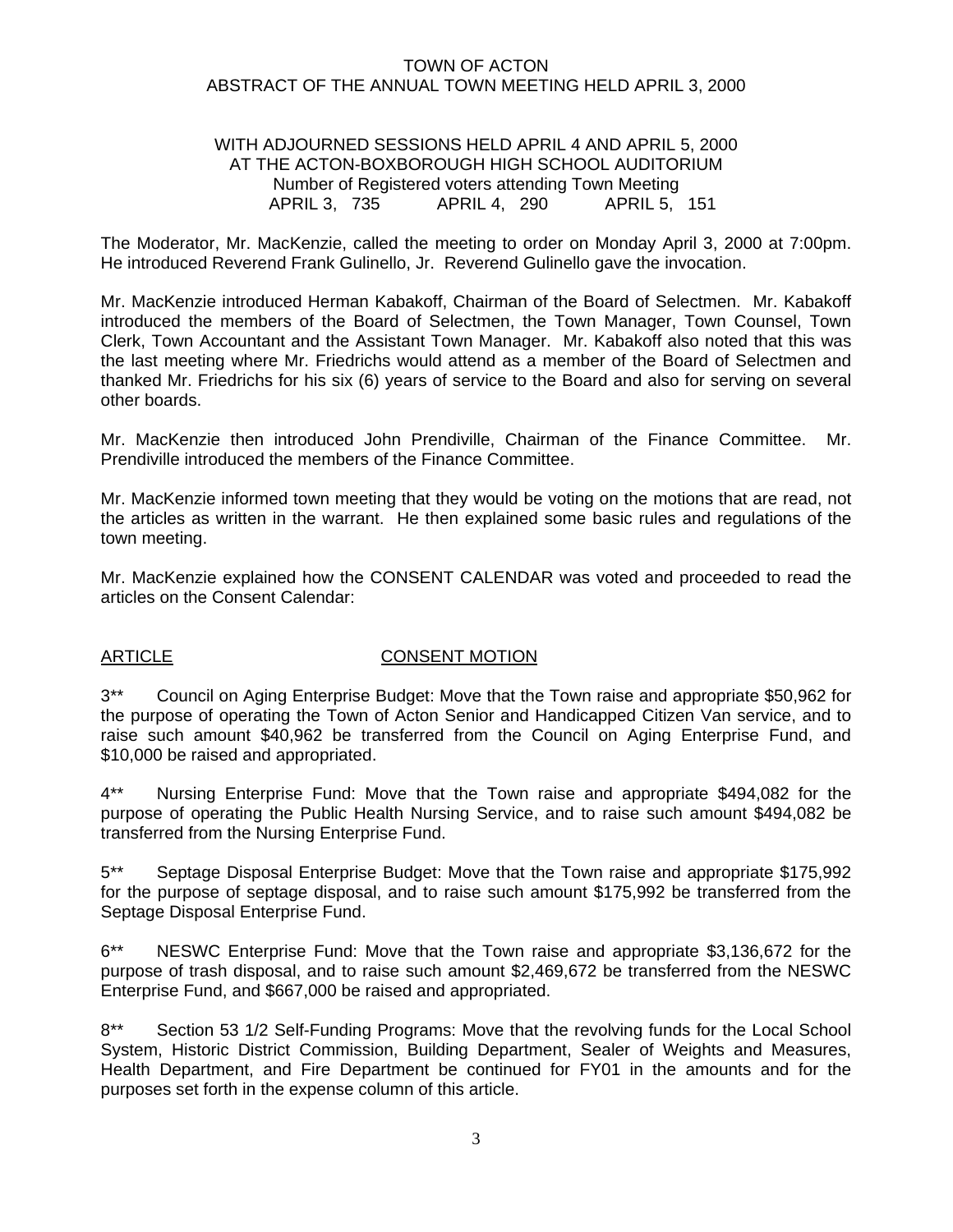9\*\* Chapter 90 Highway Reimbursement Program: Move that the Town Manager is authorized to accept Highway funds from all sources and such funds are hereby appropriated for highway purposes.

10\*\* Emergency/Disaster Aid Appropriations: Move in the words of the article.

11\*\* Merriam School Offset Receipts Budget: Move that the Town raise and appropriate \$19,480 for the purpose of maintaining the Merriam School Building, and to raise such amount \$19,480 be transferred from the Merriam School Offset Receipts Budget.

23\*\* Town Board Support-Special Projects: Move that the Town raise and appropriate \$5,000 for the on-going expenses of the Acton-Boxborough Cultural Council.

24\*\* Plowing of Private Ways: Move that the Town raise and appropriate \$10,000 to be expended by the Town Manager for plowing of private ways open to public use as designated by the Board of Selectmen.

32\*\* Sale of Foreclosed Properties: Move in the words of the article.

43\*\* Elderly Tax Relief – Reauthorize Chapter 73 of the Acts of 1986: Move in the words of the article.

45\*\* Street Acceptances: Move that the Town accept as a public way the streets listed in the Article, as laid out by the Board of Selectmen according to the plans on file with the Town Clerk, and authorize the Board of Selectmen to take the fee or easements for drainage, utility, or other purposes where shown on said plan or described in the Order of Layout.

- 47\*\* Accept Land Gift 10 Carlisle Road: Move in the words of the article.
- 48\*\* Accept Land Gift Carlton Drive Extension: Move in the words of the article.
- 49\*\* Accept Land Gift 35 Main Street: Move in the words of the article.
- 50\*\* Acceptance of Sidewalk Easement High Street: Move in the words of the article.
- 51\*\* Acceptance of Sidewalk Easement Pope Road: Move in the words of the article.

#### *CONSENT CALENDAR CARRIES UNAMIOUSLY*

#### **ARTICLE 1 CHOOSE TOWN OFFICERS**

(Majority Vote Required)

To choose all necessary Town Officers and Committees and to fix the salaries and compensation of all the elective officers of the Town as follows:

| Moderator          |          | \$20.00 per Town Meeting session |
|--------------------|----------|----------------------------------|
| Board of Selectmen | Chairman | \$750.00 per year                |
|                    | Member   | \$650.00 per year                |

or take any other action relative thereto.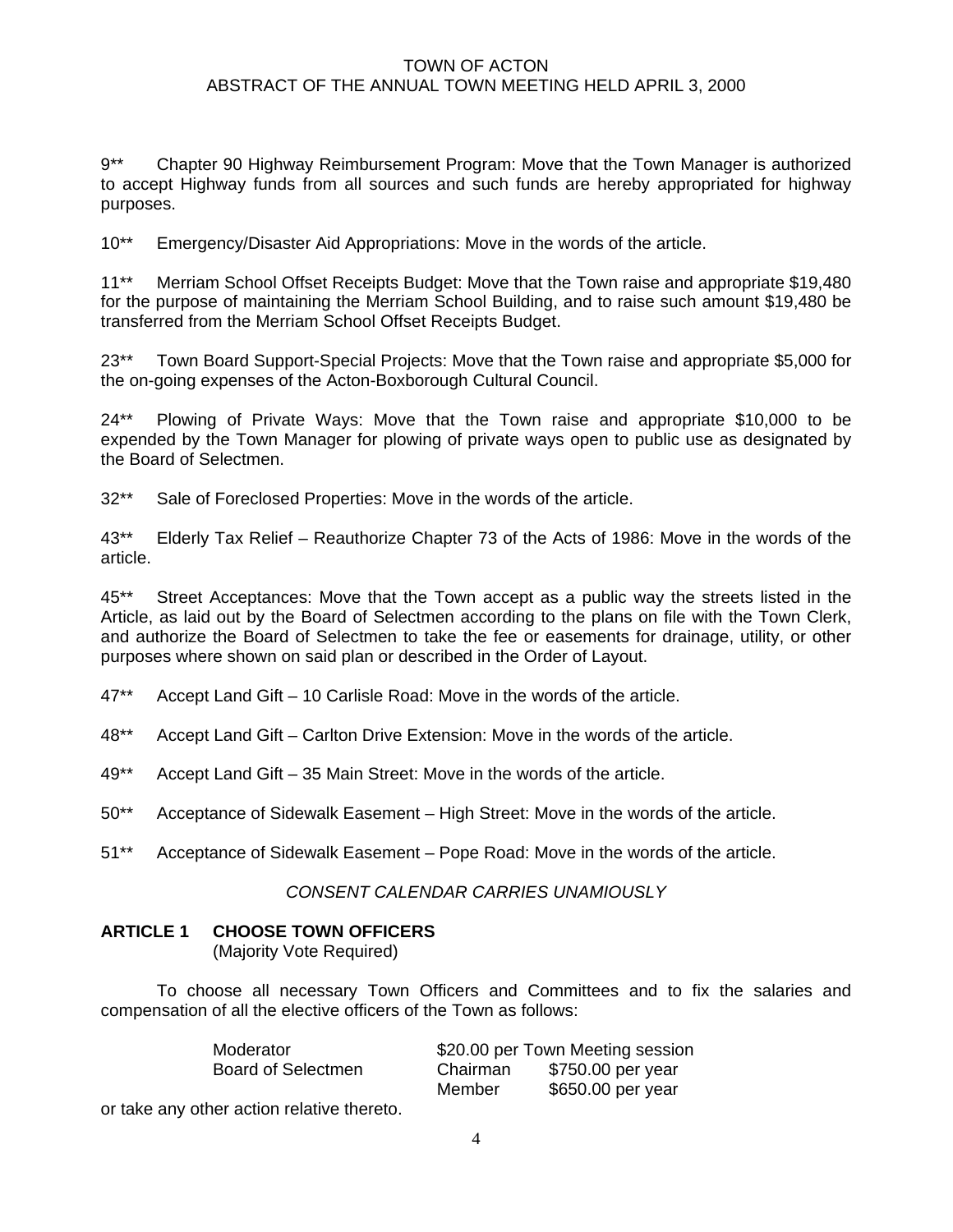# **MOTION:**

**Mr. Kabakoff** moves that the Town fix the compensation for elected officers as shown in the warrant.

# *MOTION CARRIES UNANIMOUSLY*

**Cornelia O. Huber,** Chairperson of the Elizabeth White Fund, nominates Francis Joyner for the position of Trustee of the Elizabeth White Fund, term to expire 2003.

# *MOTION CARRIES UNANIMOUSLY*

**Joseph A. Conquest** nominates Allen H. Nelson for the position of Trustee of the Fireman's Relief Fund, term to expire 2003.

# *MOTION CARRIES UNANIMOUSLY*

**Frederick A. Harris**, Trustee of the Fireman's Relief Fund of West Acton, nominates Edward Bennett, for the position of Trustee of the Fireman's Relief Fund of West Acton, term to expire 2003.

# *MOTION CARRIES UNANIMOUSLY*

**Shirley Towle** nominates Mabel Grekula for the position of Trustee of the Charlotte Goodnow Fund, term to expire 2003.

# *MOTION CARRIES UNANIMOUSLY*

**The Trustees** of the West Acton Citizens' Library nominate Peter J. Guilmette for the position of Trustee of the West Acton Citizens' Library, term to expire 2003.

# *MOTION CARRIES UNANIMOUSLY*

#### **ARTICLE 2 HEAR AND ACCEPT REPORTS**  (Majority Vote Required)

 To see if the Town will accept reports and hear and act upon the report of any committee chosen at any previous Town Meeting that has not already reported, or take any other action relative thereto.

# **MOTION:**

**Mr. Kabakoff** moves that the Town accepts the reports of the various Town Officers and Boards as set forth in the 1999 Town Report and that the Moderator calls for any other reports.

# *MOTION CARRIES UNANIMOUSLY*

Moderator calls for any other reports. There were no other reports.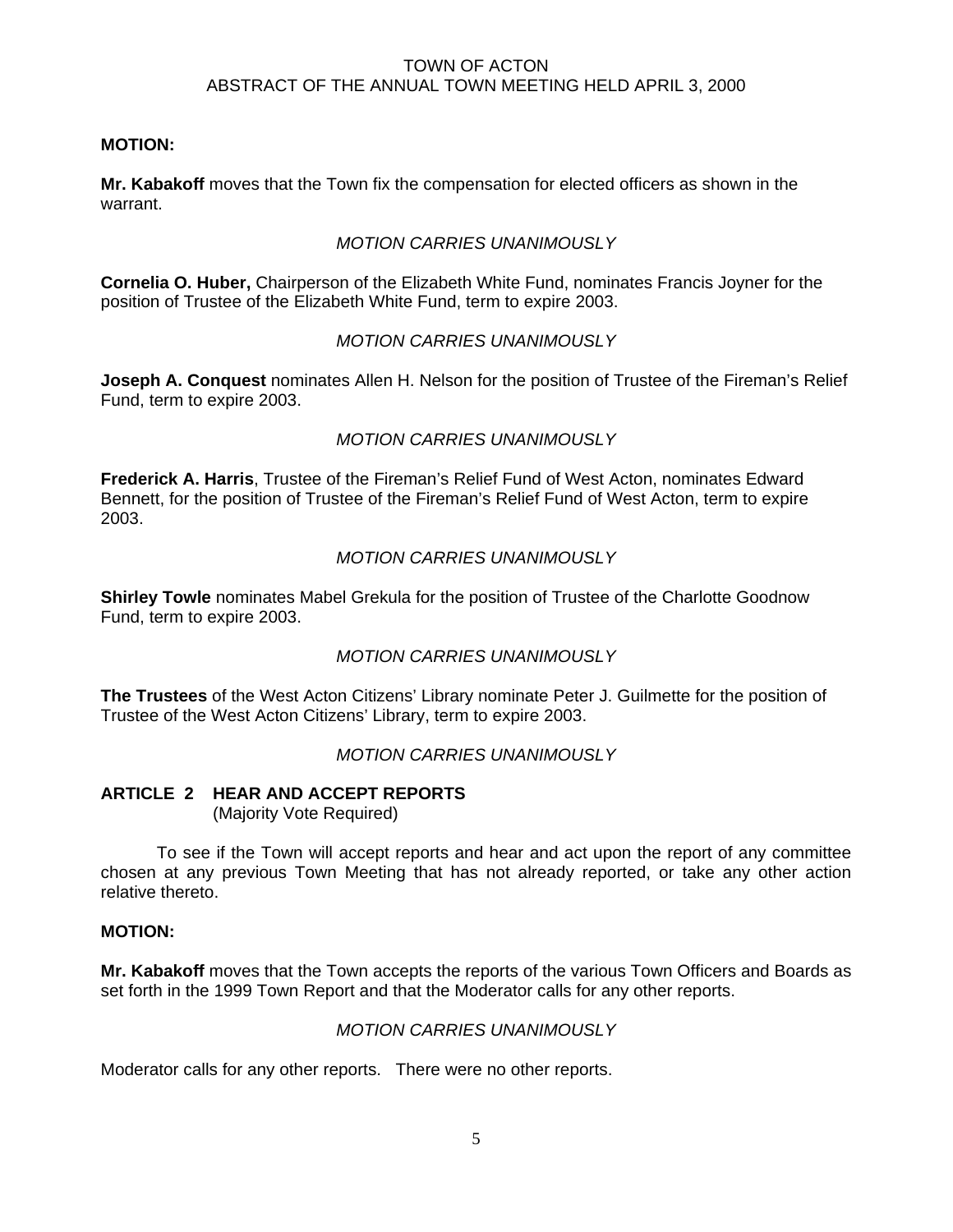# **ARTICLE 3 \*\* COUNCIL ON AGING VAN ENTERPRISE BUDGET**

(Majority Vote Required)

 To see if the Town will raise and appropriate, or appropriate from available funds, the sum of \$50,962, or any other sum, to operate the Senior Van Service, in accordance with Mass General Laws Chapter 44, Section 53 F1/2, Enterprise Fund Law, or take any other action relative thereto.

# **CONSENT MOTION:**

**Mr. Shupert** moves that the Town raise and appropriate \$50,962 for the purpose of operating the Town of Acton Senior and Handicapped Citizen Van service, and to raise such amount \$40,962 be transferred from the Council on Aging Enterprise Fund, and \$10,000 be raised and appropriated.

*CONSENT MOTION CARRIES UNANIMOUSLY* 

# **ARTICLE 4\*\* NURSING ENTERPRISE BUDGET**

(Majority Vote Required)

 To see if the Town will raise and appropriate, or appropriate from available funds, the sum of \$494,082, or any other sum, to provide Public Health and Visiting Nurse Services, in accordance with Mass General Laws Chapter 44, Section 53F1/2, Enterprise Fund Law, or take any other action relative thereto.

# **CONSENT MOTION:**

**Mr. Shupert** moves that the Town raise and appropriate \$494,082 for the purpose of operating the Public Health Nursing Service, and to raise such amount \$494,082 be transferred from the Nursing Enterprise Fund.

#### *CONSENT MOTION CARRIES UNANIMOUSLY*

# **ARTICLE 5\*\* SEPTAGE DISPOSAL ENTERPRISE BUDGET**

(Majority Vote Required)

 To see if the Town will raise and appropriate, or appropriate from available funds, the sum of \$175,992, or any other sum, for the purpose of septage disposal, in accordance with Mass General Laws Chapter 44, Section 53F1/2, Enterprise Fund Law, or take any other action relative thereto.

# **CONSENT MOTION**:

**Mr. Shupert** moves that the Town raise and appropriate \$175,992 for the purpose of septage disposal, and to raise such amount \$175,992 be transferred from the Septage Disposal Enterprise Fund

*CONSENT MOTION CARRIES UNANIMOUSLY* 

# **ARTICLE 6\*\* NESWC ENTERPRISE BUDGET**  (Majority Vote Required)

 To see if the Town will raise and appropriate, or appropriate from available funds, the sum of \$3,136,672, or any other sum, for the purpose of solid waste disposal, in accordance with Mass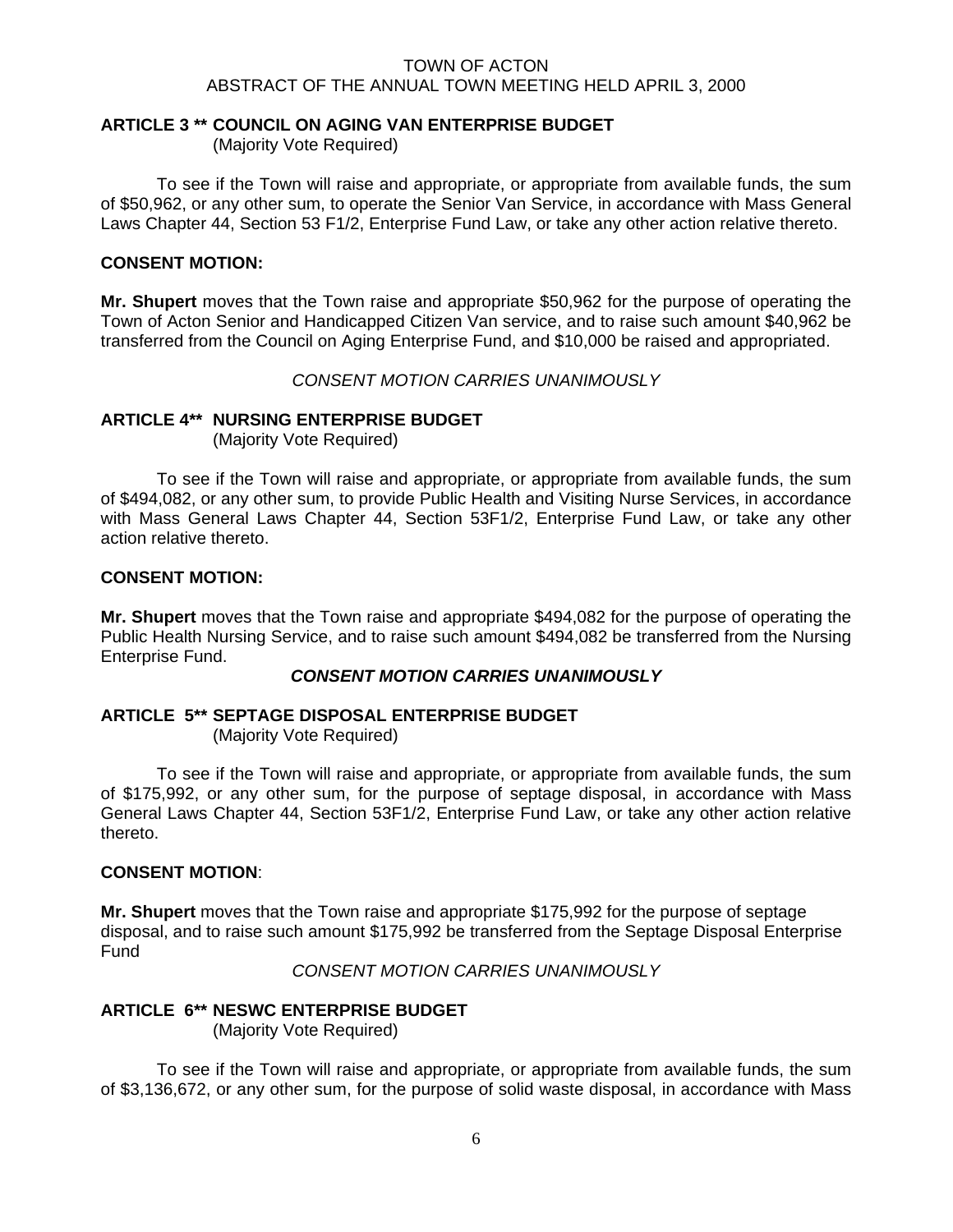General Laws Chapter 44, Section 53F1/2, Enterprise Fund Law, or take any other action relative thereto.

#### **CONSENT MOTION:**

**Mr. Shupert** moves that the Town raise and appropriate \$3,136,672 for the purpose of trash disposal, and to raise such amount \$2,469,672 be transferred from the NESWC Enterprise Fund, and \$667,000 be raised and appropriated.

#### *CONSENT MOTION CARRIES UNANIMOUSLY*

# **ARTICLE 7 SEWER ENTERPRISE BUDGET**

(Majority Vote Required)

To see if the Town will vote to establish a Sewer Enterprise Fund in accordance with Mass General Laws Chapter 44, Section 53F1/2, for the purpose of holding and accounting for all revenues, receipts and funds from any sources for the construction, operation and maintenance of sewer collection and treatment facilities in the town and appropriate the sum of \$94,000, or any other sum, for such purposes and to raise such amount \$94,000 shall be transferred from funds appropriated in the FY01 Budget, or take any other action relative thereto.

#### **MOTION:**

**Mr. Shupert** moves that the Town establish a Sewer Enterprise Fund for the purpose of holding and accounting for all revenues, receipts and funds from any source for the construction, operation and maintenance of sewer collection and treatment facilities in the town, and appropriate \$94,000 for such purposes, and to raise such amount, \$94,000 be transferred from the Sewer Enterprise Fund.

#### *MOTION CARRIES UNANIMOUSLY*

#### **ARTICLE 8\*\* SECTION 53E1/2 SELF-FUNDING PROGRAMS**

(Majority Vote Required)

To see if the Town will vote pursuant to Section 53E1/2 of Chapter 44 of the Mass General Laws to continue revolving funds for the Local School system, Historic District Commission, Building Department, Sealer of Weights and Measures, Health Inspectional Services, and Fire Department Fire Alarm Network, or take any other action relative thereto.

|                                             | <b>FUND BALANCE</b> | <b>REVENUE</b> | <b>EXPENSE</b> |
|---------------------------------------------|---------------------|----------------|----------------|
|                                             | 6/30/99             | <b>FY2001</b>  | <b>FY2001</b>  |
| <b>School Department</b>                    |                     |                |                |
| Douglas At Dawn                             | $$-2,474$           | \$20,000       | \$20,000       |
| Merriam Afternoons/Summer                   | 105<br>\$           | \$20,000       | \$20,000       |
| <b>Gates Amazing Mornings</b>               | \$3,783             | \$20,000       | \$20,000       |
| <b>Historic District Commission</b>         | \$419               | \$<br>400      | \$<br>600      |
| <b>Building Department</b>                  |                     |                |                |
| (Includes fees for Micro Filming,           | \$30,134            | \$111,000      | \$110,947      |
| <b>Electrical Permits, Plumbing Permits</b> |                     |                |                |
| Gas Permits, Sign Licenses and              |                     |                |                |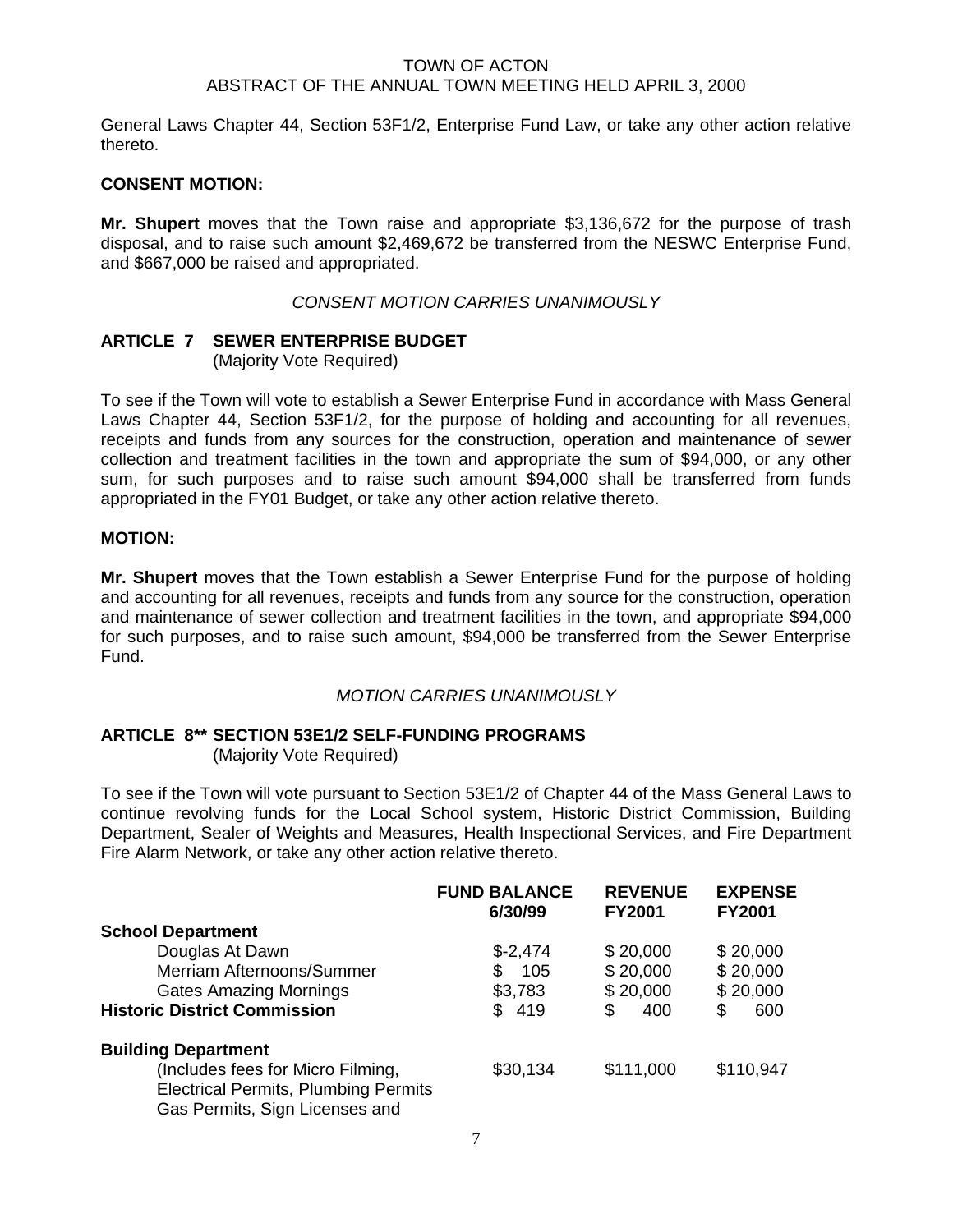| Licenses and Periodic Inspection Fees)<br><b>Sealer of Weights and Measures</b>                       | 792                  | \$7,200              | \$7,180              |
|-------------------------------------------------------------------------------------------------------|----------------------|----------------------|----------------------|
| <b>Health Department</b><br><b>Food Service Inspections</b><br><b>Hazardous Materials Inspections</b> | \$12,287<br>\$38,829 | \$20,500<br>\$20,500 | \$20,163<br>\$20,288 |
| <b>Fire Department</b><br><b>Fire Alarm Network</b>                                                   | \$43,373             | \$35,000             | \$34,720             |

#### **CONSENT MOTION:**

**Mr. Friedrichs** moves that the revolving funds for the Local School System, Historic District Commission, Building Department, Sealer of Weights and Measures, Health Department, and Fire Department be continued for FY01 in the amounts and for the purposes set forth in the expense column of this article.

*CONSENT MOTION CARRIES UNANIMOUSLY* 

# **ARTICLE 9\*\* CHAPTER 90 HIGHWAY REIMBURSEMENT PROGRAM**

(Majority Vote Required)

 To see if the Town will raise and appropriate, or appropriate from available funds, a sum of money for highway improvements under the authority of Chapter 90 of the Mass General Laws, and any other applicable laws, or take any other action relative thereto.

#### **CONSENT MOTION:**

**Mr. Friedrichs** moves that the Town Manager are authorized to accept Highway funds from all sources and such funds are hereby appropriated for highway purposes.

#### *CONSENT MOTION CARRIES UNANIMOUSLY*

# **ARTICLE 10\*\* EMERGENCY/DISASTER AID APPROPRIATIONS**

(Majority Vote Required)

 To see if the Town will vote to appropriate any Federal Government and State Government reimbursement for costs incurred as a result of any declared emergencies or other unusual occurrences during Fiscal Year 2001, or take any other action relative thereto.

#### **CONSENT MOTION:**

**Mr. Friedrichs** moves in the words of the Article.

*CONSENT MOTION CARRIES UNANIMOUSLY* 

# **ARTICLE 11\*\* MERRIAM SCHOOL OFFSET RECEIPTS BUDGET (**Majority Vote Required)

 To see if the Town will raise and appropriate, or appropriate from available funds, the sum of \$19,480, or any other sum, for the purpose of maintaining and operating the Merriam School, in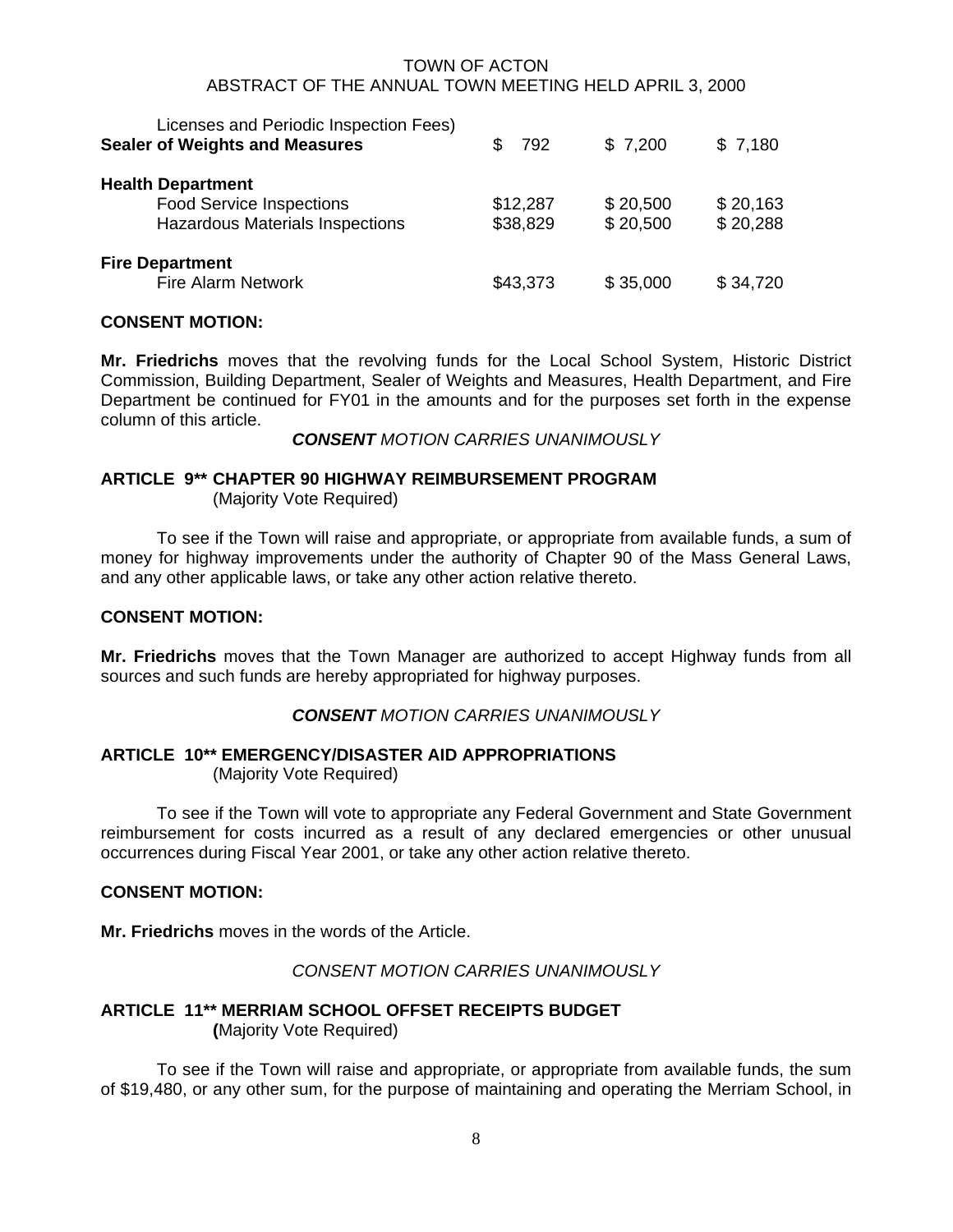accordance with Mass General Laws, Chapter 44, Section 53E, Offset Receipts Law, or take any other action relative thereto.

# **CONSENT MOTION:**

**Mr. Friedrichs** moves that the Town raise and appropriate \$19,480 for the purpose of maintaining the Merriam School Building, and to raise such amount \$19,480 be transferred from the Merriam School Offset Receipts Budget.

# *CONSENT MOTION CARRIES UNANIMOUSLY*

# **ARTICLE 12 BUDGET TRANSFER**

(Majority Vote Required)

 To see if the Town will raise and appropriate, or appropriate from available funds, an amount of money to be used in conjunction with funds appropriated under the current fiscal year's budgets to be used during the current fiscal year, or make any other adjustments to the current fiscal year budgets and appropriations that may be necessary, or take any other action relative thereto.

**MOTION:** 

**Mr. Kabakoff** moves that the Town take no action.

#### *MOTION CARRIES UNANIMOUSLY*

#### **MR. PRENDIVILLE, Chairman of the Finance Committee gave a presentation.**

#### **ARTICLE 13 TOWN OPERATING BUDGET**

(Majority Vote Required)

 To see what sum of money the Town will raise and appropriate, or appropriate from available funds, to defray the necessary expenses of the departments, offices and boards of the Town, exclusive of the school budgets, or take any other action relative thereto.

#### **MOTION:**

**Mr. Kabakoff** moves that the Town Budget for the period July 1, 2000 to June 30, 2001, in the amount of \$14,999,292 be raised and appropriated in its entirety, except that \$69,435 be transferred from the Cemetery Trust Funds for Cemetery Use, and that \$8,500 be transferred from the Wetlands Filing Fees for use by the Natural Resources Department, and further that the Town Manager be authorized to sell, trade or dispose of vehicles and equipment being replaced and to expend any proceeds received.

**MR. KABAKOFF**, Chairman of the Board of Selectmen, gave a presentation on the Municipal Budget.

*MOTION CARRIES UNANIMOUSLY*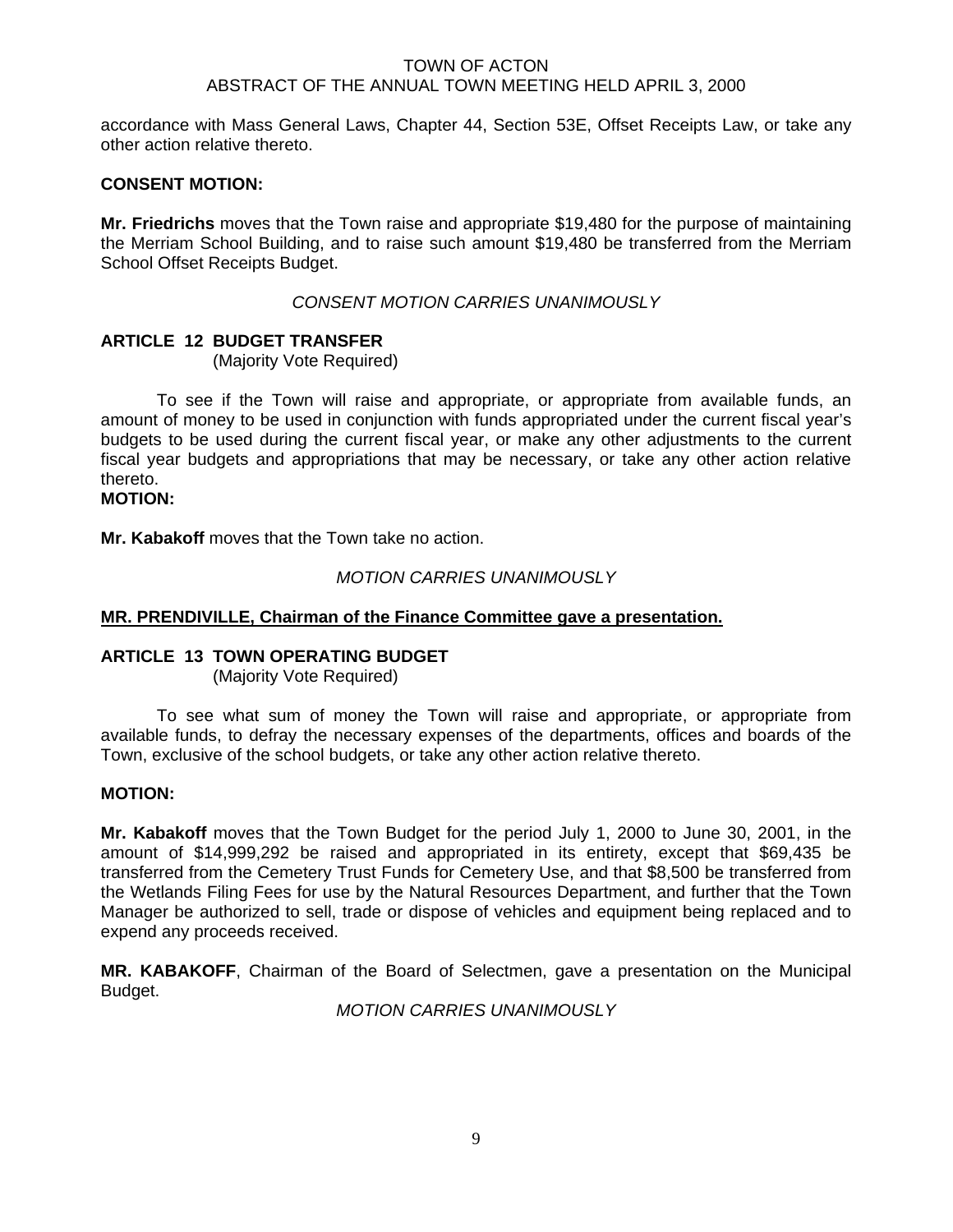# **ARTICLE 14 CAPITAL IMPROVEMENTS, FACILITIES AND EQUIPMENT**

(Majority Vote Required)

 To see if the Town will raise and appropriate, or appropriate from available funds, a sum of money to be expended by the Town Manager for the replacement or improvement of facilities and equipment as listed below:

|    | Total                         | \$141,000 |
|----|-------------------------------|-----------|
| D. | Fork Lift                     | \$26,000  |
| C. | <b>Portable Generator</b>     | \$15,000  |
| В. | <b>Telephone Systems</b>      | \$30,000  |
| Α. | <b>Town Hall Roof Repairs</b> | \$70,000  |

or take any other action relative thereto.

# **MOTION:**

**Mr. Hunter** moves that the Town raise and appropriate \$141,000 to be expended by the Town Manager for the purpose of purchasing equipment as listed in this article, and further that the Town Manager be authorized to sell, trade or dispose of equipment being replaced and to expend any proceeds received.

# *MOTION CARRIES UNANIMOUSLY*

# **ARTICLE 15 CAPITAL IMPROVEMENTS - VEHICLES**

(Majority Vote Required)

 To see if the Town will raise and appropriate, or appropriate from available funds, a sum of money to be expended by the Town Manager for the purchase and replacement of vehicles as listed below:

| Α. | Highway Superintendent's Vehicle    | \$27,000  |
|----|-------------------------------------|-----------|
| В. | <b>Municipal Properties Vehicle</b> | \$34,000  |
| C. | Fire Vehicle #30                    | \$40,000  |
|    | Total                               | \$101,000 |

or take any other action relative thereto.

# **MOTION**:

**Mr. Hunter** moves that the Town raise and appropriate \$101,000 to be expended by the Town Manager for the purpose of purchasing new vehicles and replacing vehicles as listed in the Article and that the Town Manager be authorized to sell, trade, or dispose of vehicles being replaced and to expend any proceeds received.

# *MOTION CARRIES UNANIMOUSLY*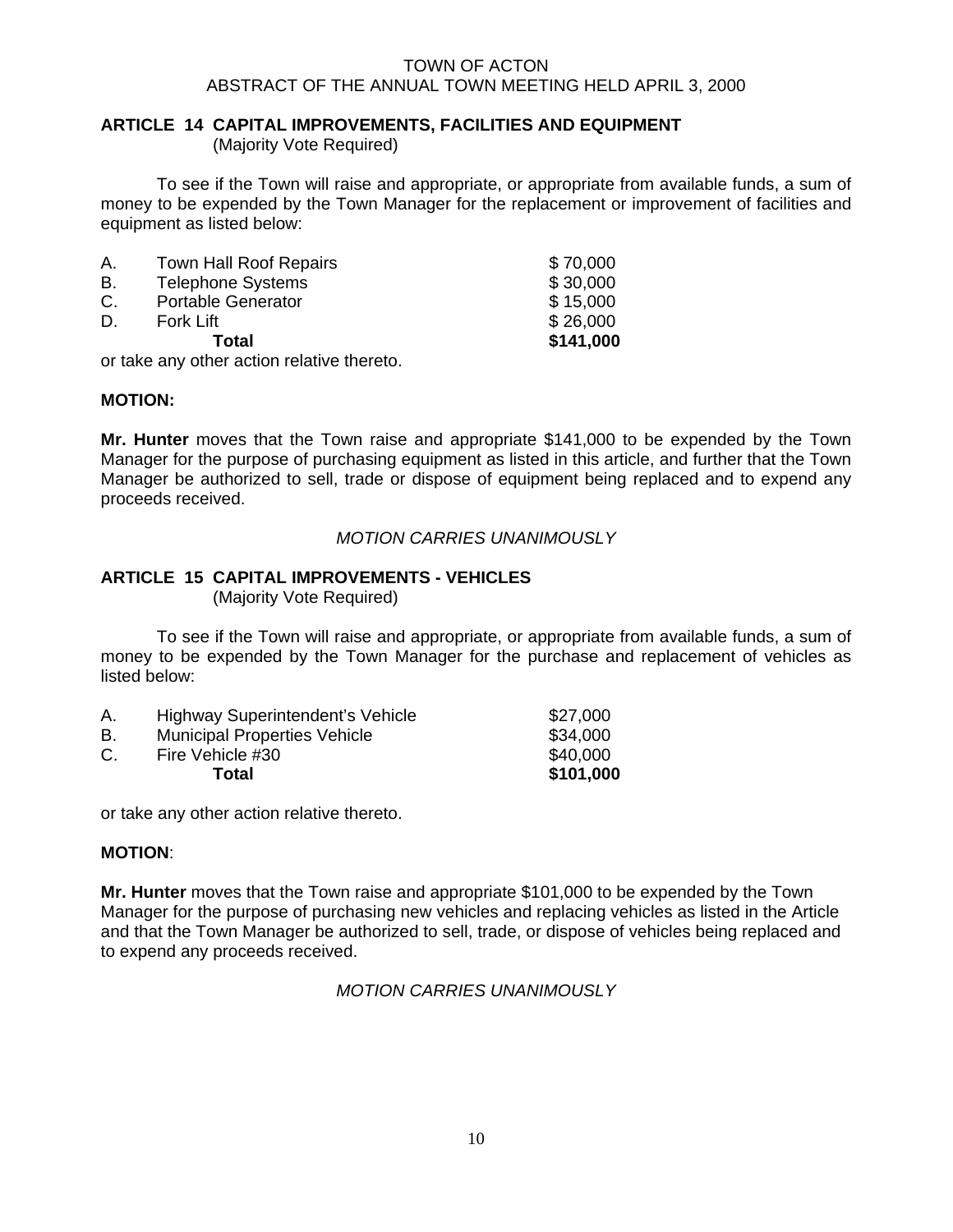# **ARTICLE 16 STATE CERTIFICATION OF PROPERTY VALUES**

(Majority Vote Required)

To see if the Town will vote to raise and appropriate, or appropriate from available funds, the sum of \$75,000, or any other sum, for the purpose of establishing the full and fair cash value of all real estate within the jurisdiction of the Town, or take any other action relative thereto.

# **MOTION:**

**Mr. Ashton** moves that the Town raise and appropriate \$75,000 to be expended by the Town Manager for the purpose of establishing the full and fair cash value of all real estate within the jurisdiction of the Town.

*MOTION CARRIES UNANIMOUSLY*

# **ARTICLE 17 LAND ACQUISITION – CARLISLE ROAD**

(2/3 Vote Required)

 To see if the Town will raise and appropriate, appropriate from available funds, or authorize the Treasurer to borrow a sum of money, which borrowing shall be contingent upon the passage of a Proposition 2 1/2 Debt Exclusion Override, to be expended by the Town Manager for the purpose of acquiring by purchase, eminent domain, or otherwise, all or part of the land on Carlisle Road shown as Parcel 104 on Assessors' Map C-5; Parcels 11, 12, 13 and 14 on Assessors' Map C-6; Parcel 12 on Assessors' Map D-5 and Parcels 1, 2 and 2-1 on Assessors' Map D-6, for conservation, recreation and other general municipal purposes and to authorize the Town Manager to apply for any available State and Federal reimbursements for such purposes, or take any other action relative thereto.

# **MOTION:**

**Mr. Ashton** moves that the Town authorize the Board of Selectmen to negotiate a Purchase and Sale Agreement for the acquisition by purchase, eminent domain, or otherwise of all or part of the 234 +/- acres of land on Carlisle Road shown as Parcel 104 on Assessors' Map C-5; Parcels 11, 12, 13 and 14 on Assessors' Map C-6; Parcel 12 on Assessors' Map D-5 and Parcels 1, 2 and 2-1 on Assessors' Map D-6, and that an area not greater than 60 acres be held for recreational purposes, including supporting infrastructure, with the remainder to be held for conservation purposes, to be managed and controlled by the Town of Acton Conservation Commission pursuant to the provisions of G.L. 40, 8C, and that the Town raise and appropriate the sum of \$6,875,000 to be expended by the Town Manager for said acquisition, bond issuance costs, and other costs incidental thereto; and to raise such amount, the Treasurer, with the approval of the Selectmen, is authorized to borrow \$6,875,000 under G.L. Chapter 44; and that the Town raise and appropriate \$225,000 for the payment of interest and costs incidental thereto, and that the Town Manager is authorized to apply for, enter into agreements concerning, accept and expend any Federal and State Grants available for these purposes including but not limited to the Commonwealth's Executive Office of Environmental Affairs Self-Help Grants, provided however, that this vote shall not take effect until the Town obtains two additional appraisals of the property and votes to exempt from the limitation on total taxes imposed by G.L. Chapter 59, Section 21C (Proposition 2  $\frac{1}{2}$ ) amounts required to pay the principal and interest on the borrowing authorized by this vote.

TOTAL 657 YES 607 NO 50

*MOTION CARRIES*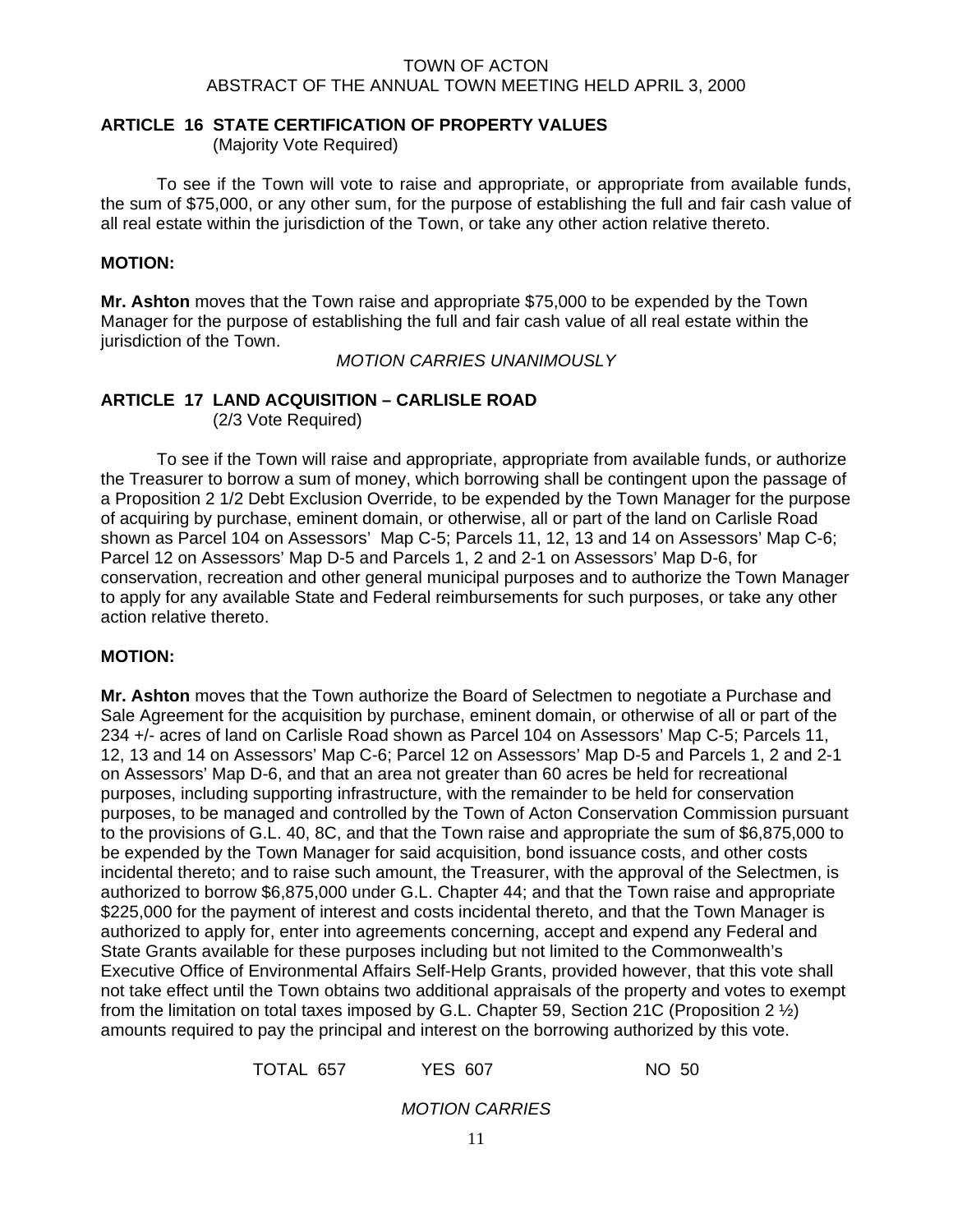# **MOTION:**

**Mr. Kabakoff** moves to adjourn the town meeting at 10:43 PM until Tuesday, April 4,2000 at 7:00PM

# *MOTION CARRIES UNANIMOUSLY*

# **Moderator called the meeting to order at 7:05PM, Tuesday, April 4, 2000**

# **ARTICLE 18 SENIOR CENTER ACQUISITION**

(Majority Vote Required**)**

 To see if the Town will vote to authorize the Board of Selectmen to accept as a gift from the Audubon Hill North and Audubon Hill South Condominium Association, a parcel of land and buildings thereon identified as Lot E, as set forth in the lease between the Audubon Hill North Condominium Association, the Audubon Hill South Condominium Association and the Board of Selectmen of the Town of Acton, dated November l, 1993, and further described in a Comprehensive Development Agreement dated July 25, 1989, and recorded with the Middlesex South Registry of Deeds at Book 19966, Page 008, together with such easements or rights of access as the Board of Selectmen, with advice of Town Counsel, determine to be necessary, provided that such action shall not change the purposes for which this facility may be used as set forth in such agreement, or take any other action relative thereto.

# **MOTION:**

**Mr. Shupert** moves to take no action.

# *MOTION TO TAKE NO ACTION CARRIES UNANIMOUSLY*

# **ARTICLE 19 POLICE/FIRE FEASIBILITY STUDY**

(Majority Vote Required)

 To see if the Town will raise and appropriate, or appropriate from available funds, the sum of \$35,000, or any other sum, to be expended by the Town Manager for the purpose of conducting a feasibility study for Public Safety facilities, or take any other action relative thereto.

# **MOTION:**

**Mr. Hunter** moves that the Town raise and appropriate \$35,000 to be expended by the Town

Manager for professional services to conduct a feasibility study for Public Safety facilities, and

other costs incidental thereto.

# *MOTION CARRIES*

Mr. MacKenzie informed Town Meeting attendees that "Know Your Town" booklets were being sold for \$8.00 in the lobby by the League of Women Voters.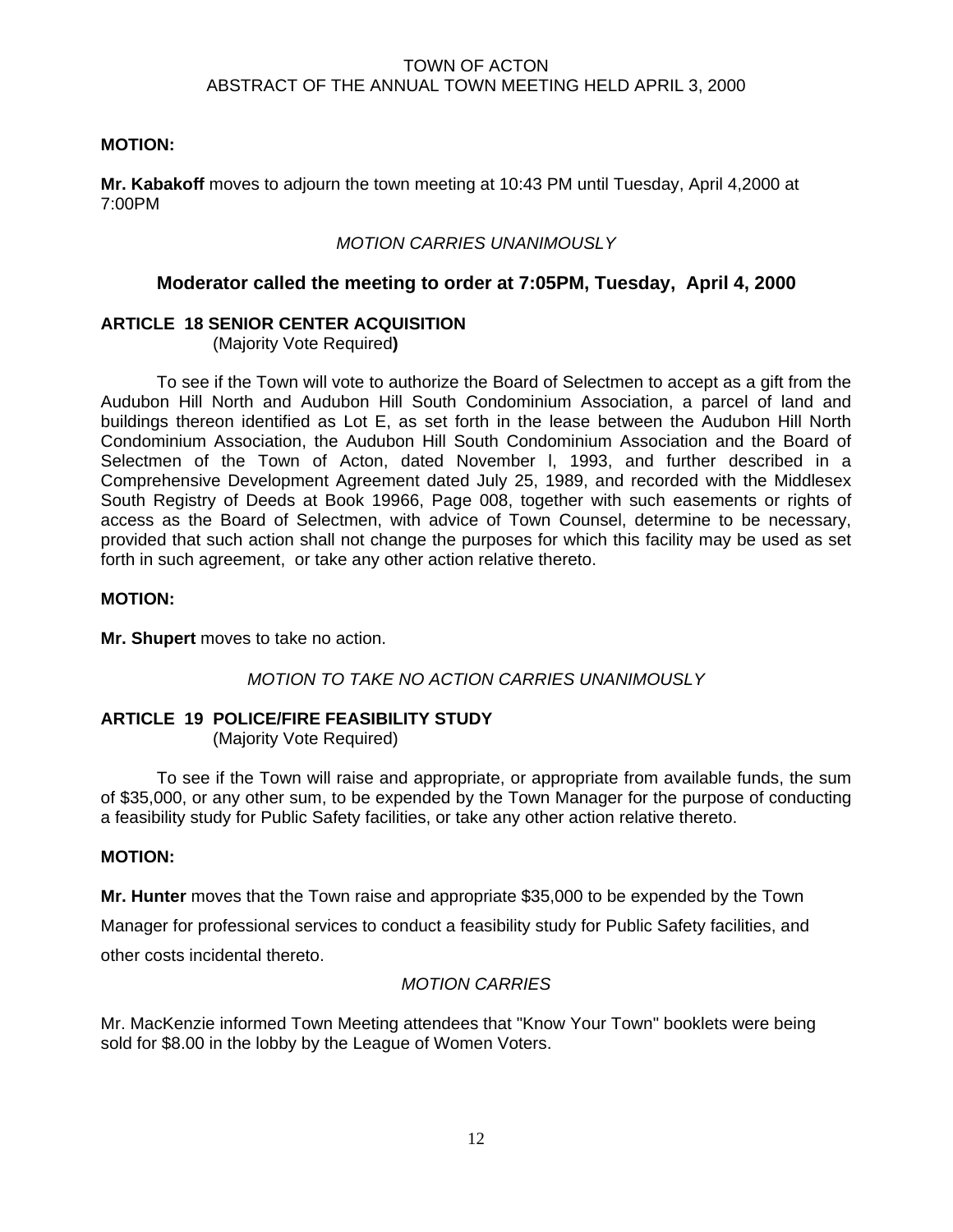# **ARTICLE 20 COMPREHENSIVE WATER RESOURCES MANAGEMENT PLAN (**2/3 Vote Required)

 To see if the Town will raise and appropriate, appropriate from available funds or borrow from the Massachusetts Water Pollution Abatement Trust, or otherwise, a sum of money to be expended by the Town Manager for the purpose of completing a comprehensive water resources management plan, including, without limitation, all costs and any related expenses thereof, as defined in Chapter 29C of the Mass General Laws, or take any other action relative thereto.

# **MOTION:**

**Mr. Shupert** moves that the Town appropriate \$500,000 to be expended by the Town Manager for the purpose of completing a comprehensive water resources management plan, including without limitation all costs thereof as defined in Section 1 of Chapter 29C of the General Laws; that to meet this appropriation the Treasurer with the approval of the Board of Selectmen is authorized to borrow all or a portion of such amount from the Massachusetts Water Pollution Abatement Trust established pursuant to Chapter 29C and in connection therewith to enter into a loan agreement and/or security agreement with the Trust and otherwise to contract with the Trust and the Department of Environmental Protection with respect to such loan and for any federal or state aid available for the project or for the financing thereof; and that the Town Manager is authorized to enter into a Project Regulatory Agreement with the Department of Environmental Protection, to expend all funds available for the project and to take any other action necessary to carry out the project as set forth in the article, and that to raise such amount, the Town Manager is authorized to apply for, accept, expend and borrow in anticipation of any Federal and State Grants available for these purposes; and that the Town raise and appropriate \$25,000 for the payment of interest and underwriting costs on such borrowing in Fiscal Year 2001.

# **TOTAL VOTE 108 YES 100 NO 8**

*MOTION CARRIES*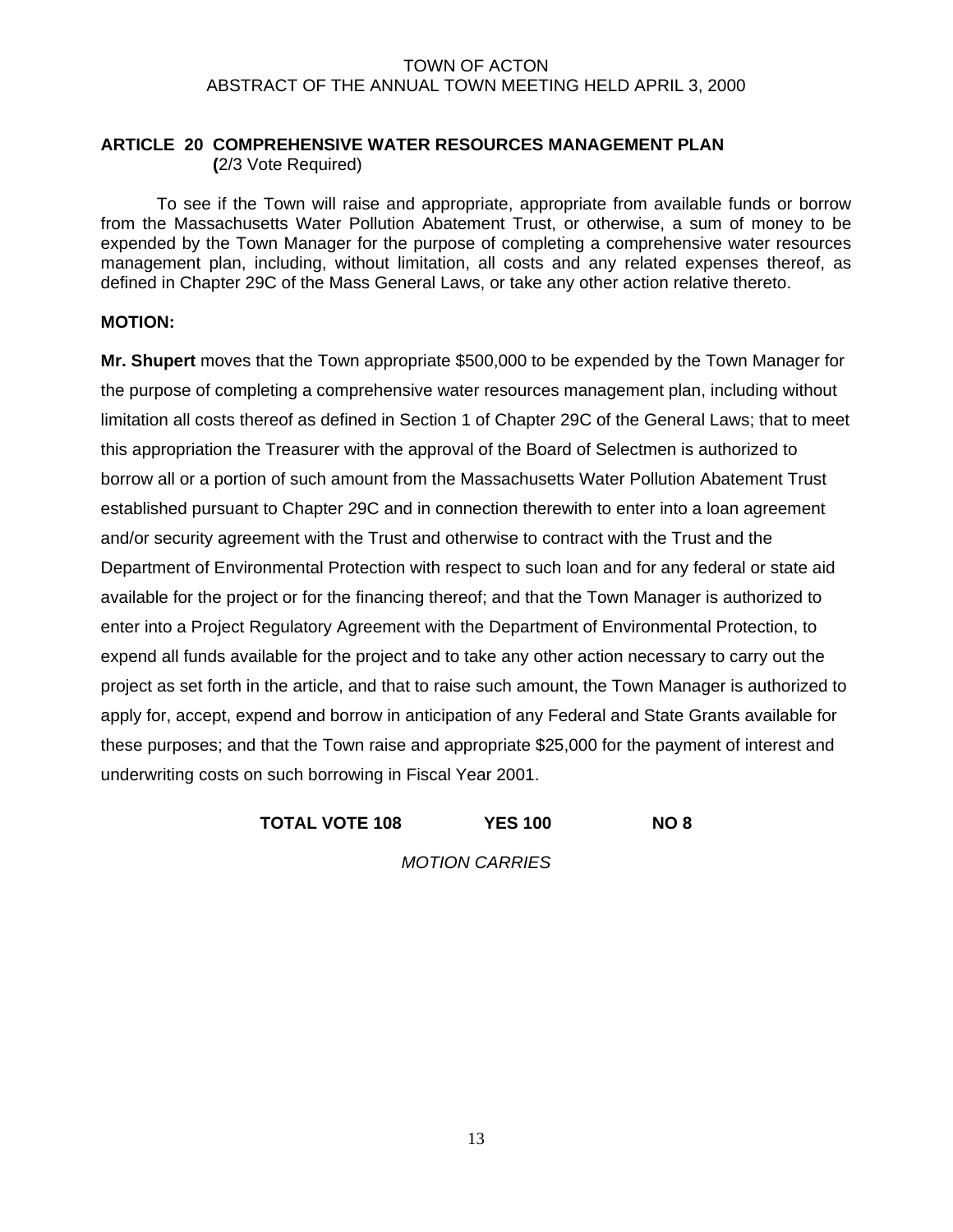# **ARTICLE 21 CAPITAL IMPROVEMENTS-RAIL TRAIL FEASIBILITY**

(Majority Vote Required)

 To see if the Town will raise and appropriate, or appropriate from available funds, the sum of \$25,000, or any other sum, to be expended by the Town Manager for the purpose of a feasibility study, or any other investigation, into the creation of a rail trail in North and East Acton, or take any other action relative thereto.

#### **MOTION:**

**Mr. Shupert** moves that the Town raise and appropriate \$25,000 to be expended by the Town Manager for the purpose of a feasibility study for the creation of a rail trail in North and East Acton, and other costs incidental thereto.

# *MOTION CARRIES*

# **ARTICLE 22 CAPITAL IMPROVEMENTSASSABET RIVER RAIL TRAIL DESIGN AND CONSTRUCTION**

(2/3 Vote Required)

To see if the Town will raise and appropriate, appropriate from available funds, or borrow, \$900,000, or any other sum, to be expended by the Town Manager for the purpose of financing the planning, design and construction of the Acton portion of the Assabet River Rail Trail, or any portion thereof, including, without limitation, all costs and any related expenses thereof, and to authorize the Town Manager to apply for, accept, expend and borrow in anticipation of any Federal and State Grants available for these purposes, or take any other action relative thereto.

#### **MOTION:**

**Mr. Shupert** moves to take no action.

# *MOTION TO TAKE NO ACTION CARRIES*

# **ARTICLE 23\*\* TOWN BOARD SUPPORT – SPECIAL PROJECTS** (Majority Vote Required)

 To see if the Town will raise and appropriate, or appropriate from available funds, the sum of \$5,000, or any other sum, to be expended by the Town Manager for the on-going expenses of the Acton-Boxborough Cultural Council for programs in Acton, or take any other action relative thereto.

# **CONSENT MOTION:**

**Mr. Friedrichs** moves that the Town raise and appropriate \$5,000 for the purpose of providing ongoing expenses of the Acton-Boxborough Cultural Council for programs in Acton.

# *CONSENT MOTION CARRIES*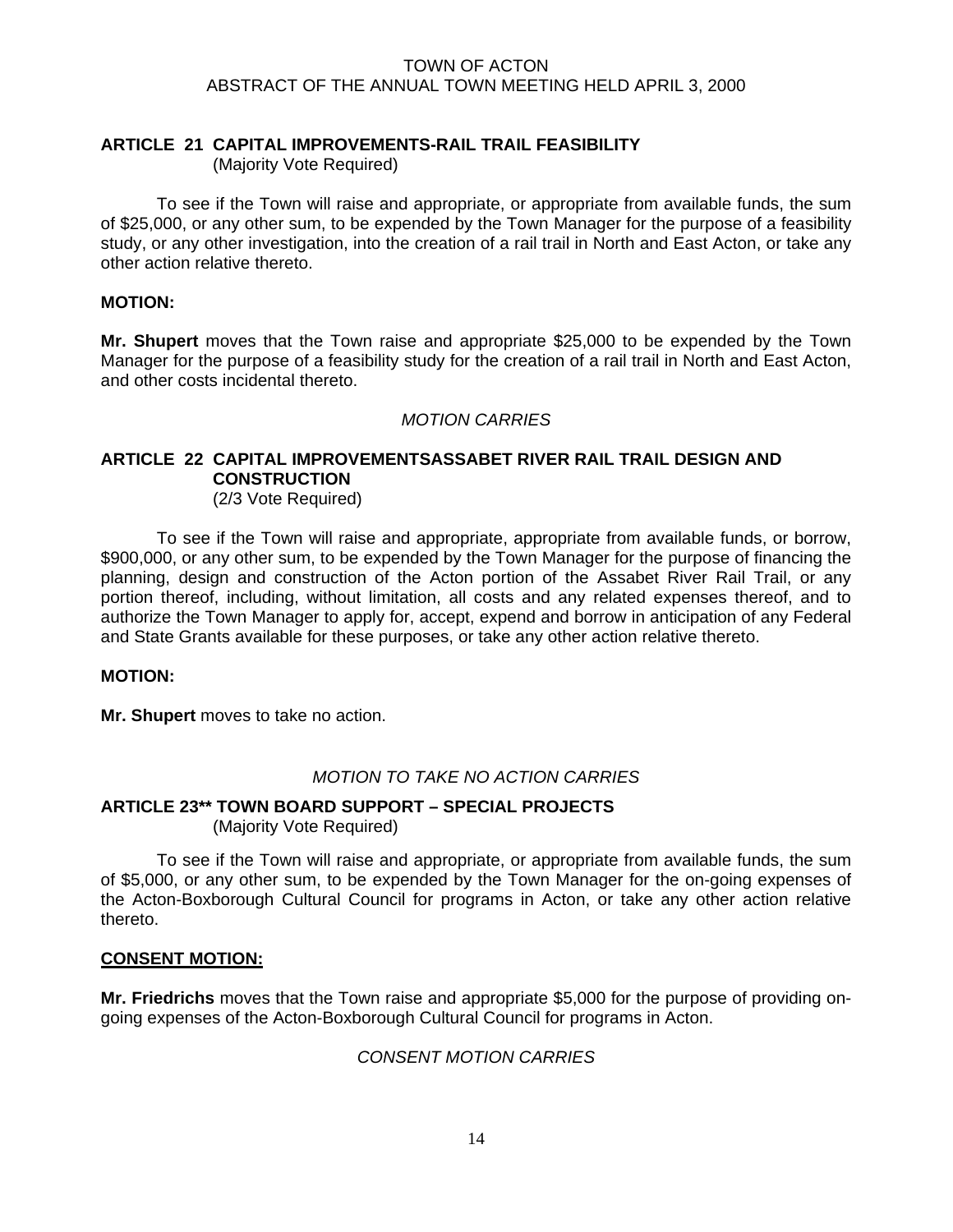# **ARTICLE 24\*\* PLOWING OF PRIVATE WAYS**

 **(**Majority Vote Required)

 To see if the Town will raise and appropriate, or appropriate from available funds, the sum of \$10,000, or any other sum, to be expended by the Town Manager for the costs associated with the plowing of private ways open to public use as designated by the Board of Selectmen, or take any other action relative thereto.

# **CONSENT MOTION:**

Mr. Ashton moves that the Town raise and appropriate \$10,000 to be expended by the Town Manager for the plowing of private ways open to public use as designated by the Board of Selectmen.

# *CONSENT MOTION CARRIES UNANIMOUSLY*

# **ARTICLE 25 AMEND TOWN BYLAW - SECTION P, HISTORIC DISTRICT BYLAW** (Majority Vote)

 To see if the Town will vote to amend the Town Bylaws, Section P1. Purpose, by adding the following sentence at the end of the paragraph:

"However, it is not the intent of this bylaw to limit the contemporary uses of the significant buildings and places, or their settings, beyond that which would otherwise be permitted absent this bylaw." such that the revised paragraph reads:

#### "Section P1. Purpose

The purpose of this bylaw is to aid in the preservation and protection of the distinctive characteristics and architecture of buildings and places significant in the history of the Town of Acton, the maintenance and improvement of their settings and the encouragement of new building designs compatible with the existing architecture. However, it is not the intent of this bylaw to limit the contemporary uses of the significant buildings and places, or their settings, beyond that which would otherwise be permitted absent this bylaw."

and amend Section P9. Exclusions, subsection 9.1.2, by replacing the period after the word "level" with a comma and adding the following:

"are excluded. Paved or hardened surfaces substantially at original or modified grade levels, intended for off street parking of numbers of non-commercial passenger vehicles which are compatible with the legal uses of the entire lot or property are among the objects considered to be STRUCTURES similar to terraces, walks, driveways and sidewalks and are therefor excluded."

Such that the revised paragraph reads:

"9.1.2 Terraces, walks, driveways, sidewalks and similar STRUCTURES, provided that any such STRUCTURE is substantially at grade level, are excluded. Paved or hardened surfaces substantially at original or modified grade levels, intended for off street parking of numbers of noncommercial passenger vehicles which are compatible with the legal uses of the entire lot or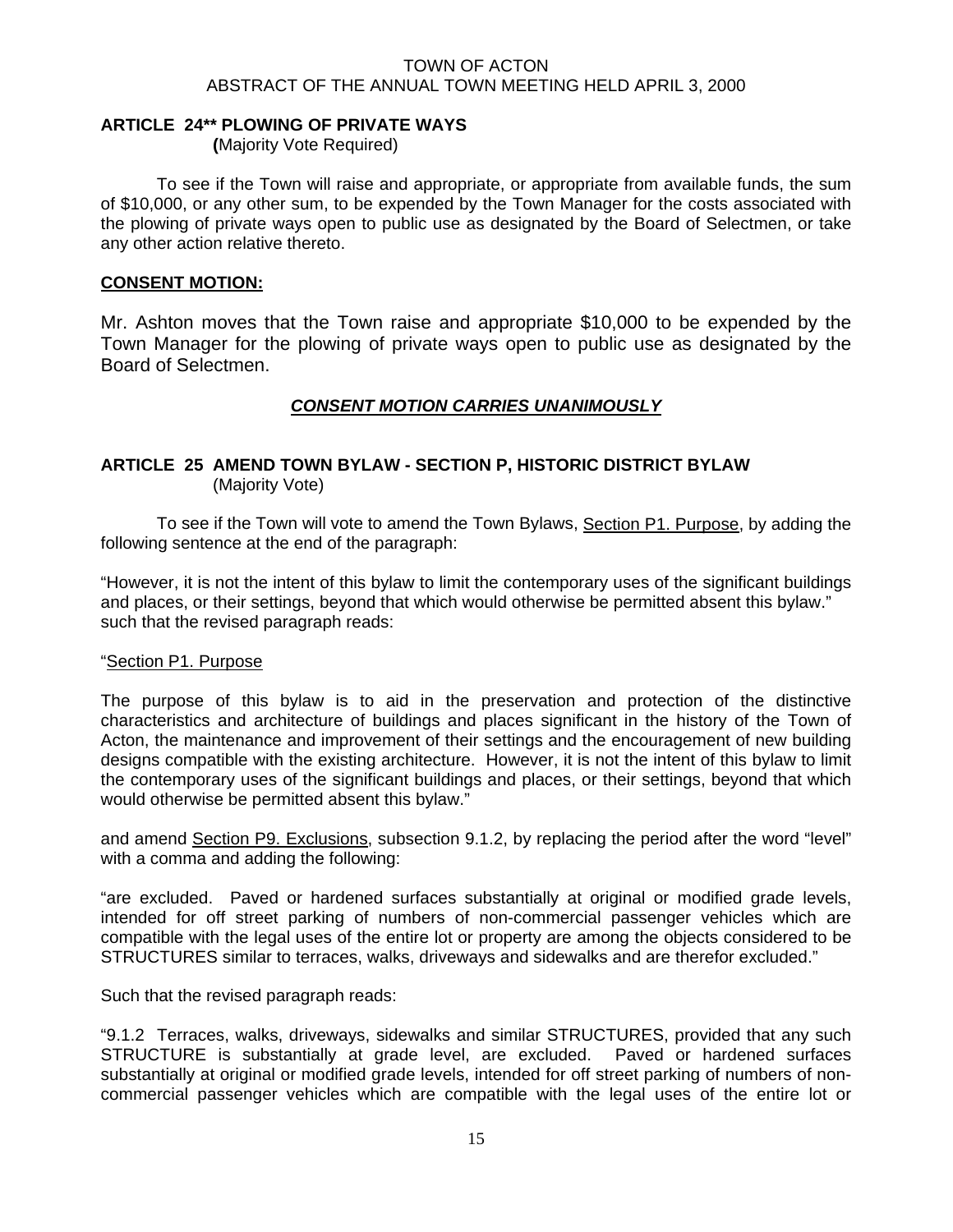property are among the objects considered to be STRUCTURES similar to terraces, walks, driveways and sidewalks and are therefor excluded."

#### **MOTION:**

**Mr. Hunter** moves to take no action.

# *MOTION TO TAKE NO ACTION CARRIES*

#### **ARTICLE 26 ECONOMIC DEVELOPMENT AND INDUSTRIAL CORPORATION**  (Majority Vote)

 To see if the Town will vote to authorize the Board of Selectmen to petition the General Court to enact a special law establishing an Economic Development and Industrial Corporation for the Town of Acton, substantially in the following form:

# **ACTON ECONOMIC DEVELOPMENT AND INDUSTRIAL CORPORATION**

AN ACT establishing the Acton Economic Development and Industrial Corporation.

SECTION 1. As used in this act, the following words and phrases shall, unless a different meaning clearly appears from the context, have the following meanings:

 "Corporation", the Acton Economic Development and Industrial Corporation created by section three.

 "Cost of a project", all costs, whether incurred prior to or after the issue of bonds or notes hereunder, of acquisition, site development, construction, improvement, enlargement, reconstruction, alteration, machinery, equipment, furnishings, demolition or removal of existing buildings or structures, including the cost of acquiring any lands to which such buildings or structures may be moved, financing charges, interest prior to and during the carrying out of any project, interest for up to two years after completion or estimate completion date of any project, planning, engineering and legal service, administrative expense, the funding of notes issued for capital purposes, such reserve for debt service or other capital or current expenses as may be required by a trust agreement or resolution securing notes or bonds, and all other expenses incidental to the determination of the feasibility of any project or to carrying out the project or to placing the project in operation.

 "Economic development area", any blighted open area or any decadent area, as respectively defined in section one of chapter one hundred twenty-one B of the General Laws, which is located in the town of Acton and is zoned for general or restricted manufacturing uses or for general industrial uses whether restricted or not, or for commercial and business uses, or any open and underutilized land which is suitably zoned for the kinds of activities identified in section three, including but not limited to research and development, commercial, light industrial and business uses and within which there are not more than forty-five dwelling units.

 "Economic development plan", a detailed plan, as it may be approved from time to time by town meeting as herein provided, for one or more economic development projects within an economic development area, which plan shall be consistent with local objectives respecting appropriate land uses, and shall be sufficiently complete to indicate the boundaries of the area,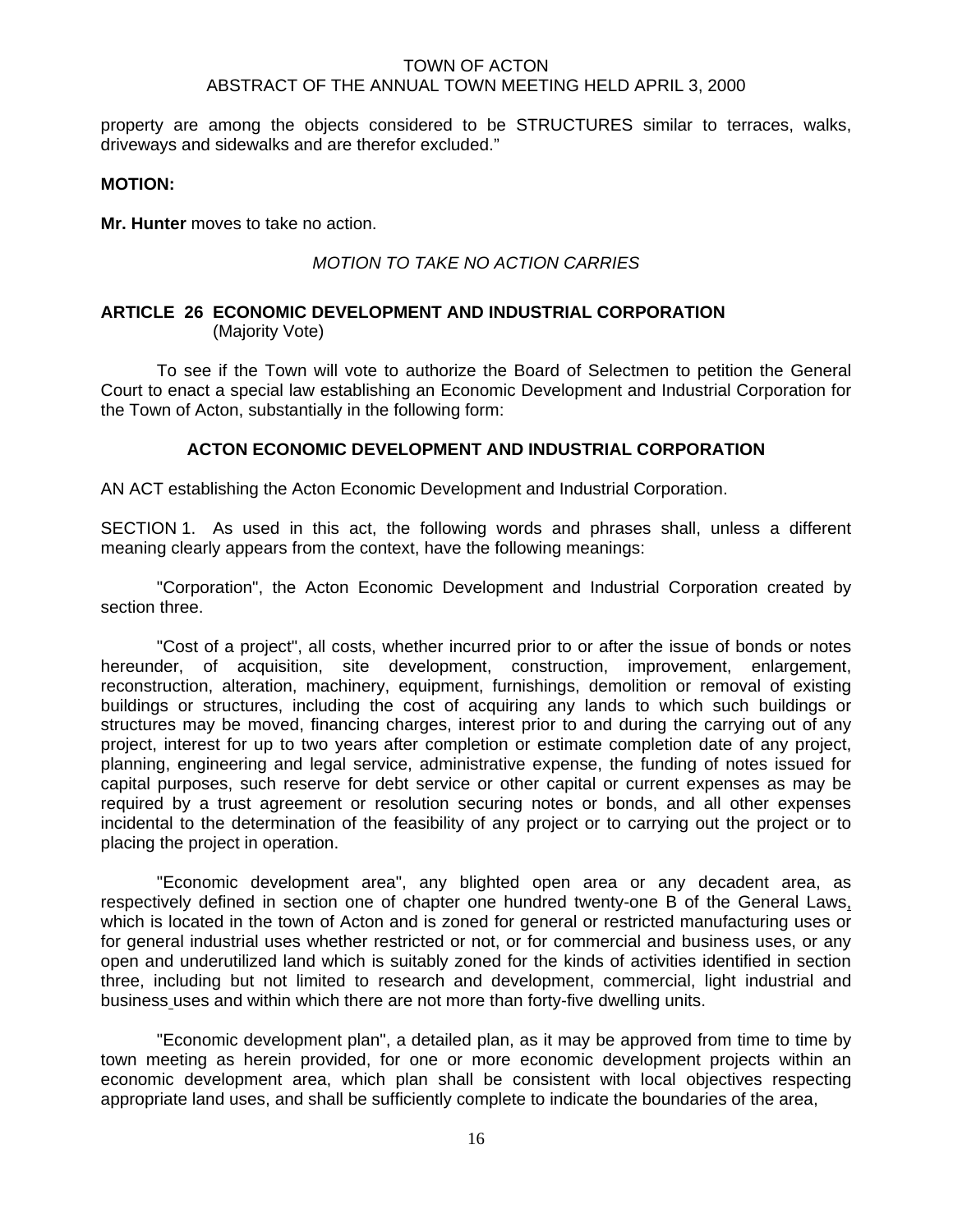### ARTICLE 26 CONTINUED

such land acquisition, such demolition, removal, and rehabilitation of structures, and such development, redevelopment and general public improvements as may be proposed to be carried out within such area, zoning and planning changes, if any, and proposed land uses, maximum densities and building requirements; provided, however, that without specific approval by town meeting no economic development plan shall propose zoning changes.

 "Economic development project", (1) a project to be undertaken in accordance with an economic development plan for acquisition by the corporation of land and the improvements thereon, if any, within an economic development area covered by an economic development plan and for clearance and development of the land so acquired; or (2) a project for the rehabilitation or conservation of an economic development area, or for the demolition, removal, or rehabilitation of improvements on land within an economic development area whenever necessary to eliminate unhealthful, unsanitary or unsafe conditions, lessen density, mitigate or eliminate traffic congestion, reduce traffic hazards, or eliminate obsolete or other uses detrimental to the public welfare; or (3) for one or more qualifying industrial, commercial and business uses; or (4) a project involving any combination of the foregoing types of project. An economic development project may include improvements necessary for carrying out the objectives of the economic development project, together with such site improvements as are necessary for the preparation of any site for uses in accordance with the economic development plan, and making any land or improvements acquired in the area of the project available for redevelopment or rehabilitation by private enterprise, including sale, initial leasing or retention by the corporation for industrial, commercial, business or manufacturing uses contemplated by the economic development plan. An economic development project may also include the construction by the corporation of any of the buildings, structures or other facilities for industrial, commercial, business, or manufacturing uses contemplated by the economic development plan and the repair, removal or rehabilitation by the corporation of any of the buildings, structures or other facilities located in the area covered by the economic development plan which, under such plan, are to be repaired, moved or rehabilitated.

 "Pollution control facilities", facilities for the prevention, avoidance, reduction, control, abatement or elimination of pollution of air or waters by industrial, commercial, or business establishments by any means.

"Selectmen", the Board of Selectmen of the town of Acton.

"Town", the town of Acton.

"Town Manager", the town manager of the town of Acton.

"Town meeting", town meeting of the town of Acton acting in a lawfully convened session.

SECTION 2. It is hereby declared that decadent or blighted open areas exist in certain portions of the town and that each such area constitutes a serious and growing menace, injurious and inimical to the safety, health, morals and welfare of the residents of the town; that each such area constitutes an economic liability, substantially, impairs or arrests the sound growth of the town, and retards the economic well being of the commonwealth; that each decreases the value of private investments and threatens the sources of public revenue; that redevelopment of each such area in accordance with an economic development plan for the elimination of substandard conditions and the prevention of their recurrence is necessary to retain existing industries, commerce, and businesses, and attract new industries, commerce, and business and promote the sound economic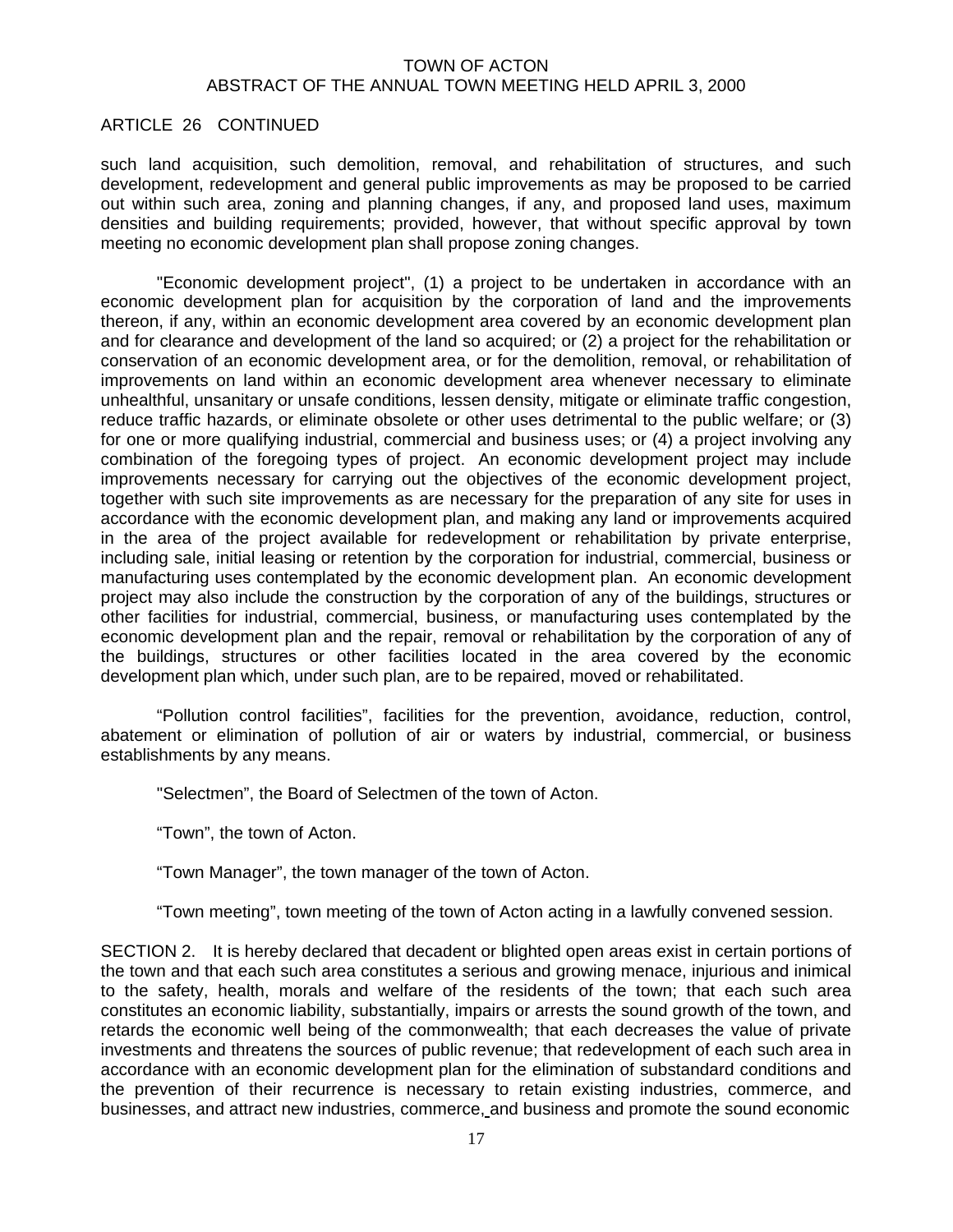# ARTICLE 26 CONTINUED

growth of the town; that the menace of such decadent or blighted open areas is beyond remedy and control solely by regulatory process in the exercise of the police power and cannot be dealt with effectively by the ordinary operations of private enterprise without the aid herein provided; that the acquisition of property for the purpose of eliminating decadent, substandard, or blighted open conditions therein, preventing recurrence of such conditions in the area, the removal of structures and improvements of sites for manufacturing, industrial, commercial and business uses, the disposition of the property for redevelopment incidental to the foregoing, the exercise of powers by the corporation and any assistance which may be given by the town, or any other public body in connection therewith are public uses and purposes for which public money may be expended and the power of eminent domain exercised; and that the acquisition, planning, clearance, development, rehabilitation or rebuilding of such decadent and blighted open areas for industrial, manufacturing, commercial and business purposes, are public uses and benefits for which private property may be acquired by eminent domain or regulated by wholesome and reasonable orders, laws and directions and for which public funds may be expended for the good and welfare of the town and of this commonwealth.

 It is hereby further found and declared that there exists in the town a condition of substantial underemployment which causes hardship to many individuals and families, wastes vital human resources, increases the public assistance burdens, impairs the security of family life, impedes the economic and physical development of the town and adversely affects the welfare and prosperity of the people; that underemployment has been caused in part by industrial companies moving from the town; that various existing industrial and manufacturing facilities within the town are obsolete and inefficient; that such facilities are underutilized or vacated, thereby creating lack of employment opportunities that the manufacturing and industrial sector of the economy, and commercial and business enterprises, provide the best immediate opportunities for better jobs at higher wages for inhabitants of the town; that new industrial and manufacturing sites, and sites for commercial and business enterprises are required to attract and house new industries and businesses and to retain existing industries in need of expansion space; that the unaided efforts of private enterprise have not provided and cannot provide the necessary industrial, commercial and business sites within the town due to problems encountered in the assembly of suitable building sites, the provision of adequate public services, the unavailability of sufficient private capital for development, and the inability of private enterprise alone to plan, finance and coordinate industrial, commercial and business development projects

 It is hereby further found and declared: that there exists considerable open and underutilized land, in large part brownfields land, suitable for industrial, commercial and business development; an adjacent blighted area; that there is substantial underemployment that exists in the town of Acton due to corporate mergers and downsizing of the major employer in Acton; that there has been a significant reduction in commercial and industrial property tax revenue share; that there exists a substantial number of home businesses that have moved out of town when they have outgrown their space within the home due to lack of available industrial, commercial and business building space, and that Acton is experiencing increased formidable competition from nearby areas of rapid economic growth.

SECTION 3. The town of Acton is hereby authorized to organize an economic development corporation to be known as the Acton Economic Development and Industrial Corporation, a public body politic and corporate. No such corporation, however, shall be organized, transact any business, employ any personnel or exercise any powers until the town, at an annual town meeting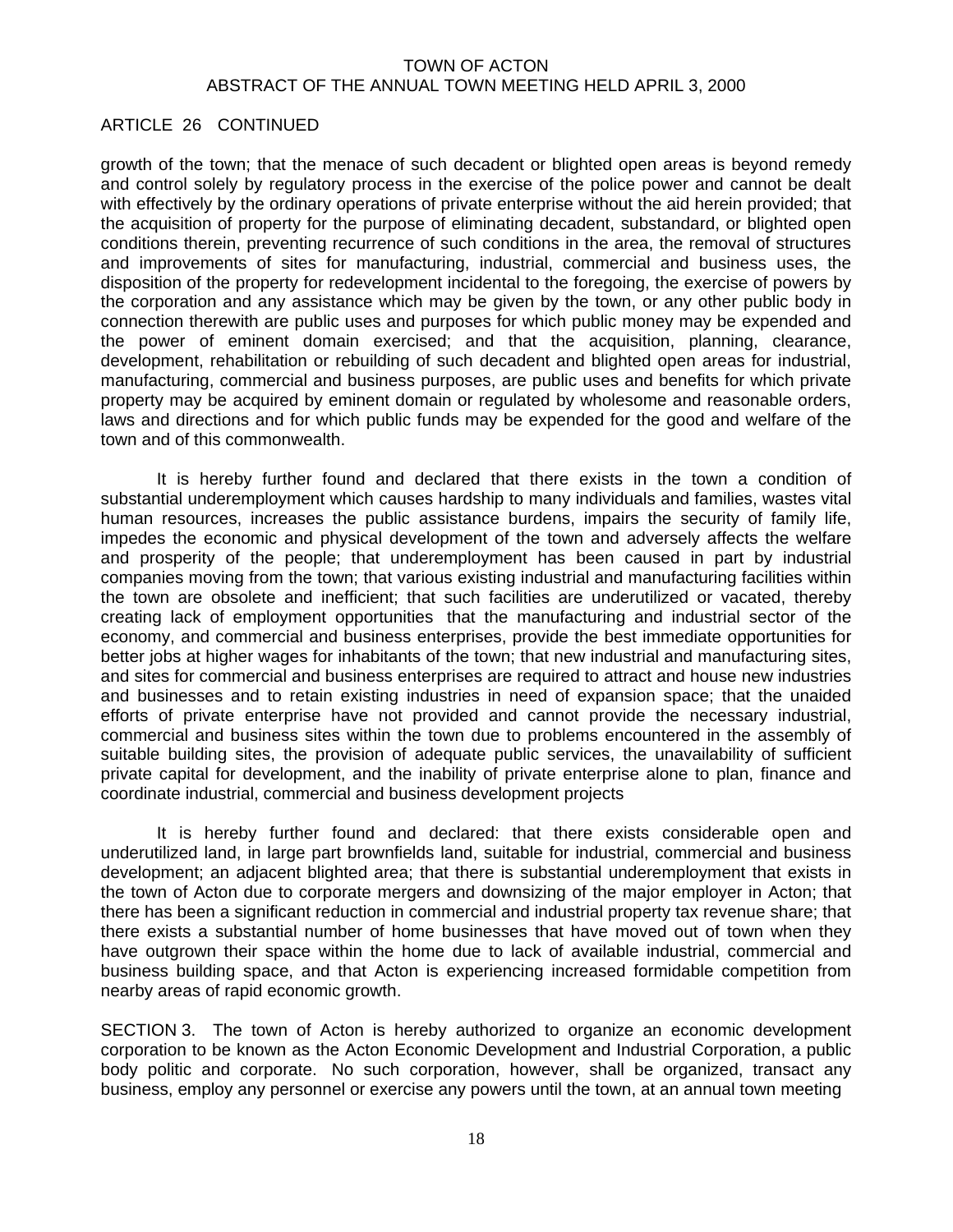#### ARTICLE 26 CONTINUED

or a special town meeting called for the purpose, shall by majority vote declare a need for such a corporation.

 There shall be seven members of the board of directors of the corporation who shall be appointed by the selectmen. At least one member shall be experienced in industrial or commercial development, one in financial matters, one in real estate matters, one in municipal government, and one member shall be from the community at large. The appointing authority shall designate one of the seven members as chairman and another as vice-chairman. Each of the seven members shall be sworn to the faithful performance of his official duties as a director of the corporation. A majority of the seven directors shall constitute a quorum for the transaction of any business, but the action of a majority of the entire board shall be necessary for any transaction. For the purposes of section eleven A of chapter thirty A of the General Laws, the corporation shall be deemed to be an authority established by the general court to serve a public purpose in the commonwealth.

 Of the members of the corporation first appointed, two shall be appointed to serve for one year from the first day of July in the current year, two for two years from said date, and three for three years from said date. Upon the expiration of the term of office of any such member, or of any subsequent member, his successor shall be appointed in like manner for a term of three years. In the event of a vacancy in the office of a member, his successor shall be appointed in like manner to serve for the unexpired term. Unless reappointed, no member of the corporation shall hold office after the expiration of his term; and the appointment of a successor to any person whose term has expired shall be for the remainder of the term which would have begun at such expiration if the successor had then been appointed.

 Any member may be removed by the board of selectmen for malfeasance, misfeasance, or willful neglect of duty, but only after reasonable notice and a public hearing, unless the same are in writing expressly waived. For purposes of chapter two hundred sixty-eight A of the General Laws, the members of the corporation shall be deemed to be special municipal employees.

 Before the issuance of any bonds under the provisions of this act, each member of the corporation shall execute a surety bond with a surety company authorized to transact business in this commonwealth as surety, in the penal sum of fifty thousand dollars conditioned upon the faithful performance of the duties of his office, each such surety bond to be approved by the legal counsel of the town and filed in the office of the state secretary. The members of the corporation shall receive no compensation for the performance of their duties hereunder, but each member shall be reimbursed for expenses actually incurred in the performance of his duties. Every such reimbursement shall be open to public inspection from and after the requisition therefore.

SECTION 4. The directors of the corporation shall adopt a corporate seal for the corporation, and designate the custodian thereof; may from time to time appoint and at pleasure remove a clerk, a treasurer or such other officers of the corporation as they may deem necessary, and may determine their duties and their compensation, which shall be paid by the corporation; shall cause at all times accurate accounts to be kept of all receipts and expenditures of the funds of the corporation; and shall make a report annually in December to the board of selectmen, containing an abstract of such accounts and detailed information of all receipts and expenditures, including prices paid for land purchased or taken and any buildings constructed thereon, contracts for construction of facilities and for the leasing thereof, and such other detailed information as may be deemed helpful. The office of treasurer and clerk may be held by the same person. The corporation shall cause an audit of its books and accounts to be made at least once in each fiscal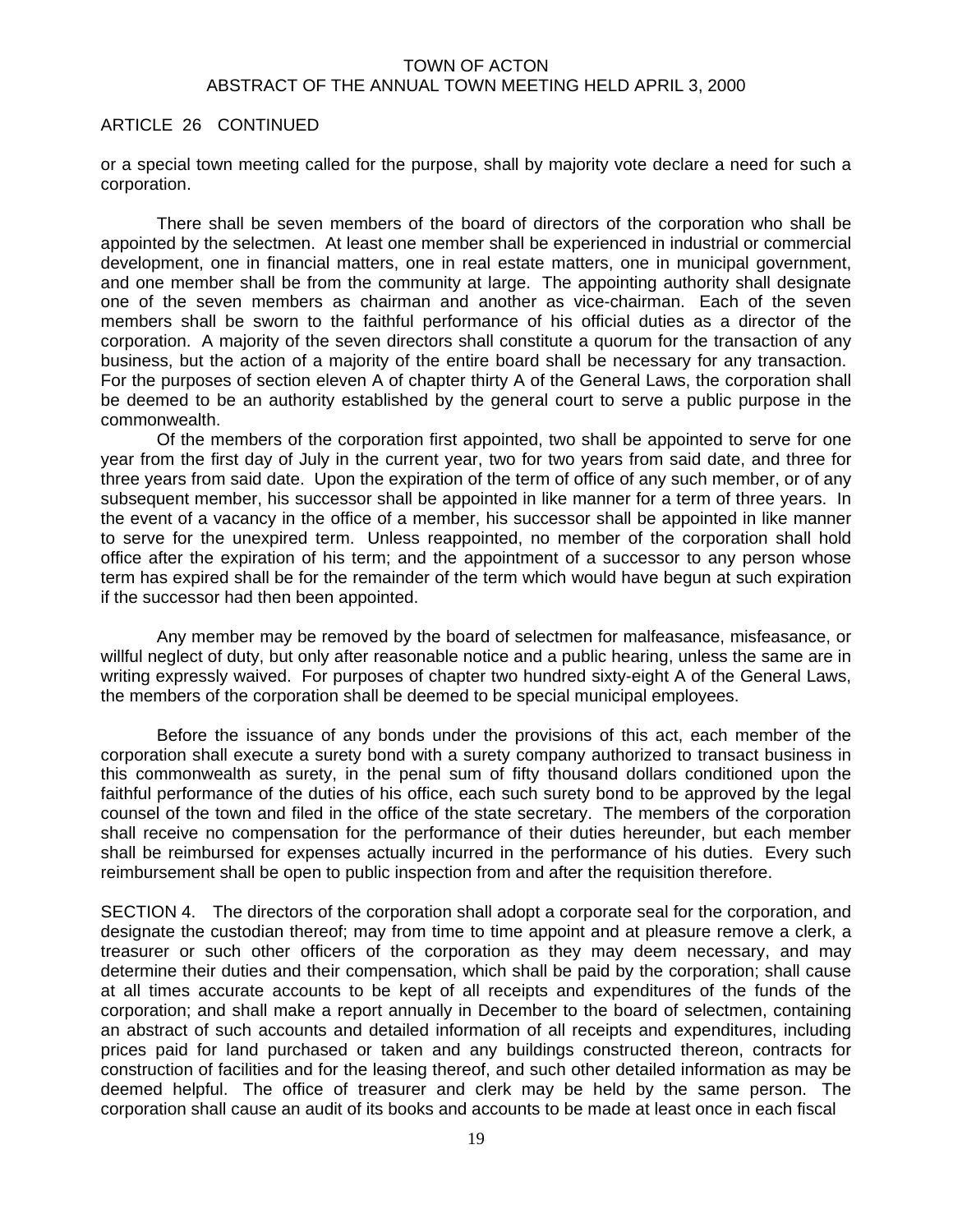# ARTICLE 26 CONTINUED

year by certified public accountants and the cost thereof shall be treated as an item of current expense. Except as otherwise provided in this act, the corporation shall have full power to exercise care of its property and the management of its business and affairs, and to sell and convey any real estate or other property not needed for its business or affairs, by deed or other instrument sealed with the corporate seal, signed and acknowledged by a majority of the board of directors or in like manner to authorize such sale and conveyance by any of its officers or agents. The treasurer shall give bond for the faithful performance of his duties, with a surety company authorized to do business in this commonwealth as surety, in such sum as the said board may determine, the premium therefore to be paid by the corporation. Neither chapter thirty-one of the General Laws nor any rule made thereunder shall apply to any person employed or engaged by the corporation under this act.

SECTION 5. The corporation is hereby authorized:

*(a)* To sue and be sued in its own name, and plead and be impleaded.

*(b)* To adopt by-laws for the regulation of its affairs and the conduct of its business, and to alter the same at its pleasure.

*(c)* To make and enter into all contracts and agreements necessary or incidental to the performance of its duties and the execution of its powers under this act, and to employ consulting engineers, superintendents, managers, and such other engineers, construction and accounting experts and attorneys and such other employees, agents and consultants as may be necessary in its judgment, and to fix their compensation.

*(d)* To receive and accept from any federal agency, the commonwealth or the town grants, loans or advances for or in aid of an economic development project or projects and to receive and accept contributions from any source of either money, property, labor or other things of value, to be held, used and applied for the purposes for which such grants, loans, advances and contributions may be made. The town may borrow outside its debt limits to obtain money for loan to the corporation, or within its debt limits to obtain money for grants to a corporation.

*(e)* To borrow money, and, from time to time, to make, accept, endorse, execute, and issue bonds, debentures, promissory notes, bills of exchange, and other obligations of the corporation, for moneys borrowed or in payment for property acquired or for any of the other purposes of the corporation, and to secure the payment of such obligations by mortgage, pledge, deed, indenture, agreement, or other instrument of trust, or by other lien upon, assignment of, or agreement in regard to all or any part of the property, rights, or privileges of the corporation.

*(f)* To issue revenue bonds of the corporation, payable solely from revenues, for the purpose of paying all or any part of the cost of a project or projects, except that the town may, upon request by the corporation, pledge its full faith and credit to the solvency of a corporation.

*(g)* To invest any funds not required for immediate use or disbursement in certificates of deposit or in obligations of the government of the United States or in obligations the payment of the principal of, and interest on, which is guaranteed by the government of the United States.

 *(h)* To provide such advisory services and technical assistance as may be necessary or desirable to carry out the purposes of this act.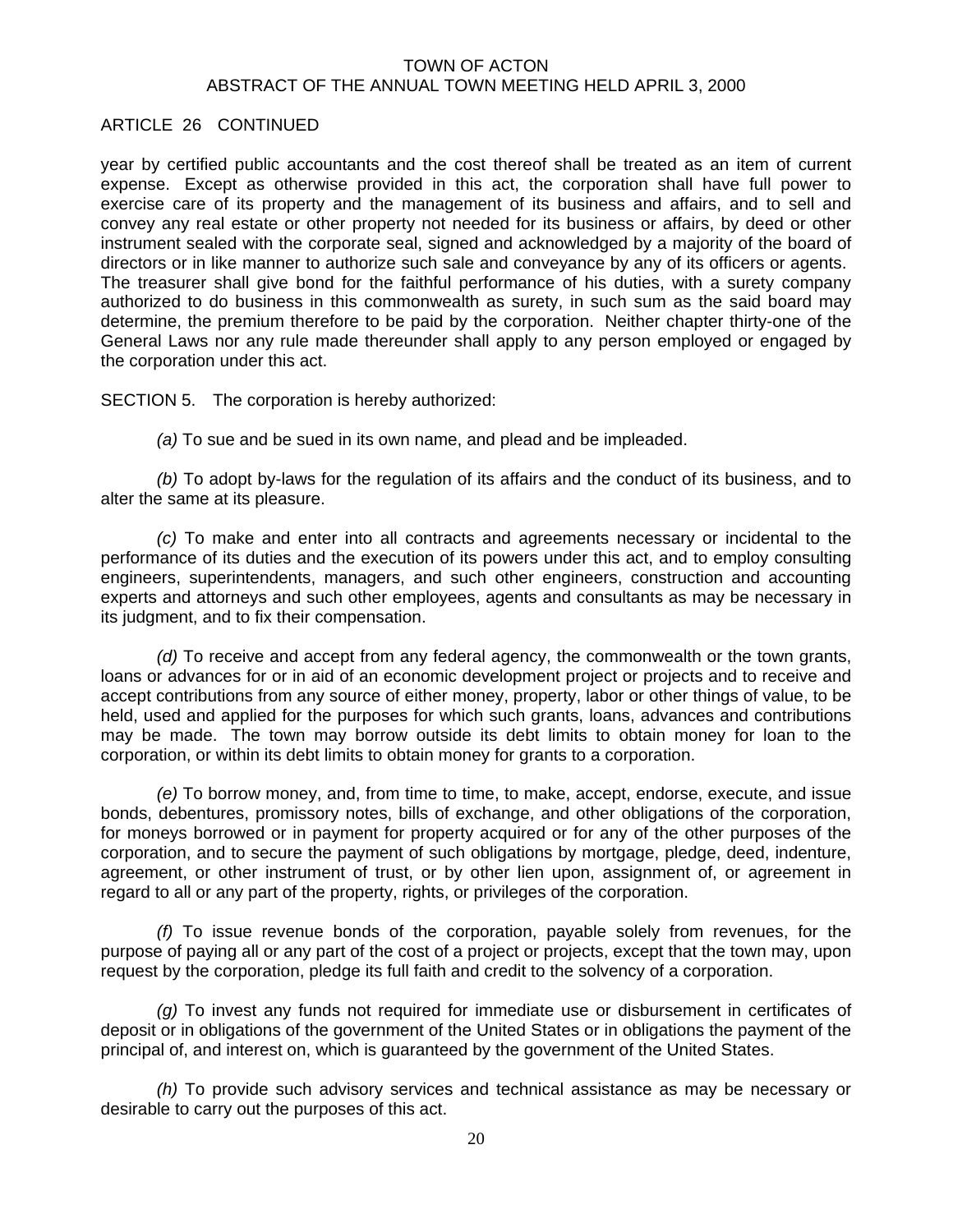#### ARTICLE 26 CONTINUED

*(i)* To prepare or cause to be prepared plans, designs, drawings, specifications and estimates of cost for the construction, reconstruction, development, redevelopment, rehabilitation, remodeling, alteration or repair of economic development projects and from time to time modify such plans, designs, drawings, specifications and estimates.

*(j)* To finance pollution control facilities in the same manner provided by this act for economic development projects, in which event all provisions of this act which are applicable to economic development projects apply to the pollution control facilities, insofar as such provisions are apt, except as otherwise provided.

*(k)* Subject to the approval of the town meeting to designate areas of the town as economic development areas.

*(l)* To acquire and hold by bequest, devise, grant, gift, purchase, exchange, lease, judicial order or decree, or otherwise, for any of its objects and purposes, any property, either real or personal, or any interest therein; and without limiting the generality of the foregoing, to acquire by purchase or otherwise, on such terms and conditions and in such manner as it may deem proper, or by the exercise of the power of eminent domain following a public hearing and an affirmative two thirds vote at an annual town meeting or a special town meeting called for the purpose, with the provisions of chapter seventy-nine or chapter eighty A of the General Laws in so far as such provisions may be applicable, such private lands, or any interests therein, as it may deem necessary for carrying out the provisions of this act or for providing for the relocation of persons and businesses displaced as a result of carrying out an economic development plan. The provisions of section forty of said chapter seventy-nine shall apply to any taking by the corporation, except that the security therein required shall be deposited with the treasurer of the town and shall be in an amount at least twenty-five per cent higher than the aggregate average assessed valuations in the three previous calendar years of all real estate to be taken by eminent domain. Prior to approval of an economic development plan by the town after such a public hearing and in the manner described in this subsection, the date as of which the value of such lands shall be determined for eminent domain purposes shall be the date on which the said economic development plan was first submitted to town meeting.

*(m)* To make relocation payments to persons and businesses displaced as a result of carrying out an economic development plan, including such payments on a pro tanto basis.

*(n)* To procure insurance against any loss in connection with its property and other assets and operations in such amounts and from such insurers as it deems desirable.

*(o)* To clear and improve property acquired by it, and to engage in or contract for the construction, reconstruction, development, redevelopment, rehabilitation, remodeling, alteration or repair thereof.

*(p)* To arrange or contract with the town for the planning, re-planning, opening, grading or closing of streets, roads, alleys or other places or for the furnishing of facilities or for the acquisition by the town of property or property rights or for the furnishing of property or services in connection with a project or projects.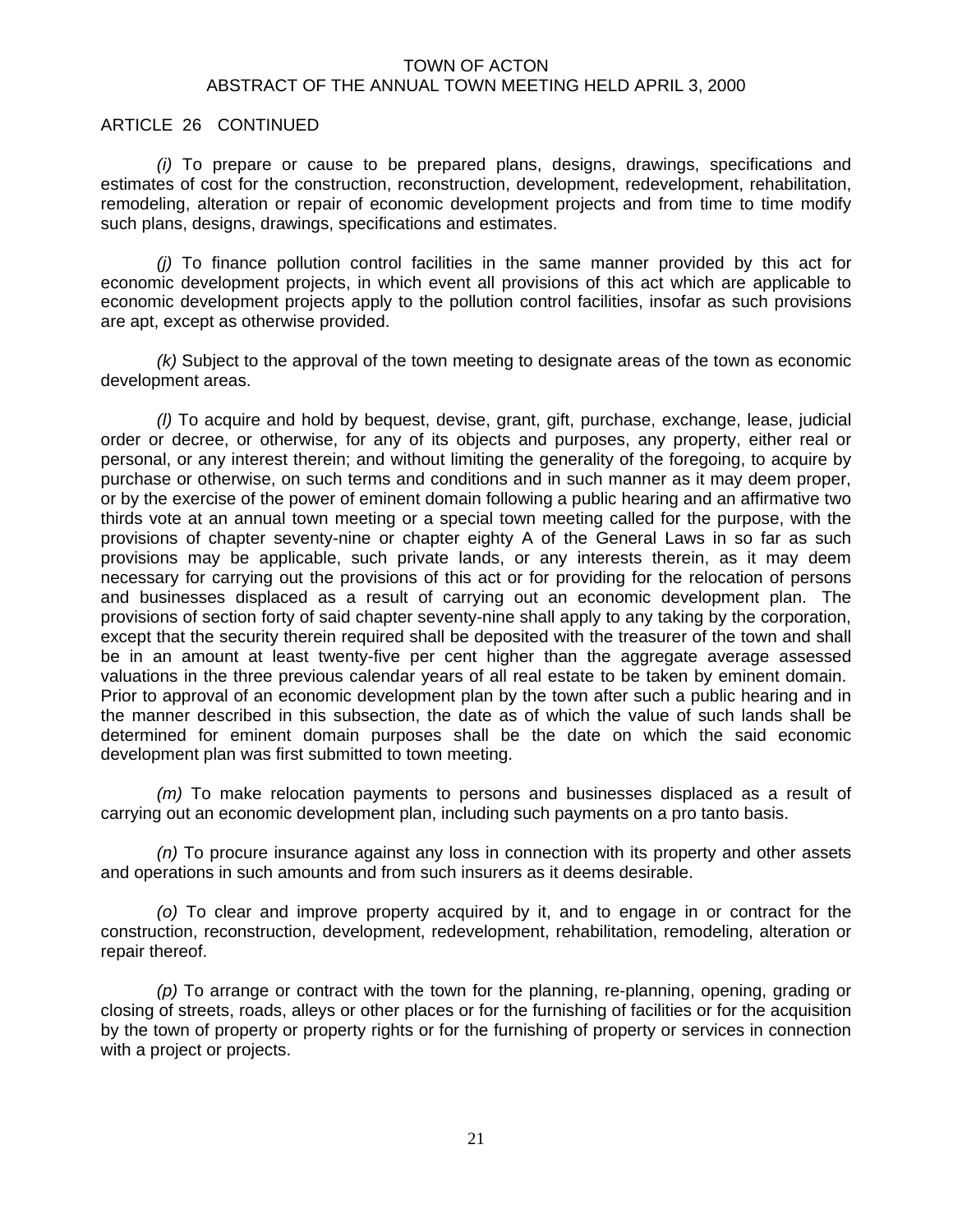#### ARTICLE 26 CONTINUED

*(q)* To sell, convey, mortgage, lease, transfer option, exchange or otherwise dispose of, any property, either real or personal, or any interest therein, as the objects and purposes of the corporation may require, subject to such limitations as may be prescribed by law.

*(r)* To loan on mortgages, including purchase money mortgages, on real estate and personal property within economic development areas, to foreclose the same when in default, and to bid for and purchase property at any foreclosure or other sale; and in such event, to deal with such property in such manner as may be necessary or desirable to protect the interests of the corporation therein.

*(s)* To manage any project whether owned or leased by the corporation and to enter into agreements with the commonwealth or the town or any agency or instrumentality thereof or with any person, firm, partnership or corporation either public or private for the purpose of causing any project to be managed.

*(t)* To act with respect to one or more projects as a corporation organized under section three or section eighteen B of chapter one hundred twenty-one A of the General Laws; provided that the accounts for each project shall be kept separately, and the income of one project shall not be expended upon or for the benefit of another project.

*(u)* To borrow money for the purposes of aiding in the construction of equipment required by the commonwealth or United States to abate air or water pollution.

*(v)* To apply to the federal government or to the commonwealth for economic development assistance grants to meet in part the approved economic development projects, to receive and administer such grants, to contract with the commonwealth for financial assistance, to apply for and receive advances for the estimated costs of surveys and plans and administrative expenses in preparation for economic development projects, and to apply for, receive and administer community development action grants, all to the same extent and subject to the same terms and conditions as an urban renewal agency pursuant to sections fifty-three to fifty-seven A, inclusive, of chapter one hundred and twenty-one B of the General Laws.

 *(w)*To do all acts and things necessary or convenient to carry out the powers expressly granted in this act.

 The corporation is hereby directed to pay the reasonable relocation costs of persons and businesses displaced as a result of carrying out an economic development plan as authorized by clause *(l)* of this section; provided, that the corporation shall not be required hereby to pay or contribute to the payment of such costs of any relocatee in excess of twenty-five thousand dollars.

SECTION 6. No economic development project shall be undertaken until *(a)* a public hearing relating to the economic development plan covering such project has been held by the corporation after due notice; *(b)* the economic development plan has been approved by town by an affirmative two thirds vote of an annual town meeting or a special town meeting called for the purpose. If no economic development project covered by an economic development plan is commenced within seven years after the approval of such plan, the approval of such plan shall lapse.

 Every economic development plan submitted to the town for approval under this act *(i)* shall require that every person occupying the whole or any part of the economic development area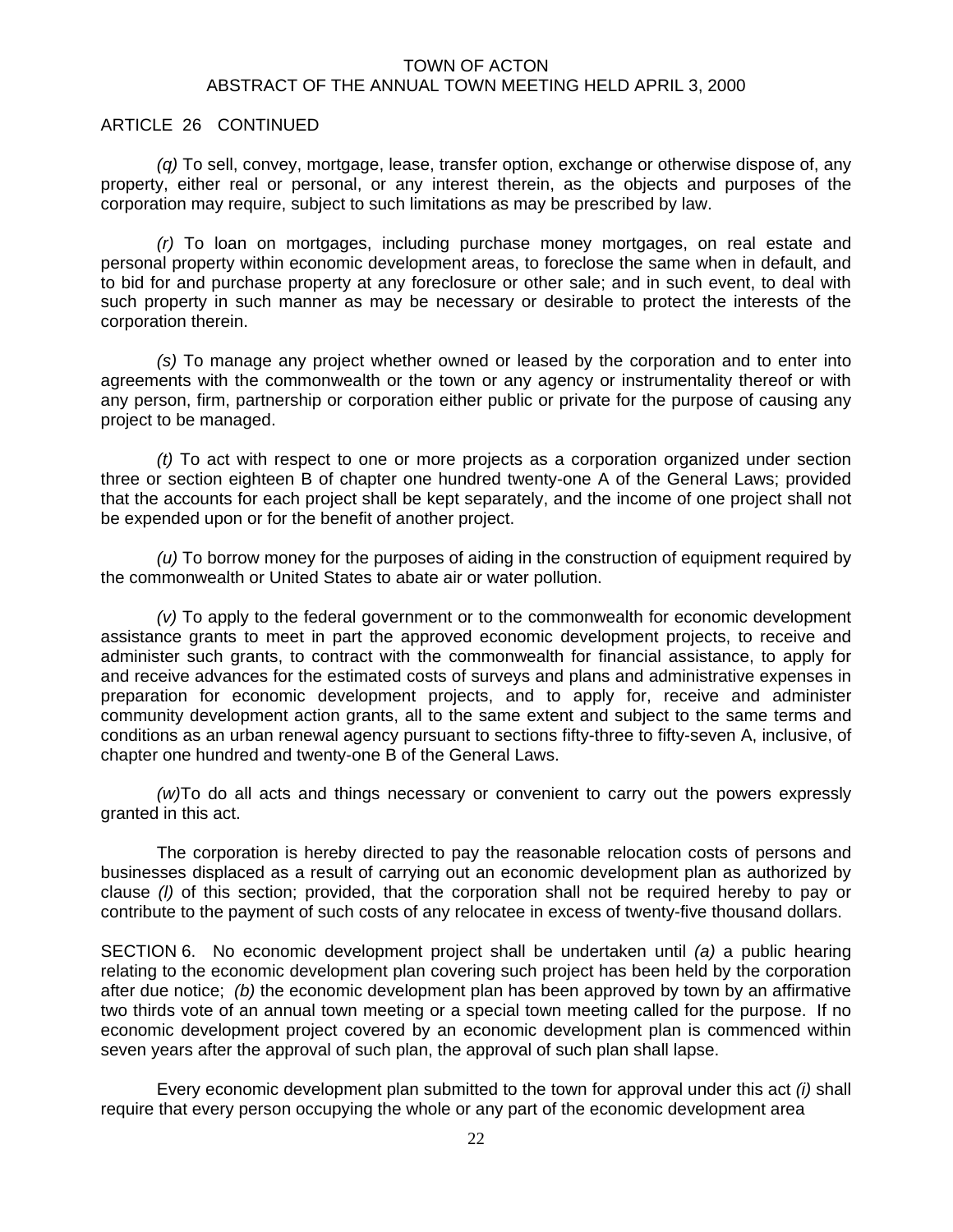# ARTICLE 26 CONTINUED

covered by such plan during the period of forty years after the approval of such plan shall make every reasonable effort, in employing persons in his business, to give to the fullest practicable extent preference to residents of the town and *(ii)* shall be accompanied by a report on such plan by the planning board of the town to whom such plan shall have been submitted before its submission to the town by a statement of the proposed method for financing each project covered by such plan, by a comprehensive relocation plan and by such other information as the corporation deems advisable.

 Notice of the public hearing required by the first paragraph of this section shall be given by the corporation to (1) such persons, groups and organizations as have requested in writing that such notice be given them, (2) any agency, whether of the town or of the commonwealth, likely in the judgment of the corporation to have an actual or potential interest in the economic development plan, (3) the senator for every senatorial district of the commonwealth, and the representative for every representative district thereof, within which the economic development area or any part thereof lies, and (4) each community group supported in whole or in part by public funds, whose territory covers all or part of the economic development area. In the course of preparing an economic development plan, the corporation shall consult with each of the aforesaid so far as in the judgment of the corporation it is practicable.

 If an economic development plan is so approved by town meeting, the corporation shall have the powers and duties imposed by this act to undertake and carry out the economic development projects covered by such plan.

SECTION 7. Except as provided herein rents and charges for services or facilities furnished or supplied by the corporation shall not be subject to supervision or regulation by any department, division, commission, board, bureau or agency of the commonwealth or the town, and, if derived from a project in connection with which revenue bonds have been issued, shall, with all other revenues derived from the project, except such part thereof as may be necessary to pay such cost of maintenance, repair and operation and to provide such reserves therefore as may be provided for in the resolution authorizing the issuance of the bonds or in the trust agreement, but including such part thereof as may be necessary to provide such reserves for the payment of the principal of and the interest on said revenue bonds as may be provided for in such resolution or trust agreement, and including also the proceeds of any and all sales by the corporation of property within the project area, be set aside at such regular intervals as may be provided for in such resolution or trust agreement, in a sinking fund which is hereby pledged to and charged with the payment of (1) the interest upon such bonds as such interest shall fall due, (2) the principal of the bonds as the same shall fall due, (3) the necessary charges of paying agents for paying principal and interest, and (4) the redemption price or the purchase price of bonds retired by call or purchase as therein provided.

SECTION 8. The corporation shall be liable in contract or in tort in the same manner as a private corporation. The directors, employees, officers and agents of the corporation shall not be liable as such on its contracts or for torts not committed or directly authorized by them. The property or funds of the corporation shall not be subject to attachment or to levy and sale on execution, but if the corporation refuses to pay a judgment entered against it in any court of competent jurisdiction, the superior court, sitting within and for the county in which the corporation is situated, may, by writ of mandamus, direct the treasurer of such agency to pay such judgment. The real estate of the corporation shall not be subject to liens under chapter two hundred fifty-four of the General Laws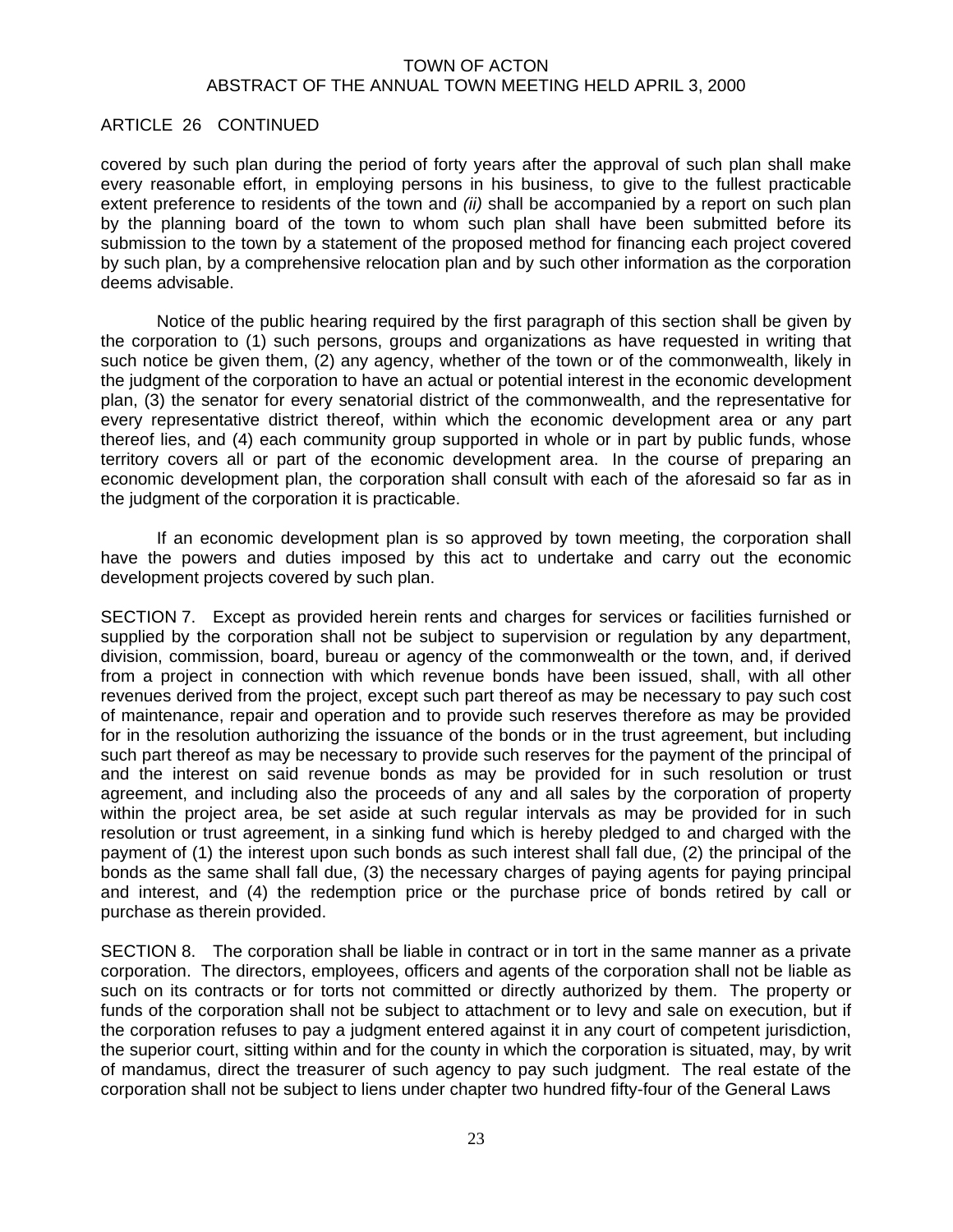# ARTICLE 26 CONTINUED

but the provisions of sections twenty-eight and twenty-nine of chapter one hundred forty-nine of the General Laws shall be applicable to any construction work by the corporation.

SECTION 9. The real estate and tangible personal property of the corporation shall be deemed to be public property used for essential public and governmental purposes and shall be exempt from taxation and from betterments and special assessments; provided, that in lieu of such taxes, betterments and special assessments, the town may determine a sum to be paid to it annually in any year or period of years, such sum to be in any year not in excess of the amount that would be levied at the then current tax rate upon the average of the assessed value of such real estate, including buildings and other structures, for the three years preceding the year of acquisition thereof, the valuation for each year being reduced by all abatements thereon.

 The town may agree with the corporation upon the payments to be made, or the corporation may make and the town may accept such payments, the amount of which shall not in either case be subject to the foregoing limitation.

 Nothing in this act shall be construed to prevent the taxation to the same extent and in the same manner as other real estate is taxed, of real estate acquired by the corporation for an economic development project and sold by it, or the taxation to the same extent and in the same manner as real estate of the commonwealth is taxed, of real estate so acquired by the corporation and leased by it; provided, however, that real estate so acquired by the corporation and sold or leased to an urban redevelopment corporation or other entity operating under chapter one hundred twenty-one A of the General Laws or to an insurance company or savings bank or group of savings banks operating under said chapter, shall be taxed as provided in said chapter and not otherwise.

 The corporation and the debentures, revenue bonds and revenue refunding bonds issued under the provisions of this act, their transfer and the income therefrom including any profit made on the sale thereof, shall at all times be free from taxation by the commonwealth or any subdivision thereof.

SECTION 10. To provide funds for the general purposes of the corporation, including working capital, the corporation may from time to time issue debentures; provided, however, that such debentures outstanding at any one time shall not exceed five million dollars unless specifically approved. Such debentures unless otherwise authorized by law shall not be deemed to constitute a debt of the commonwealth or of the town or a pledge of the faith and credit of the commonwealth or of the town and shall be subordinated to all other obligations of the corporation and shall be payable at such time or times and in such installments, if any, as the corporation shall determine, but solely out of the net assets of the corporation; and the holders thereof shall be entitled to interest thereon but only out of the net earnings of the corporation, and in no event at a rate higher than the rate specified therein.

 Such debentures may be secured by a trust agreement by and between the corporation and a corporate trustee, which shall be located within the commonwealth and shall be a trust company or bank having the powers of a trust company. Such trust agreement shall contain such provisions for protecting and enforcing the rights and remedies of the debenture holders as may be reasonable and proper and not in violation of law. It shall be lawful for any bank or trust company incorporated under the laws of the commonwealth which may act as depository under such trust agreement to furnish such indemnifying bonds or to pledge such securities as may be required by the corporation. Such trust agreement shall set forth the rights and remedies of the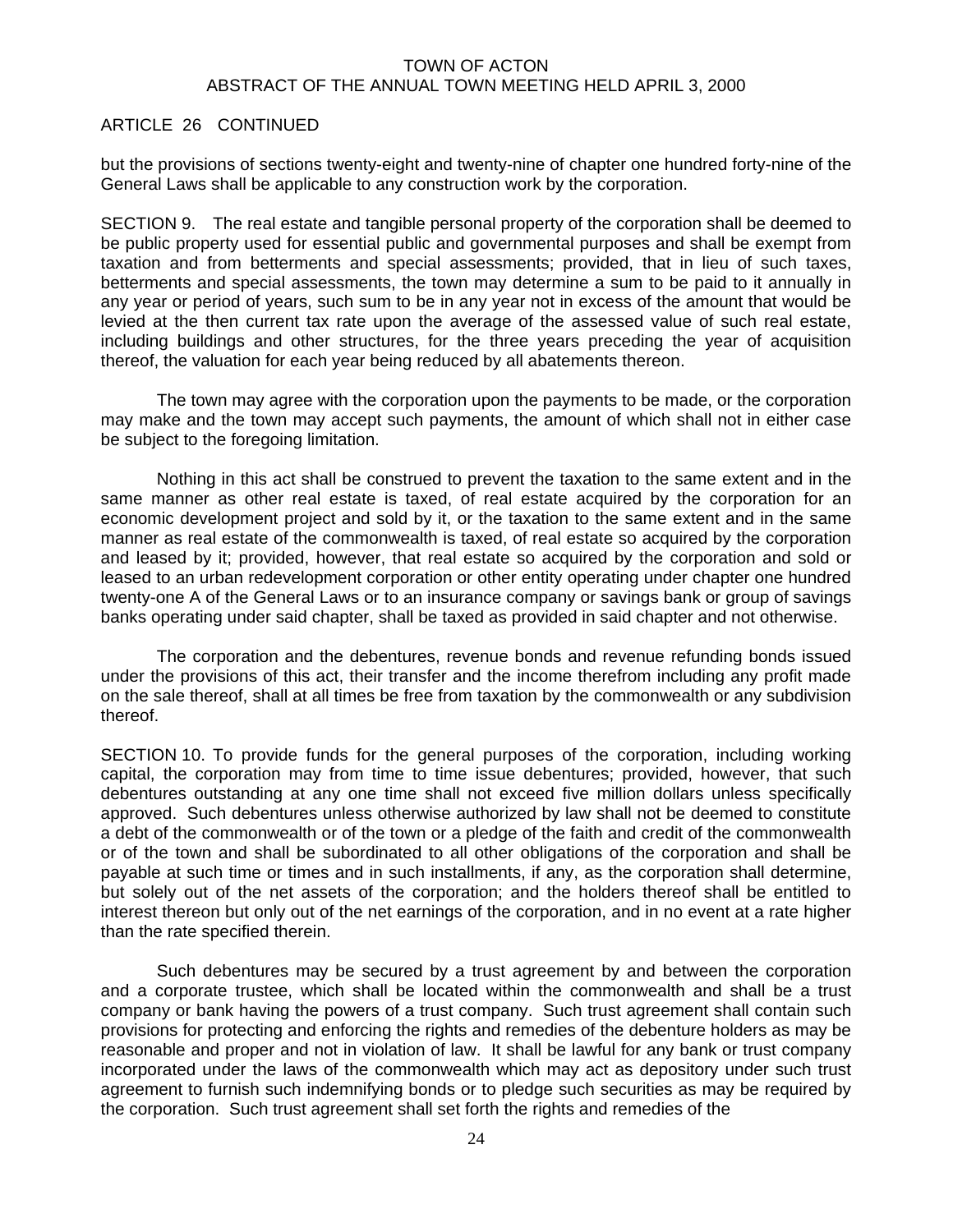#### ARTICLE 26 CONTINUED

debentureholders and of the trustee, and may restrict the individual right of action by debentureholders. In addition to the foregoing, such trust agreement may contain such other provisions as the corporation may deem reasonable and proper for the security of the debentureholders. All expenses incurred in carrying out the provisions of such trust agreement may be treated as an item of current expense.

SECTION 11. The town may raise and appropriate or may borrow, or may agree with the corporation or with the federal government or the commonwealth to raise and appropriate or to borrow, in aid of the corporation, such sums as may be necessary to carry out the purposes and powers of the corporation including defraying part of the development, acquisition and operating costs of any project. Indebtedness of the town authorized under this section shall be outside the limit of indebtedness prescribed in section ten of chapter forty-four of the General Laws and shall be payable within twenty years and otherwise subject to sections sixteen to twenty-seven, inclusive, of said chapter forty-four; provided, however, that the total amount of indebtedness of the town, outstanding at any one time under this section and clauses (1), (2), and (4) of section twenty of chapter one hundred twenty-one B of the General Laws shall not exceed five per cent of the town equalized valuation as defined in section one of said chapter forty-four. Indebtedness incurred under this act shall also be subject to approval under section twenty-two of said chapter one hundred twenty-one B of the General Laws in like manner as indebtedness incurred under said section twenty.

SECTION 12. The corporation is hereby authorized to provide by resolution, one time or from time to time, for the issuance of revenue bonds of the corporation for the purposes of paying all or any part of the cost of a project or projects. The principal of and interest on such bonds shall be payable solely from the funds herein provided for such payment. The bonds of each issue shall be dated, shall bear interest at such rates, and shall mature at such time or times not exceeding forty years from their date or dates, as may be determined by the corporation, and may be made redeemable before maturity, at the option of the corporation, at such price or prices and under such terms and conditions as may be fixed by the corporation prior to the issuance of the bonds. The corporation shall determine the form of the bonds, including any interest coupons to be attached thereto, and the manner of execution of the bonds, and shall fix the denomination or denominations of the bonds and the place or places of payment of principal and interest, which may be at any bank or trust company within the commonwealth. In case any officer whose signature or a facsimile of whose signature shall appear on any bonds or coupons shall cease to be such officer before the delivery of such bonds, such signature or such facsimile shall nevertheless be valid and sufficient for all purposes the same as if he had remained in office until such delivery. The bonds may be issued in coupon or registered form or both, as the corporation may determine and provision may be made for the registration of any coupon bonds as to principal alone and also as to both principal and interest. The corporation may sell such bonds in such manner, either at public or at private sale, and for such price, as it may determine to be for the best interests of the corporation.

 The proceeds of such bonds shall be used solely for the payment of the cost of the project or projects, and shall be disbursed in such manner and under such restrictions, if any, as the corporation may provide. Prior to the preparation of definitive bonds, the corporation may, under like restrictions, issue interim receipts or temporary bonds, with or without coupons, exchangeable for definitive bonds when such bonds have been executed and are available for delivery. The corporation may also provide for the replacement of any bonds which shall become mutilated or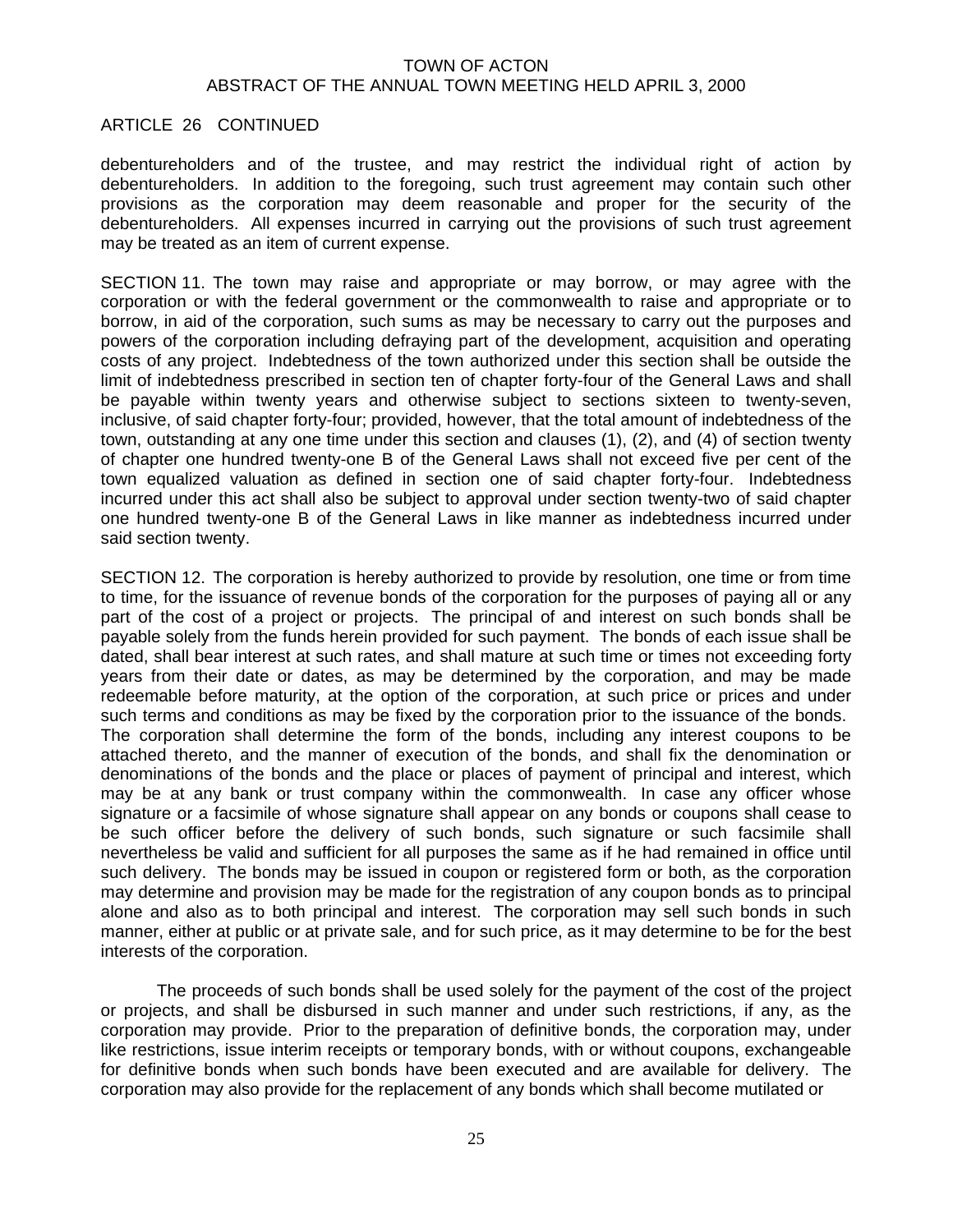#### ARTICLE 26 CONTINUED

shall be destroyed or lost. Revenue bonds may be issued under the provisions of this act subject only to those proceedings, conditions or things which are specifically required by this act.

 The corporation is hereby authorized to provide by resolution for issuance of revenue refunding bonds of the corporation for the purpose of refunding any revenue bonds then outstanding and issued under the provisions of this act, including the payment of any redemption premium thereon and any interest accrued or to accrue to the date of redemption of such bonds, and, if deemed advisable by the corporation, for the additional purpose of constructing or reconstructing any extensions or improvements of the project. The issue of such bonds, the maturities, and other details thereof, the rights of the holders thereof, and the duties of the corporation in respect of the same may be applicable.

 While any bonds issued by the corporation remain outstanding, the powers, duties or existence of the corporation shall not be diminished or impaired in any way that will affect adversely the interests and rights of the holders of such bonds.

 Revenue and revenue refunding bonds issued under the provisions of this section, unless otherwise authorized by law, shall not be deemed to constitute a debt of the commonwealth or of the town, or a pledge of the faith and credit of the commonwealth or of the town, but such bonds shall be payable solely from the funds herein provided therefore from revenues. In the event that the corporation, or town or commonwealth is not obliged to pay said revenue and revenue refunding bonds, then, and in that event, all such revenue and revenue refunding bonds shall contain on the face thereof a statement to the effect that neither the corporation nor the commonwealth nor the town shall be obliged to pay the same or the interest thereon except from revenues and that neither the faith and credit nor taxing power of the commonwealth or of the town is pledged to the payment of the principal of or the interest on such bonds.

 All revenue and revenue refunding bonds issued under the provisions of this act shall have and are hereby declared to have all the qualities and incidents of negotiable instruments as defined in section 3-104 of the Uniform Commercial Code of this commonwealth.

SECTION 13. In the discretion of the corporation such revenue bonds or revenue refunding bonds may be secured by a trust agreement by and between the corporation and a corporate trustee, which may be any trust company or bank having the powers of a trust company within the commonwealth. Such trust agreement may pledge or assign the revenues to be received, but shall not convey or mortgage any project or part thereof.

 Either the resolution providing for the issuance of bonds or such trust agreement may contain such provisions for protecting and enforcing the rights and remedies of the bondholders as may be reasonable and proper and not in violation of law, including without limiting the generality of the foregoing provisions defining defaults and providing for remedies in the event thereof, which may include the acceleration of maturities, and covenants setting forth the duties of, and limitations on, the corporation in relation to the acquisition, construction, improvement, enlargement, alteration, equipping, furnishing, maintenance, operation, repair, insurance and disposition of property, the custody, safeguarding, investment, and application of moneys, the use of any surplus bond or note proceeds and the establishment of reserves. Such resolution or trust agreement may also contain covenants by the corporation in relation to, among other things, *(a)* the establishment, revision and collection of such rents and charges for services of facilities furnished or supplied by the corporation as shall provide revenues sufficient with other revenues of the project, if any, to pay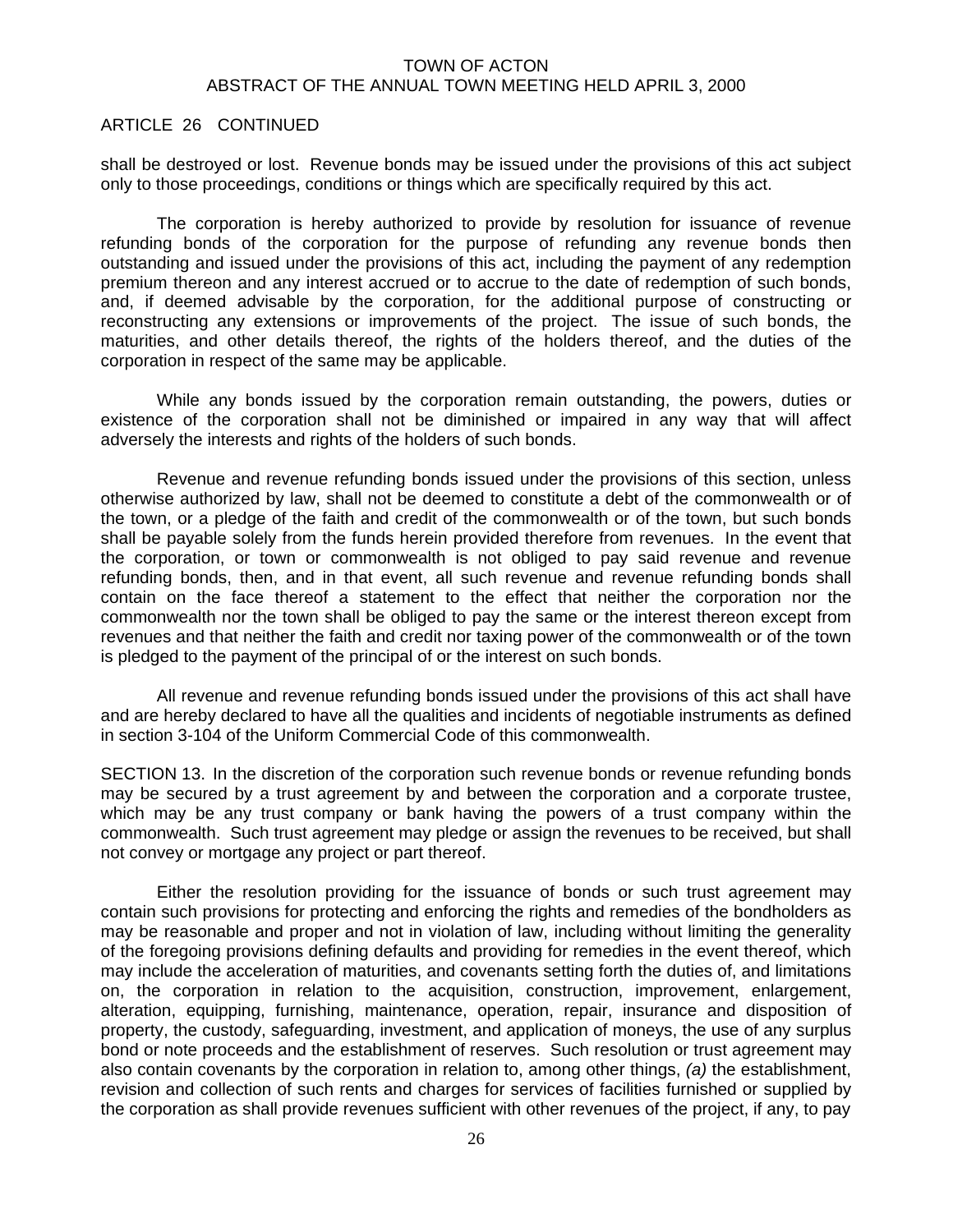# ARTICLE 26 CONTINUED

*(i)* the cost of maintaining, repairing and operating the project and of making renewals and replacements in connection therewith, *(ii)* the principal of and the interest on said revenue bonds as the same shall become due and payable, *(iii)* payments in lieu of taxes, betterment and special assessments, and (iv) reserves for all such purposes, *(b)* the purpose or purposes for which the proceeds of the sale of the bonds will be applied and the use and disposition thereof, *(c)* the use and disposition of the gross revenues of the corporation from the project, any additions thereto and extensions and improvements thereof, including the creation and maintenance of funds for working capital and for renewals and replacements to the project, *(d)* the amount, if any, of additional revenue bonds payable from the revenues of the project and the limitations, terms and conditions on which such additional revenue bonds may be issued, and *(e)* the operation, maintenance, management, accounting and auditing of the project and of the income and revenues of the corporation. It shall be lawful for any bank or trust company incorporated under the laws of the commonwealth to act as depository of the proceeds of bonds or of revenues and to furnish such indemnifying bonds or to pledge such securities as may be required by the corporation. Such trust agreement may set forth the rights and remedies of the bondholders and of the trustee, and may restrict the individual right of action by bondholders as is customary in trust agreements or trust indentures securing bonds and debentures of corporations. In addition to the foregoing, such trust agreement may contain such other provisions as the corporation may deem reasonable and proper for the security of the bondholders. All expenses incurred in carrying out the provisions of such trust agreement may be treated as a part of the cost of the operation of the project. The pledge by any such trust agreement or resolution shall be valid and binding from the time when the pledge is made; the revenues or other moneys so pledged and then held or thereafter received by the corporation shall immediately be subject to the lien of such pledge without any physical delivery thereof or further act; and the lien of any such pledge shall be valid and binding as against all parties having claims of any kind in tort, contract or otherwise against the corporation, irrespective of whether such parties have notice thereof. Neither the resolution nor any trust agreement by which pledge is created need be filed or recorded except in the records of the corporation, and no filing need be made under the Uniform Commercial Code.

SECTION 14. Revenue bonds and revenue refunding bonds issued under the provisions of this act are hereby made securities in which all public officers and public bodies of the commonwealth and its political subdivisions, all insurance companies, trust companies in their commercial departments and within the limits set by section fourteen of chapter one hundred and sixty-seven E of the General Laws, banking associations, investment companies, executors, trustees and other fiduciaries, and all other persons whatsoever who are now or may hereafter be authorized to invest in bonds or other obligations of a similar nature may properly and legally invest funds, including capital in their control or belonging to them; and such bonds are hereby made obligations which may properly and legally be made eligible for the investment of savings deposits and the income thereof in the manner provided by section two of chapter one hundred and sixty-seven F of the General Laws. Such bonds are hereby made securities which may properly and legally be deposited with and received by any state or municipal officer or any agency or political subdivision of the commonwealth for any purpose for which the deposit of bonds or other obligations of the commonwealth is now or may hereafter be authorized by law.

SECTION 15. Any holder of bonds or debentures issued under the provisions of this act or of any coupons appertaining thereto, and the trustee, except to the extent the rights herein given may be restricted by the trust agreement, may, either at law or in equity, by suit, action, mandamus or other proceeding, protect and enforce any and all rights under the laws of the commonwealth or granted hereunder or under the trust agreement, and may enforce and compel the performance of all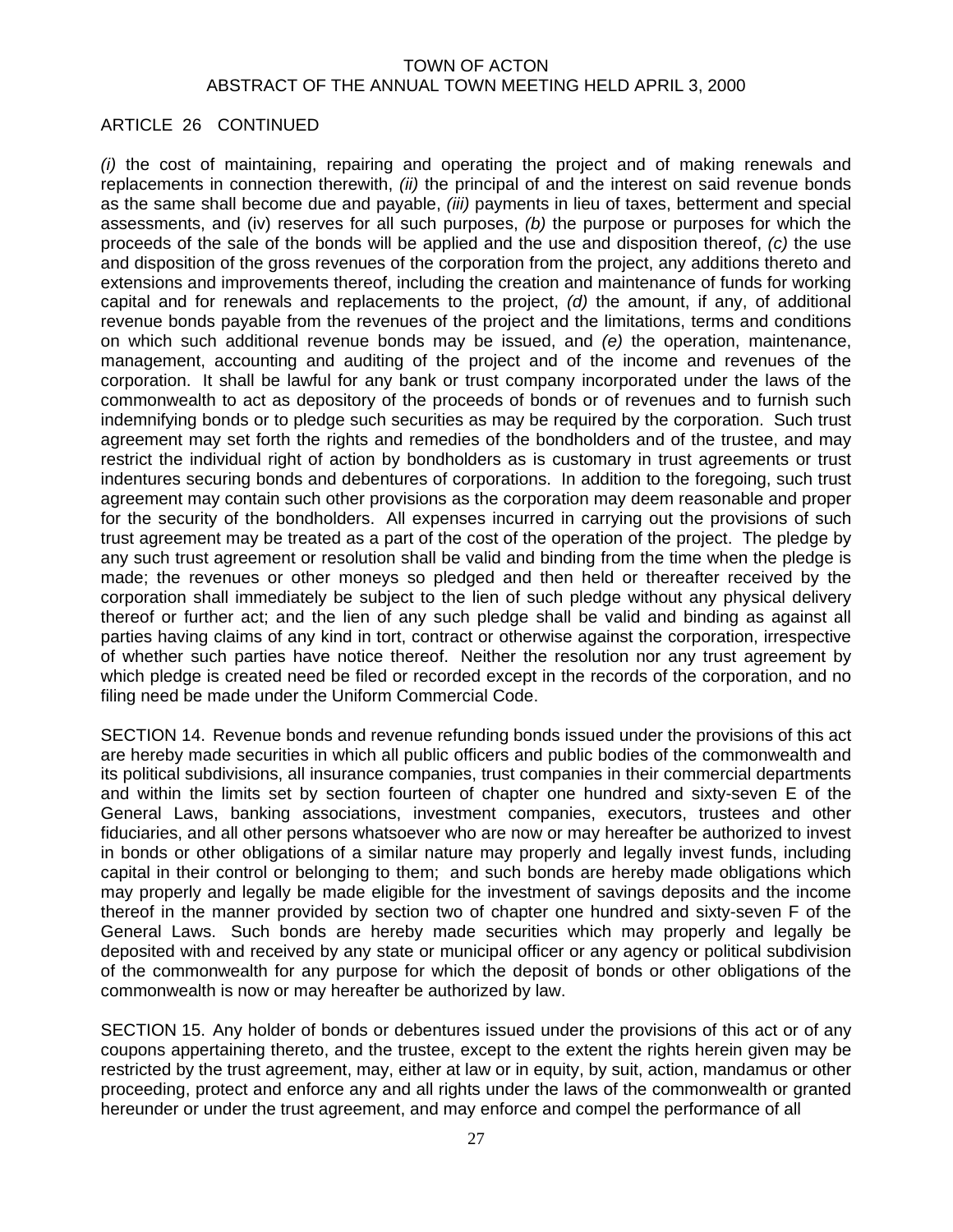# ARTICLE 26 CONTINUED

duties required by this act or by the trust agreement, to be performed by the corporation or by any officer thereof.

SECTION 16. Insofar as the provisions of this act are inconsistent with the provisions of any other law, general or special, excluding any state or the town building code and the town zoning bylaw, the provisions of this act shall be controlling.

SECTION 17. This act, being necessary for the welfare of the town and its inhabitants, shall be liberally construed to effect the purpose thereof.

SECTION 18. The provisions of this act are severable; and if any of its provisions shall be held unconstitutional by any court of competent jurisdiction, the decision of such court shall not affect or impair any of the remaining provisions.

SECTION 19. If the town shall modify its charter, or if it shall adopt a new charter, then without amendment of this act, those provisions of this act which refer to specific town officials or town bodies shall be understood, upon a charter change, to refer to those who under such change exercise the same or equivalent functions.

SECTION 20. This act shall take effect upon its passage.

or take any other action relative thereto.

# **MOTION:**

**Mr. Friedrichs** moves that the Town authorize the Board of Selectmen to petition the General Court to enact a special law establishing an Economic Development and Industrial Corporation for the Town of Acton in substantially the form set forth in the article.

# *MOTION CARRIES*

**Mr. Kabakoff** announces that the Board of Selectmen voted to hold the Special Town Election on May 16, 2000.

**Mrs. Ashton** introduces six (6) members of the School Committee and thanked both Pamela Harting-Barrat and Lees Stuntz for their service on the School Committee. She also thanked Dr. Isa Zimmerman for her seven (7) years of service as School Superintendent.

# **ARTICLE 27 ACTON PUBLIC SCHOOLS BUDGET**

(Majority Vote Required)

 To see if the Town will raise and appropriate, or appropriate from available funds, the sum of \$15,427,073, or any other sum, to defray the necessary expenses of the Local Schools, or take any other action relative thereto.

#### **MOTION:**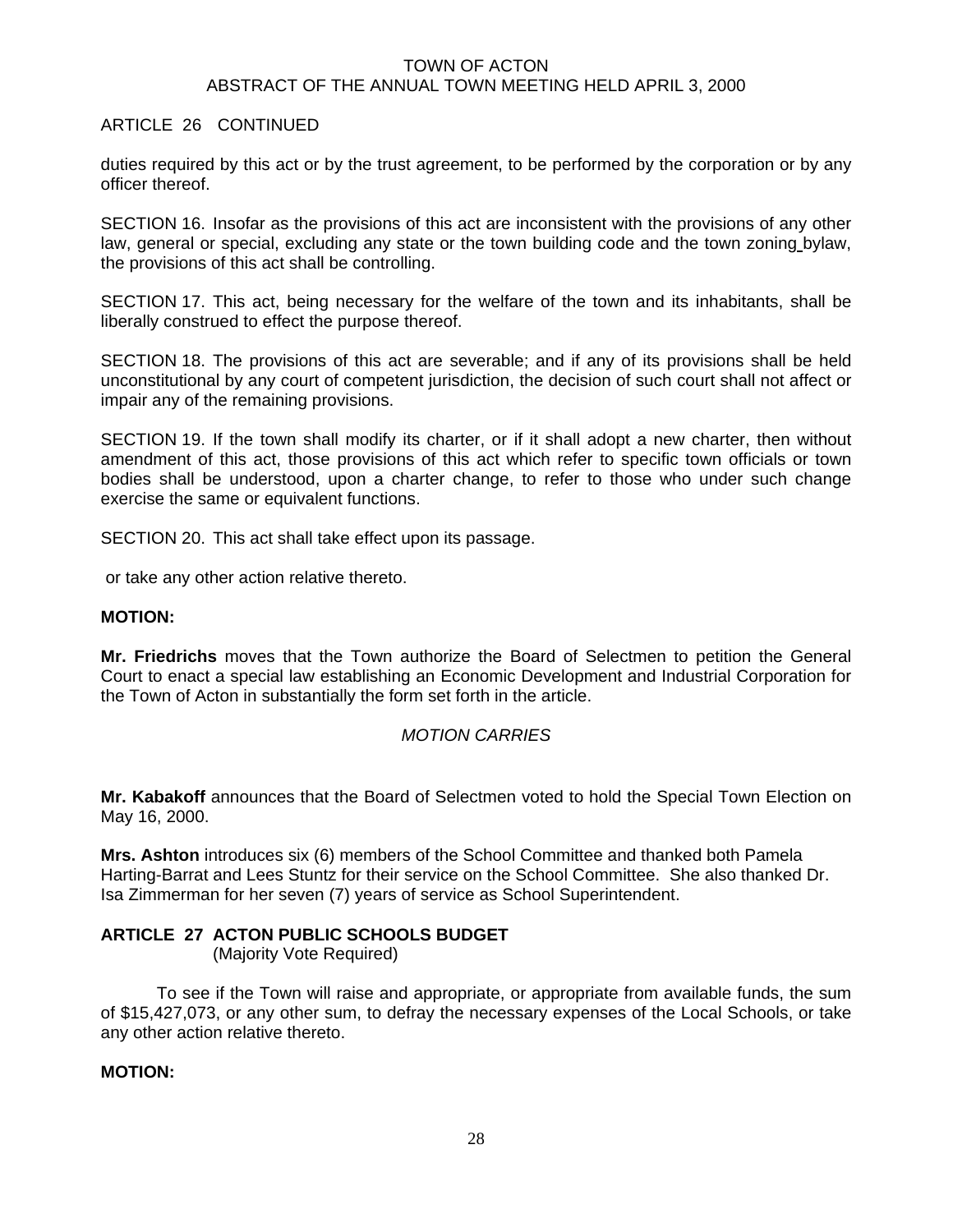**Ms. Ashton** moves that the Acton Public School Budget for the period July 1, 2000 to June 30, 2001, in the amount of \$15,427,073 be raised and appropriated in its entirety, except that \$89,600 be transferred from Free Cash.

# *MOTION CARRIES*

#### **ARTICLE 28 ACTON-BOXBOROUGH REGIONAL SCHOOL ASSESSMENT (**Majority Vote Required)

 To see if the Town will raise and appropriate, or appropriate from available funds, the sum of \$13,084,118, or any other sum, to defray the necessary expenses of the Acton-Boxborough Regional School District, or take any other action relative thereto.

#### **MOTION:**

**Mrs. Stuntz** moves that the Acton-Boxborough Regional School Assessment for the period July 1, 2000 to June 30, 2001 in the amount of \$13,084,118 be raised and appropriated in its entirety.

# *MOTION CARRIES UNANIMOUSLY*

#### **ARTICLE 29 ACTON PUBLIC SCHOOLS CAPITAL IMPROVEMENT PROJECTS (Health & Safety, Maintenance and Technology) (**Majority Vote Required)

To see if the Town will vote to raise and appropriate, or appropriate from available funds, the sum of \$398,324, or any other sum, for the purpose of remodeling and making extraordinary repairs to the Conant, Douglas, Gates and Merriam Schools, and for the purchase of equipment, including any architects' fees and engineering fees and other costs incidental thereto, or take any other action relative thereto.

#### **MOTION:**

**Mrs. Ashton** moves that the Town appropriate \$398,324 to be expended by the Acton School Committee for the purposes set forth in the Article, and to raise such amount, \$398,324 be transferred from Free Cash.

#### *MOTION CARRIES UNANIMOUSLY*

#### **ARTICLE 30 ACTON BOXBOROUGH REGIONAL SCHOOLS CAPITAL IMPROVEMENT PROJECTS (Health & Safety, Maintenance and Technology)** (Majority Vote Required**)**

To see if the Town will vote to appropriate \$302,076, or any other sum, to the Acton-Boxborough Regional School District for the purpose of remodeling and making extraordinary repairs to the regional high school and for the purchase of equipment, including any architects' fees and engineering fees and other costs incidental thereto and determine whether such appropriation shall be raised by taxation or transfer from available funds, or otherwise, or take any other action relative thereto.

#### **MOTION:**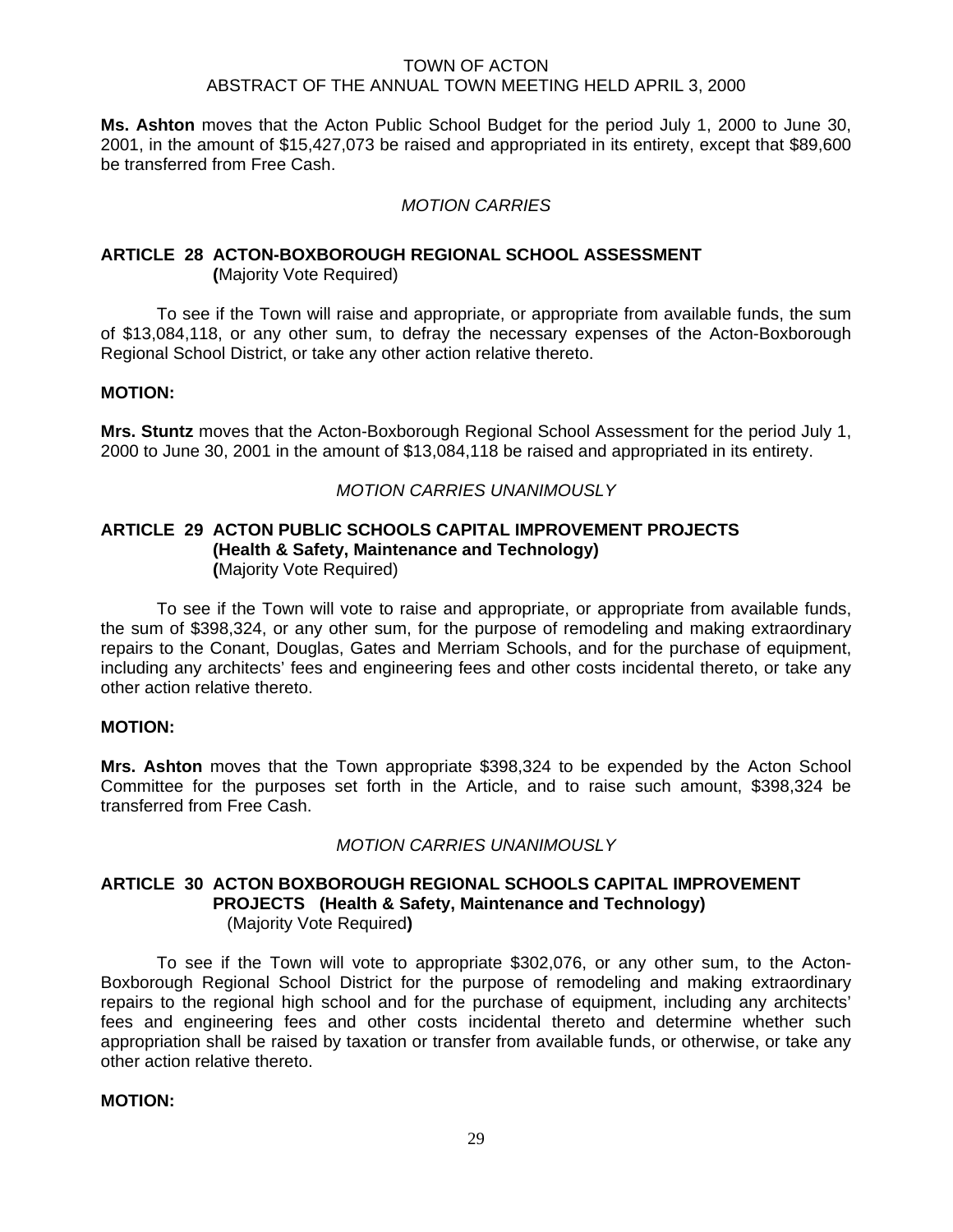**Mrs. Stuntz** moves that the Town appropriate \$302,076 to be expended by the Acton-Boxborough Regional School Committee for the purposes set forth in the Article, and to raise such amount, \$302,076 be transferred from Free Cash, provided however, that this appropriation shall be contingent upon an appropriation by the Town of Boxborough in an amount not less than \$67,526.

#### *MOTION CARRIES UNANIMOUSLY*

#### **ARTICLE 31 MINUTEMAN REGIONAL SCHOOL ASSESSMENT (**Majority Vote Required)

 To see if the Town will raise and appropriate, or appropriate from available funds, the sum of \$608,699, or any other sum, to defray the necessary expenses of the Minuteman Regional Vocational Technical School District, or take any other action relative thereto.

#### **MOTION:**

**Mr. Olmstead** moves that the Town raise and appropriate \$608,699 for the purpose of funding the assessment of the Minuteman Regional Vocational Technical School District for the period of July 1, 2000 to June 30, 2001.

*MOTION CARRIES UNANIMOUSLY*

# **MOTION:**

**Mr. Kabakoff moves to adjourn Town Meeting at 10:53 PM until Wednesday, April 5, 2000 at 7:00PM** 

*MOTION CARRIES UNANIMOUSLY*

# **MODERATOR CALLS TOWN MEETING TO ORDER AT 7:00PM APRIL 5, 2000**

# **ARTICLE 32\*\* SALE OF FORECLOSED PROPERTIES**

(Majority Vote)

To see if the Town will vote to authorize the Board of Selectmen to dispose of foreclosed properties acquired by the Town for nonpayment of taxes in accordance with provisions of the General Laws, or take any other action relative thereto.

#### **CONSENT MOTION:**

**Mr. Friedrichs** moves that the Town authorizes the Treasurer, with the approval of the Board of Selectmen, to sell and convey properties the Town has obtained through tax foreclosure in accordance with General Laws.

 *CONSENT MOTION CARRIES UNANIMOUSLY*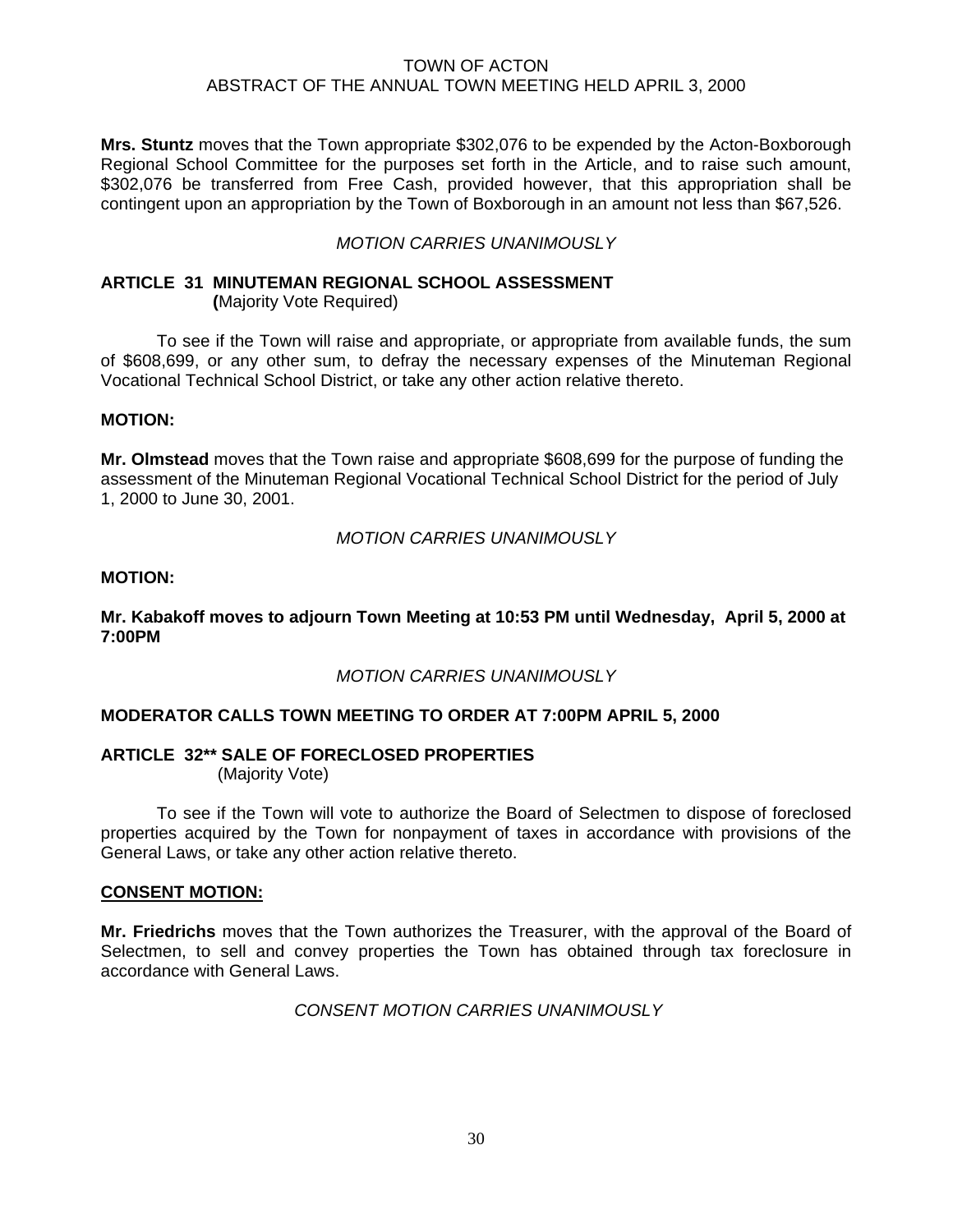# **ARTICLE 33 SUPPLEMENTAL ASSESSMENTS**

(Majority Vote)

 To see if the Town will vote to place a question on a ballot to accept the provisions of Mass General Laws Chapter 59, Section 2D, allowing the Town to modify the real estate tax bill for a parcel of land which has undergone a valuation change of at least 50% since the applicable statutory valuation date and has received an occupancy permit, or take any other action relative thereto.

# **MOTION:**

**Mr. Ashton** moves to authorize the Board of Selectmen to place a question on the ballot for the purposes set forth in the article

# *MOTION CARRIES UNANIMOUSLY*

**Article 30 will be placed on the May 16, 2000 Special Town Election and the law will go into effect January 2001.** 

# **ARTICLE 34 AMEND TOWN BYLAW – SECTION E42, ALCOHOL IN PUBLIC**  (Majority Vote)

 To see if the Town will vote to amend Section E42 of the Town Bylaws by inserting the following after the word "playground":

"(except that the Board of Selectmen may, if they deem it appropriate, issue a special one-day liquor license for events at the Senior Center and NARA Park)"

such that the revised paragraph reads:

#### **"E42. Alcohol in Public**

No person shall drink or possess an unsealed container of any alcoholic beverage as defined in Chapter 138, Section 1 of the Massachusetts General Laws while in or upon any public way or any way which the public has a right of access, whether in or upon a vehicle, or on foot, or while in or upon any public place or public building or playground (except that the Board of Selectmen may, if they deem it appropriate, issue a special one-day liquor license for events at the Senior Center and NARA Park), or while in or upon a private parking lot, or a private way to which the public has access as invitees or licensees, or in or upon any private land or place without the written consent of the owner or authorized person in control thereof. A police officer may arrest without a warrant any person who commits a violation of this Bylaw in his presence and may seize the alcoholic beverages, which shall be kept by him and destroyed upon adjudication or returned to the person entitled to lawful possession".

or take any other action relative thereto.

# **MOTION:**

**Mr. Hunter** moves to amend Section E42 of the Town Bylaw as set forth in the article.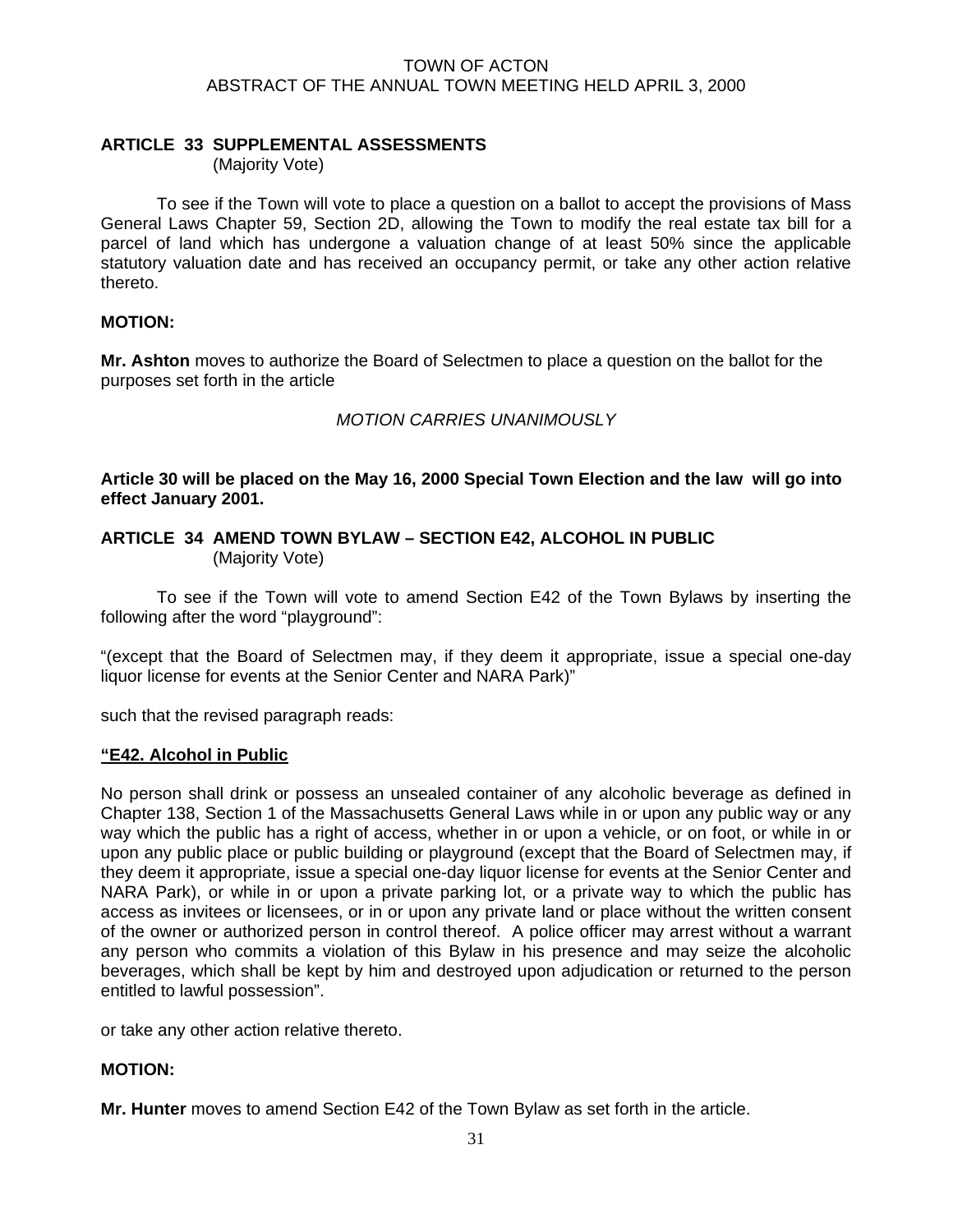**Mr. Pope** moves to amend the article, by removing the words "and NARA PARK"

# *AMENDMENT IS LOST*

# *ORIGINAL MOTION CARRIES*

# ARTICLE 35# AMEND TOWN BYLAWS SECTIONS E46 THROUGH E56 **SALE OF TOBACCO AND SMOKING PRODUCTS**  (Majority Vote)

 To see if the Town will vote to amend the Town Bylaws Section E50.D by deleting the existing section in its entirety and replacing with the following:

 D. No person, firm, corporation, establishment, or agency shall construct or maintain free standing displays of tobacco products, unless the free standing display is located behind the counter and in plain view of the regular location of a person designated to supervise the free standing display.

or take any other action relative thereto.

#### *# CITIZEN'S PETITION*

**MOTION:** 

**Ms. Grosowsky** moves to amend Section E50.D as set forth in the article.

**Ms. Grosowsky** moves to amend the motion to delete the words "freestanding" in all places from the amendment

#### *AMENDMENT CARRIES*

#### *AMENDMENT MOTION CARRIES*

#### **ARTICLE 36 POWDER MILL DISTRICT**

(2/3 vote required)

To see if the Town will vote to amend the Acton zoning bylaw and map as follows:

*[Notes in italic print are not part of the Article but are intended for explanation only.]* 

A. Zoning bylaw - In section 2.1, Classification of Districts, under the group heading "Business Districts", delete the following zoning district designation:

General Business GB

And, insert the following new zoning district designation:

Powder Mill District **PM**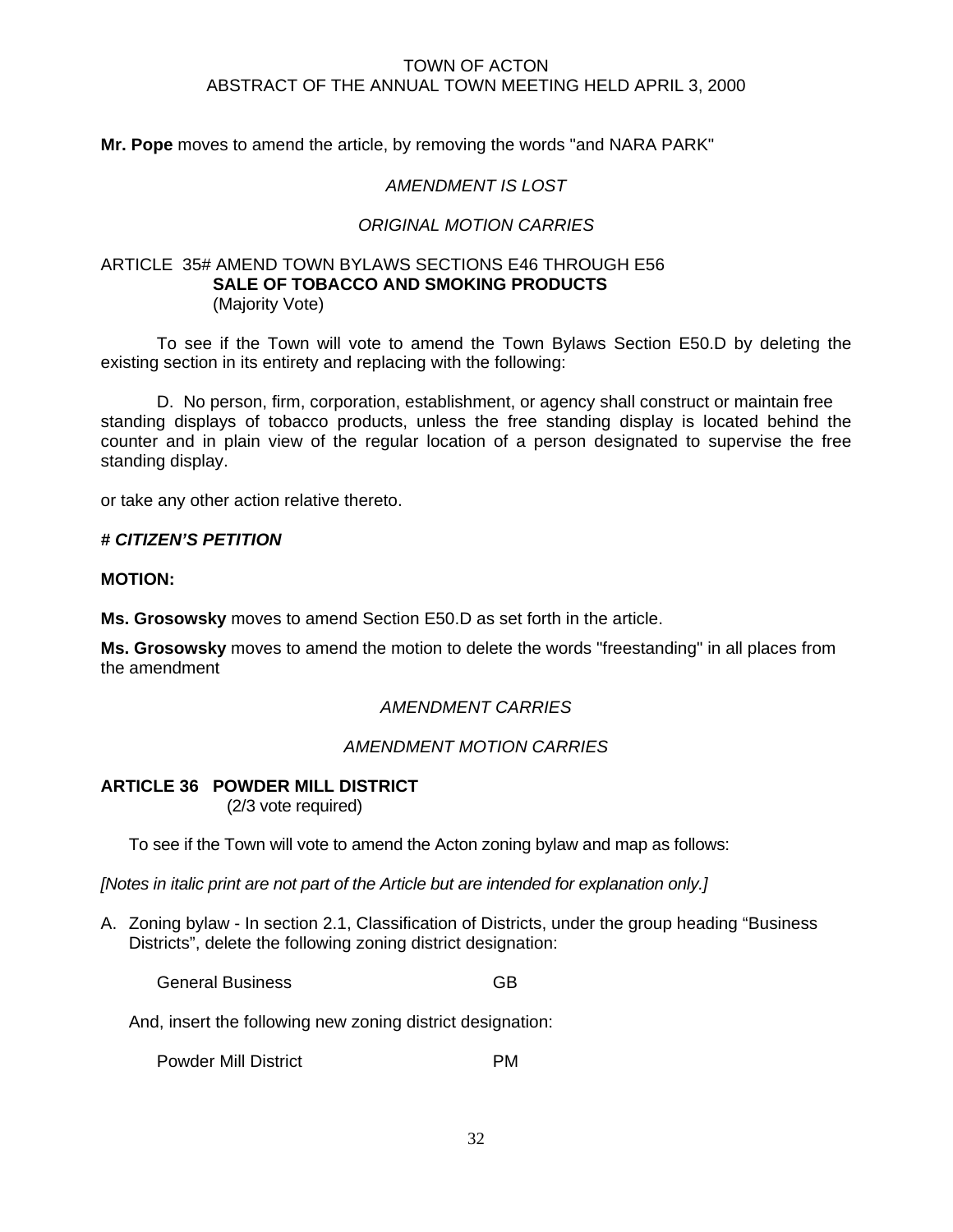B. Zoning map - Amend the zoning map to rezone to Powder Mill District (PM) the following parcels of land identified by their 1999 Town Atlas map and parcel numbers: *[Note: Street addresses and present zoning designation are provided for reference purposes only.]*

| map                                                                   | parcel                                                  | present zoning | street address                                             |  |  |
|-----------------------------------------------------------------------|---------------------------------------------------------|----------------|------------------------------------------------------------|--|--|
| $J-3$                                                                 | 33 *                                                    | $GI/R-4$       | High<br>279                                                |  |  |
| $J-3$                                                                 | $33 - 2$                                                | GI             | 305<br>High                                                |  |  |
| $J-3$                                                                 | $34-1$                                                  | GI             | 304<br>High                                                |  |  |
| $J-3$                                                                 | $34 - 3$                                                | GI             | High<br>292                                                |  |  |
| $J-3$                                                                 | $34 - 4$                                                | GI             | 76 Powder Mill Rd                                          |  |  |
| $J-3$                                                                 | $34 - 5$                                                | $R-10$         | Knox Tr<br>16                                              |  |  |
| $J-3$                                                                 | $34-6$                                                  | GI             | 298<br>High                                                |  |  |
| $J-3$                                                                 | $34 - 7$                                                | GI             | High<br>298                                                |  |  |
| $J-3$                                                                 | $34 - 8$                                                | GB             | Powder Mill Rd<br>82                                       |  |  |
| $J-3$                                                                 | 35                                                      | GI             | 297 High                                                   |  |  |
| $J-3$                                                                 | 36                                                      | GI             | High<br>298                                                |  |  |
| $J-3$                                                                 | 38                                                      | GI             | Powder Mill Rd, rear<br>2                                  |  |  |
| $J-3$                                                                 | 39                                                      | GI             | $\overline{2}$<br>Powder Mill Rd                           |  |  |
| $J-3$                                                                 | 41                                                      | GI             | High<br>310                                                |  |  |
| $J-3$                                                                 | $41 - 1$                                                | GI             | 309 High                                                   |  |  |
| $J-3$                                                                 | 42                                                      | GI             | Powder Mill Rd<br>2                                        |  |  |
| $J-3$                                                                 | 43                                                      | GI             | Powder Mill Rd<br>4                                        |  |  |
| $J-3$                                                                 | 44                                                      | GB             | 4 Powder Mill Rd                                           |  |  |
| $J-3$                                                                 | 45                                                      | GB             | Powder Mill Rd<br>12                                       |  |  |
| $J-3$                                                                 | 48                                                      | GB             | 18 Powder Mill Rd                                          |  |  |
| $J-3$                                                                 | 49                                                      | GB             | 50 Powder Mill Rd                                          |  |  |
| $J-3$                                                                 | $49 - 1$                                                | GB             | 60 Powder Mill Rd                                          |  |  |
| $J-3$                                                                 | 50                                                      | GĪ             | Powder Mill Rd<br>77                                       |  |  |
| $J-3$                                                                 | 51                                                      | GB             | 7 Powder Mill Rd                                           |  |  |
| $J-3$                                                                 | 53                                                      | GB             | Powder Mill Rd<br>25                                       |  |  |
| $J-3$                                                                 | 54                                                      | GB             | 31 Powder Mill Rd                                          |  |  |
| $J-3$                                                                 | 55                                                      | GB             | 35 Powder Mill Rd                                          |  |  |
| $J-3$                                                                 | 56                                                      | <b>GB</b>      | 37 Powder Mill Rd                                          |  |  |
| $J-3$                                                                 | 58                                                      | GB/GI          | Powder Mill Rd<br>61                                       |  |  |
| $J-3$                                                                 | 59                                                      | GI             | 65 Sudbury Rd                                              |  |  |
| $J-3$                                                                 | $59-1$                                                  | GB             | 45 Powder Mill Rd                                          |  |  |
| $J-3$                                                                 | $59-2$                                                  | GB             | Powder Mill Rd<br>63                                       |  |  |
| $J-3$                                                                 | $59-3$                                                  | GI/GB          | 12<br>Sudbury Rd                                           |  |  |
| J-3                                                                   | $59 - 4$                                                | GI             | 30<br>Sudbury Rd                                           |  |  |
| J-3                                                                   | $59 - 5$                                                | GI             | Sudbury Rd<br>14                                           |  |  |
| $J-3$                                                                 | 60                                                      | GI             | Sudbury Rd<br>13                                           |  |  |
| $J-3$                                                                 | 61                                                      | GI             | Sudbury Rd<br>40                                           |  |  |
| the triangular parcel between parcel J-3/38 and the Maynard town line |                                                         |                |                                                            |  |  |
|                                                                       |                                                         |                | the rectangular parcel between parcels J-3/59-4 and J-3/61 |  |  |
|                                                                       | * only the portion of 1-3/33 that is currently zoned GI |                |                                                            |  |  |

only the portion of J-3/33 that is currently zoned GI

C. Amend the zoning map to rezone to Kelley's Corner (KC) the following parcels of land identified by their 1999 Town Atlas map and parcel numbers: *[Note: Street addresses and present zoning designation are provided for reference purposes only.]*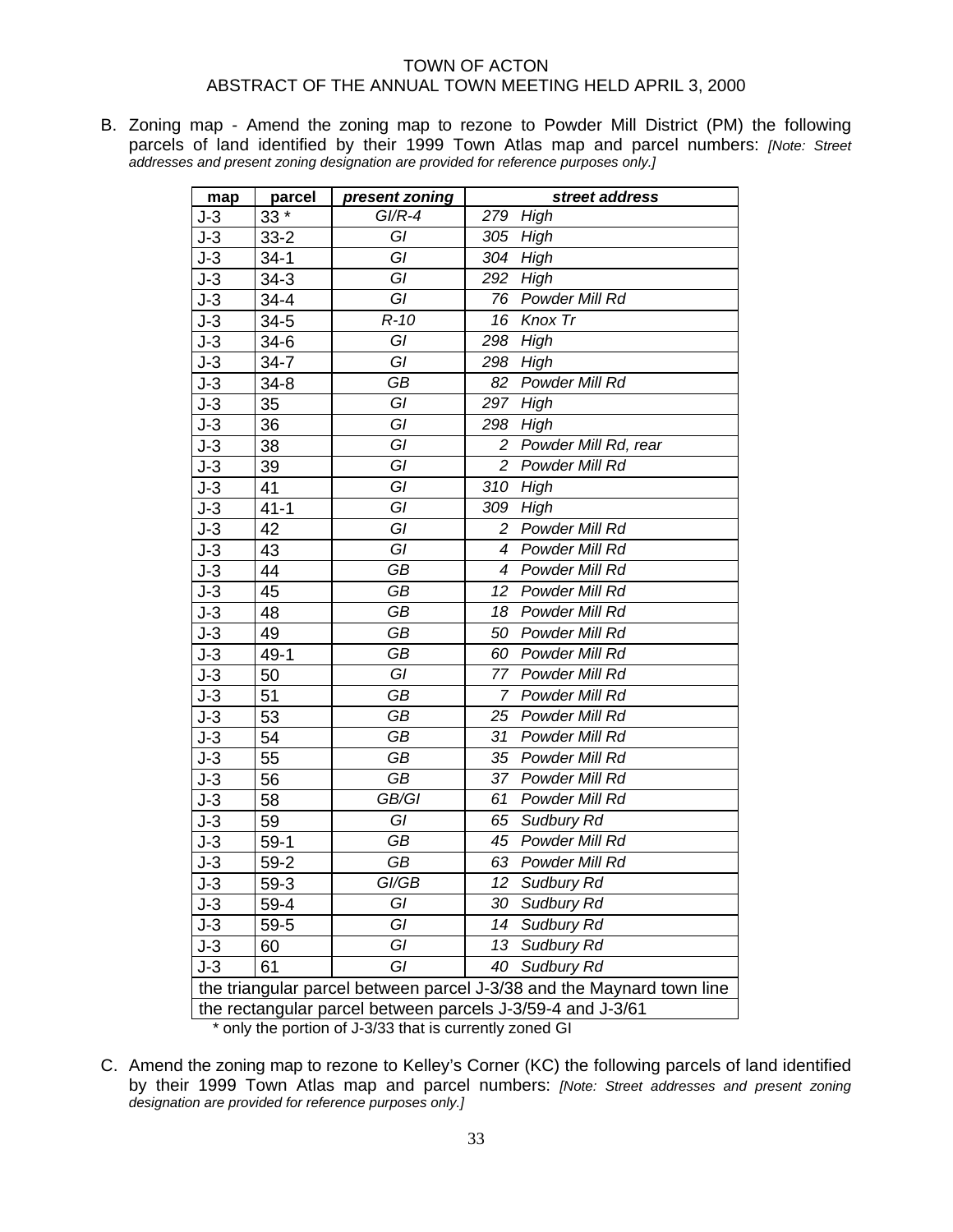| map   | parcel    | present zoning | street address   |
|-------|-----------|----------------|------------------|
| $G-2$ | $110 - 1$ | R-2            | 222 Main, behind |
| $G-2$ | 117       | GB             | Main<br>222      |
| $G-2$ | 143       | GB             | Main<br>204      |

D. Amend the zoning map to rezone to West Acton Village (WAV) the following parcels of land identified by their 1999 Town Atlas map and parcel numbers: *[Note: Street addresses and present zoning designation are provided for reference purposes only.]* 

| map   | parcel | present zoning | street address |  |
|-------|--------|----------------|----------------|--|
| $E-2$ | 187    | GB             | 364<br>Central |  |
| $F-2$ | 187-1  | GB             | 362<br>Central |  |

E. Zoning bylaw - section 3, Table of Principal Uses. Under the group heading "Business Districts", delete the column entitled "GB" and replace it with a new column entitled "PM" with the use regulations as stated below. *[Note: The columns GB and GI are shown for informational purposes only. Y= use allowed; N= use not allowed; SPA, SPS, SPP = use may be allowed by special permit.]* 

|                         | <b>PRINCIPAL USES</b>                                       | <b>PM</b>  | GB         | GI         |
|-------------------------|-------------------------------------------------------------|------------|------------|------------|
| <b>3.2 GENERAL USES</b> |                                                             |            |            |            |
| 3.2.1                   | Agriculture                                                 | Υ          | Y          | Y          |
| 3.2.2                   | Conservation                                                | Υ          | Υ          | Υ          |
| 3.2.3                   | <b>Earth Removal</b>                                        | N          | <b>SPA</b> | <b>SPA</b> |
| 3.2.4                   | Recreation                                                  | N          | Υ          | Υ          |
|                         | <b>3.3 RESIDENTIAL USES</b>                                 |            |            |            |
| 3.3.1                   | <b>Single Family Dwelling</b>                               | Υ          | Y          | N          |
| 3.3.2                   | Single Family Dwelling with One Apartment                   | Y          | Y(2)       | N          |
| 3.3.3                   | <b>Dwelling Conversions</b>                                 | N          | <b>SPA</b> | N          |
| 3.3.4                   | <b>Multifamily Dwelling</b>                                 | N          | N          | N          |
| 3.4                     | <b>GOVERNMENTAL INSTITUTIONAL &amp; PUBLIC SERVICE USES</b> |            |            |            |
| 3.4.1                   | Municipal                                                   | Y          | Υ          | Y          |
| 3.4.2                   | Educational                                                 | Υ          | Υ          | Y          |
| 3.4.3                   | Religious                                                   | Υ          | Y          | Υ          |
| 3.4.4                   | Nursing Home                                                | <b>SPS</b> | SPS        | <b>SPS</b> |
| 3.4.5                   | <b>Public or Private Utility Facilities</b>                 | Y          | Υ          | Υ          |
| 3.4.6                   | <b>Child Care Facility</b>                                  | Υ          | Υ          | Y          |
| 3.4.7                   | <b>Other Public USE</b>                                     | SPS(4)     | SPS(4)     | SPS(4)     |
| 3.4.8                   | <b>Full Service Retirement Community</b>                    | <b>SPS</b> | <b>SPS</b> | <b>SPS</b> |
| 3.4.9                   | Assisted Living Residence (8)                               | <b>SPS</b> | <b>SPS</b> | N          |
| 3.4.10                  | <b>Wireless Communication Facility (10)</b>                 | <b>SPP</b> | <b>SPP</b> | <b>SPP</b> |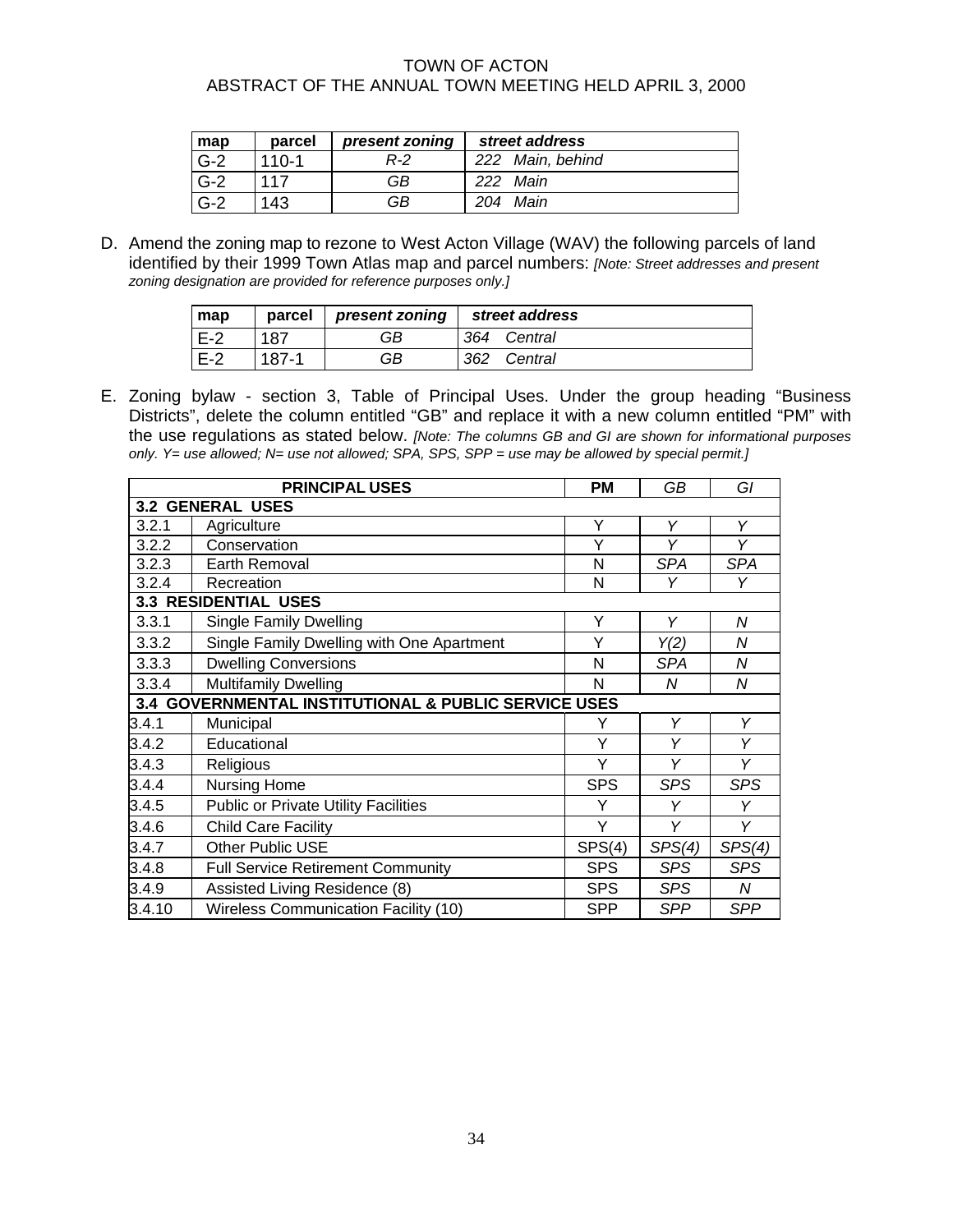|                             | <b>PRINCIPAL USES</b>                   | <b>PM</b>      | <b>GB</b>        | GI                      |
|-----------------------------|-----------------------------------------|----------------|------------------|-------------------------|
| <b>BUSINESS USES</b><br>3.5 |                                         |                |                  |                         |
| 3.5.1                       | <b>Retail Store</b>                     | Υ              | Υ                | N                       |
| 3.5.2                       | <b>Business or Professional Office</b>  | $\overline{Y}$ | Y                | $\overline{N}$          |
| 3.5.3                       | Financial                               | Ÿ              | $\overline{Y}$   | $\overline{N}$          |
| 3.5.4                       | Restaurant                              | <b>SPS (7)</b> | SPS(7)           | $\boldsymbol{N}$        |
| 3.5.5                       | Hotel, Inn or Motel                     | <b>SPS</b>     | <b>SPS</b>       | $\overline{N}$          |
| 3.5.6                       | <b>Combined Business &amp; Dwelling</b> | Y              | <b>SPS</b>       | $\boldsymbol{N}$        |
| 3.5.7                       | Lodge or Club                           | <b>SPS</b>     | Y                | Y                       |
| 3.5.8                       | <b>Funeral Home</b>                     | Υ              | Y                | $\overline{N}$          |
| 3.5.9                       | Veterinary Care                         | $\overline{Y}$ | <b>SPS</b>       | <b>SPS</b>              |
| 3.5.10                      | <b>Commercial Kennel</b>                | <b>SPS</b>     | <b>SPS</b>       | <b>SPS</b>              |
| 3.5.11                      | Services                                | Υ              | Υ                | Υ                       |
| 3.5.12                      | Studio                                  | Υ              | Y                | Y                       |
| 3.5.13                      | <b>Building Trade Shop</b>              | Ý              | Y                | Y                       |
| 3.5.14                      | <b>Commercial Recreation</b>            | SPS (9)        | SPS(9)           | SPS(9)                  |
| 3.5.15                      | <b>Commercial &amp; Trade School</b>    | Y              | Υ                | Υ                       |
| 3.5.16                      | <b>Amusement Facility</b>               | <b>SPS</b>     | <b>SPS</b>       | <b>SPS</b>              |
| 3.5.17                      | Motor Vehicle Service Station           | Υ              | <b>SPS</b>       | ${\cal N}$              |
| 3.5.18                      | Motor Vehicle Repair or Body Shop       | Υ              | Υ                | $\boldsymbol{N}$        |
| 3.5.19                      | Light Vehicular & Equipment Sales       | Υ              | Υ                | N                       |
| 3.5.20                      | Parking Facility                        | Y              | Υ                | $\boldsymbol{N}$        |
| 3.5.21                      | <b>Transportation Services</b>          | Υ              | $\boldsymbol{N}$ | <b>SPS</b>              |
| 3.5.22                      | Car Wash                                | Y              | <b>SPS</b>       | Ν                       |
| 3.5.23                      | <b>Adult USES</b>                       | N              | $\overline{N}$   | $\overline{N}$          |
| 3.6                         | <b>INDUSTRIAL USES</b>                  |                |                  |                         |
| 3.6.1                       | Warehouse                               | Υ              | <b>SPS</b>       | Υ                       |
| 3.6.2                       | Mini-Warehouse                          | Y              | Y                | Y                       |
| 3.6.3                       | <b>Construction Yard</b>                | N              | N                | $\overline{Y}$          |
| 3.6.4                       | <b>Lumber Yard</b>                      | N              | $\overline{N}$   | $\overline{\mathsf{Y}}$ |
| 3.6.5                       | <b>Heating Fuel Sales &amp; Service</b> | N              | <b>SPS</b>       | <b>SPS</b>              |
| 3.6.6                       | Light Manufacturing                     | Ÿ              | <b>SPS</b>       | Υ                       |
| 3.7                         | <b>PROHIBITED USES</b>                  |                |                  |                         |
| 3.7.1                       | <b>Heavy Manufacturing</b>              | N              | Ν                | Ν                       |
| 3.7.2                       | Storage                                 | N              | $\overline{N}$   | $\overline{N}$          |
| 3.7.3                       | Amusement                               | N              | N                | N                       |
| 3.7.4                       | General                                 | N              | $\mathcal N$     | ${\cal N}$              |
| 3.7.5                       | Heavy Vehicular Sales or Repair Garage  | N              | $\overline{N}$   | $\overline{N}$          |

- F. Zoning bylaw, section 3.10 Special Provisions for Wireless Communication Facilities: In section 3.10.5.2, delete the words "the General Business Districts (GB)" and replace them with "the Powder Mill District (PM)".
- G. Zoning bylaw section 5, Table of Standard Dimensional Regulations. Delete the row entitled "GB" in its entirety and insert a new row entitled "PM" as follows: *[Note: the present dimensional regulations for the GB and GI districts are shown for informational purposes only.]*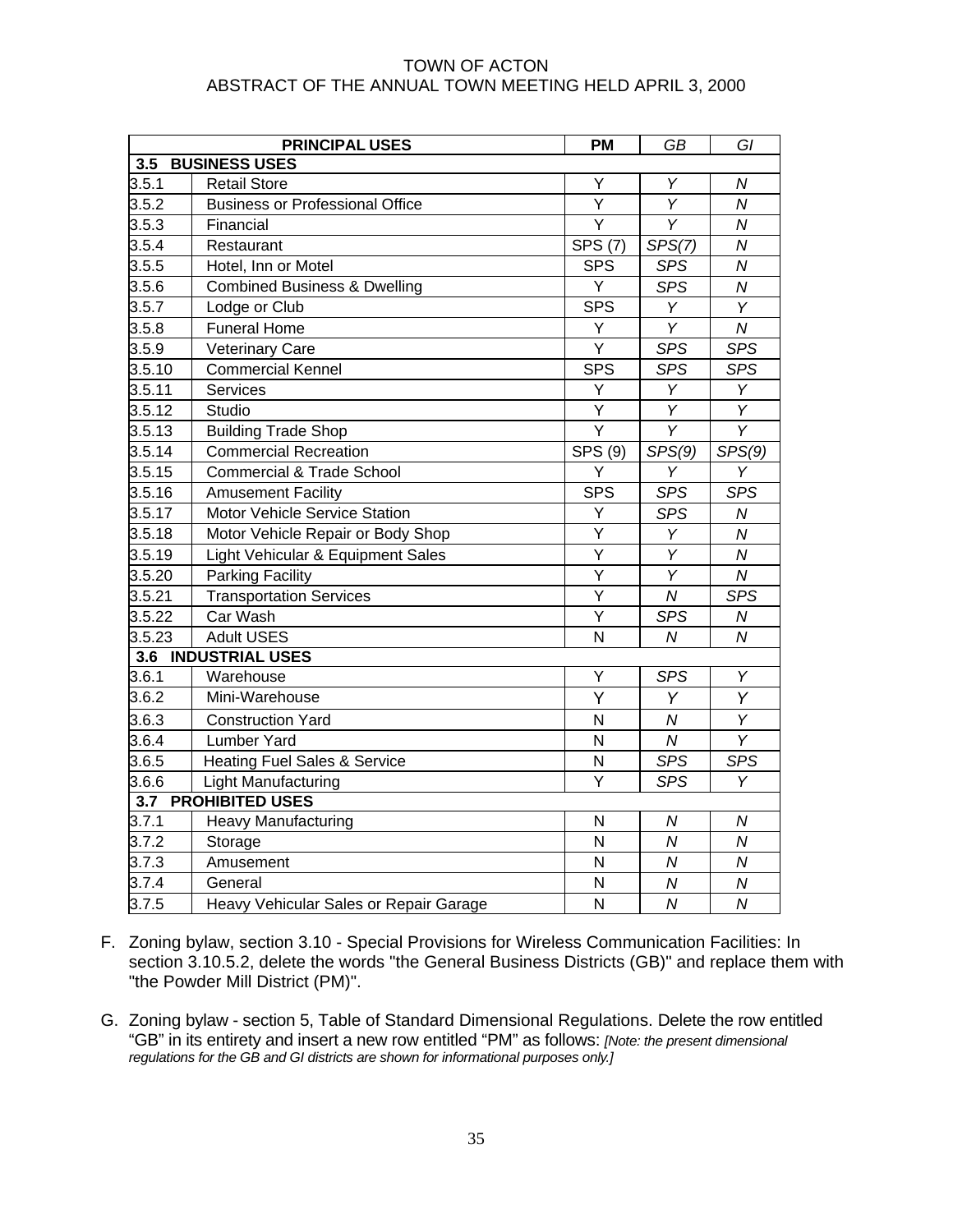|                  |                | <b>MINIMUM</b>  | <b>MINIMUM MINIMUM</b> |              | <b>MINIMUM</b> | <b>MINIMUM</b>          | <b>MAXIMUM</b> |                |
|------------------|----------------|-----------------|------------------------|--------------|----------------|-------------------------|----------------|----------------|
|                  | <b>MINIMUM</b> | LOT             | LOT                    | <b>FRONT</b> | SIDE &         | <b>OPEN</b>             | <b>FLOOR</b>   | <b>MAXIMUM</b> |
| <b>ZONING</b>    | LOT AREA       | <b>FRONTAGE</b> | <b>WIDTH</b>           | YARD         | REAR YARDI     | <b>SPACE</b>            | AREA           | <b>HEIGHT</b>  |
| <b>DISTRICTS</b> | in sa. ft.     | in ft.          | in ft.                 | in ft.       | in ft.         | percent<br>$\mathsf{I}$ | <b>RATIO</b>   | in ft.         |
| PM               | 10.000         | 100             | 50                     | 30           | 20             | 35%                     | 0.20           | 40             |
| GB               | 10.000         | 100             | 50                     | 30           | 30             | 35%                     | 0.20           | 36             |
| GI               | 40,000         | 100             | 50                     | 45           | 20 (2)         | 35%                     | 0.20           | 40             |

- H. Zoning bylaw section 6.9, Special Provisions for Parking in the Village and Kelley's Corner Districts.
	- 1. Delete the lead paragraph of section 6.9 and replace it with:

6.9 Special Provisions for Parking in the Village, Kelley's Corner, and Powder Mill Districts

- 2. Insert a new section 6.9.4 as follows:
	- 6.9.4 PM District In the Powder Mill District, no BUILDING or STRUCTURE shall be located on a LOT and no activity shall be conducted upon any LOT unless off-STREET parking is provided in accordance with the following requirements:
	- 6.9.4.1 Required off-STREET parking for a USE may be provided on any LOT within the Powder Mill District, but not necessarily on the same LOT as the USE.
	- 6.9.4.2 Connection of Parking A Site Plan Special Permit Granting Authority shall require that all parking facilities be connected by a common driveway to the parking facilities of all adjacent USES and to all adjacent LOTS within the Powder Mill District, unless it finds that physical constraints, present site configuration, uncooperative abutters, or land vacancy precludes strict compliance. In such cases, the site and the parking facility shall be designed to provide for the future construction of common driveways. For the purposes of this section, common driveway shall be defined as a driveway that is shared by two or more LOTS and located at least partially within the required setback areas of such LOTS. Such a common driveway can be either a shared ACCESS driveway to a STREET or a driveway to a STREET leading to another LOT or a driveway connecting such LOTS with each other. See also Section 10.4.3.3 of this Bylaw regarding common driveways.
	- 6.9.4.3 Number of Parking Spaces The minimum number of required parking spaces shall be 70% of the requirements in Section 6.3.1. In the case of collective use of a parking facility in accordance with Section 6.9.4.4, the minimum number of required parking spaces shall be 50% of the requirements in Section 6.3.1.
	- 6.9.4.4 Collective Use of Parking Facilities Off-STREET parking facilities may serve, collectively or jointly, different USES on LOTS located throughout the Powder Mill District where such a collective use of the parking facility is based on a written agreement that: 1) assures the continued collective use; 2) states the number of parking spaces allocated to each participating USE; 3) assures ACCESS to and maintenance of the common parking facility, and 4) is filed with the Building Commissioner. Any change to such agreement shall also be filed with the Building Commissioner. The number of parking spaces allocated in the agreement to each participating USE shall be counted toward the minimum required number of parking spaces for such USE as determined under Section 6.9.4.3.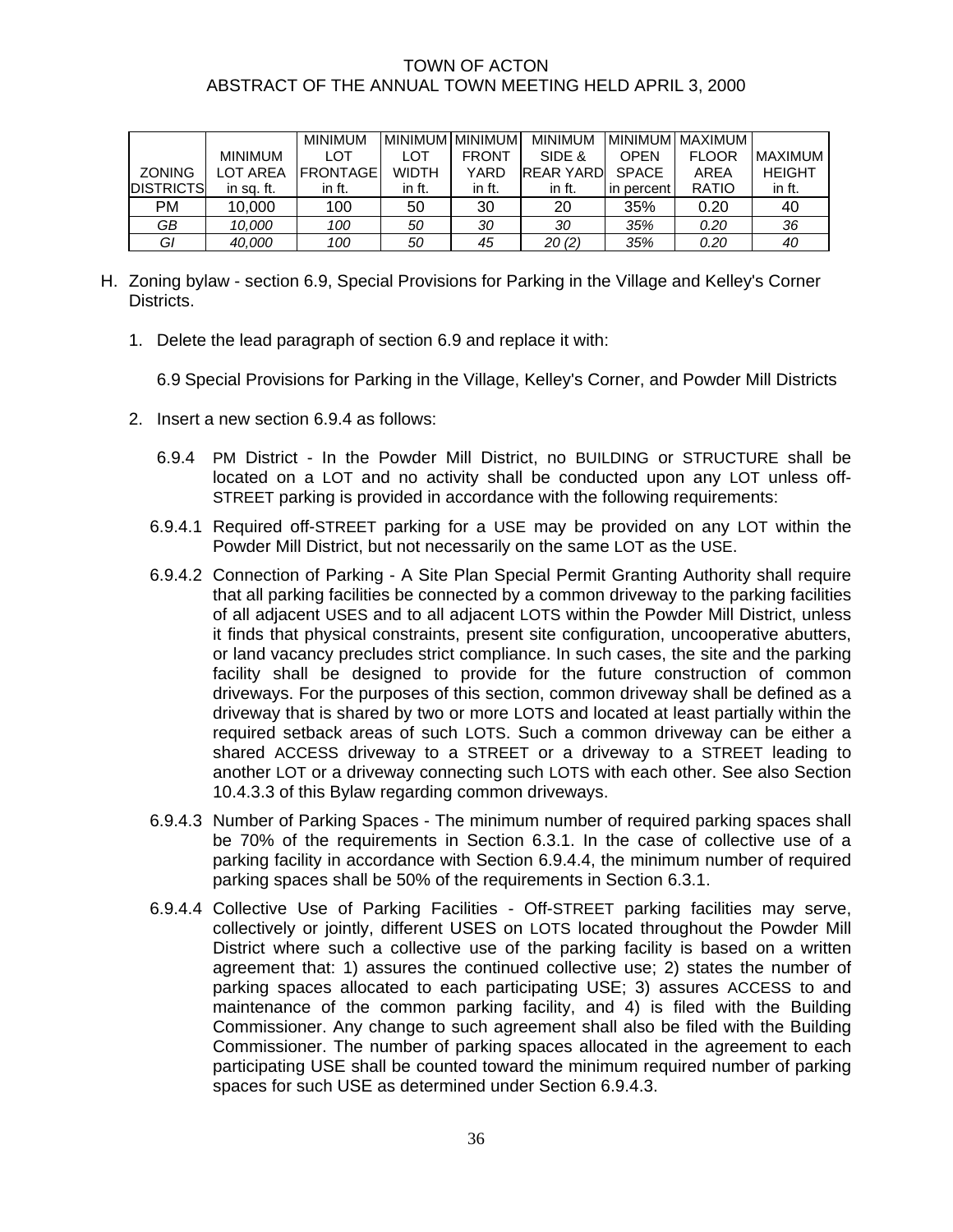- 6.9.4.5 Design Requirements and Landscaping Off-STREET parking spaces, except spaces serving a single to four-FAMILY residential USE, shall either be contained within a BUILDING or STRUCTURE, or be provided in accordance with the design requirements of Section 6.7 including all its subsections. In addition, no parking space or other paved surface, other than walkways and bikeways, shall be located within 20 feet of an abutting residential zoning district.
- I. Zoning bylaw, section 10.4.3.5, Open Space Landscaping Standards. Delete sub-paragraph 1) and renumber sub-paragraphs 2) and 3) to become sub-paragraphs 1) and 2) respectively.

or take any other action relative thereto.

## **MOTION:**

**Mr. Halm** moves in the words of the article.

## *MOTION CARRIES UNANIMOUSLY*

ARTICLE 37 TECHNOLOGY DISTRICT (2/3 vote Required)

To see if the Town will vote to amend the Acton Zoning Bylaw and Map as follows:

*[Notes in italic print are not part of the Article but are intended for explanation only.]* 

A. Zoning bylaw - In section 2.1, Classification of Districts, under the group heading "Industrial Districts", delete the following zoning district designation:

Industrial Park **IP** 

And, insert the following new zoning district designation:

Technology District TD TD

B. Zoning map - Amend the zoning map to rezone to Technology District (TD) the following parcels of land identified by their 1999 Town Atlas map and parcel numbers: *[Street addresses and present zoning designation are shown for reference purposes only.]* 

| map     | parcel    | present zoning | street address        |
|---------|-----------|----------------|-----------------------|
| $H-3$   | 251       | $R - 8/4$      | 88<br>Parker          |
| $H-4$   | $126 - 1$ | $R-2$          | Laws Brook Rd<br>66   |
| $H-4$   | 142       | $R - 8/4$      | Laws Brook Rd<br>31   |
| $H-4$   | 143       | IP             | Laws Brook Rd<br>37   |
| $H - 4$ | 144       | $R-2$          | Laws Brook Rd<br>37.  |
| $H-4$   | 150       | $R - 8/4$      | Independence Rd<br>34 |
| $H-4$   | $151 - 1$ | $R - 8/4$      | Laws Brook Rd<br>25   |
| $H-4$   | 152       | IP             | Laws Brook Rd<br>37   |
| $H-4$   | 155       | $R-2$          | Laws Brook Rd<br>63   |
| $H-4$   | 158       | IP             | Laws Brook Rd<br>67   |
| $H - 4$ | 159       | $R - 8/4$      | Independence Rd<br>44 |
| $H-4$   | 160       | IP             | Laws Brook Rd<br>31   |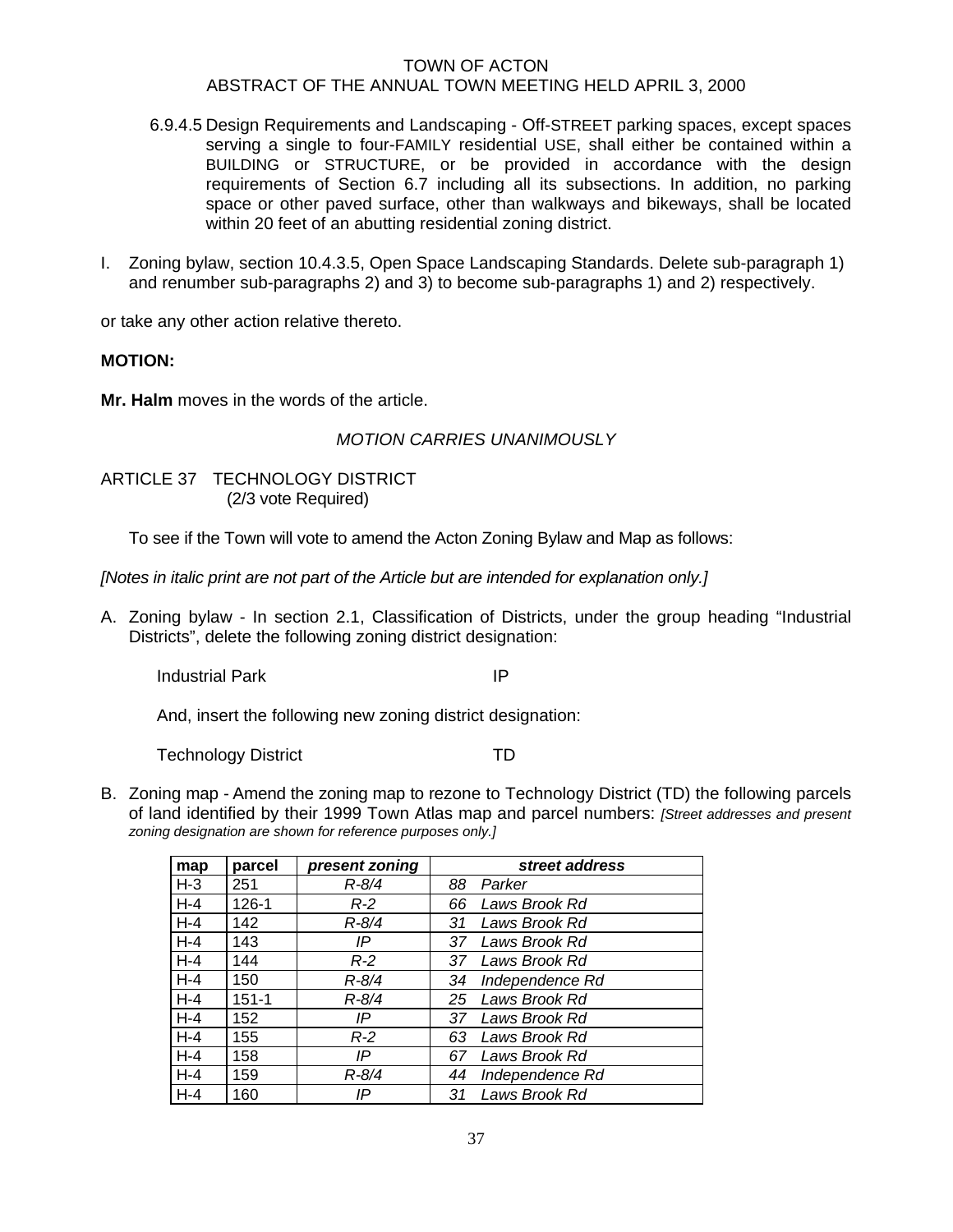| $I-3$                    | 4              | $R - 8/4$       | 38<br>Independence Rd, behind |
|--------------------------|----------------|-----------------|-------------------------------|
| $I-3$                    | 135            | $R-10$          | Independence Rd, behind<br>39 |
| $\overline{1-3}$         | 136            | $R-10$          | 104<br>Powder Mill Rd, rear   |
| $\overline{1\cdot 3}$    | 149            | $I\overline{P}$ | 75<br>Drummer Rd              |
| $\overline{\phantom{0}}$ | 1              | $R - 8/4$       | 42<br>Independence Rd         |
| $ -4$                    | $\overline{2}$ | $R - 8/4$       | 50<br>Independence Rd         |
| $I-4$                    | $\overline{4}$ | IP              | Laws Brook Rd<br>65           |
| $\overline{\phantom{0}}$ | 5              | IP              | 50<br>Independence Rd         |
| $-4$                     | 6              | IP              | Independence Rd<br>47         |
| $\overline{\phantom{0}}$ | $\overline{7}$ | IP              | Independence Rd<br>47         |
| $I - 4$                  | 9              | GI              | 54 Knox Tr                    |
| $ -4$                    | $9 - 1$        | GI              | 63 Knox Tr                    |
| $I - 4$                  | $9 - 2$        | GI              | 50 Knox Tr                    |
| $ -4$                    | $9 - 3$        | GI              | 55 Knox Tr                    |
| $\overline{\phantom{0}}$ | $9 - 4$        | GI              | 52 Knox Tr                    |
| $-4$                     | $9-5$          | GI              | 51 Knox Tr                    |
| $ -4$                    | $9-6$          | GI              | 55 Knox Tr, behind            |
| $-4$                     | 10             | $R-10$          | 42 Knox Tr, behind            |
| $J-3$                    | $21 - 1$       | $R-10$          | 30 Knox Tr                    |
| $J-3$                    | $21 - 2$       | GI              | 3 Knox Tr                     |
| $J-3$                    | 37             | GI              | 112 Powder Mill Rd            |
| $J-4$                    | $\mathbf{1}$   | GI              | 48 Knox Tr                    |
| $J-4$                    | $\overline{c}$ | $\overline{GI}$ | 49 Knox Tr                    |
| $J-4$                    | $\overline{3}$ | GI              | 42 Knox Tr                    |
| $J-4$                    | $\overline{4}$ | GI              | 45 Knox Tr                    |
| $J-4$                    | 5              | GI              | 36 Knox Tr                    |
| $J-4$                    | $5 - 1$        | GI              | 36 Knox Tr                    |
| $J-4$                    | 6              | GI              | 37 Knox Tr                    |
| $J-4$                    | $\overline{7}$ | GI              | 29 Knox Tr                    |
| $J-4$                    | 8              | GI              | 36 Knox Tr                    |

C. Zoning map - Amend the zoning map to rezone to Agriculture Recreation Conservation (ARC) the following parcels of land identified by their 1999 Town Atlas map and parcel numbers: *[Street addresses are provided for reference purposes only.]*

| map   | parcel    | present zoning | street address |                         |  |  |  |  |  |  |
|-------|-----------|----------------|----------------|-------------------------|--|--|--|--|--|--|
| $I-3$ | $135 - 1$ | R-10           | 39             | Independence Rd         |  |  |  |  |  |  |
| $I-3$ | 136-1     | R-10           | 104            | Powder Mill Rd, behind  |  |  |  |  |  |  |
| $I-3$ | 145       | R-10           | 25             | Independence Rd         |  |  |  |  |  |  |
| $I-3$ | 145-1     | $R - 10$       | 25             | Independence Rd, behind |  |  |  |  |  |  |

D. Zoning map - Amend the zoning map by removing the Affordable Housing Overlay District - Sub-District A designation from the following parcels of land identified by their 1999 Town Atlas map and parcel numbers: *[Street addresses and present zoning designation are provided for reference purposes only.]* 

| map     | parcel    | street address                |
|---------|-----------|-------------------------------|
| $H-3$   | 251       | Parker<br>88                  |
| $H - 4$ | 142       | Laws Brook Road<br>31.        |
| $H-4$   | $151 - 1$ | 25 Laws Brook Road            |
| $H - 4$ | 159       | Independence Rd<br>44         |
| $I-3$   | 4         | Independence Rd, behind<br>38 |
|         |           | Independence Rd<br>42         |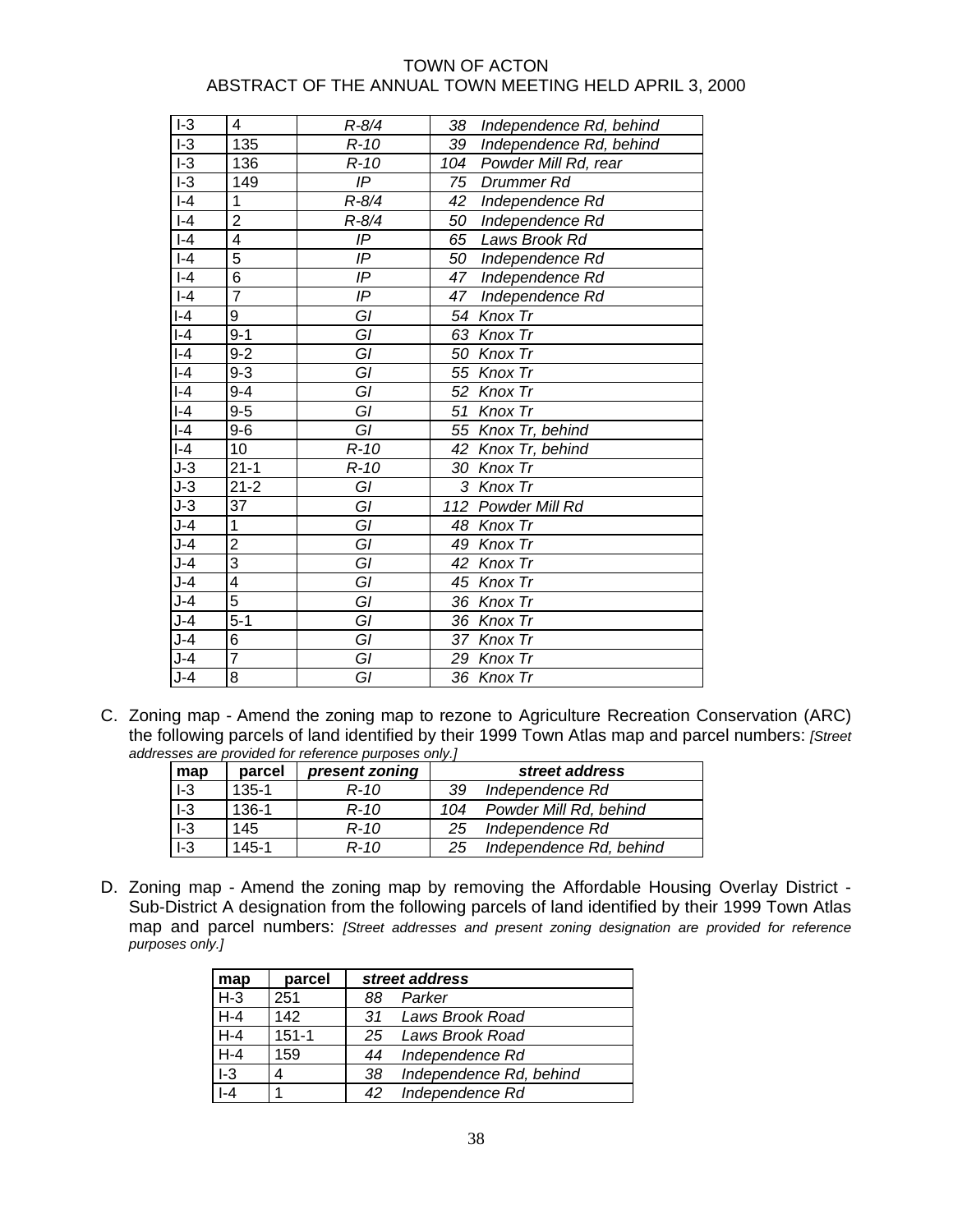I-4 2 *50 Independence Rd* 

E. Zoning bylaw - section 3, Table of Principal Uses. Under the group heading "Industrial Districts", delete the column entitled "IP" and replace it with a new column entitled "TD" with the use regulations as stated below. *[Note: The columns for the GI and IP districts are shown for informational purposes only. Y= use allowed; N= use not allowed; SPA, SPS, SPP = use may be allowed by special permit.]]*

|                                                      | <b>PRINCIPAL USES</b>                       | <b>TD</b>               | GI               | IP                |  |  |  |  |  |  |  |
|------------------------------------------------------|---------------------------------------------|-------------------------|------------------|-------------------|--|--|--|--|--|--|--|
|                                                      | <b>3.2 GENERAL USES</b>                     |                         |                  |                   |  |  |  |  |  |  |  |
| 3.2.1                                                | Agriculture                                 | Υ                       | Υ                | Y                 |  |  |  |  |  |  |  |
| 3.2.2                                                | Conservation                                | Y                       | Y                | Y                 |  |  |  |  |  |  |  |
| 3.2.3                                                | Earth Removal                               | N                       | <b>SPA</b>       | <b>SPA</b>        |  |  |  |  |  |  |  |
| 3.2.4                                                | Recreation                                  | N                       | Y                | Υ                 |  |  |  |  |  |  |  |
|                                                      | 3.3 RESIDENTIAL USES                        |                         |                  |                   |  |  |  |  |  |  |  |
| 3.3.1                                                | <b>Single Family Dwelling</b>               | N                       | Ν                | ${\cal N}$        |  |  |  |  |  |  |  |
| 3.3.2                                                | Single Family Dwelling with One Apartment   | N                       | Ν                | N                 |  |  |  |  |  |  |  |
| 3.3.3                                                | <b>Dwelling Conversions</b>                 | N                       | N                | N                 |  |  |  |  |  |  |  |
| 3.3.4                                                | <b>Multifamily Dwelling</b>                 | N                       | $\boldsymbol{N}$ | $\boldsymbol{N}$  |  |  |  |  |  |  |  |
| 3.4 GOVERNMENTAL INSTITUTIONAL & PUBLIC SERVICE USES |                                             |                         |                  |                   |  |  |  |  |  |  |  |
| 3.4.1                                                | Municipal                                   | Y                       | Υ                | Υ                 |  |  |  |  |  |  |  |
| 3.4.2                                                | Educational                                 | Υ                       | Y                | Υ                 |  |  |  |  |  |  |  |
| 3.4.3                                                | Religious                                   | Y                       | Υ                | Υ                 |  |  |  |  |  |  |  |
| 3.4.4                                                | <b>Nursing Home</b>                         | <b>SPS</b>              | <b>SPS</b>       | <b>SPS</b>        |  |  |  |  |  |  |  |
| 3.4.5                                                | <b>Public or Private Utility Facilities</b> | Y                       | Υ                | Y                 |  |  |  |  |  |  |  |
| 3.4.6                                                | <b>Child Care Facility</b>                  | Y                       | Υ                | Υ                 |  |  |  |  |  |  |  |
| 3.4.7                                                | Other Public USE                            | SPS (4)                 |                  | $SPS(4)$ $SPS(4)$ |  |  |  |  |  |  |  |
| 3.4.8                                                | <b>Full Service Retirement Community</b>    | <b>SPS</b>              | SPS              | <b>SPS</b>        |  |  |  |  |  |  |  |
| 3.4.9                                                | Assisted Living Residence (8)               | N                       | N                | N                 |  |  |  |  |  |  |  |
| 3.4.10                                               | <b>Wireless Communication Facility (10)</b> | <b>SPP</b>              | <b>SPP</b>       | <b>SPP</b>        |  |  |  |  |  |  |  |
| 3.5                                                  | <b>BUSINESS USES</b>                        |                         |                  |                   |  |  |  |  |  |  |  |
| 3.5.1                                                | <b>Retail Store</b>                         | N                       | N                | N                 |  |  |  |  |  |  |  |
| 3.5.2                                                | <b>Business or Professional Office</b>      | Ý                       | N                | ${\cal N}$        |  |  |  |  |  |  |  |
| 3.5.3                                                | Financial                                   | $\overline{\mathsf{N}}$ | $\boldsymbol{N}$ | N                 |  |  |  |  |  |  |  |
| 3.5.4                                                | Restaurant                                  | <b>SPS</b>              | Ν                | N                 |  |  |  |  |  |  |  |
| 3.5.5                                                | Hotel, Inn or Motel                         | <b>SPS</b>              | N                | ${\cal N}$        |  |  |  |  |  |  |  |
| 3.5.6                                                | <b>Combined Business &amp; Dwelling</b>     | N                       | $\boldsymbol{N}$ | ${\cal N}$        |  |  |  |  |  |  |  |
| 3.5.7                                                | Lodge or Club                               | N                       | Ÿ                | $\overline{N}$    |  |  |  |  |  |  |  |
| 3.5.8                                                | <b>Funeral Home</b>                         | N                       | $\boldsymbol{N}$ | ${\cal N}$        |  |  |  |  |  |  |  |
| 3.5.9                                                | Veterinary Care                             | N                       | <b>SPS</b>       | <b>SPS</b>        |  |  |  |  |  |  |  |
| 3.5.10                                               | <b>Commercial Kennel</b>                    | N                       | <b>SPS</b>       | <b>SPS</b>        |  |  |  |  |  |  |  |
| 3.5.11                                               | <b>Services</b>                             | N                       | Υ                | N                 |  |  |  |  |  |  |  |
| 3.5.12                                               | Studio                                      | Y                       | Υ                | N                 |  |  |  |  |  |  |  |
| 3.5.13                                               | <b>Building Trade Shop</b>                  | Ÿ                       | Υ                | Υ                 |  |  |  |  |  |  |  |
| 3.5.14                                               | <b>Commercial Recreation</b>                | SPS (9)                 |                  | SPS(9) SPS(9)     |  |  |  |  |  |  |  |
| 3.5.15                                               | <b>Commercial &amp; Trade School</b>        | Υ                       | Υ                | Y                 |  |  |  |  |  |  |  |
| 3.5.16                                               | <b>Amusement Facility</b>                   | N                       | <b>SPS</b>       | <b>SPS</b>        |  |  |  |  |  |  |  |
| 3.5.17                                               | Motor Vehicle Service Station               | ${\sf N}$               | Ν                | N                 |  |  |  |  |  |  |  |
| 3.5.18                                               | Motor Vehicle Repair or Body Shop           | N                       | N                | Ν                 |  |  |  |  |  |  |  |
| 3.5.19                                               | Light Vehicular & Equipment Sales           | N                       | N                | N                 |  |  |  |  |  |  |  |
| 3.5.20                                               | <b>Parking Facility</b>                     | Υ                       | N                | ${\cal N}$        |  |  |  |  |  |  |  |
| 3.5.21                                               | <b>Transportation Services</b>              | Υ                       | <b>SPS</b>       | <b>SPS</b>        |  |  |  |  |  |  |  |
| 3.5.22                                               | Car Wash                                    | $\mathsf{N}$            | N                | N                 |  |  |  |  |  |  |  |
| 3.5.23                                               | <b>Adult USES</b>                           | <b>SPS</b>              | N                | <b>SPS</b>        |  |  |  |  |  |  |  |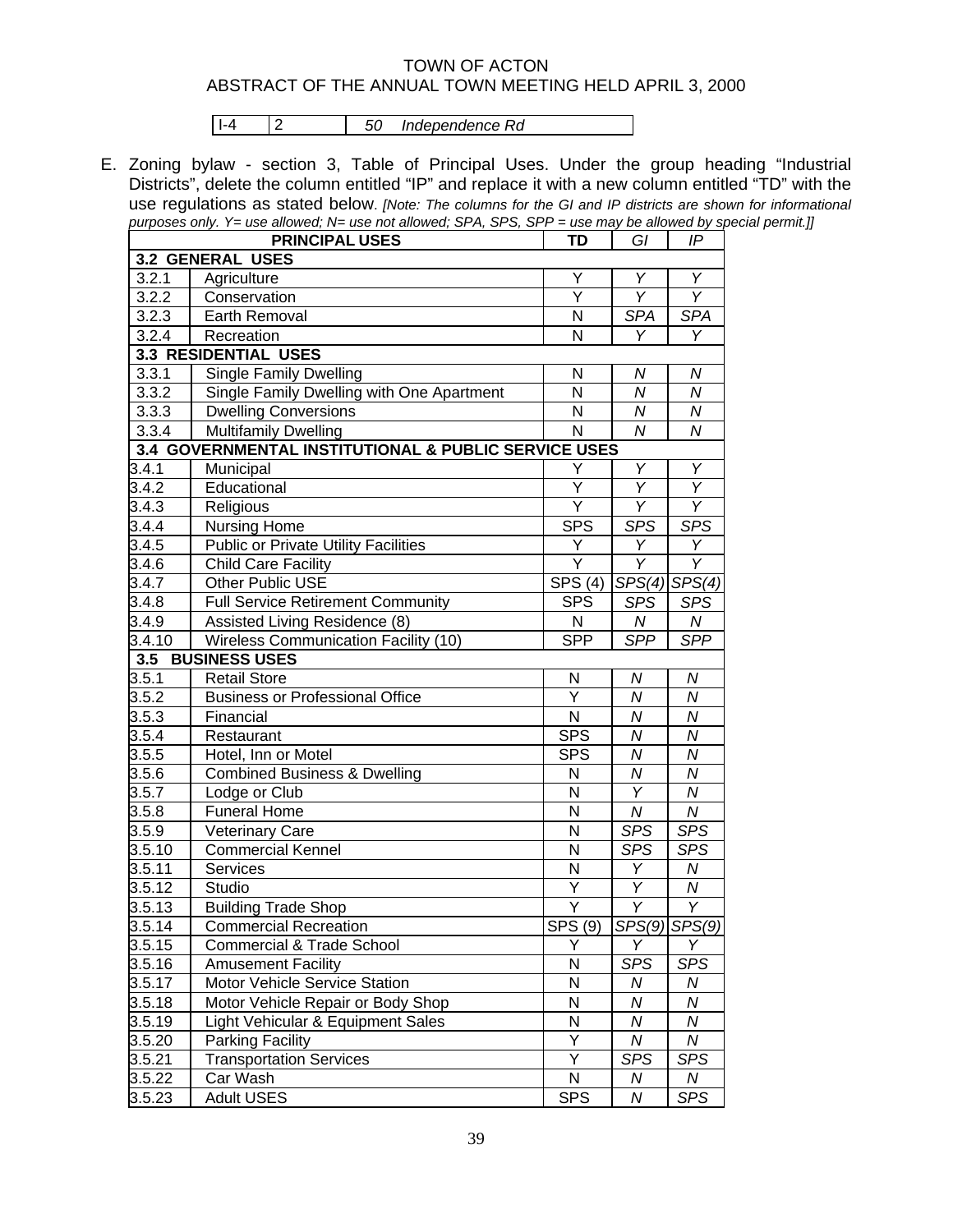| 3.6   | <b>INDUSTRIAL USES</b>                 |    |            |            |
|-------|----------------------------------------|----|------------|------------|
| 3.6.1 | Warehouse                              | Υ  | Υ          | Υ          |
| 3.6.2 | Mini-Warehouse                         | Υ  | ٧          | Υ          |
| 3.6.3 | <b>Construction Yard</b>               | N  | Υ          | Υ          |
|       | <b>PRINCIPAL USES</b>                  | TD | Gl         | IP         |
| 3.6.4 | Lumber Yard                            | N  | ν          | Υ          |
| 3.6.5 | Heating Fuel Sales & Service           | N  | <b>SPS</b> | <b>SPS</b> |
| 3.6.6 | <b>Light Manufacturing</b>             | Υ  | ν          | Υ          |
| 3.7   | <b>PROHIBITED USES</b>                 |    |            |            |
| 3.7.1 | <b>Heavy Manufacturing</b>             | N  | Ν          | N          |
| 3.7.2 | Storage                                | N  | Ν          | N          |
| 3.7.3 | Amusement                              | N  | Ν          | N          |
| 3.7.4 | General                                | N  | Ν          | N          |
| 3.7.5 | Heavy Vehicular Sales or Repair Garage | N  | Ν          | N          |

F. Zoning bylaw, section 3.5 - Business Uses: In section 3.5.4 Restaurant, add the following new sentence before the sentence that begins with: "In the OP-2 District":

"In the TD District, the minimum square footage for an individual restaurant shall be 5,000 square feet measured in NET FLOOR AREA."

G. Zoning bylaw, section 5 - TABLE OF STANDARD DIMENSIONAL REGULATIONS. Delete the row entitled "IP" in its entirety and replace with a new row entitled "TD" as follows: *[Note: The dimensional regulations for the GI and IP districts are shown for informational purposes only.]*

| poguidavillo tor are or and it alongolo dio onomi for imorritatorial parpocoo oriny. |            |                           |              |              |                                 |             |                 |               |  |  |  |  |
|--------------------------------------------------------------------------------------|------------|---------------------------|--------------|--------------|---------------------------------|-------------|-----------------|---------------|--|--|--|--|
|                                                                                      |            |                           |              |              | MINIMUM MINIMUM MINIMUM MINIMUM |             | MINIMUM MAXIMUM |               |  |  |  |  |
|                                                                                      | MINIMUM    | <b>LOT</b>                | LOT          | <b>FRONT</b> | SIDE &                          | <b>OPEN</b> | <b>FLOOR</b>    | MAXIMUM       |  |  |  |  |
|                                                                                      |            | ZONING LOT AREA FRONTAGEL | <b>WIDTH</b> | YARD         | <b>REAR YARDI SPACE</b>         |             | AREA            | <b>HEIGHT</b> |  |  |  |  |
| <b>DISTRICTS</b>                                                                     | in sa. ft. | in feet                   | in feet      | in feet      | in feet                         | in percent  | <b>RATIO</b>    | in feet       |  |  |  |  |
| TD                                                                                   | 40,000     | 100                       | 50           | 45           | 50(2, 17)                       | 35%         | 0.20            | 40            |  |  |  |  |
| GI                                                                                   | 40.000     | 100                       | 50           | 45           | 20(2)                           | 35%         | 0.20            | 40            |  |  |  |  |
| IP                                                                                   | 100,000    | 100                       | 50           | 50           | 50(2)                           | 50%         | 0.04            | 40            |  |  |  |  |

And, change note (2) of the Table of Standard Dimensional Regulations by deleting in the table the line

IP 200 feet

and replace it with a new line TD 200 feet

In addition, insert the following new note to the Table of Standard Dimensional Regulations as follows:

- (17) Landscaped screening shall be required to separate a nonresidential USE from a Residential District. The screen shall be 100 feet in width and shall be nontransparent in all seasons of the year from the ground to a height of at least six (6) feet, with intermittent visual obstruction to a height of at least 20 feet. The screen is intended to exclude visual contact between uses and to create a strong impression of spatial separation. It may be composed of a wall, fence, landscaped earth berm, or densely planted vegetation or a combination of these items.
- H. Delete section 9A.3 and replace it with a new section 9A.3 as follows:
	- 9A.3 **Special Permit** The Planning Board may grant a special permit for the development and construction of a PUD in the Village and Business Districts, and the OP-1, LI, GI, LI-1 and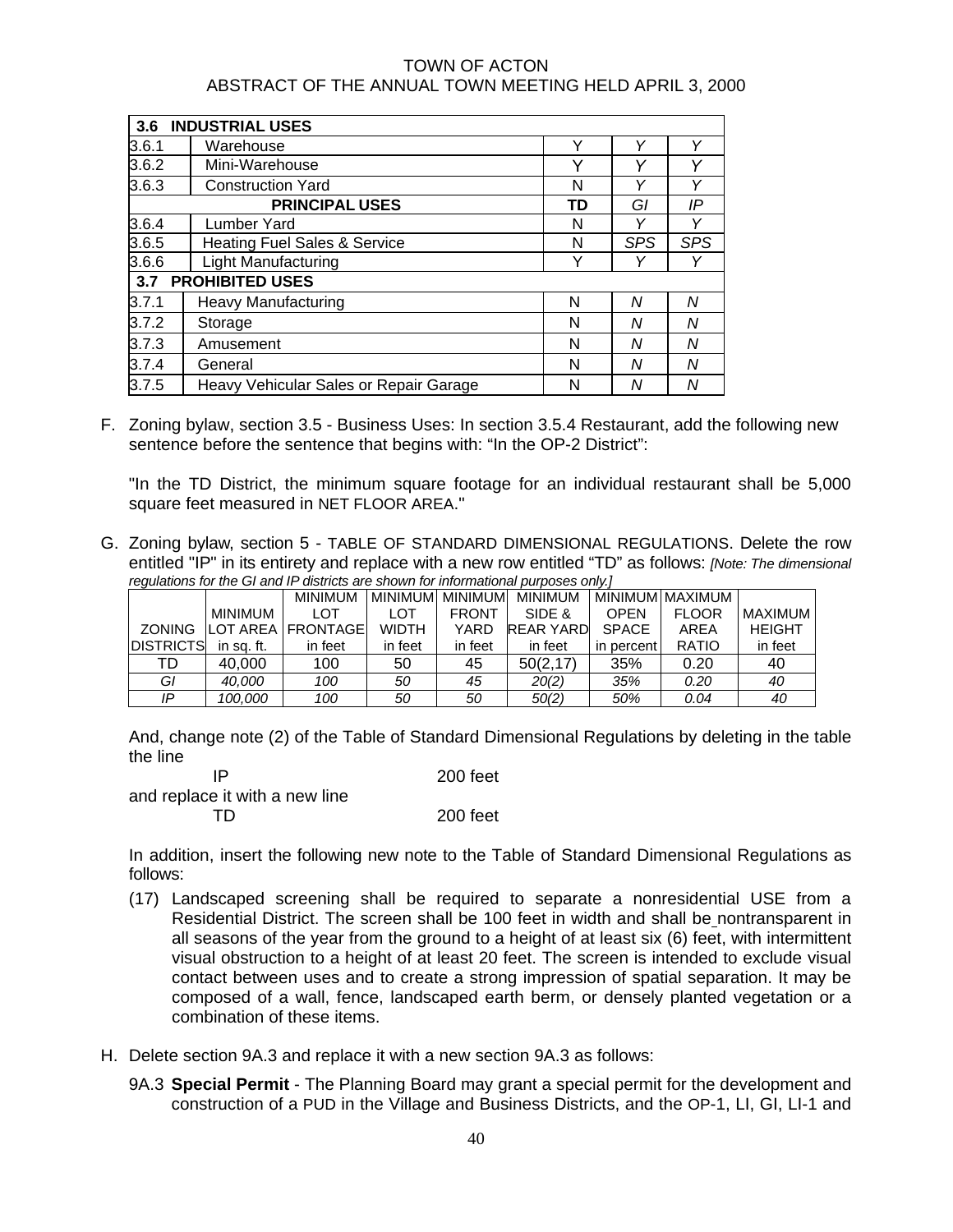SM Districts in accordance with this Section and M.G.L., Ch. 40A, s.9. *[Note: This* 

 *section currently reads: 9A.3 Special Permit - The Planning Board may grant a special permit*  for the development and construction of a PUD in the Village, Business and Industrial Districts, *and in the OP-1 District in accordance with this Section and M.G.L., Ch. 40A, s.9.]* 

or take any other action relative thereto.

## **MOTION**:

**Mr. Tolley** moves in the words of the article.

## *MOTION CARRIES UNANIMOUSLY*

ARTICLE 38 REZONING OF CERTAIN SPLIT ZONED PROPERTIES (2/3 vote required)

To see if the Town will vote to amend the zoning bylaw and map as follows:

*[Notes in italic print are not part of the Article but are intended for explanation only.]* 

A. Amend the zoning map by rezoning to NAV the following parcels of land identified by their 1999 Town Atlas map and parcel numbers: *[Note: Street addresses and current zoning designations are provided for reference purposes only.]*

| map   | parcel   | current zoning | street address   |
|-------|----------|----------------|------------------|
| $C-5$ | $46-1$   | NAV. R-10/8    | Granite Rd<br>10 |
| $C-5$ | 90-5     | NAV, R-10/8    | Harris St        |
| $C-5$ | $90 - 4$ | $R - 10/8$     | Harris St        |

- B. Amend the zoning bylaw by inserting a new section 5.5.5 as follows:
	- 5.5.5 In the NAV District, a Special Permit or Site Plan Special Permit Granting Authority may require the reservation of STREET rights of way for all purposes, for which public STREETS and ways are used in the Town of Acton. It may further require that new STREETS be constructed following approval in accordance with MGL Ch. 41, s. 81K - 81GG and the Acton Subdivision Rules and Regulations to connect with existing approved STREETS. Where such STREET rights of way are reserved, the FLOOR AREA RATIO on the remaining land shall be calculated by including the rights of way reserved hereunder, including any necessary easements, in the DEVELOPABLE SITE AREA.
- C. Amend the zoning map by rezoning to OP-1 the following parcel of land identified by its 1999 Town Atlas map and parcel number: *[Note: Street address and current zoning designation is provided for reference purposes only.]*

| map | parcel | current zoning | street address      |
|-----|--------|----------------|---------------------|
| B-5 |        | OP-1. R-10/8   | Nagog Park Dr<br>80 |

or take any other action relative thereto.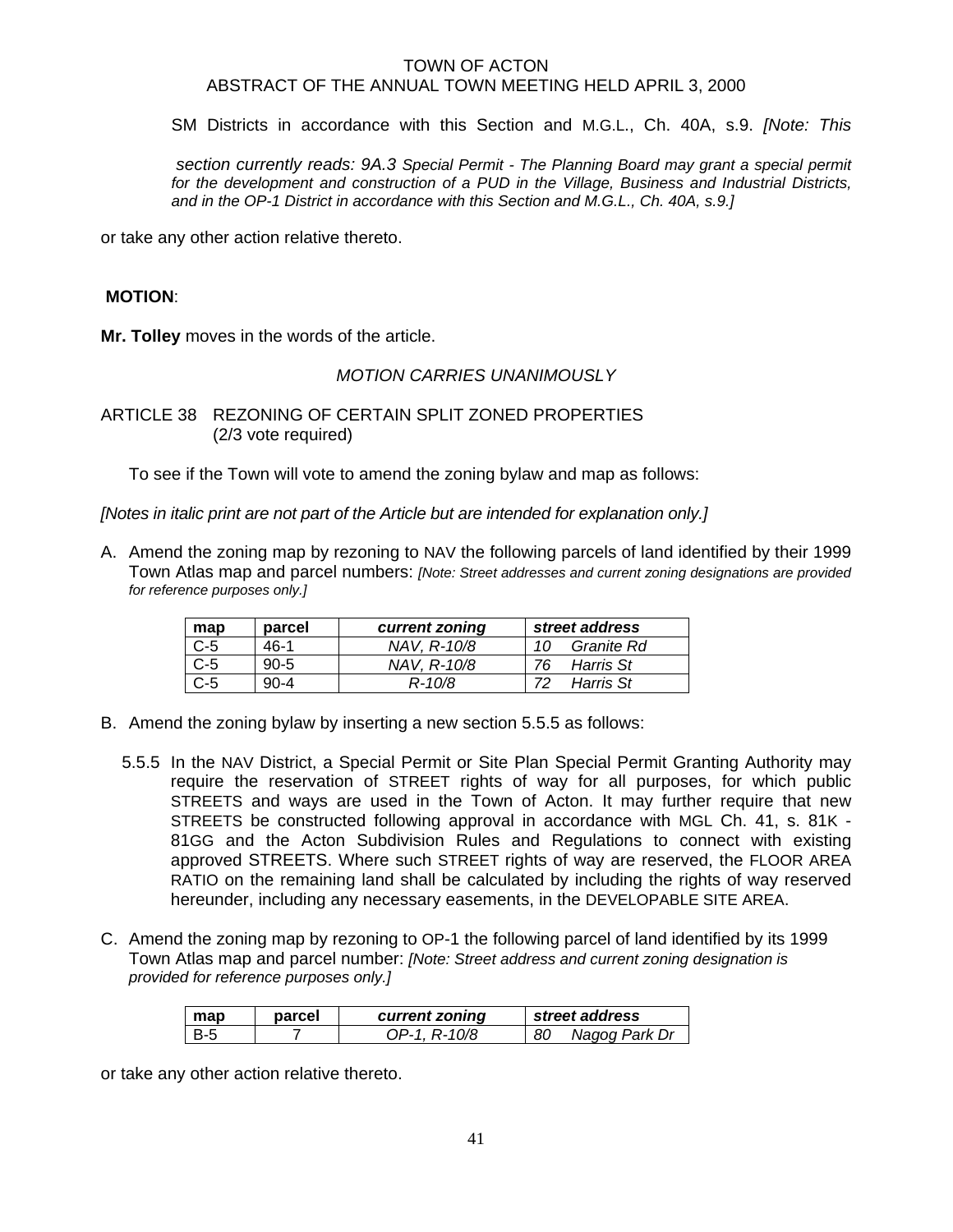## **MOTION:**

**Mr. Shgia-Hughes** moves in the words of the article.

**Mr. Cady** moves to remove Section C in its entirety

## *AMENDMENT CARRIES*

## *AMENDED MOTION CARRIES UNANIMOUSLY*

### **ARTICLE 39 PRINCIPAL USE DEFINITIONS AND TABLE, RELATED CHANGES** (2/3 vote required)

To see if the Town will vote to amend the Acton zoning bylaw as follows:

*[Notes in italic print are not part of the Article but are intended for explanation only.]* 

A. Section 3 - Principal Use Definitions: Delete sections 3.2 through 3.7 in their entirety and replace them with new sections 3.2 through 3.7 as follows: *[Notes in italic and brackets show existing language, and indicate deletions and other changes; n/c means no change.]* 

## **3.2 General USES**

- 3.2.1 Agriculture –On a parcel of more than five acres: Agriculture, including the boarding, keeping or raising of livestock; horticulture; floriculture; or viticulture; the use of buildings and structures for the primary purpose of these activities, including the sale of farm products. All of the aforesaid shall be in conformance with the definitions and requirements for these activities of MGL Ch. 40A, s. 3. On a parcel of two acres or more: Cultivating, harvesting and storing of field crops, produce or fruit, and storage of farm equipment that is necessary for these activities; the boarding, keeping and raising of not more than one horse, goat or sheep, plus its offspring up to one year of age. *[Note - this section currently reads: 3.2.1 Agriculture - Cultivating, harvesting and storing crops including the storage of necessary farm equipment on parcels of less than five acres. The boarding, keeping or raising of livestock on parcels of more than five acres; except that the boarding, keeping and raising of not more than one horse, goat or sheep, plus its offspring up to one year of age, shall be permitted on parcels of two acres or larger.]*
- 3.2.2 Conservation The USE of land in its natural state or improved with trails or resource management programs that do not significantly alter its natural state. *[n/c]*
- *[Note: Present section 3.2.3 Earth Removal is deleted. See section 3.7 of this article, prohibited uses.]*
- 3.2.3 Recreation A pool or recreation center owned and operated by a neighborhood association, the use of which is limited to members of the association and their guests. [*Note - this section currently reads: 3.2.4 Recreation - Non-commercial outdoor facilities for activities such as horseback riding, skiing, ice skating, swimming and tennis.]*
- **3.3 Residential USES** -Not more than one BUILDING for dwelling purposes shall be located upon a LOT, except [n/c]
	- a) in the following Districts: Village Districts (EAV, NAV, SAV, WAV); Residence A District (R-A); Residence AA District (R-AA); *[n/c]*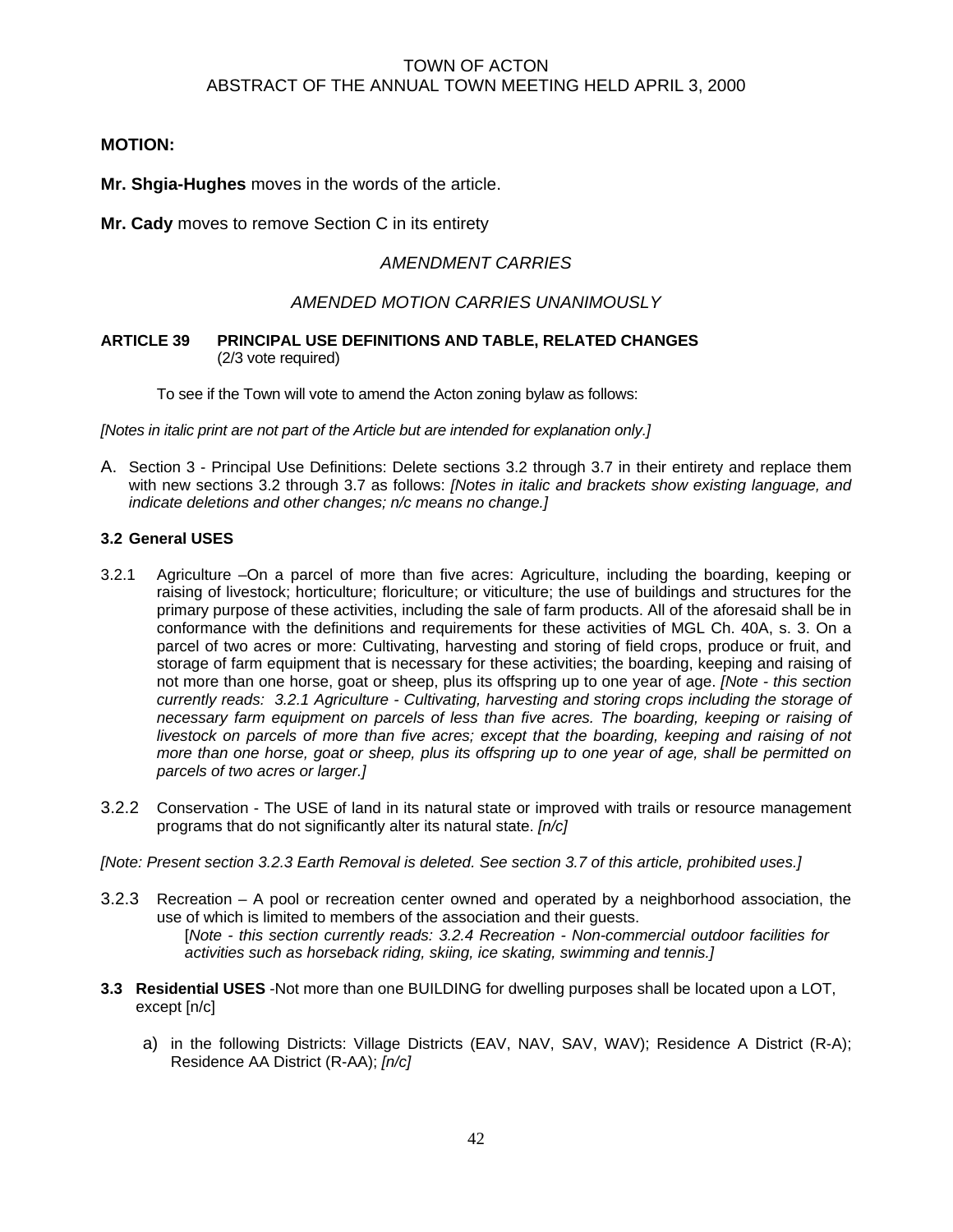- b) for the following USES: Nursing Home; Full Service Retirement Community; Assisted Living Residence as defined in this Bylaw or in MGL Ch. 19D; and *[n/c]*
- c) where a special permit has been granted for the following: a Planned Conservation Residential Community (PCRC) under section 9 of this Bylaw; a Planned Unit Development (PUD) under section 9A of this Bylaw; an AFFORDABLE Housing Development under section 4.4 of this Bylaw; a single FAMILY dwelling with one Apartment in a detached BUILDING under section 3.3.2.2.10 of this Bylaw. *[n/c except section reference was to 3.3.2.9 b]*
- 3.3.1 Single FAMILY Dwelling A detached DWELLING UNIT designed as the residence of one FAMILY. *[n/c]*
- 3.3.2 Single FAMILY Dwelling with One Apartment A single FAMILY Dwelling, the BUILDING of which was in existence on or before January 1, 1990, to be altered and used for not more than two DWELLING UNITS, the Principal Unit plus one Apartment, provided that: *[n/c]*
- 3.3.2.1 The GROSS FLOOR AREA of the Apartment shall not exceed the lesser of fifty percent of the GROSS FLOOR AREA of the Principal Unit or 800 square feet. *[n/c]*
- 3.3.2.2 There shall be no more than two bedrooms in the Apartment*. [n/c]*
- 3.3.2.3 The Apartment shall be clearly and distinctly separated from the Principal Unit by separate entrances either from the exterior of the BUILDING or from a common hallway located within the BUILDING. *[n/c]*
- 3.3.2.4 Any stairways to an Apartment located above the ground floor of a BUILDING shall be enclosed within the exterior walls of the BUILDING*. [n/c]*
- 3.3.2.5 There shall be not more than one driveway or curb cut providing ACCESS to the DWELLING UNITS, except for half circular or horseshoe driveways located in the front of the BUILDING*. [n/c]*
- 3.3.2.6 A minimum of one additional parking space shall be provided for the Apartment*. [n/c]*
- 3.3.2.7 The owner of the property shall occupy either the principal DWELLING UNIT or the Apartment. For the purposes of this section, the "owner" shall be one or more individuals residing in a dwelling who hold legal or beneficial title and for whom the dwelling is the primary residence for voting and tax purposes. *[n/c]*
- 3.3.2.8 The Apartment shall not be held in, or transferred into separate ownership from the Principal Unit under a condominium form of ownership, or otherwise*. [n/c]*
- 3.3.2.9 The minimum LOT area for a Single FAMILY Dwelling with One Apartment shall be the minimum LOT area required in the zoning district or, if the LOT is nonconforming, it shall comply with the standards for nonconforming LOTS under section 8, provided, however, that:
	- a) In the R-2, R-4, R-8, R8/4, R-10, and R-10/8 Districts a Special Permit from the Board of Appeals shall be required for a Single FAMILY Dwelling with One Apartment on a nonconforming LOT with less than 15,000 square feet in LOT area.
- 3.3.2.10 The apartment may be located within a detached BUILDING that is located on the same LOT as the BUILDING with the Principal DWELLING UNIT, if the detached BUILDING has been continuously in existence since before 1950 and has not been expanded or enlarged after July 1st, 1991. An apartment in such a detached BUILDING may have a GROSS FLOOR AREA of up to 2000 square feet, not including attic or basement areas, and up to three bedrooms. A LOT containing a BUILDING with a Principal Unit and an Apartment within a detached BUILDING shall not be further divided resulting in the separation of the Principal Unit and the Apartment, unless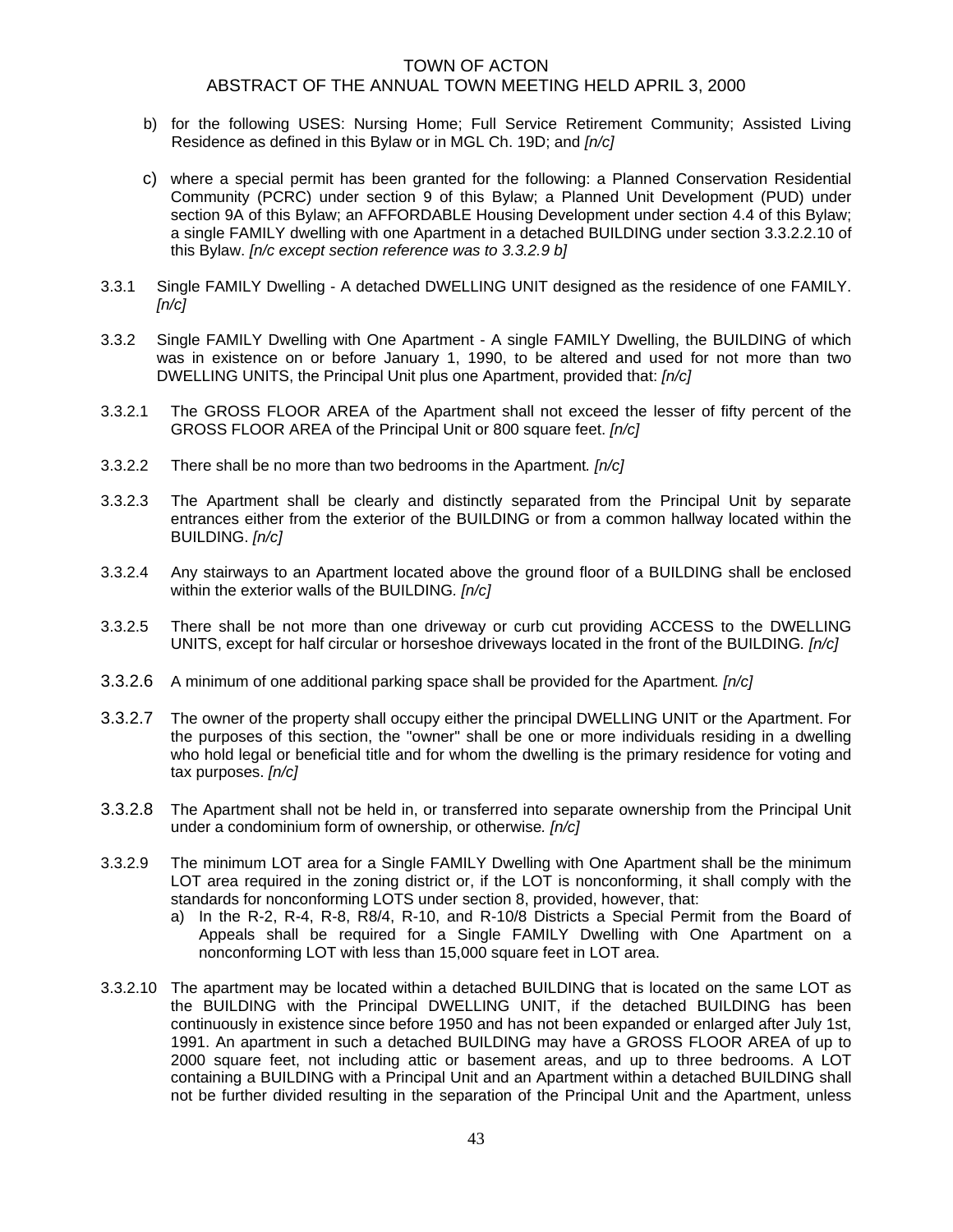both resulting LOTS and the BUILDINGS thereon meet all minimum area, FRONTAGE, width and yard requirements of the applicable zoning district.

- a) However, in the R-2, R-4, R-8, R8/4, R-10, and R-10/8 Districts an apartment in such a detached BUILDING shall only be allowed with a Special Permit from the Board of Appeals. *[Note: The above sections 3.3.2.9 and 3.3.2.10 replace current section 3.3.2.9. Section 3.3.2.9 currently reads: 3.3.2.9 A Special Permit from the Board of Appeals shall be required: a) if the Single FAMILY dwelling with one Apartment is to be located on a LOT with less than 15,000 square feet in LOT area; or b) if the Apartment is to be located within a detached BUILDING located on the same LOT as the BUILDING containing the Principal Unit. Such Special Permit shall only be issued, if the BUILDING in which the Apartment is to be located has been continuously in existence since prior to 1950. In granting such Special Permit, the Board of Appeals may authorize an apartment with a GROSS FLOOR AREA of up to 2000 square feet (not including attic or basement areas) and with up to three (3) bedrooms, provided that the detached secondary BUILDING in which the Apartment is to be located has not been and shall not be expanded or enlarged after July 1st, 1991. A LOT containing a BUILDING with a Principal Unit and an Apartment within a detached BUILDING shall not be further divided resulting in the separation of the Principal Unit and the Apartment, unless both resulting LOTS and the BUILDINGS thereon meet all minimum area, FRONTAGE, width and yard requirements of the applicable zoning district.]*
- 3.3.2.11 No Apartment permitted under this Section shall be constructed and occupied without Building and Occupancy Permits issued by the Building Commissioner*. [This section is presently numbered 3.3.2.10]*
- 3.3.3 Dwelling Conversions A single FAMILY dwelling or other residential BUILDING in existence prior to April 1, 1971 with less than four DWELLING UNITS may be altered and used for not more than four DWELLING UNITS if the LOT on which the BUILDING is located contains not less than 10,000 square feet per DWELLING UNIT and if one of the units is occupied by the owner of the property. In the R-A, R-AA, VR, SAV, WAV, NAV, EAV and KC Districts the preceding requirement that the LOT on which the BUILDING is located shall contain not less than 10,000 square feet per DWELLING UNIT shall not apply. *[Note: The last sentence of this section presently reads: In the WAV and SAV Districts the preceding requirement that the LOT on which the BUILDING is located shall contain not less than 10,000 square feet per DWELLING UNIT shall not apply. Otherwise no substantive changes.]*
- 3.3.4 Multifamily Dwelling A BUILDING for residential USE, other than a dwelling conversion, containing more than two DWELLING UNITS. A BUILDING or STRUCTURE, housing an ACCESSORY USE to a multifamily dwelling USE, owned and operated by the owner or the residents of a multifamily dwelling USE located on the same LOT or on an adjacent LOT, such as building and grounds maintenance facilities, wastewater disposal facilities, recreation facilities, or club houses*. [n/c]*

### **3.4 Governmental, Institutional and Public Service USES**

- 3.4.1 Municipal - USE of land, BUILDINGS, and STRUCTURES by the Town of Acton and the Water Supply District of Acton*. [n/c]*
- 3.4.2 Educational - USE of land, BUILDINGS and STRUCTURES for providing instruction or education in a general range of subjects, on land owned or leased by the Commonwealth or any of its agencies, subdivisions or bodies politic, or by a religious sect or denomination, or by a nonprofit educational entity. Such USE may include museums, libraries, auditoria, athletic facilities, dormitories, administrative offices, or similar facilities and activities whose purpose is substantially related to the educational purposes of the owner*. [Note - this section currently reads: 3.4.2 Educational - USE of*  land, BUILDINGS and STRUCTURES for providing learning in a general range of subjects on land *owned or leased by the Commonwealth or any of its agencies, subdivisions or bodies politic; or by a religious sect or denomination; or by a nonprofit educational entity.]*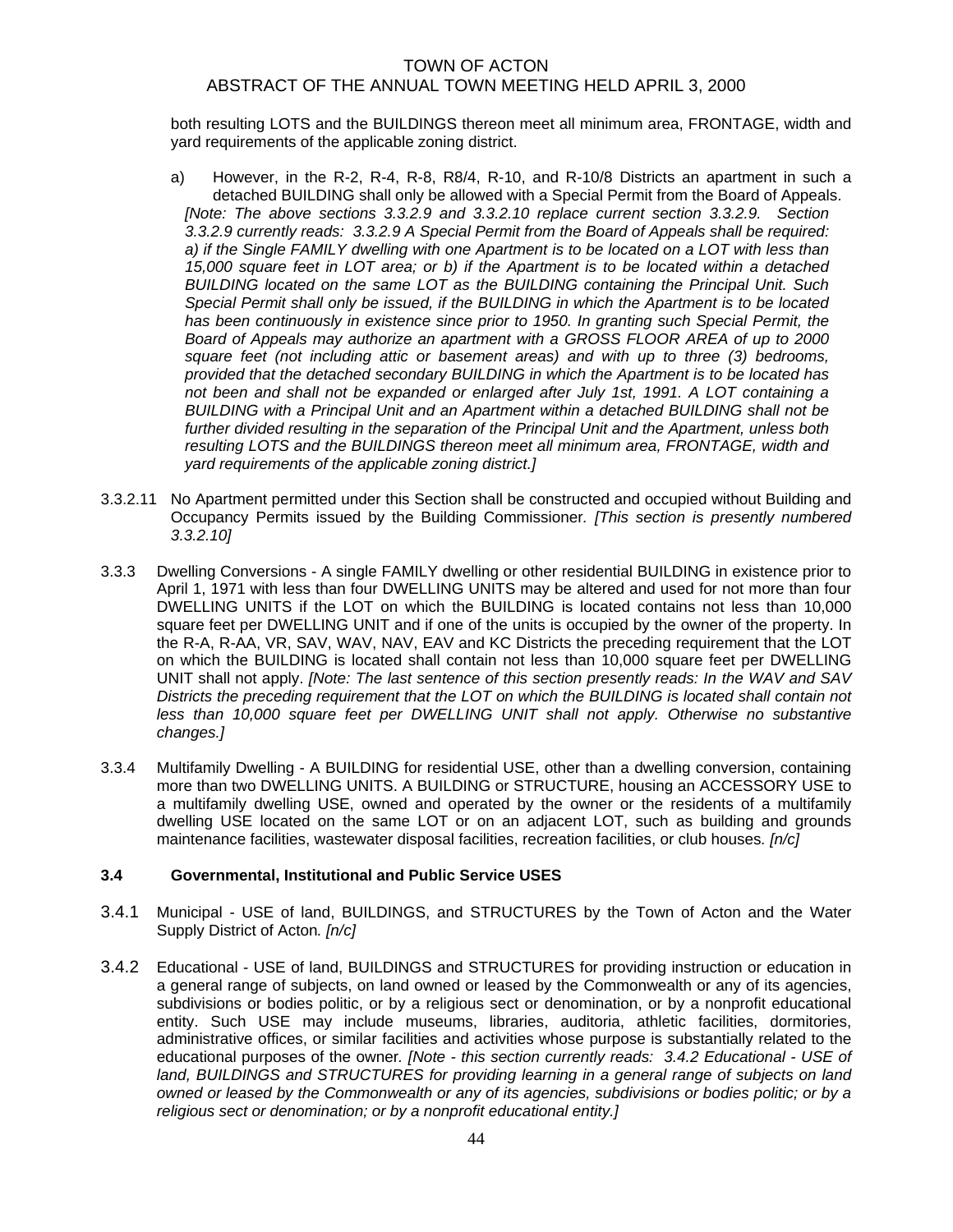- 3.4.3 Religious USE of land, BUILDINGS, and STRUCTURES for religious purposes by a religious sect or denomination, which may include religious instruction, maintenance of a convent, parish house and similar facilities and activities whose purpose is substantially related to the religious purposes of such sect or denomination. *[Note - this section currently reads: 3.4.3 Religious - USE of land, BUILDINGS, and STRUCTURES for religious purposes by a religious sect or denomination.]*
- 3.4.4 Nursing Home An extended or intermediate care facility licensed or approved to provide full-time convalescent or chronic care*. [n/c]*
- 3.4.5 Public or Private Utility Facilities Facilities, equipment, and STRUCTURES necessary for conducting a service by a public service corporation. *[n/c]*
- 3.4.6 Child Care Facility A day care or school age child care center or program as defined in MGL, Chapter 40A. *[n/c]*
- 3.4.7 Other Public USE USE of land, BUILDINGS and STRUCTURES for a public purpose, other than educational USE, by any town or local agency, except the Town of Acton and the Water Supply District of Acton. *[n/c]*
- 3.4.8 Full Service Retirement Community A facility that is designed and operated to provide its elderly or impaired residents with a broad range of accommodations and services to meet their needs, including at least two of the following: independent living in single or multi-unit dwellings; assisted living in single or multi-unit dwellings; a Nursing Home. A Full Service Retirement Community shall provide a continuum of care by providing its residents varied levels of care and assistance in daily living on an as needed basis within the facility. A Full Service Retirement Community may include support services that are necessary to meet the needs of its residents such as but not limited to skilled nursing, medical and other health services, recreation and leisure facilities, a community center, a place of worship, or food services. In addition, a Full Service Retirement Community may include convenience services for its residents, such as a Retail Store, a Restaurant, and Services. A Nursing Home by itself, or an Assisted Living Facility by itself as defined in this Bylaw or in MGL Ch. 19D, or independent living accommodations by themselves such as single FAMILY residences or apartments shall not be considered a Full Service Retirement Community*. [n/c]*
- 3.4.9 Assisted Living Residence Any entity, however organized, which meets all of the following three criteria: Provides room and board to residents who do not require 24-hour skilled nursing care; provides assistance with activities of daily living; and collects payments for the provision of these services; all as further defined in MGL Ch. 19D, s. 1, as amended from time to time. A unit as defined in MGL Ch. 19D, s. 1 shall be a DWELLING UNIT under this Bylaw. *[n/c]*
- 3.4.10 Wireless Communication Facility A facility for the reception and transmission of personal wireless communication signals operated by a public utility or commercial entity licensed by the Federal Communications Commission. A Wireless Communication Facility shall include reception and transmission equipment and fixtures, such as antennae and satellite dishes, and associated electronic and mechanical equipment, any tower or other STRUCTURE designed or used primarily to support or elevate such fixtures, and any accessory STRUCTURE or BUILDING necessary to shelter the equipment. *[n/c]*
- 3.4.11 Commercial Education or Instruction A private, for-profit business engaged in providing instruction or training in skills of any kind, including business, data processing, programming, arts and crafts. *[Proposed new section.]*

### **3.5 Business USES**

3.5.1 Retail Store - An establishment with not more than 60,000 square feet in NET FLOOR AREA selling merchandise within a BUILDING to the general public. Said merchandise is not intended for resale.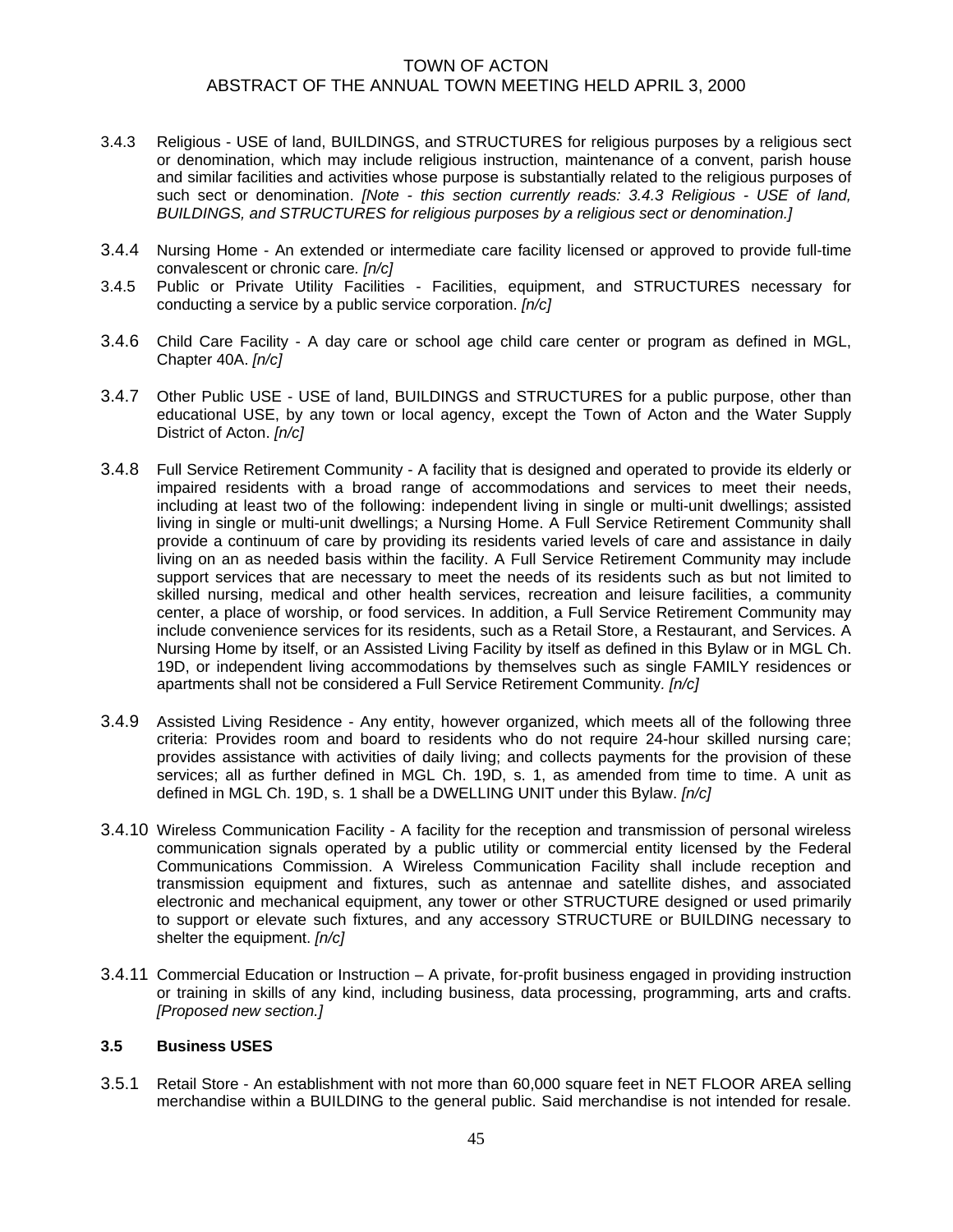A Retail Store may have one or more vendors within it and may occupy one whole BUILDING or a portion of a BUILDING. If a Retail Store occupies a portion of a BUILDING, its retail space shall be separated from other Retail Stores by complete walls or partitions, and customers must pay for purchases and exit the Retail Store before entering another Retail Store. A garden center, florist, or commercial greenhouse may have open-air display of horticultural products. *[Note - this section currently reads: 3.5.1 Retail Store - An establishment engaged in displaying and selling goods or merchandise within a BUILDING to the general public or to business establishments which goods or merchandise are not intended for resale; except that a garden center, florist or commercial greenhouse may have open air display of horticultural products.]*

3.5.2 Office - A business or professional office such as corporate offices or the offices of an attorney, doctor, dentist, architect, engineer, real estate agency, loan agency, or similar professional. [*Note this section currently reads: 3.5.2 Business or Professional Office - A business or professional office; a medical office or out-patient clinic, including laboratories incidental thereto.]* 

[Note: Present section 3.5.3 Financial eliminated. Proposed as part of 3.5.12 Services.]

- 3.5.3 Health Care Facility A walk-in clinic, rehabilitation center, medical lab, dental lab, weight loss clinic, or similar facility. *[Proposed new section.]*
- 3.5.4 Hospital, Medical Center A facility providing medical or surgical services to persons, including ambulatory and emergency services, and accessory facilities and functions that are an integral part of the facility such as laboratories, out-patient departments, training, staff offices, and similar adjunct facilities and functions. *[Proposed new section.]*

### *Note: If Article 37 - Technology District is adopted*, *adopt Alternate 1 of proposed section 3.5.5, otherwise adopt Alternate 2.*

### *Alternate 1:*

3.5.5 Restaurant - Establishment where food and beverages are sold within a BUILDING to customers for consumption 1) at a table or counter, or 2) on a patio closed on all sides with entrance to the patio normally available only from the BUILDING, or 3) off the premises as carry-out orders, except that drive-up service shall not be allowed, or 4) any combination of the above. In the OP-2 and the TD District, the minimum square footage for an individual restaurant shall be 5,000 square feet measured in NET FLOOR AREA.

#### *Alternate 2:*

3.5.5 Restaurant - Establishment where food and beverages are sold within a BUILDING to customers for consumption 1) at a table or counter, or 2) on a patio closed on all sides with entrance to the patio normally available only from the BUILDING, or 3) off the premises as carry-out orders, except that drive-up service shall not be allowed, or 4) any combination of the above. In the OP-2 District, the minimum square footage for an individual restaurant shall be 5,000 square feet measured in NET FLOOR AREA.

*[Note - this section currently reads: 3.5.4 Restaurant - Establishment where food and beverages are sold within a BUILDING to customers for consumption 1) at a table or counter, or 2) on a patio closed on all sides with entrance to the patio normally available only from the BUILDING, or 3) off the premises as carry-out orders, except that drive-up service shall not be allowed, or 4) any combination of the above. In the OP-2 District, the minimum square footage for an individual restaurant shall be 5,000 square feet measured in NET FLOOR AREA, and no individual restaurant in the OP-2 District shall exceed 25,000 square feet measured in NET FLOOR AREA.]* 

3.5.6 Combined Business and Dwelling - A LOT used for business USES and for not more than four DWELLING UNITS except as otherwise provided for in the NAV and EAV Districts. Business USES and DWELLING UNITS may in the same BUILDING or in separate BUILDINGS. *[Note: this section*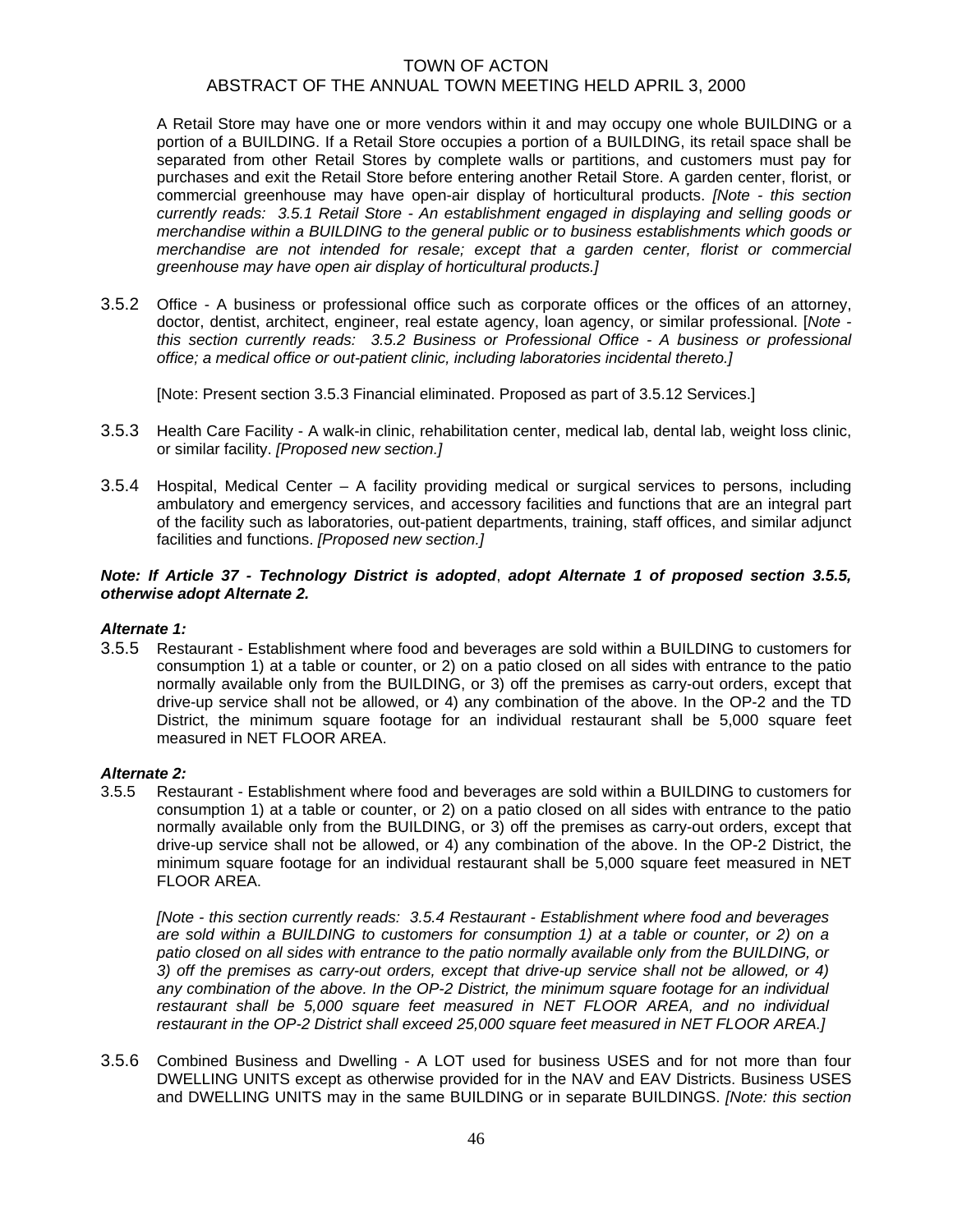*currently reads: 3.5.6 Combined Business and Dwelling - A LOT or a BUILDING on such LOT used for business USES and for not more than four DWELLING UNITS except as otherwise provided for in the NAV and EAV Districts.]* 

- 3.5.7 Hotel, Motel, Inn, Conference Center A facility providing transient lodging accommodations to the general public or a facility for corporate meetings and conferences, which may include restaurants, swimming pool, exercise rooms, and banquet halls. Such a facility may also include small retail stores, and financial and other services that shall serve primarily the guests of the facility, and that shall not exceed a combined total of 1000 square feet in NET FLOOR AREA. In the NAV, EAV, and WAV Districts, the number of guestrooms shall not exceed five, and in the SAV District, the number of guestrooms shall not exceed eight. *[Note - this section currently reads: 3.5.5 Hotel, Inn or Motel - A facility providing transient lodging accommodations to the general public. A hotel, inn or motel, including a bed & breakfast accommodation in the NAV, EAV and WAV Districts shall have not more than five (5) guest rooms, and in the SAV District not more than eight (8) guest rooms.]*
- 3.5.8 Bed and Breakfast A private owner-occupied dwelling where not more than eight rooms are let and a breakfast is included in the rent. *[Proposed new section.]*
- *[Note: Present section 3.5.8 Funeral Home is deleted see proposed section 3.5.12 Services.]*
- 3.5.9 Lodge or Club A private organization such as a fraternal, civic, alumni, or sports club, to which membership is limited or controlled. *[Note - this section currently reads: 3.5.7 Lodge or Club - A*  facility used by a non-commercial organization which is characterized by formal written membership *requirements.]*
- 3.5.10 Veterinary Care A facility where animals are given medical or surgical treatment, and short term boarding of animals within a fully enclosed BUILDING when incidental to the medical or surgical treatment. *[Note – this section currently reads: 3.5.9 Veterinary Care - A facility where animals are given medical or surgical treatment and where boarding of animals is limited to short term care incidental to the medical or surgical treatment.]*
- 3.5.11 Animal Boarding Indoor or outdoor establishment where dogs, cats, or other pets are kept for the purpose of sale, training, breeding, or boarding care, including an animal shelter, and other activities related thereto. *[Note - this section currently reads: 3.5.10 Commercial Kennel - Establishment where dogs, cats or other pets are kept for the purpose of sale, breeding or boarding care.]*
- 3.5.12 Services Establishments providing services directly to the consumer such as a bank, credit union, barber shop, beauty salon, laundry, dry-cleaning, funeral home, shoe repair, clothing rental shop, equipment rental or leasing, or similar USES or establishments. *[Note - this section currently reads: 3.5.11 Services - Establishments providing services such as a barber shop, laundry or dry-cleaning, diaper service, shoe repair, tailor, weight loss clinic, clothing rental shop, equipment rental and*  leasing, building cleaning, photocopying, telephone answering, word processing, secretarial *services, computer service bureau, music instruction, appliance and office equipment repair, bicycle repair, repair of lawn mowers and similar small equipment, and food catering.]*

*[Note: The present section 3.5.12 Studio is deleted. See proposed section 3.5.13 Repair Shops, Technical Shops, Studios.]* 

3.5.13 Repair Shop, Technical Shop, Studio - Repair and service of appliances, computers, office equipment, bicycles, lawn mowers, or similar small equipment; diaper service; building cleaning service; photocopying; secretarial service; tailor; food catering; photography or film studio; art studio; artisan's studio; music instruction or practice room; or similar USES or establishments. *[Proposed new section]*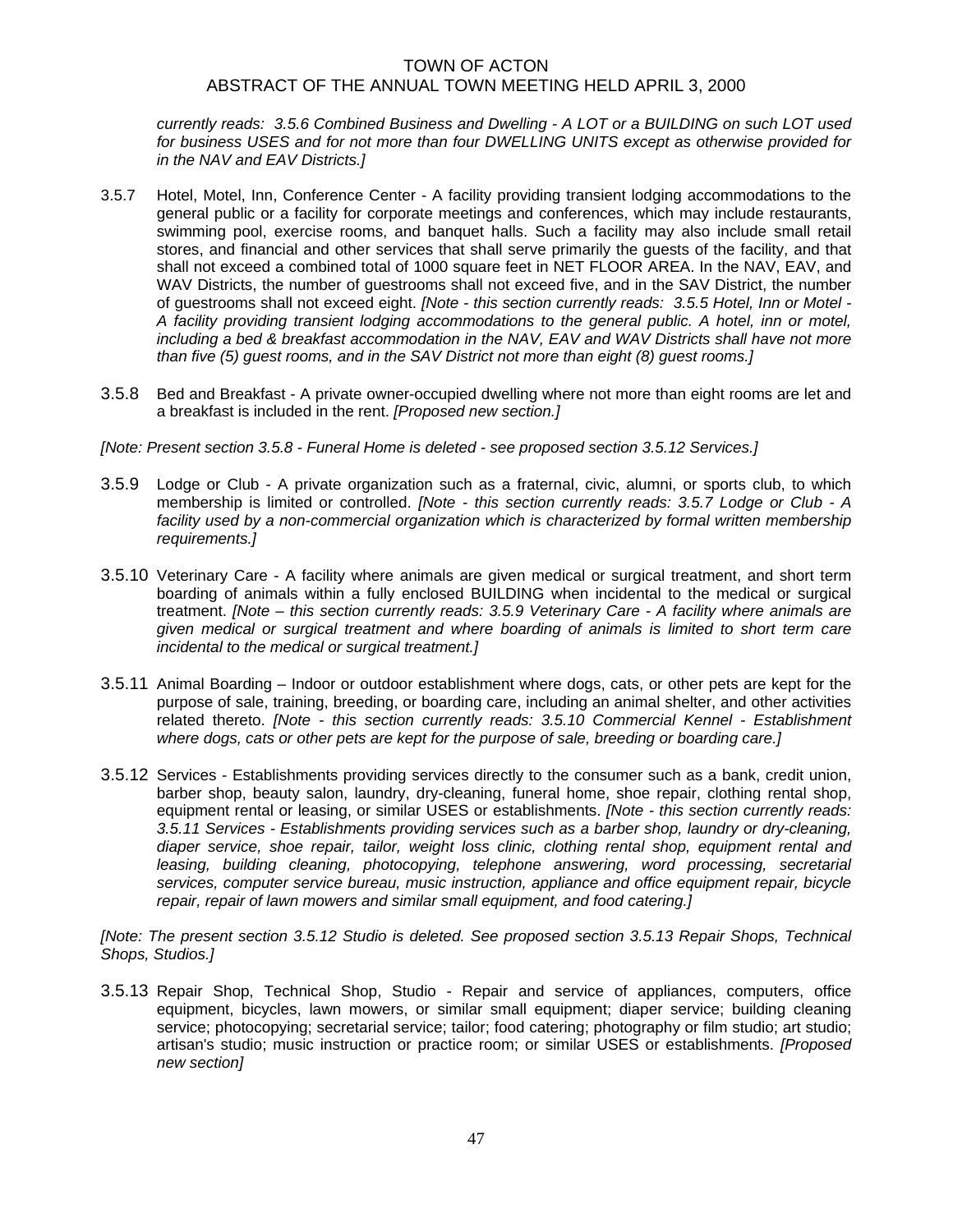- 3.5.14 Building Trade Shop An establishment for use by the practitioner of a building trade such as a carpenter, welder, plumber, electrician, builder, mason, landscaping contractor, lawn care service, or similar occupation. *[n/c, presently section 3.5.13]*
- 3.5.15 Commercial Recreation A facility operated as a business, open to the public for a per-visit or membership fee, and designed and equipped for the conduct and instruction of sports and recreation such as ice skating, roller skating, racquet ball, tennis, swimming, body building, fitness training, steam baths, sauna, aerobics, yoga, dancing, martial arts, bowling, horseback riding, skiing, ball games, golf course, country club, miniature golf, golf driving range, or similar customary and usual sports and recreational activities. *[Note - this section currently reads: 3.5.14 Commercial Recreation - A facility operated as a business, open to the public for a per-visit or membership fee, and designed and equipped for the conduct and instruction of sports and recreation such as ice skating, roller skating, racquet ball, swimming, body building, fitness training, steam baths, sauna, aerobics, yoga, dancing, martial arts, bowling, horseback riding, skiing, ball games, golf, miniature golf, or other customary and usual sports and recreational activities.]*

*[Note: Present section 3.5.15 Commercial and Trade School is deleted. See proposed section 3.4.11 Private Education.]* 

- 3.5.16 Commercial Entertainment An indoor facility such as a theatre, cinema, performing arts center, or video arcade. In the SAV District, only cinemas, theaters, or performing arts center shall be allowed. *[Note - this section currently reads: 3.5.16 Amusement Facility - Indoor facilities open to the public for a fee or admission charge such as a theater, cinema, or video arcade. In the SAV District, only cinemas, theaters, or performing arts shall be allowed.]*
- 3.5.17 Golf Course in Residential Districts In the R-2, R-4, R-8, R-8/4, R-10/8, and R-10 Districts a commercial 18-hole golf course of at least 5,500 linear yards and at least 75 acres with customary and incidental ACCESSORY USES including vehicular parking, a clubhouse, a pro shop for sale of golf related items only, an administrative office, and a restaurant. The total NET FLOOR AREA for such ACCESSORY USES shall not exceed 2,500 square feet unless entirely within a STRUCTURE in existence at the time of adoption of this Bylaw, but in no case shall the total NET FLOOR AREA devoted to such ACCESSORY USES exceed 5,000 square feet. In addition, one DWELLING UNIT may be located on the premises of the golf course. Such USE shall comply with the following requirements:
- 3.5.17.1 No tee, green, fairway, new BUILDING including improvements to existing BUILDINGS for golf related activities, and new parking area shall be within fifty feet of any property line.
- 3.5.17.2 New BUILDINGS and improvements to existing BUILDINGS for golf-related activities and new parking areas shall be screened year round from adjacent property by evergreens and other vegetative growth of mixed variety.
- 3.5.17.3 Except for irrigation, the operation of the course, including ACCESSORY USES, shall be limited to the hours between one-half hour before sunrise and one-half hour after sunset.
- 3.5.17.4 A contiguous area of at least forty percent of the parcel(s) devoted to the golf course and ACCESSORY USES shall be placed under a conservation restriction enforceable by the Town of Acton. Such restriction shall be for a period of not less than thirty years in duration, shall be renewable by the Town of Acton, and shall be evidenced by a deed in proper form and duly recorded with the Middlesex South District Registry of Deeds or Land Court. The area placed under a conservation restriction shall not contain a greater percentage of wetlands, as defined in MGL Ch. 131, Section 40, than the percentage of wetlands found in the overall tract of land on which the golf course is to be located.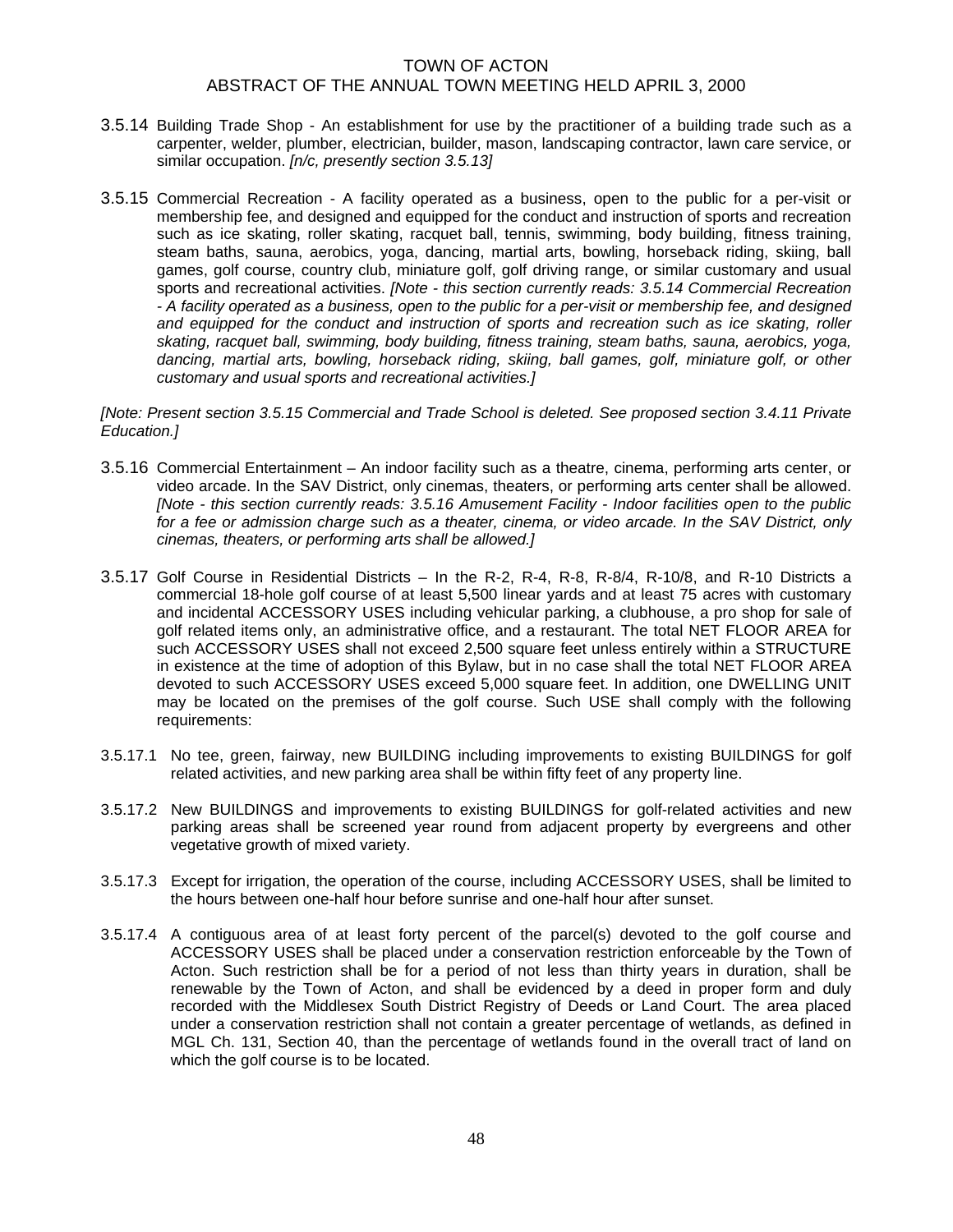- 3.5.17.5 A State licensed person shall be responsible for applying pesticides and herbicides on the golf course site. Results from an approved laboratory of surface and GROUNDWATER samples shall be periodically provided to the Board of Health, the locations and frequency of testing to be determined by the Board of Health.
- 3.5.17.6 If a golf course is proposed on contiguous land within a residential district and a non-residential district, only fairways and greens shall be located within the residential district. In such instance, the minimum tract of land size, length of golf course, and number of holes shall not apply, but the forty percent set-aside of land under conservation restriction as set forth in 3.5.17.4 shall apply to the residential district portion of the golf course. For administrative and permitting purposes, such a golf course shall be considered as Commercial Recreation and require a special permit and site plan special permit from the Board of Selectmen.
- 3.5.17.7 If a special permit is sought for a golf course in a residential district that abuts a golf course in an adjacent town, the minimum tract of land size, length of golf course and number of holes shall not apply. In such instance, only tees, fairways, and greens may be located within the Town of Acton, and the special permit granting authority shall be the Planning Board. *[3.5.17 with its subsections is a proposed new section.]*
- 3.5.18 Cross-Country Skiing in Residential Districts In the R-2, R-4, R-8, R-8/4, R-10/8, and R-10 Districts, commercial cross-country ski courses on at least 25 acres of land with customary and incidental ACCESSORY USES including vehicular parking, a clubhouse, a store for the rental and sale of ski related items only, an administrative office, and a restaurant. The total NET FLOOR AREA for such ACCESSORY USES shall not exceed 2,500 square feet unless entirely within a STRUCTURE in existence at the time of adoption of this Bylaw, but in no case shall the total NET FLOOR AREA devoted to such ACCESSORY USES exceed 5,000 square feet. In addition, one DWELLING UNIT may be located on the premises of the cross-country ski courses. Such USE shall comply with the following requirements:
- 3.5.18.1 The operation of the cross-country skiing facility, including ACCESSORY USES, trail grooming and maintenance equipment, shall be limited to the hours between one-half hour before sunrise and one-half hour after sunset.
- 3.5.18.2 New BUILDINGS, including improvements to existing BUILDINGS for ski-related activities and new parking areas shall be screened year round from the adjacent property by evergreens and other vegetative growth of mixed variety.
- 3.5.18.3 No trail or new BUILDING including improvements to existing BUILDINGS for ski related activities and new parking area shall be located within fifty feet of any property line.
- 3.5.18.4 No so-called snowmobiles shall be permitted except for emergency or maintenance purposes. *[3.5.18 with its subsections is a proposed new section.]*
- 3.5.19 Vehicle Service Station Sale of motor vehicle fuel and related products and services, including a convenience store if an integral part of the motor vehicle service station; or a car wash. All maintenance and service, other than minor service and emergency repairs, shall be conducted entirely within a building. No vehicle service station or car wash shall be located within 1,300 feet of another vehicle service station or car wash. *[Note - this section currently reads: 3.5.17 Motor Vehicle Service Station - Facility for outdoor sale of motor vehicle fuels, related products and services provided that all major maintenance and servicing of vehicles shall be conducted entirely within a BUILDING.]*

*[Note: Current section 3.5.18 is to be deleted and replaced with proposed sections 3.5.20 and 3.5.21. Current section 3.5.18 describes motor vehicle repair and body shops in one definition as follows: 3.5.18 Motor Vehicle Service Station - Facility for outdoor sale of motor vehicle fuels, related products and services*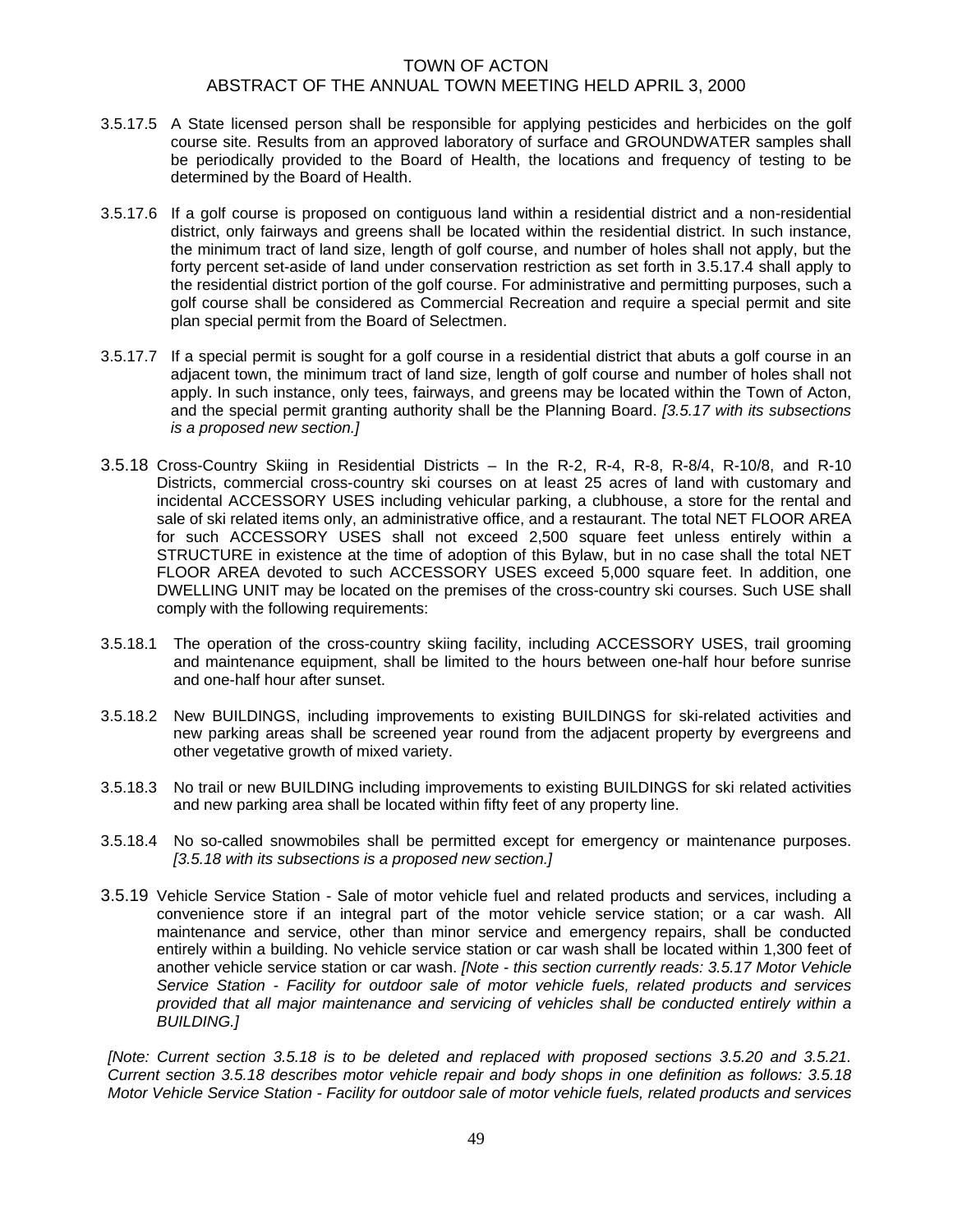*provided that all major maintenance and servicing of vehicles shall be conducted entirely within a BUILDING.]* 

- 3.5.20 Vehicle Repair Establishment where the principal service is the mechanical repair, excluding body work, of automobiles, trucks, boats, motorcycles, trailers, recreational vehicles, farm equipment or similar motor vehicles, having a maximum gross vehicle weight of 10,000 pounds and a wheel base no larger than 135-inches, provided that all but minor repairs shall be conducted entirely within a BUILDING. *[see previous note]*
- 3.5.21 Vehicle Body Shop Establishment where the principal service is the repair and painting of automobiles, trucks, boats, motorcycles, trailers, recreational vehicles, farm equipment or similar motor vehicles having a maximum gross vehicle weight of 10,000 pounds and a wheel base no larger than 135-inches, provided that all but minor repairs shall be conducted entirely within a BUILDING. *[see previous note]*
- 3.5.22 Vehicle Sale, Rental Facility for the rental, leasing or sale of automobiles, trucks, boats, motorcycles, trailers, recreational vehicles, farm equipment or similar motor vehicles having a maximum gross vehicle weight of 10,000 pounds and a wheel base no larger than 135-inches; including open-air display. The open-air display area shall comply with the standards of Section 6.7 of this Bylaw. *[Note - this section currently reads: 3.5.19 Light Vehicular and Equipment Sales or Leasing - Salesroom and related facilities, including but not limited to open air display, for the sale and long term lease of automobiles, light trucks with a maximum of two axles, motorcycles, one axle trailers, recreational vehicles, and similar vehicles; boats; or light industrial or farm equipment.]*
- *[Note: Present section 3.5.22 Car Wash is deleted, See proposed section 3.5.19 Vehicle Service Station.]*
- 3.5.23 Parking Facility Commercial parking open to the public for automobiles and similar light motor vehicles. *[currently section 3.5.20; n/c]*
- 3.5.24 Transportation Services The parking or storage of ground transportation vehicles including buses, ambulances, limousines, taxies, liveries, wagons, or carriages. The primary purpose of the business shall be to provide transportation services to passengers. All vehicles stored or parked upon the premises shall be registered or licensed. *[currently section 3.5.21; n/c]*
- 3.5.25 Adult USES An establishment having a substantial or significant portion of its stock in trade or other materials for sale, rental or display, which are distinguished or characterized by their emphasis on matter depicting, describing, or relating to sexual conduct as defined in MGL Ch. 272, s. 31, such as but not limited to an adult bookstore, adult paraphernalia store, adult video store, or adult motion picture theater. Also, adult entertainment, which shall be an establishment in which workers or performers appear in a state of nudity or in a manner intended to arouse sexual excitement, as defined in MGL Ch. 272, s.31, for a substantial or significant portion of the time the establishment is open for business, or which derives a substantial or significant portion of its revenues from such occasions. The terms "substantial or significant portion" as used herein shall mean either ten percent or more of the business inventory or stock of merchandise for sale or rental at any point in time; or ten percent or more of the annual number of sales, rentals or other business transactions; or ten percent or more of the annual business revenue; or ten percent or more of the hours during which the establishment is open to the public. No Special Permit for an Adult USE shall be issued to any person convicted of violating the provisions of MGL, Ch. 119, s. 63 or Ch. 272, s. 28. *[currently section 3.5.23; n/c]*

## **3.6 Industrial USES**

3.6.1 Warehouse - A BUILDING for the enclosed storage of goods and materials, including office, administrative, and support facilities related to the foregoing, but not a distribution plant; a personal self-storage facility or mini-warehouse. *[Note - this section currently reads: 3.6.1 Warehouse - A*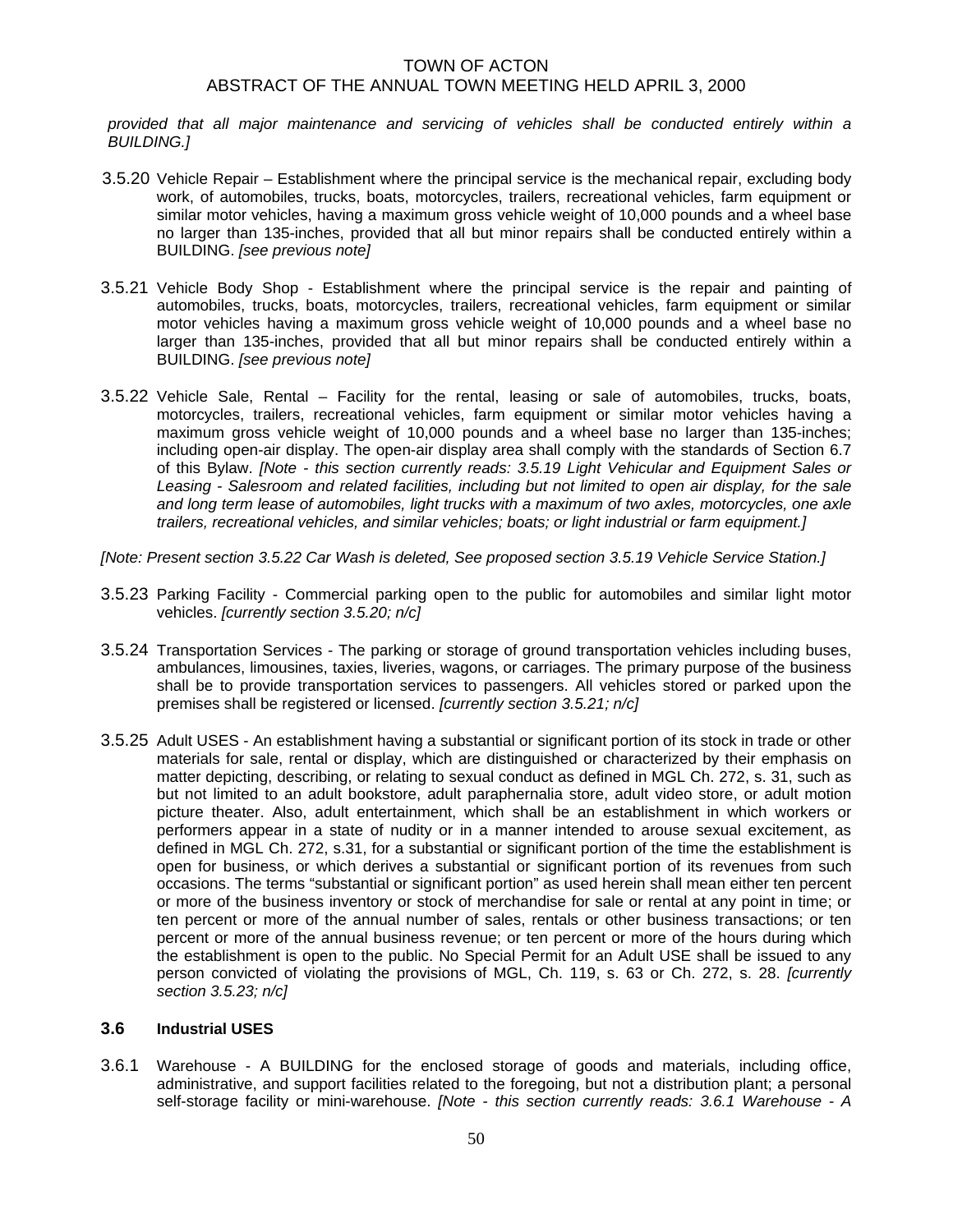*BUILDING for the enclosed storage of goods and materials where the wholesale of goods or materials is permitted provided it is incidental to the warehouse USE.]* 

*[Note: Present section 3.6.2 Mini-Warehouse deleted. See proposed section 3.6.1 Warehouse.]* 

[Note: Present sections 3.6.3 Construction Yard, 3.6.4 Lumber Yard, and 3.6.5 Heating Fuel Sales and Service deleted.]

- 3.6.2 Distribution Plant Establishment for the temporary storage of merchandise, products, or equipment and its wholesale, distribution or re-distribution to the market, usually in smaller lots, or its sale directly to the consumer via remote sales, such as sales conducted via telephone or Internet; and support services for the foregoing, such as office and laboratory. *[Proposed new section.]*
- 3.6.3 Manufacturing A manufacturing facility, such as a printing or publishing plant; manufacturing of building systems and components; fabrication and assembly of electronic components, precision instruments, or other high technology products; manufacturing of metal products or office supplies; software or hardware development or manufacturing; research or testing of new and emerging technologies and technological devices*;* establishments engaged in services related to the environment; or similar USES and activities; including office, administrative, laboratory, and support facilities related to the foregoing; but excluding scientific USE as defined in section 3.6.4. All operations shall confine disturbing smoke, fumes, dust, noise, and other emissions within the premises. No research or testing shall be conducted outside of a BUILDING. In the KC District, the maximum NET FLOOR AREA of an establishment that is classified as a Manufacturing USE shall not exceed 10,000 square feet. *[Note - this section currently reads: 3.6.6 Light Manufacturing - Printing or publishing plant; manufacturing of BUILDING systems and components; fabrication and assembly of electronic components, precision instruments, or other high technology products; manufacture of light metal products, hardware and office supplies; or similar light manufacturing plants and facilities. In the KC District, the maximum NET FLOOR AREA of an establishment that is classified as a Light Manufacturing USE shall not exceed 10,000 square feet.]*
- 3.6.4 Scientific Research and development in the fields of biotechnology, medical, pharmaceutical, physical, environmental, biological, or behavioral sciences and technology; wildlife medicine; genetic engineering; comparative medicine; bioengineering; cell biology; human and animal nutrition; and veterinary medicine; including the production of equipment, apparatus, machines or other devices for research, development, manufacturing advance, and practical application in any such field or area, and including offices, administrative, laboratory, and support facilities related to any of the foregoing activities. In the KC District, the maximum NET FLOOR AREA of an establishment that is classified as a Scientific USE shall not exceed 10,000 square feet. *[Proposed new section.]*
- **3.7 Prohibited USES** All USES that pose a present or potential hazard to human health, safety, welfare, or the environment through the emission of smoke, particulate matter, noise or vibration, or through fire or explosive hazard, or glare are expressly prohibited in all zoning districts. In addition, the following USES are expressly prohibited in all zoning districts:

| Aircraft assembly; landing or takeoff of motorized<br>aircraft                                                                                                    | Amusement park                                                                                                                    |
|-------------------------------------------------------------------------------------------------------------------------------------------------------------------|-----------------------------------------------------------------------------------------------------------------------------------|
|                                                                                                                                                                   |                                                                                                                                   |
| Asphalt, block, or concrete plant                                                                                                                                 | <b>Billboard</b>                                                                                                                  |
| Bottling plant                                                                                                                                                    | Chemical storage and production facility                                                                                          |
| Commercial extraction of earth products such as<br>sand, gravel, soil, loam, rock, ore, or minerals, except<br>when connected with the construction of BUILDINGS, | Commercial or private dump, landfill,<br>refuse incinerator, or other commercial or<br>private solid waste disposal or processing |
| STREETS, ways or other improvements to land in<br>accordance with applicable laws and regulations.                                                                | facility                                                                                                                          |
| Commercial or private sludge storage or disposal<br>facility                                                                                                      | Drive-in or outdoor cinema                                                                                                        |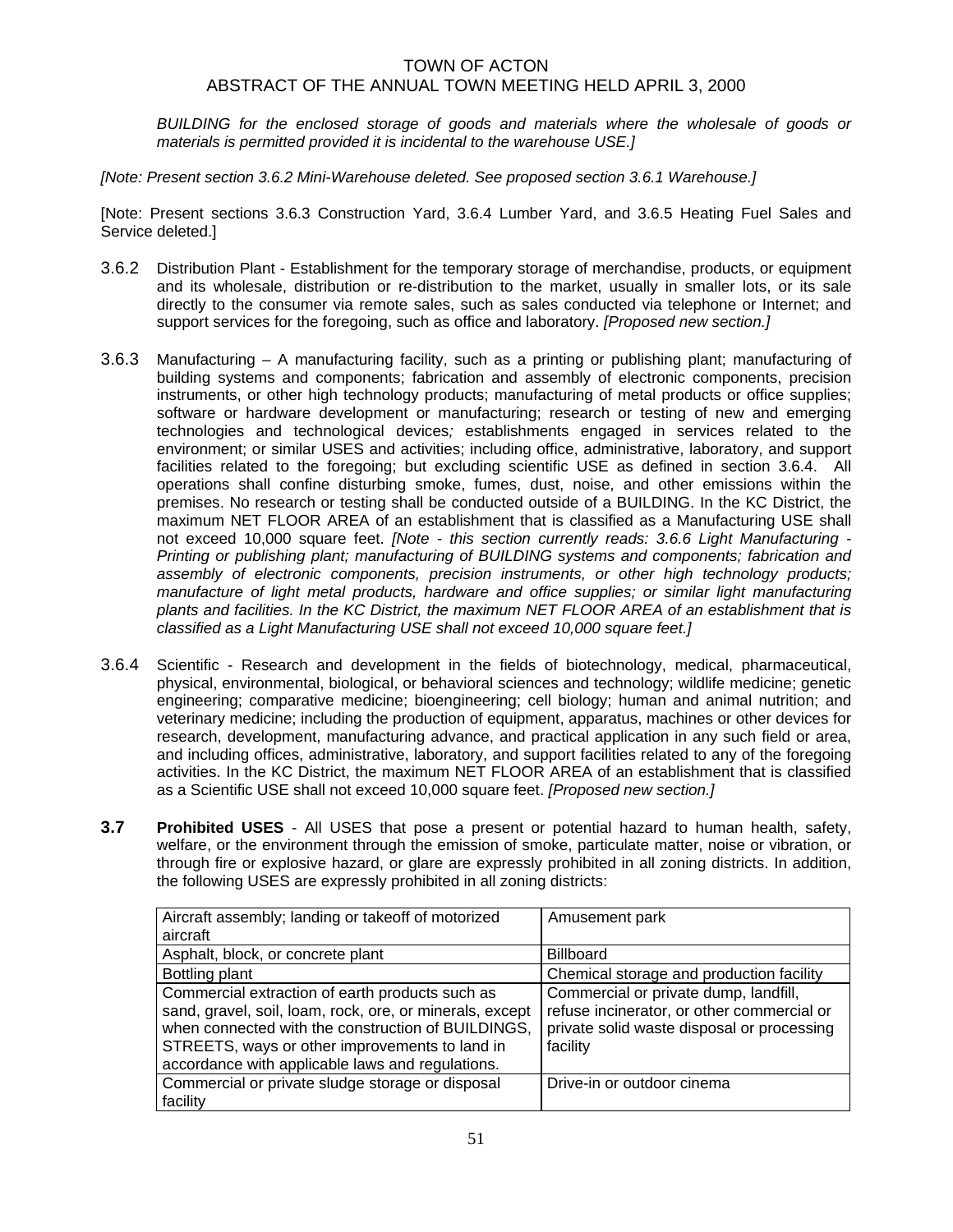| Fertilizer plant                                                                                                  | Heating fuel sales, service and storage                                                                                                                      |
|-------------------------------------------------------------------------------------------------------------------|--------------------------------------------------------------------------------------------------------------------------------------------------------------|
| Manufacture, use, storage, transport or treatment,<br>disposal and/or processing of explosive, toxic or           | Lumber Yard                                                                                                                                                  |
| hazardous materials as a principal activity                                                                       |                                                                                                                                                              |
| Mobile home; mobile home park; mobile home sales                                                                  | Meat packing and pet food plants,<br>slaughterhouses                                                                                                         |
| Nuclear power generation                                                                                          | Motor vehicle assembly                                                                                                                                       |
| Paper or pulp mill                                                                                                | Privately owned cemetery                                                                                                                                     |
| Radioactive waste disposal or reprocessing of<br>radioactive materials                                            | Refinery                                                                                                                                                     |
| Repair facility for trucks, buses, construction and<br>industrial equipment                                       | Reclamation and Reprocessing of asphalt<br>and/or concrete                                                                                                   |
| Retail Store larger than 60,000 sq. ft.                                                                           | Sale of heavy vehicles, equipment or<br>buses                                                                                                                |
| Salvage yard and all open air storage of salvage<br>materials and debris                                          | Stadium, coliseum, sports arena, race<br>track                                                                                                               |
| Storage or reprocessing of waste products and<br>salvage materials such as non-operable vehicles or<br>appliances | Storage yard, contractor's yard or other<br>open air establishment for storage,<br>distribution, or sale of materials,<br>merchandise, products or equipment |
| Tanneries, smelting or rendering plants, gelatin<br>factory                                                       | Trailer camp                                                                                                                                                 |
| Truck or trailer cleaning, washing facility or terminal                                                           | Water resources development for private<br>commercial sale                                                                                                   |

*[Note - this section currently reads:* 

- 3.7 *Prohibited USES In addition to the USES listed below all USES that pose a present or*  potential hazard to human health, safety, welfare or the environment through the emission of *smoke, particulate matter, noise or vibration, or through fire or explosive hazard or glare are expressly prohibited in all zoning districts. 3.7.1 Heavy Manufacturing - Asphalt, block, bottling, concrete or fertilizer plants; monument works; paper or pulp mill; refinery; rendering or smelting plants; slaughterhouses. 3.7.2 Storage - Non-municipal dump; salvage materials yard including non-operable motor vehicles; tank farm. 3.7.3 Amusement - Amusement park; outdoor cinema; stadium or coliseum. 3.7.4 General - Rental of autos, trucks or trailers, including truck-trailers; development of water resources for private commercial sale; landing or takeoff of motorized aircraft; hospital; mobile home; mobile home park; mobile home sales; privately owned cemetery; trailer camp; facility for truck or trailer cleaning and washing; or truck terminal. 3.7.5 Heavy Vehicular Sales or Repair Garage - Salesroom and related facilities, including but not*  limited to open air display of trucks, buses, construction and industrial equipment; *establishments for the repair of trucks, buses, construction and industrial equipment.]*
- B. Section 3 Table of Principal Uses: Delete the Table of Principal Uses in its entirety and replace it with a new Table of Principal Uses as follows: *[Notes:* 
	- *Y indicates that the principal use is allowed. N indicates that the principal use is not allowed. SPA, SPS, SPP indicate that the principal use may be allowed by special permit. In the column entitled Site Plan an R means that a Site Plan Special Permit is required, a NR means it is not required.*
	- *Where changes are proposed to the regulations of principal uses the present regulations are*  shown in [ITALIC BRACKETS]. Proposed new principal use categories are shown in **bold Italics**. *For current principal use categories proposed for deletion or relocation see Part A of this article.*
	- *Districts: R-2 through R-10/8 single family residential districts; R-A & R-AA multifamily districts; VR - Village Residential district (West Acton area); SAV, WAV, NAV, EAV - South -, West -, North -, and East Acton Village districts; OP-1 - office district at Nagog Park; OP-2 - office district on Rt. 2 (Piper to Hosmer); GB - General Business district (scattered areas); LB - Limited Business district (Rt. 2A); KC - Kelley's Corner business district; LI - Light Industrial district (Craig Road and*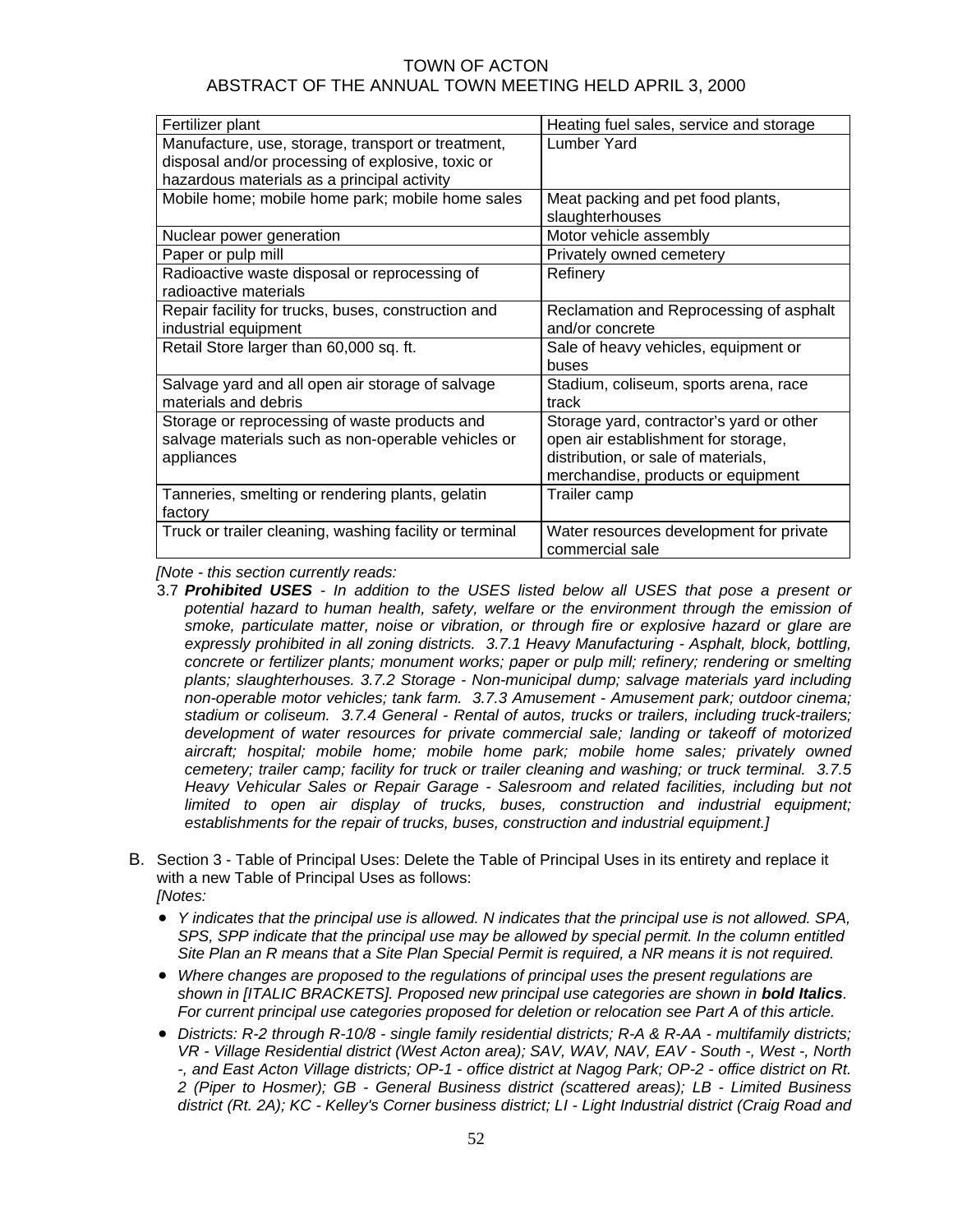*scattered sites); GI - General Industrial district (Haartz plant, Powder Mill Road area); LI-1 - Light Industrial district (Acton Center, Post Office Square); IP - Industrial Park district (W.R. Grace and Airco properties); SM - Small Manufacturing district (North Acton, East Acton); ARC - Agriculture, Recreation, Conservation district.]* 

- *If Article 36 is adopted, adopt in the table below column "PM" and discard column "GB", otherwise adopt column "GB" and discard column "PM".*
- *If Article 37 is adopted, adopt in the table below column "TD" and discard column "IP", otherwise adopt column "IP" and discard column "TD".*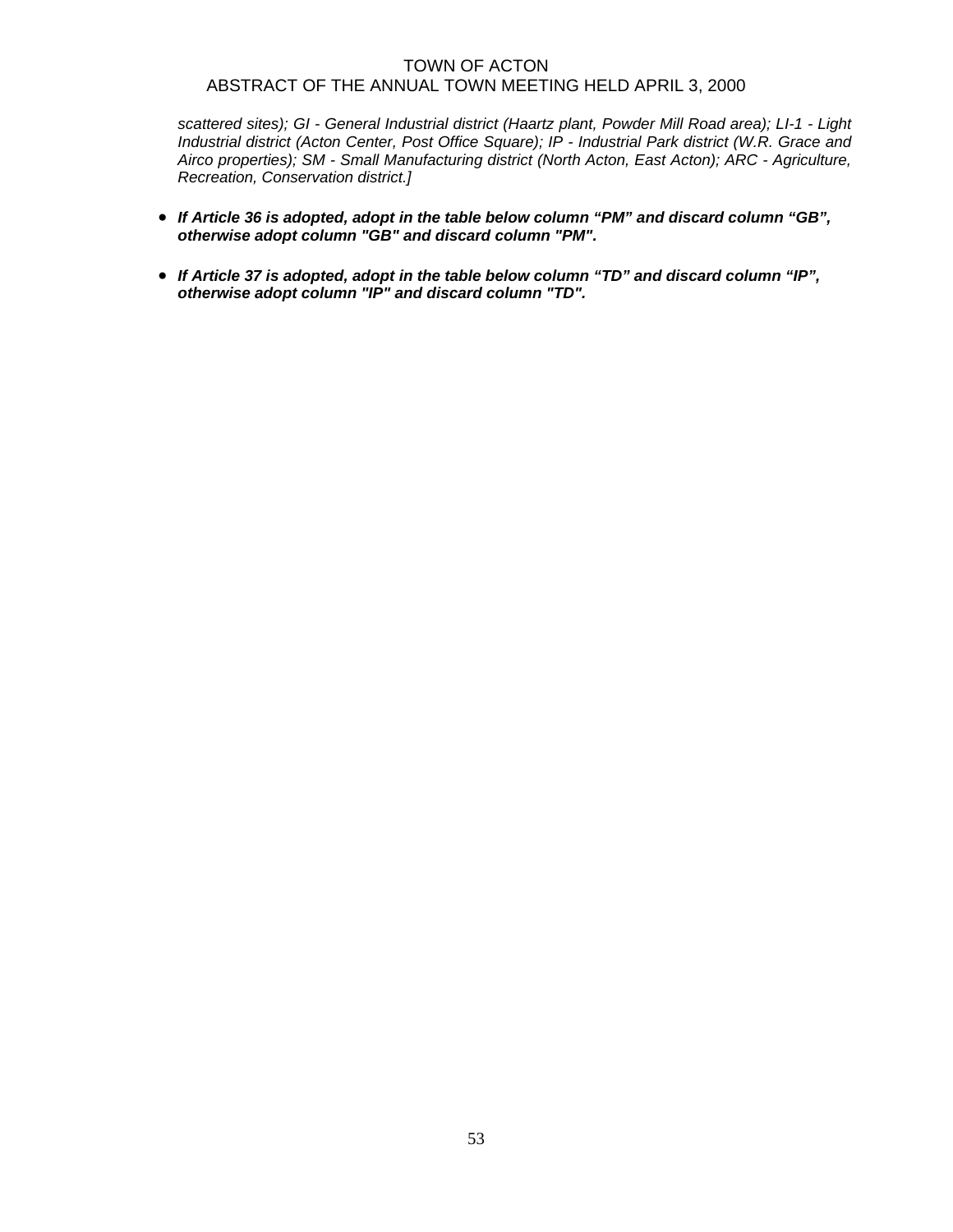#### **TABLE OF PRINCIPAL USES**

PRINCIPAL USES listed in this Table are subject to provisions in corresponding Section 3.

|       |                                                             | <b>RESIDENTIAL</b><br><b>DISTRICTS</b>                           |            |              | <b>VILLAGE</b><br><b>DISTRICTS</b>    |                     |                   |                           | <b>OFFICE</b><br><b>DISTRICTS</b> |            |              | <b>BUSINESS</b><br><b>DISTRICTS</b> |            |            | <b>INDUSTRIAL</b><br><b>DISTRICTS</b> |                     |                     |                     |            |                     |            |            |                                           |
|-------|-------------------------------------------------------------|------------------------------------------------------------------|------------|--------------|---------------------------------------|---------------------|-------------------|---------------------------|-----------------------------------|------------|--------------|-------------------------------------|------------|------------|---------------------------------------|---------------------|---------------------|---------------------|------------|---------------------|------------|------------|-------------------------------------------|
|       | <b>PRINCIPAL USES</b>                                       | $R-2$ ,<br>$R-4$ ,<br>R-8,<br>$R - 8/4$<br>$R-10$<br>&<br>R-10/8 |            | $R-A  R-AA $ | <b>VR</b>                             |                     |                   | SAV WAV NAV EAV OP-1 OP-2 |                                   |            |              | <b>PM</b>                           | <b>GB</b>  | <b>LB</b>  | KC                                    | $\mathbf{L}$        | GI                  | $LI-1$              | <b>TD</b>  | IP                  | <b>SM</b>  | <b>ARC</b> | <b>SITE</b><br><b>PLA</b><br>$\mathsf{N}$ |
|       | 3.2 GENERAL USES                                            |                                                                  |            |              |                                       |                     |                   |                           |                                   |            |              |                                     |            |            |                                       |                     |                     |                     |            |                     |            |            |                                           |
| 3.2.1 | Agriculture                                                 | Y                                                                | Y          |              | Υ                                     | Υ                   | Y                 | Υ                         | Y                                 | Υ          | Y            | Y                                   | Y          | Y          | Υ                                     | Y                   | Y                   | Y                   | Y          | Υ                   | Y          | Y          | <b>NR</b>                                 |
| 3.2.2 | Conservation                                                | Y                                                                | Y          | Y            | Y                                     | Y                   | Y                 | Y                         | Y                                 | Y          | Y            | Y                                   | Y          | Y          | Y                                     | Y                   | Y                   | Y                   | Y          | Y                   | Y          | Y          | <b>NR</b>                                 |
| 3.2.3 | Recreation                                                  | <b>SPP</b>                                                       | <b>SPP</b> | <b>SPP</b>   | <b>SPP</b><br>[SPS] [SPS] [SPS] [SPS] | $\mathsf{N}$<br>[Y] | N                 | N<br>[[SPS][SPS][SPS]     | N                                 | N<br>[Y]   | $\mathsf{N}$ | N                                   | N<br>IYI   | N<br>[Y]   | ${\sf N}$<br>[Y]                      | $\mathsf{N}$<br>[Y] | $\mathsf{N}$<br>[Y] | $\mathsf{N}$<br>[Y] | N.         | $\mathsf{N}$<br>[Y] | N<br>[Y]   | N<br>[Y]   | <b>NR</b><br>[R]                          |
|       | 3.3 RESIDENTIAL USES                                        |                                                                  |            |              |                                       |                     |                   |                           |                                   |            |              |                                     |            |            |                                       |                     |                     |                     |            |                     |            |            |                                           |
| 3.3.1 | Single FAMILY<br>Dwelling                                   | Y                                                                | Y          | Υ            | Y                                     | Y                   | Y                 | Y                         | Y                                 | N          | N            | Y                                   | Y          | Y          | Y                                     | $\mathsf{N}$        | N                   | N                   | N          | N                   | N          | N          | <b>NR</b>                                 |
| 3.3.2 | Single FAMILY<br>Dwelling with One<br>Apartment             | Y(1)<br>$[Y(2)]$ $[Y(2)]$                                        | Y          | Y            | Y                                     | Y                   | Y                 | Y                         | Y<br>[Y(2)] [Y(2)]                | N          | N            | Y                                   | Y          | Y          | Υ<br>[Y(2)][Y(2)][Y(2)]               | N.                  | N                   | N                   | N          | N                   | N          | N          | <b>NR</b>                                 |
| 3.3.3 | <b>Dwelling</b><br>Conversions                              | <b>SPA</b>                                                       | <b>SPA</b> | <b>SPA</b>   | <b>SPA</b>                            | <b>SPA</b><br>[Y]   | <b>SPA</b><br>[Y] |                           | SPA SPA                           | N          | N            | N.                                  | <b>SPA</b> | SPA        | <b>SPA</b>                            | $\mathsf{N}$        | N                   | N                   | N.         | N                   | N          | N          | <b>NR</b>                                 |
| 3.3.4 | Multifamily<br><b>Dwelling</b>                              | $\mathsf{N}$                                                     | <b>SPS</b> | Y            | SPA(2<br><b>SPA</b><br>$(5)$ ]        | Y(2)<br>Y[5]        | Y                 |                           | $N(3)$ $N(3)$<br>[N(1)] [N(1)]    | N          | N            | N.                                  | N          | N          | N                                     | N.                  | N                   | N                   | N          | N                   | N          | N          | $\mathsf{R}$                              |
| 3.4   | <b>GOVERNMENTAL INSTITUTIONAL &amp; PUBLIC SERVICE USES</b> |                                                                  |            |              |                                       |                     |                   |                           |                                   |            |              |                                     |            |            |                                       |                     |                     |                     |            |                     |            |            |                                           |
| 3.4.1 | Municipal                                                   | Y                                                                | Y          | Y            | Y                                     | Y                   | Y                 | Y                         | Y                                 | Y          | Υ            | Y                                   | Y          | Y          | Y                                     | Y                   | Υ                   | Y                   | Y          | Y                   | Y          | Y          | <b>NR</b>                                 |
| 3.4.2 | Educational                                                 | Y                                                                | Y          | Y            | Y                                     | Y                   | Y                 | Y                         | Y                                 | Y          | Y            | Y                                   | Y          | Y          | Y                                     | Y                   | Y                   | Y                   | Y          | Y                   | Y          | Y          | <b>NR</b>                                 |
| 3.4.3 | Religious                                                   | Ÿ                                                                | Ÿ          | Y            | Y                                     | Y                   | Y                 | Y                         | Y                                 | Y          | Ý            | Y                                   | Y          | Y          | Y                                     | Y                   | Ý                   | Y                   | Y          | Ý                   | Y          | Y          | <b>NR</b>                                 |
| 3.4.4 | Nursing Home                                                | <b>SPS</b>                                                       | <b>SPS</b> | <b>SPS</b>   | <b>SPS</b>                            | <b>SPS</b>          | SPS               | <b>SPS</b>                | <b>SPS</b>                        | <b>SPS</b> | <b>SPS</b>   | <b>SPS</b>                          | <b>SPS</b> | <b>SPS</b> | <b>SPS</b>                            | <b>SPS</b>          | <b>SPS</b>          | <b>SPS</b>          | <b>SPS</b> | <b>SPS</b>          | <b>SPS</b> | N          | $\mathsf{R}$                              |
| 3.4.5 | Public or Private<br><b>Utility Facilities</b>              | N                                                                | N          | N            | N                                     | Y                   | Y                 | Y                         | Y                                 | Y          | Y            | Y                                   | Y          | Y          | Y                                     | Y                   | Y                   | Y                   | Y          | Y                   | Y          | N          | $\mathsf{R}$                              |
| 3.4.6 | Child Care Facility                                         | Y                                                                | Y          | Y            | Y                                     | Y                   | Y                 | Y                         | Y                                 | Y          | Y            | Y                                   | Y          | Y          | Y                                     | Y                   | Y                   | Y                   | Y          | Y                   | Y          | N          | <b>NR</b><br>[R]                          |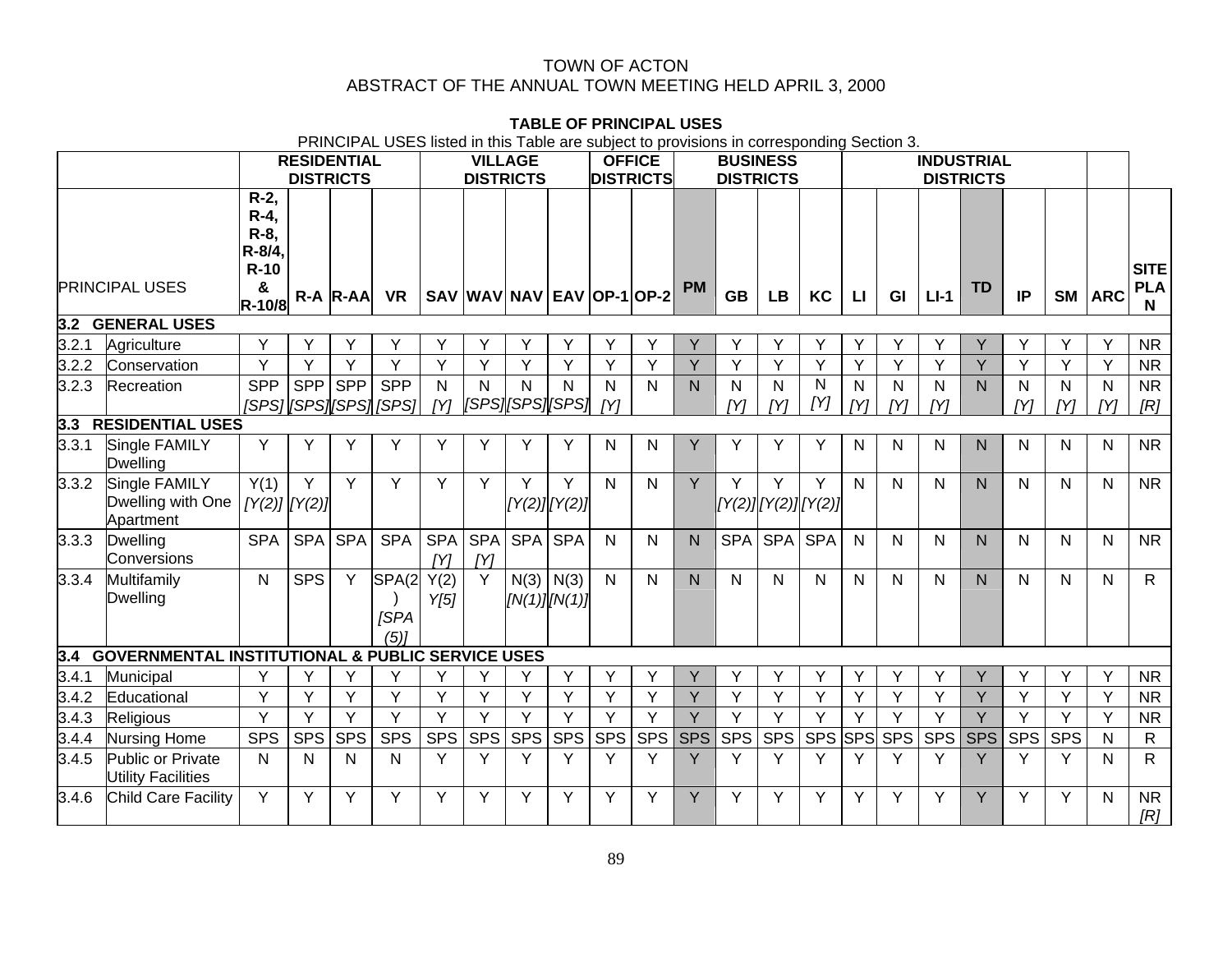| 3.4.7 | <b>Other Public Use</b>                                         |  |                                                                                                                 |  |  |   |    |                   |  |              |    |    |   |    | - N |  |
|-------|-----------------------------------------------------------------|--|-----------------------------------------------------------------------------------------------------------------|--|--|---|----|-------------------|--|--------------|----|----|---|----|-----|--|
| 3.4.8 | <b>Full Service</b><br>Retirement<br>Community                  |  | SPS   SPS   SPS   SPS   SPS   SPS   SPS   SPS   SPS   SPS   SPS   SPS   SPS   SPS   SPS   SPS   SPS   SPS   SPS |  |  |   |    |                   |  |              |    |    |   |    | -N  |  |
| 3.4.9 | <b>Assisted Living</b><br>Residence (5)<br>[presently note (8)] |  | SPS   SPS   SPS   SPS   SPS   SPS   SPS   SPS                                                                   |  |  | N | N. | SPS SPS SPS SPS N |  | <sup>N</sup> | -N | N. | N | N. | N   |  |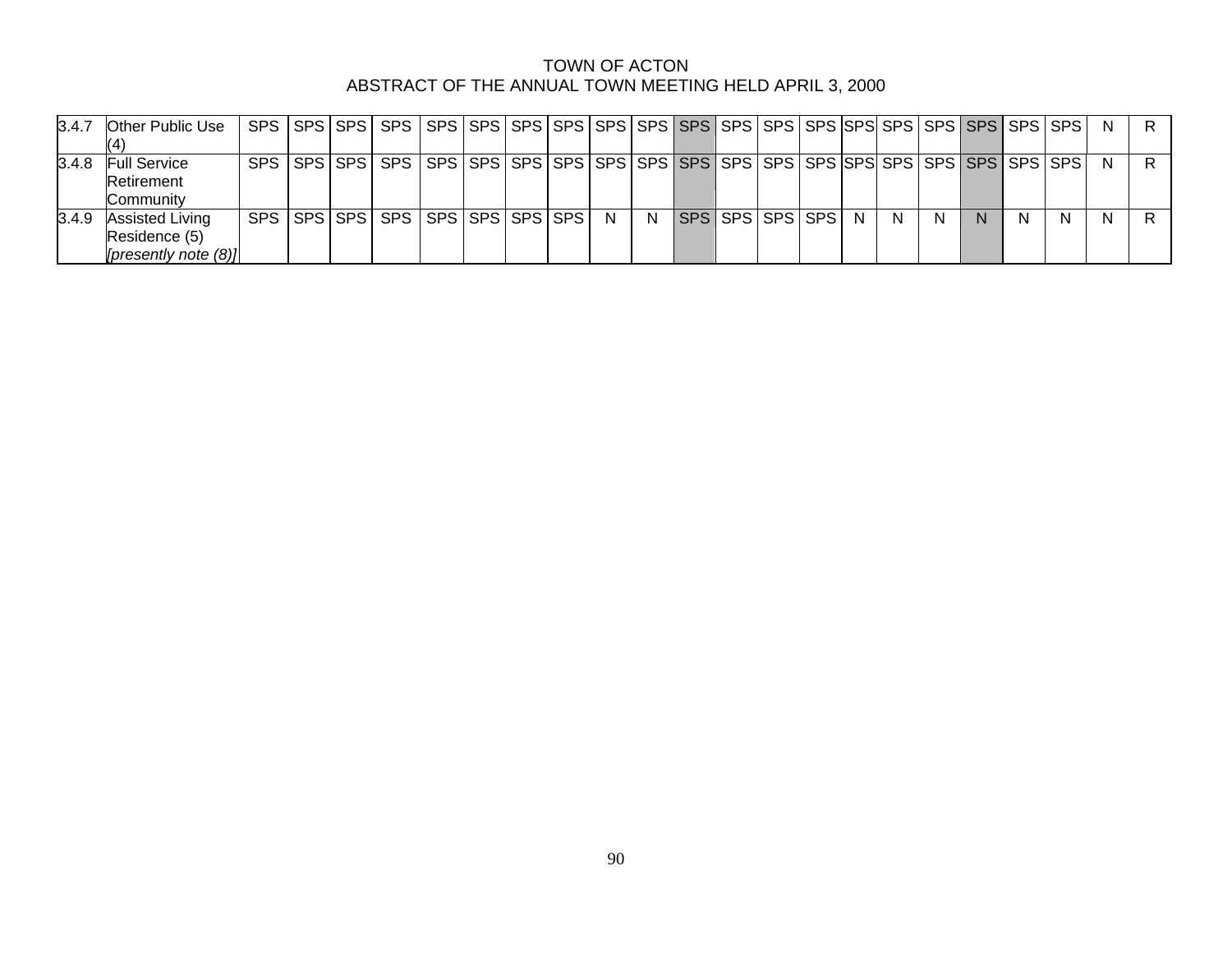|       | <b>RESIDENTIAL</b><br><b>DISTRICTS</b>                                      |                                                                               |                  |                  |                                    | <b>VILLAGE</b><br><b>DISTRICTS</b> |                  |                           | <b>OFFICE</b><br><b>DISTRICTS</b> |              | <b>BUSINESS</b><br><b>DISTRICTS</b> |            | <b>INDUSTRIAL</b><br><b>DISTRICTS</b> |                              |                  |              |            |            |              |                   |              |                  |                                |
|-------|-----------------------------------------------------------------------------|-------------------------------------------------------------------------------|------------------|------------------|------------------------------------|------------------------------------|------------------|---------------------------|-----------------------------------|--------------|-------------------------------------|------------|---------------------------------------|------------------------------|------------------|--------------|------------|------------|--------------|-------------------|--------------|------------------|--------------------------------|
|       | <b>PRINCIPAL USES</b>                                                       | R-2,<br>$R-4$ ,<br>$R-8$ ,<br>R-8/4,<br>$R-10$<br>&<br><b>R-10/8 R-A R-AA</b> |                  |                  | <b>VR</b>                          |                                    |                  | SAV WAV NAV EAV OP-1 OP-2 |                                   |              |                                     | <b>PM</b>  | <b>GB</b>                             | <b>LB</b>                    | KC               | $\mathbf{L}$ | GI         | $L - 1$    | <b>TD</b>    | IP                | <b>SM</b>    | <b>ARC</b>       | <b>SITE</b><br><b>PLA</b><br>N |
|       | 3.4.10 Wireless<br>Communication<br>Facility (6)<br>[presently note<br>(10) | <b>SPP</b>                                                                    | <b>SPP</b>       | N                | N.                                 | $\mathsf{N}$                       | N                | N                         | $\mathsf{N}$                      | <b>SPP</b>   | <b>SPP</b>                          | <b>SPP</b> | <b>SPP</b>                            | <b>SPP</b>                   | N                | <b>SPP</b>   | <b>SPP</b> | <b>SPP</b> | <b>SPP</b>   | <b>SPP</b>        | <b>SPP</b>   | <b>SPP</b>       | $\overline{\text{NR}}$         |
|       | 3.4.11 Commercial<br><b>Education or</b><br>Instruction                     | $\boldsymbol{N}$                                                              | N                | $\boldsymbol{N}$ | N                                  | <b>SPS</b>                         | <b>SPS</b>       | <b>SPS</b>                | <b>SPS</b>                        | Y            | Y                                   | Y          | Y                                     | Y                            | <b>SPS</b>       | Y            | Y          | Y          | Y            | Y                 | Y            | $\boldsymbol{N}$ | $\overline{R}$                 |
|       | 3.5 BUSINESS USES                                                           |                                                                               |                  |                  |                                    |                                    |                  |                           |                                   |              |                                     |            |                                       |                              |                  |              |            |            |              |                   |              |                  |                                |
| 3.5.1 | <b>Retail Store</b>                                                         | N                                                                             | N                | $\mathsf{N}$     | Y(7)<br>[Y(6)]                     | Y                                  | Y                | Y                         | Y                                 | N            | N                                   | Y          | Y                                     | Y                            | Y                | N            | N          | N          | $\mathsf{N}$ | N                 | N            | N                | R.                             |
| 3.5.2 | Office                                                                      | $\mathsf{N}$                                                                  | Ν                | $\mathsf{N}$     | Y(7)<br>[Y(6)]                     | Y                                  | Y                | Y                         | Y                                 | Y            | Y                                   | Y          | Y                                     | Y                            | Y                | Y<br>[N]     | Y<br>[N]   | Y<br>[N]   | Y            | Y<br>[N]          | Y<br>[N]     | N                | R.                             |
| 3.5.3 | <b>Health Care</b><br>Facility                                              | N                                                                             | N                | $\boldsymbol{N}$ | N                                  | Y                                  | Y                | Y                         | Y                                 | Y            | Y                                   | Y          | Y                                     | Y                            | Y                | Y            | Y          | Y          | Y            | Y                 | Y            | $\boldsymbol{N}$ | $\boldsymbol{R}$               |
| 3.5.4 | <b>Hospital, Medical</b><br><b>Center</b>                                   | N                                                                             | $\boldsymbol{N}$ | $\boldsymbol{N}$ | $\boldsymbol{N}$                   | $\boldsymbol{N}$                   | $\boldsymbol{N}$ | $\boldsymbol{N}$          | $\boldsymbol{N}$                  | <b>SPS</b>   | SPS <sup> </sup>                    | <b>SPS</b> | <b>SPS</b>                            | <b>SPS</b>                   | $\boldsymbol{N}$ | <b>SPS</b>   | <b>SPS</b> | <b>SPS</b> | <b>SPS</b>   | <b>SPS</b>        | <b>SPS</b>   | $\boldsymbol{N}$ | $\boldsymbol{R}$               |
| 3.5.5 | Restaurant (8)<br>[presently note(7)]                                       | N                                                                             | N                | N                | SPS(7 SPS<br><b>SPS</b><br>$(6)$ ] |                                    | <b>SPS</b>       | <b>SPS</b>                | <b>SPS</b>                        | $\mathsf{N}$ |                                     | SPS SPS    | <b>SPS</b>                            | <b>SPS</b>                   | <b>SPS</b>       | $\mathsf{N}$ | N          | N          | <b>SPS</b>   | SPS<br>[N]        | $\mathsf{N}$ | N                | R.                             |
| 3.5.6 | Combined<br><b>Business &amp;</b><br><b>Dwelling</b>                        | N                                                                             | N                | N                | Y(7)<br>[Y(6)]                     | Y                                  | Y                | Υ                         | Y                                 | N            | N                                   | Y          | Y                                     | Υ<br>  <i> SPS  SPS  SPS</i> | Y                | N            | N          | N          | N            | N                 | N            | N                | R.                             |
| 3.5.7 | Hotel, Motel, Inn,<br>Conference<br>Center                                  | N                                                                             | N                | N                | N<br>[SPS]                         | <b>SPS</b>                         | <b>SPS</b>       | <b>SPS</b>                | <b>SPS</b>                        | N            | <b>SPS</b>                          | <b>SPS</b> | <b>SPS</b>                            | <b>SPS</b>                   | <b>SPS</b>       | $\mathsf{N}$ | N          | N          | <b>SPS</b>   | <b>SPS</b><br>[N] | $\mathsf{N}$ | N                | R.                             |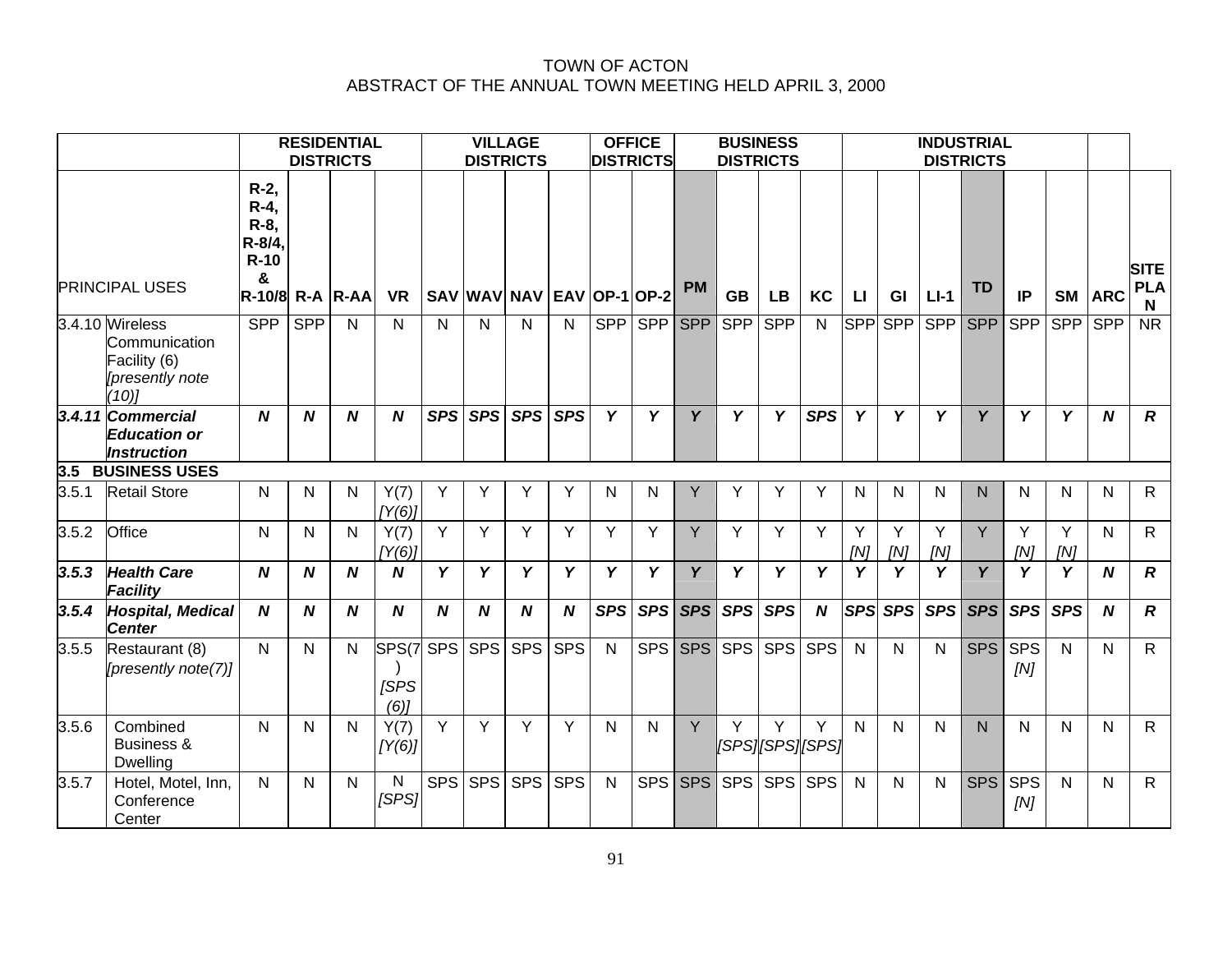| 3.5.8 | Bed & Breakfast   SPS   SPS   SPS   SPS |   |   |   |               |   |   |              |                 | N            | N            |                 |     |   | N.  | N           | N   | N  | N            | N          | <b>N</b> |  |
|-------|-----------------------------------------|---|---|---|---------------|---|---|--------------|-----------------|--------------|--------------|-----------------|-----|---|-----|-------------|-----|----|--------------|------------|----------|--|
| 3.5.9 | Lodge or Club                           | N | N | N | N             |   |   |              | SPS SPS SPS SPS | N.           | N.           | SPS SPS SPS SPS |     |   | N.  | N           | N   | N. | N            | N.         | N        |  |
|       |                                         |   |   |   |               |   |   |              |                 |              |              | IYI -           | IYI |   |     | ΓY1         | TV1 |    |              | ΓY1        |          |  |
|       | 3.5.10 Veterinary Care                  | N | N | N | SPS(7 SPS SPS |   |   | <sup>N</sup> | N               | <sup>N</sup> | <sub>N</sub> |                 |     |   |     |             |     | N  | N            | <b>SPS</b> | N        |  |
|       |                                         |   |   |   |               |   |   |              |                 |              |              |                 |     |   |     |             |     |    | ISPS1        |            |          |  |
|       |                                         |   |   |   | <b>ISPS</b>   |   |   |              |                 |              |              |                 |     |   |     |             |     |    |              |            |          |  |
|       |                                         |   |   |   | (6)           |   |   |              |                 |              |              |                 |     |   |     |             |     |    |              |            |          |  |
|       | $3.5.11$ Animal Boarding                | N | N | N | N             | N | N | N            | N.              | N            | N            | SPS SPS SPS     |     | N |     | SPS SPS SPS |     | N. | N            | <b>SPS</b> | N        |  |
|       |                                         |   |   |   |               |   |   |              |                 |              |              |                 |     |   | [N] |             |     |    | <b>ISPS1</b> |            |          |  |

|             |                                                                                    |                                                                            | <b>RESIDENTIAL</b><br><b>DISTRICTS</b> |                  |                | <b>OFFICE</b><br><b>VILLAGE</b><br><b>DISTRICTS</b><br><b>DISTRICTS</b> |                  |   |                  |                   | <b>BUSINESS</b><br><b>DISTRICTS</b> |            |                  |                  |                  |                        | <b>INDUSTRIAL</b><br><b>DISTRICTS</b> |        |                  |              |                  |                  |                                |
|-------------|------------------------------------------------------------------------------------|----------------------------------------------------------------------------|----------------------------------------|------------------|----------------|-------------------------------------------------------------------------|------------------|---|------------------|-------------------|-------------------------------------|------------|------------------|------------------|------------------|------------------------|---------------------------------------|--------|------------------|--------------|------------------|------------------|--------------------------------|
|             | <b>PRINCIPAL USES</b>                                                              | $R-2$ ,<br>$R-4$ ,<br>R-8,<br>$R-$<br>8/4,<br>$R-10$<br>&<br>$R -$<br>10/8 | $R - A$                                | $R-AA$           | <b>VR</b>      |                                                                         |                  |   |                  |                   | SAV   WAV   NAV   EAV   OP-1   OP-2 | <b>PM</b>  | <b>GB</b>        | <b>LB</b>        | <b>KC</b>        | $\mathsf{L}\mathsf{I}$ | GI                                    | $LI-1$ | <b>TD</b>        | IP           | <b>SM</b>        | <b>ARC</b>       | <b>SITE</b><br><b>PLA</b><br>N |
| 3.5.1<br>2  | Services                                                                           | N                                                                          | N                                      | N                | Y(7)<br>[Y(6)] | Y                                                                       | Y                | Y | Y                | N                 | N<br>$[N(3)]$ [N(3)]                | Y          | Y                | Y                | Y                | N                      | N<br>[Y]                              | N      | N                | N            | N.               | N                | $\mathsf{R}$                   |
| 3.5.1<br>3  | <b>Repair Shop,</b><br><b>Technical Shop,</b><br><b>Studio</b>                     | $\boldsymbol{N}$                                                           | N                                      | $\boldsymbol{N}$ | Y(7)           | Y                                                                       | Y                | Y | Y                | Y                 | Υ                                   | Υ          | Y                | v                | Y                | Y                      | v                                     | Y      | Y                | Y            | Y                | N                | $\boldsymbol{R}$               |
| 3.5.1<br>4  | <b>Building Trade</b><br>Shop                                                      | $\mathsf{N}$                                                               | N                                      | N                | N              | Y                                                                       | Y                | Y | Y                | $\checkmark$      | N                                   | Y          | v                | $\vee$           | $\checkmark$     | Y                      | Y                                     | v      | Y                | $\checkmark$ | Y                | N                | $\mathsf{R}$                   |
| 3.5.1<br>5  | Commercial<br>Recreation (9)                                                       | $\mathsf{N}$                                                               | N                                      | N                | N              | <b>SPS</b>                                                              | <b>SPS</b>       |   | SPS SPS          | <b>SPS</b><br>[Y] | <b>SPS</b>                          | <b>SPS</b> | <b>SPS</b>       | <b>SPS</b>       | <b>SPS</b>       | [N]                    | $ {\rm SPS} $ SPS $ $                 |        | SPS SPS          | <b>SPS</b>   | <b>SPS</b>       | <b>SPS</b>       | $\mathsf{R}$                   |
| 3.5.1<br>6  | Commercial<br>Entertainment                                                        | N.                                                                         | N                                      | N                | N              | <b>SPS</b>                                                              | <b>SPS</b>       | N | N                | N                 | N                                   | <b>SPS</b> | <b>SPS</b>       | <b>SPS</b>       | <b>SPS</b>       | N.                     | N<br>[SPS]                            | N      | N                | N            | N.<br>[SPS][SPS] | N                | $\mathsf{R}$                   |
| 3.5.1<br>17 | <b>Golf Course in</b><br><b>Residential</b><br><b>Districts</b>                    | <b>SPP</b>                                                                 | N                                      | $\boldsymbol{N}$ | N              | $\boldsymbol{N}$                                                        | $\boldsymbol{N}$ | N | $\boldsymbol{N}$ | $\boldsymbol{N}$  | $\boldsymbol{N}$                    | N          | $\boldsymbol{N}$ | $\boldsymbol{N}$ | $\boldsymbol{N}$ | $\boldsymbol{N}$       | N                                     | N      | $\boldsymbol{N}$ | N            | N                | $\boldsymbol{N}$ | <b>NR</b>                      |
| 3.5.1<br>8  | <b>Cross-Country</b><br><b>Skiing in</b><br><b>Residential</b><br><b>Districts</b> | <b>SPP</b>                                                                 | N                                      | N                | N              | N                                                                       | N                | N | N                | N                 | N                                   | N          | N                | N                | N                | $\boldsymbol{N}$       | N                                     | N      | N                | N            | $\boldsymbol{N}$ | N                | <b>NR</b>                      |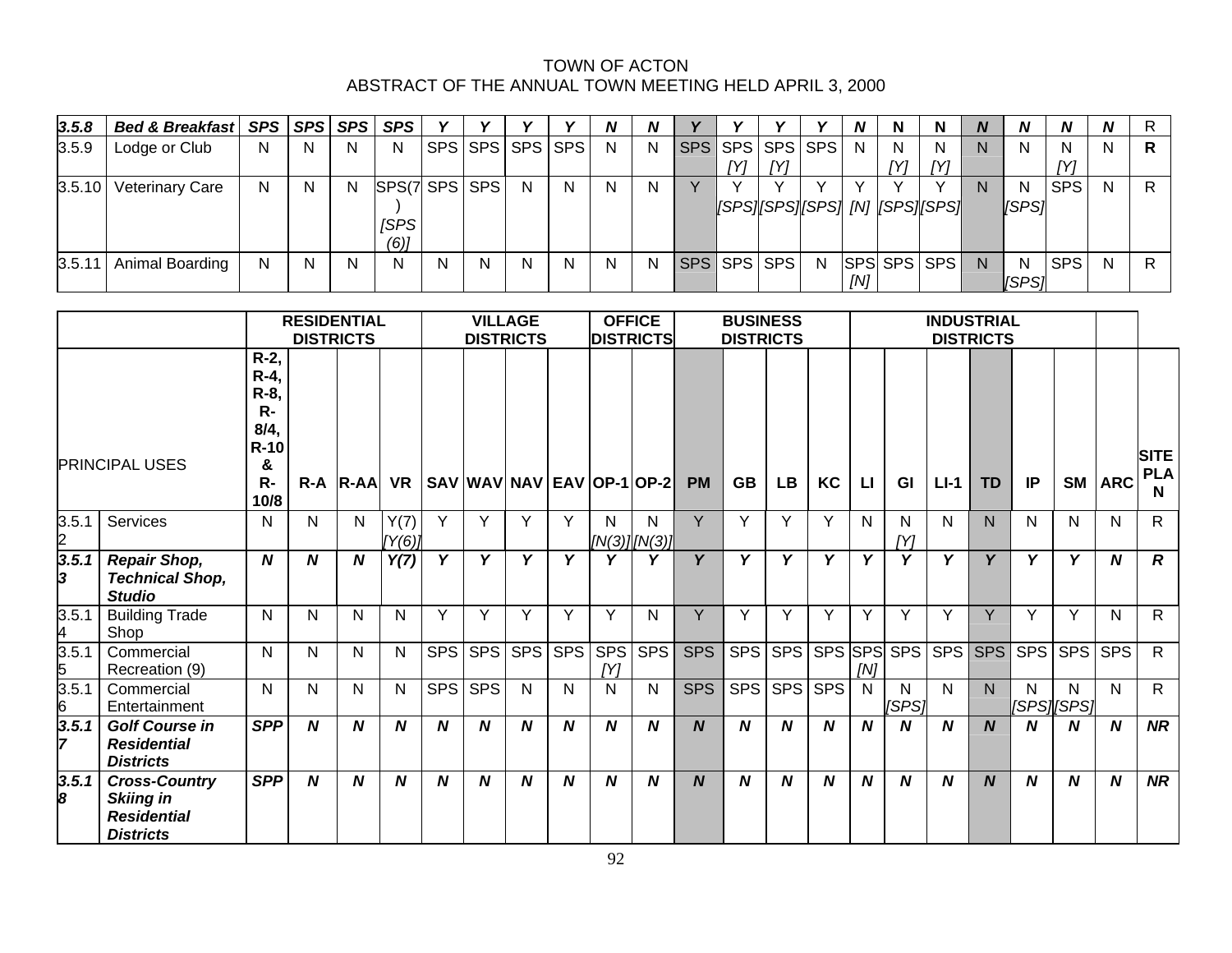| 3.5.1<br>9              | <b>Vehicle Service</b><br>Station | N            | N | N | N | N          | N            | N | <b>SPS</b>       | N          | N               |            |            | [SPS][SPS]   | <b>SPS</b> | N            | N           | N                | N                | N          | N          | N | R                |
|-------------------------|-----------------------------------|--------------|---|---|---|------------|--------------|---|------------------|------------|-----------------|------------|------------|--------------|------------|--------------|-------------|------------------|------------------|------------|------------|---|------------------|
| 3.5.2<br>0              | <b>Vehicle Repair</b>             | N            | N | N | N | N          | <b>SPS</b>   | N | N                | N          | N               |            |            |              | <b>SPS</b> | Y            | N           | N                | N                | N          | Υ          | N | $\boldsymbol{R}$ |
| 3.5.2                   | <b>Vehicle Body Shop</b>          | N            | N | N | N | N          | N            | N | $\boldsymbol{N}$ | N          | N               | v          | v          | $\mathbf{v}$ | N          | v            | N           | N                | $\boldsymbol{N}$ | N          | v          | N | $\boldsymbol{R}$ |
| 3.5.2<br>$\overline{2}$ | Vehicle Sale, Rental              | Ν            | N | N | N | N          | N            | N | N                | N          | N               |            |            | [SPS]        | N          | N            | N           | N                | N                | N          | N          | N | $\mathsf{R}$     |
| 3.5.2<br>IЗ             | <b>Parking Facility</b>           | $\mathsf{N}$ | N | N | N | N          | $\checkmark$ |   | $\checkmark$     | N          | N<br>[SPS][SPS] | $\sqrt{}$  |            |              |            | N            | N           | N                | v                | [N]        | N<br>[SPS] | N | R                |
| 3.5.2<br>4              | Transportation<br>Services        | N            | N | N | N | N          | N            | N | N                | N          | <b>SPS</b>      | $\vee$     | [N]        | N            | N          | N            | <b>SPS</b>  | N                | $\vee$           | [SPS]      | N          | N | R                |
| 3.5.2<br>5              | <b>Adult Uses</b>                 | N.           | N | N | N | N          | N            | N | N                | <b>SPS</b> | N               | N          | N          | N            | N          | N            | N           | N                | <b>SPS</b>       | <b>SPS</b> | N          | N | R.               |
| 3.6                     | <b>INDUSTRIAL USES</b>            |              |   |   |   |            |              |   |                  |            |                 |            |            |              |            |              |             |                  |                  |            |            |   |                  |
| 3.6.1                   | Warehouse                         | N            | N | N | N | N          | N            | N | N                |            | <b>SPS1</b>     |            | [SPS]      | N            | N          | $\checkmark$ |             |                  |                  |            | [N]        | N | R.               |
| 3.6.2                   | <b>Distribution Plant</b>         | N            | N | N | Ν | N          | N            | N | N                | N          | <b>SPS</b>      | <b>SPS</b> | <b>SPS</b> | N            | N          | N            | N           | N                | N                | <b>SPS</b> | N          | N | R                |
| 3.6.3                   | Manufacturing                     | N            | N | N | N | <b>SPS</b> | <b>SPS</b>   | N | N                |            |                 |            | <b>SPS</b> | N            | <b>SPS</b> |              |             |                  |                  |            |            | N | $\mathsf{R}$     |
| 3.6.4                   | <b>Scientific</b>                 | N            | N | N |   | N          | N            | N | N                | <b>SPS</b> | <b>SPS</b>      | <b>SPS</b> | <b>SPS</b> | <b>SPS</b>   |            |              | SPS SPS SPS | SPS <sup>I</sup> | <b>SPS</b>       | <b>SPS</b> | <b>SPS</b> | N | R                |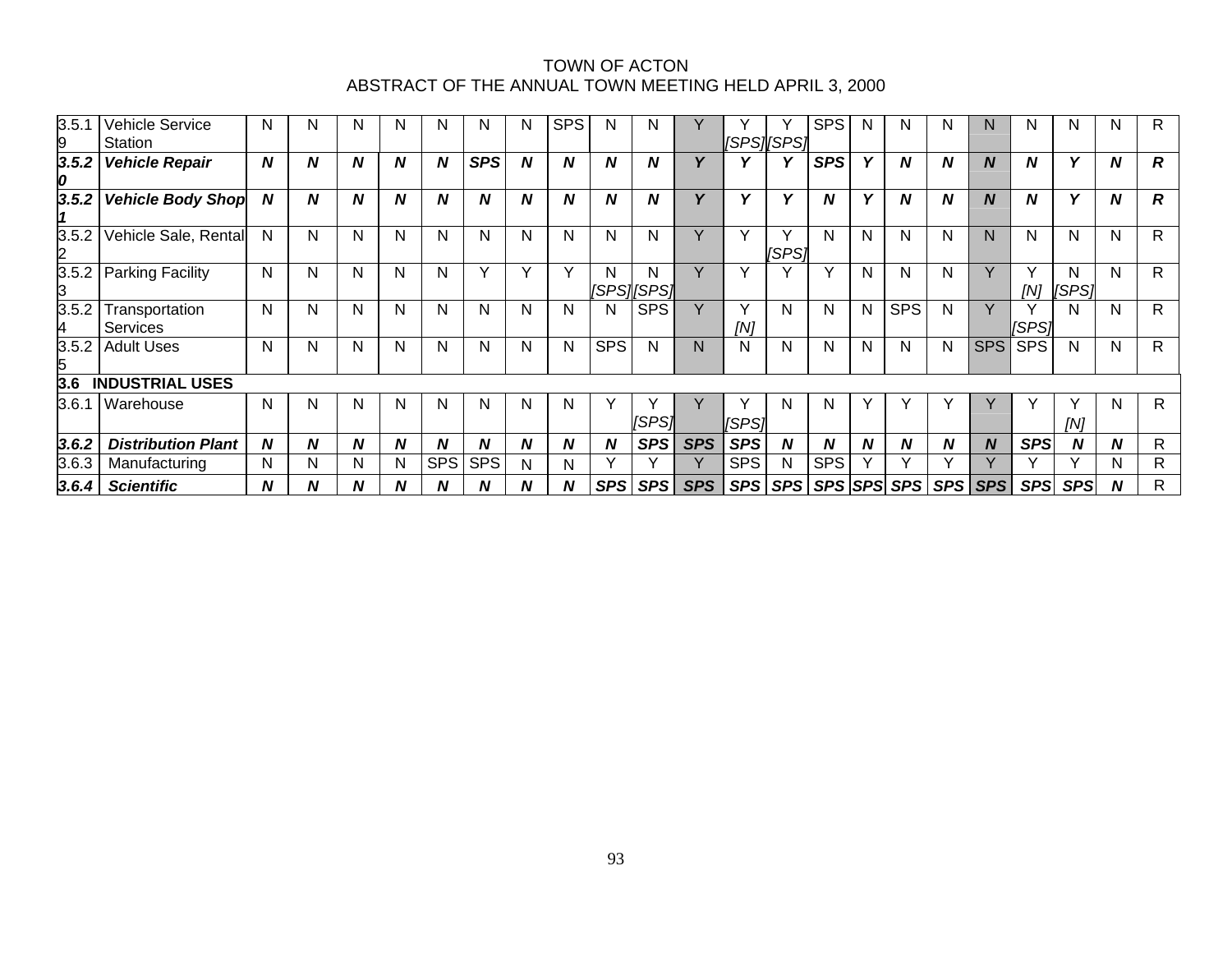And, delete the Notes for Table of Principal Uses and replace them with the following new notes:

### NOTES FOR TABLE OF PRINCIPAL USES

- (1) A Single FAMILY Dwelling with one Apartment shall require a Special Permit from the Board of Appeals, if located on a LOT with less than 15,000 square feet in LOT area, or if the Apartment is located in a detached BUILDING. See Sections 3.3.2.9 and 3.3.2.10 of USE Definitions. *[Presently note (2). Only the section references are adjusted.]*
- (2) Not more than four DWELLING UNITS shall be permitted per multifamily dwelling. At least one of the DWELLING UNITS shall be occupied by the owner of the property. For purposes of this footnote, the owner shall be defined as one or more individuals residing in a DWELLING UNIT who hold legal or beneficial title and for whom the DWELLING UNIT is the primary residence for voting and tax purposes. In the VR District a Site Plan Special Permit shall not be required. *[Presently note (5). Note: The last sentence is a proposed addition.]*

*[Present note (3) - 'Telephone answering, word processing or secretarial services, and computer service bureaus shall be permitted' - to be deleted. Services added as accessory use in part C of this article.]* 

- (3) Multifamily dwellings created under the provisions of Section 5.4 and Section 5.5 shall be permitted. *[Presently note (1).]*
- (4) If the proposed USE will be located in the Floodway Fringe, as defined in Section 4.1, or Zones 1, 2 or 3 of the Groundwater Protection District, as defined in Section 4.3, before granting a special permit under this Section the applicant shall submit the information required under Sections 4.1 or 4.3 and the Board of Selectmen shall find that the proposed USE complies with the requirements of Sections 4.1.8.1 and 4.1.9, and 4.3.8 through 4.3.10 respectively. *[Presently note (4).]*
- (5) Assisted Living Residences with 10 or fewer residents shall not require a Special Permit or Site Plan Special Permit. *[Presently note (8).]*
- (6) Refer to Section 3.10 for specific standards for Wireless Communication Facilities and for certain categorical exemptions from the requirements set forth in the Table of PRINCIPAL USES. *[Presently note (10).]*
- (7) Provided that the owner of the property resides on the property, the business USE is limited to 500 square feet of NET FLOOR AREA, and all parking spaces are provided to the rear or side of the BUILDING. For purposes of this footnote, the owner shall be defined as one or more individuals residing in a DWELLING UNIT who hold legal or beneficial title and for whom the DWELLING UNIT is the primary residence for voting and tax purposes. The business USE hereunder shall not be deemed a home occupation. Home occupations are authorized separately under Section 3.8.1.2. Site Plan Special Permit shall not be required. Hours of business operation shall be limited to 7 AM to 9 PM Monday through Saturday, except hours of retail sale shall be limited to 7 AM to 7 PM Monday through Saturday. Exterior lighting fixtures for the business USE shall not be illuminated except during hours of business operation. *[Presently note (6).]*
- (8) No Special Permit shall be required for a Restaurant with 10 seats or less. *[Presently note (7).]*
- (9) No Special Permit shall be required for Commercial Recreation facilities with a NET FLOOR AREA of less than 2,000 square feet. *[Presently note (9).]*
- C. Section 3 Table of Principal Uses: Delete the first sentence after the title of section 3.1 and replace it with the following new sentence:

"No land, STRUCTURE, or BUILDING shall be used except for the purposes permitted in the district as set forth in this section, except where other regulations apply due to overlay districts or special permit provisions as set forth in this Bylaw." *[Note - this sentence currently reads: No land, STRUCTURE or*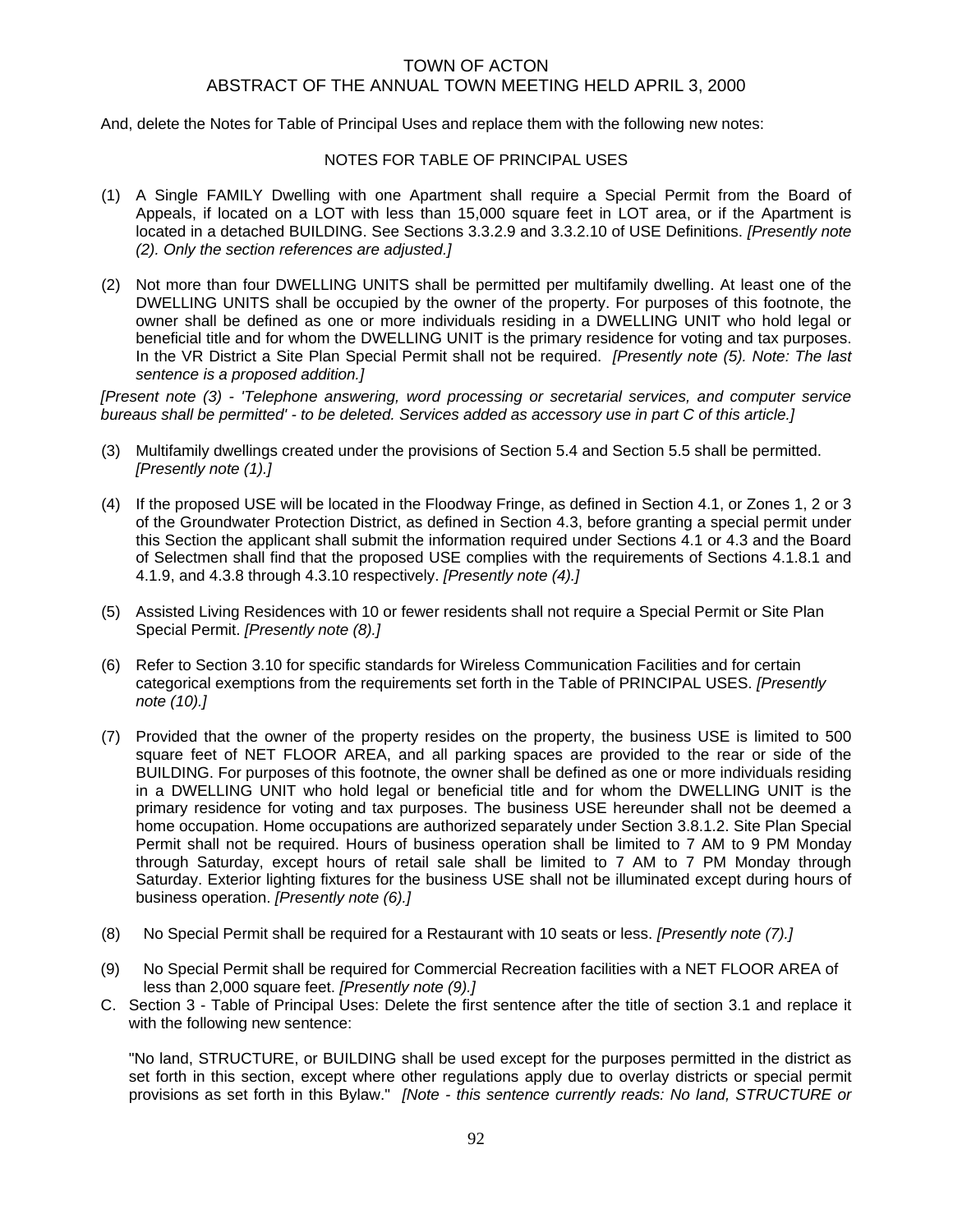*BUILDING shall be used except for the purposes permitted in the district as set forth in this section unless otherwise permitted in this Bylaw.]* 

- D. In section 3.8, Accessory Use Regulations, delete sections 3.8.2, 3.8.3, and 3.8.4 and replace them with a new section 3.8.2 as follows:
	- 3.8.2 ACCESSORY USES permitted in the Office, Business, and Industrial Districts.
	- 3.8.2.1 Truck or trailer cleaning and washing provided that the trucks or trailers are necessary for the conduct of the PRINCIPAL USE.
	- 3.8.2.2 Drive-up facilities in a bank.
	- 3.8.2.3 An employee food service area established exclusively to serve employees of the PRINCIPAL USE.
	- 3.8.2.4 Facilities for training employees of the PRINCIPAL USE.
	- 3.8.2.5 The following ACCESSORY USES, provided that their combined NET FLOOR AREA does not exceed 5% of the total NET FLOOR AREA that is occupied by the PRINCIPAL USE, and that they are conducted primarily as a service for employees, customers and clients of the PRINCIPAL USE:
		- a) The retail sale of goods and merchandise.
		- b) Services as listed in section 3.5.12.
		- c) The sale of food and beverages, other than an employee food service area under section 3.8.2.3.
	- 3.8.2.6 In the Industrial Districts only, outdoor storage of materials, goods, and equipment provided that all outdoor storage areas are completely screened from view from adjacent and nearby STREETS and properties.

*[Note: Sections 3.8.2, 3.8.3, and 3.8.4 currently read as follows:* 

- *3.8.2 ACCESSORY USES Permitted in the General Business, Limited Business and Kelley's Corner Districts.* 
	- *3.8.2.1 The rental of automobiles, light trucks or trailers, and similar light motor vehicles provided that such rental is secondary to the operation of 1) a Motor Vehicle Service Station allowed under section 3.5.17, 2) a USE permitted under section 3.5.11 - Services, or 3) Light Vehicular and Equipment Sales or Leasing allowed under section 3.5.19.*
	- *3.8.2.2 Truck or trailer cleaning and washing provided that the trucks or trailers are necessary for the conduct of the PRINCIPAL USE.*
	- *3.8.2.3 Drive-up facilities in a bank.*
- *3.8.3 ACCESSORY USES Permitted in the Industrial Districts* 
	- *3.8.3.1 USES necessary in connection with scientific research or scientific development or related production may be authorized by special permit from the Board of Selectmen.*
	- *3.8.3.2 Truck or trailer cleaning and washing provided that the trucks or trailers are necessary for the conduct of the PRINCIPAL USE of the property.*
- *3.8.4 ACCESSORY USES allowed in the Office and Industrial Districts:* 
	- *3.8.3.3 An employee food service area established exclusively to serve employees of the PRINCIPAL USE.*
	- *3.8.3.4 The following ACCESSORY USES, provided that their combined NET FLOOR AREA does*  not exceed 5% of the total NET FLOOR AREA that is occupied by the PRINCIPAL USE, and *that they are conducted primarily as a service for employees, customers and clients of the PRINCIPAL USE:* 
		- *a) The retail sale of goods and merchandise.*
		- *b) Financial Services.*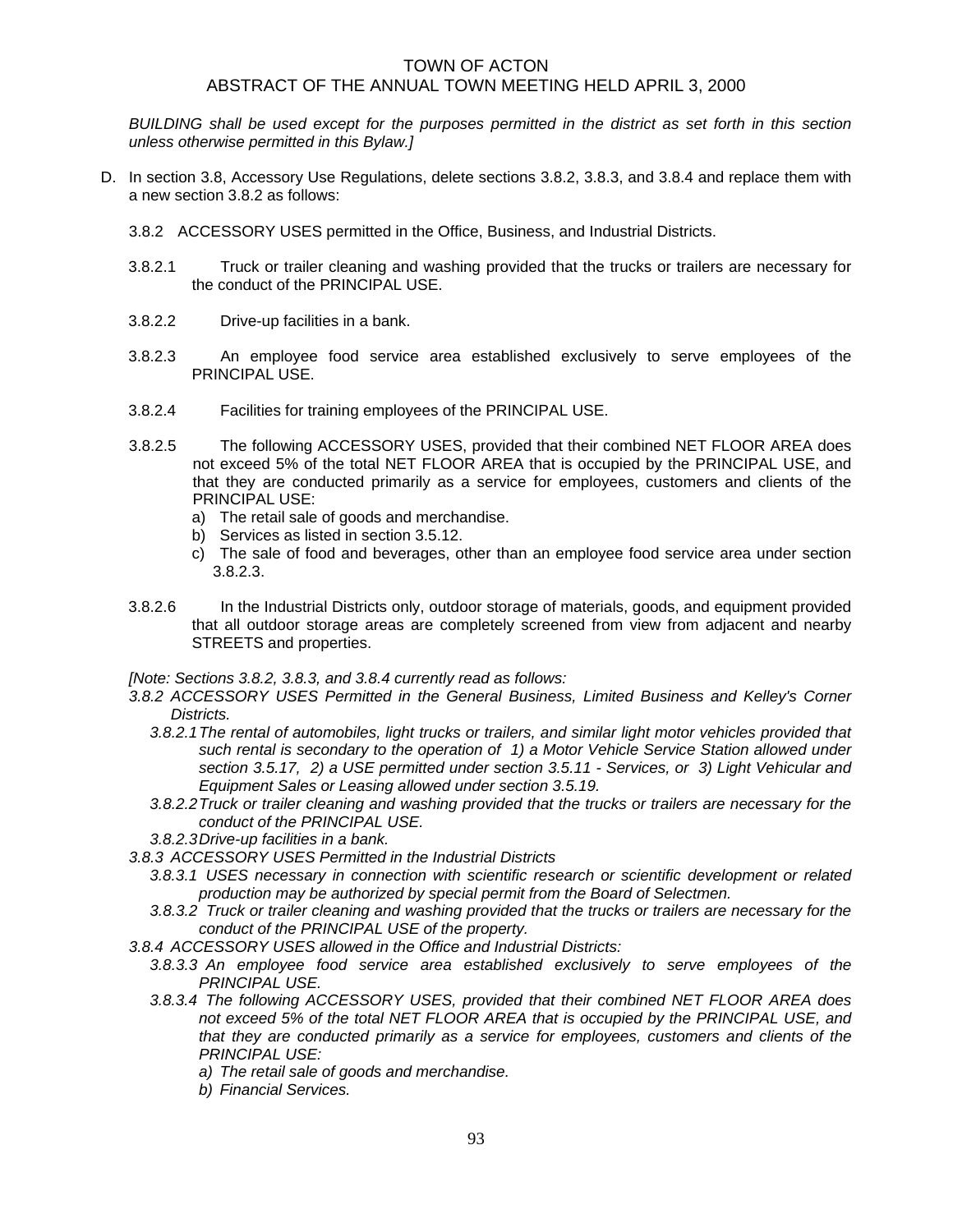*c) The sale of food and beverages, other than an employee food service area under section 3.8.4.1.]* 

And, renumber section 3.8.5 to become section 3.8.3.

- E. In Section 3.9, Special Provisions Applicable to Nonresidential Uses, delete section 3.9.2 and renumber current section 3.9.3 to become section 3.9.2. *[Note - section 3.9.2 currently reads: 3.9.2 Outdoor storage of materials, goods and equipment shall not be allowed except in the General Industrial and Industrial Park Districts. However, the open air display*  for the sale of automobiles, light trucks, recreational vehicles or similar vehicles shall be permitted *wherever light vehicular and equipment sales is a permitted USE, provided that the open air display area complies with the standards of Section 6.7 of this Bylaw.]*
- F. In Section 3.9, Special Provisions Applicable to Nonresidential Uses, delete section 3.9.3 and replace it with a new section 3.9.3 as follows: *[Note: The current section 3.9.3 is renumbered to 3.9.2 in Part E of this article]*
	- 3.9.3 Nonresidential USES in the KC District On LOTS in the KC District where the FLOOR AREA RATIO exceeds 0.20, only the following USES may be located on the ground floor side of the BUILDING that is facing a STREET: Retail Store; Restaurant; Hotel, Motel Inn, Conference Center; Bed & Breakfast; Lodge or Club; Services; Commercial Entertainment; real estate agency; insurance agency; travel agency; law office; medical and dental offices; walk-in clinic; small equipment repair service; tailor; and photography studio. All other USES shall be located on BUILDING floors other than the ground level floor, on the ground level floor in a rear portion of a BUILDING, or in a BUILDING situated in the rear of other BUILDINGS that face one or more STREETS, and be hidden or screened so as to be unobtrusive when viewed from a STREET. *[Note - this section currently reads: 3.9.3 Nonresidential USES in the KC District - On LOTS in the KC District where the FLOOR AREA RATIO exceeds 0.20, only the following USES may be located on the ground floor side of the BUILDING that is facing a STREET: Retail Store; Financial; Restaurant; Hotel, Inn or Motel; Lodge or Club; Veterinary Care; Personal Services; General Services; Studio; Amusement Facility; real estate agencies; insurance agencies; travel agencies; law offices and medical and dental offices. All other USES shall be located on BUILDING floors other than the ground level floor, on the ground level floor in a rear portion of a BUILDING, or in a BUILDING situated in the rear of other BUILDINGS that face one or more STREETS, and be hidden or screened so as to be unobtrusive when viewed from a STREET]*
- G. In Table 4.3.7.2 (Section 4.3), Use Regulations within the Groundwater Protection District, delete items 3. and 4. and replace them with new items 3. and 4. as follows: *[Current language in [brackets].]*

|                                                                                                               | ZONE 1     | ZONE 1     | ZONE 1     |
|---------------------------------------------------------------------------------------------------------------|------------|------------|------------|
|                                                                                                               | Well       | Recharge   | Aquifer    |
|                                                                                                               | Protection | Protection | Protection |
|                                                                                                               | Area       | Area       | Area       |
| 3. Vehicle Repair or Vehicle Body Shop                                                                        | N          | N          |            |
| [Motor Vehicle Repair Facility]                                                                               |            |            |            |
| 4. Vehicle STORAGE for the purposes of leasing, rental,<br>sale, resale, parts recovery, or similar USES      | N          | N          |            |
| [Motor vehicle STORAGE for the purposes of leasing,<br>rental, sale, resale, parts recovery, or similar USES] |            |            |            |

H. In section 5.3.11, dimensional standards for Full Service Retirement Communities, delete the last row in the table of section 5.3.11.1 and replace it with the following new row:

| Maximum total NET FLOOR AREA occupied by allowed    | the smaller of 10,000 sq. ft. or 10% of |
|-----------------------------------------------------|-----------------------------------------|
| Business USES such as Retail Store, Restaurant, and | the total NET FLOOR AREA in the         |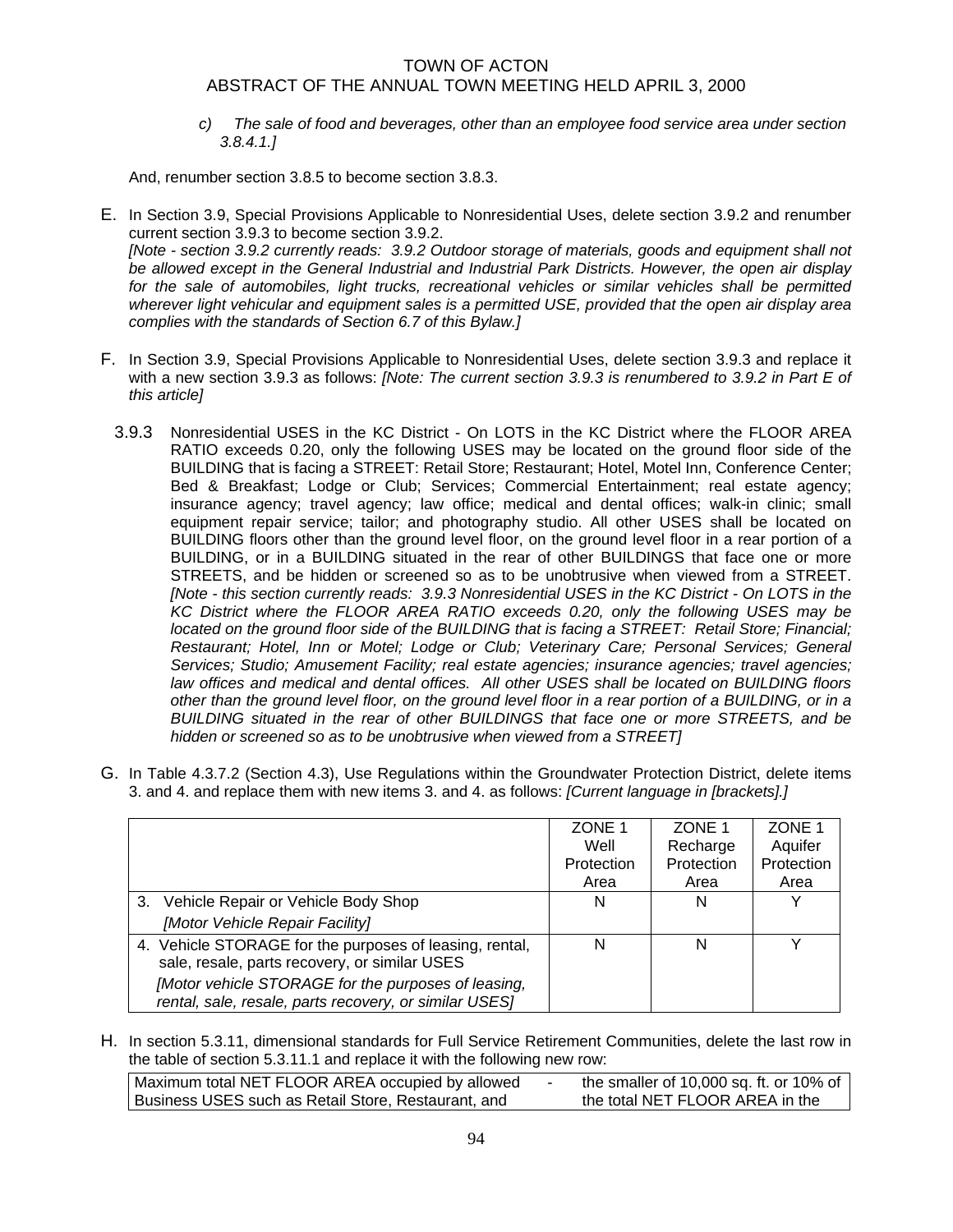| Services                                         | <b>Full Service Retirement Community</b>          |
|--------------------------------------------------|---------------------------------------------------|
| [Note - this row currently reads:                |                                                   |
| Maximum total NET FLOOR AREA occupied by allowed | the smaller of 10,000 sq. ft. or $10\%$<br>$\sim$ |
| Business USES such as Retail Store, Financial,   | of the total NET FLOOR AREA in the                |
| <b>Restaurant, and Services</b>                  | full service retirement community                 |

- I. In section 5.5, Special Provisions for Village Districts, delete section 5.5.2 in its entirety and replace it with a new section 5.5.2 as follows:
	- 5.5.2 Maximum Floor Area of Businesses and Industries The maximum NET FLOOR AREA of an individual business or industrial establishment shall not exceed the following (all limits expressed in square feet): *[Note: Where changes are proposed the present language and regulation are shown in [brackets]; proposed additions are shown on bold; proposed deletions are shown in strikethrough.]*

|                      |                                            |                |                  | <b>VILLAGE DISTRICTS</b> |                  |
|----------------------|--------------------------------------------|----------------|------------------|--------------------------|------------------|
|                      | <b>PRINCIPAL USES</b>                      | <b>SAV</b>     | <b>WAV</b>       | <b>NAV</b>               | <b>EAV</b>       |
| 3.5.1                | <b>Retail Store</b>                        | 3,000          | 5,000            | 5,000                    | 5,000            |
| 3.5.2                | Office [Business or Professional Office]   | 3,000          | 5,000            | 5,000                    | 5,000            |
| 3.5.3                | <del>Financia</del> l                      | 3,000          | <del>5,000</del> | <del>5,000</del>         | <del>5,000</del> |
| 3.5.3                | <b>Health Care Facility</b>                | 3,000          | 5,000            | 5,000                    | 5,000            |
| 3.5.5                | Restaurant                                 | 5,000          | 5,000            | 5,000                    | 5,000            |
| 3.5.9                | Lodge or Club                              | 5,000          | 5,000            | ΝR                       | NR.              |
| 3.5.10               | <b>Veterinary Care</b>                     | 3,000          | 3,000            | NR.                      | NR.              |
| 3.5.12               | Services                                   | 3,000          | 3,000            | 5,000                    | 5,000            |
| 3.5.12               | <del>Studio</del>                          | N <sub>R</sub> | <del>3,000</del> | <b>NR</b>                | N <sub>R</sub>   |
| 3.5.13               | <b>Repair Shop, Technical Shop, Studio</b> | 3,000          | 3,000            | 5,000                    | 5,000            |
| 3.5.14               | <b>Building Trade Shop</b>                 | 5,000          | 5,000            | 5,000                    | 5,000            |
| 3.5.15               | <b>Commercial Recreation</b>               | NR.            | 5,000            | NR.                      | NR.              |
| 3.5.16               | Commercial Entertainment [Amusement        | NR.            | 5,000            | <b>NR</b>                | NR.              |
|                      | <b>Facility1</b>                           |                |                  |                          |                  |
| 3.6.3                | [Light] Manufacturing                      | 5,000          | 5,000            | <b>NR</b>                | NR.              |
| $NR = No$ Regulation |                                            |                |                  |                          |                  |

- J. In section 5.6, Special Provisions for Kelley's Corner District, delete section 5.6.3.4.f) and replace it with a new section 5.6.3.4.f) as follows:
	- f) On the BUILDING fronts, the ground floor shall be occupied, or designed to be available for occupancy, by Retail Stores; Restaurants; Hotel, Motel, Inn, Conference Center; Lodges or Clubs; Bed & Breakfast; Services; Commercial Entertainment; real estate agencies; insurance agencies; travel agencies; law offices; medical and dental offices; walk-in clinics; small equipment repair services; tailors; or photography studios.

*[Note - this section currently reads: f) On the BUILDING fronts, the ground floor shall be occupied, or designed to be available for occupancy, by Retail Stores, Financial services, Restaurants, Hotel, Inn or Motel, Lodges or Clubs, Veterinary Care providers, Personal Services, General Services, Studios, Amusement Facilities, real estate agencies, insurance agencies, travel agencies, law offices, or medical and dental offices.]* 

K. In section 6.3, Minimum Parking Space Requirements by Use, delete sections 6.3.1.6, 6.3.1.7, 6.3.1.9, 6.3.12, 6.3.1.14, and 6.3.1.15 and replace them with new sections as set forth below: *[Note: Present language is shown in brackets.]*

| Retail Stores and Services not listed<br>6.3.1.6<br>below; Repair Shop, Technical Shop,<br>Studio; Restaurants without seating | One space for each 300 square feet of NET<br><b>FLOOR AREA.</b> |
|--------------------------------------------------------------------------------------------------------------------------------|-----------------------------------------------------------------|
|--------------------------------------------------------------------------------------------------------------------------------|-----------------------------------------------------------------|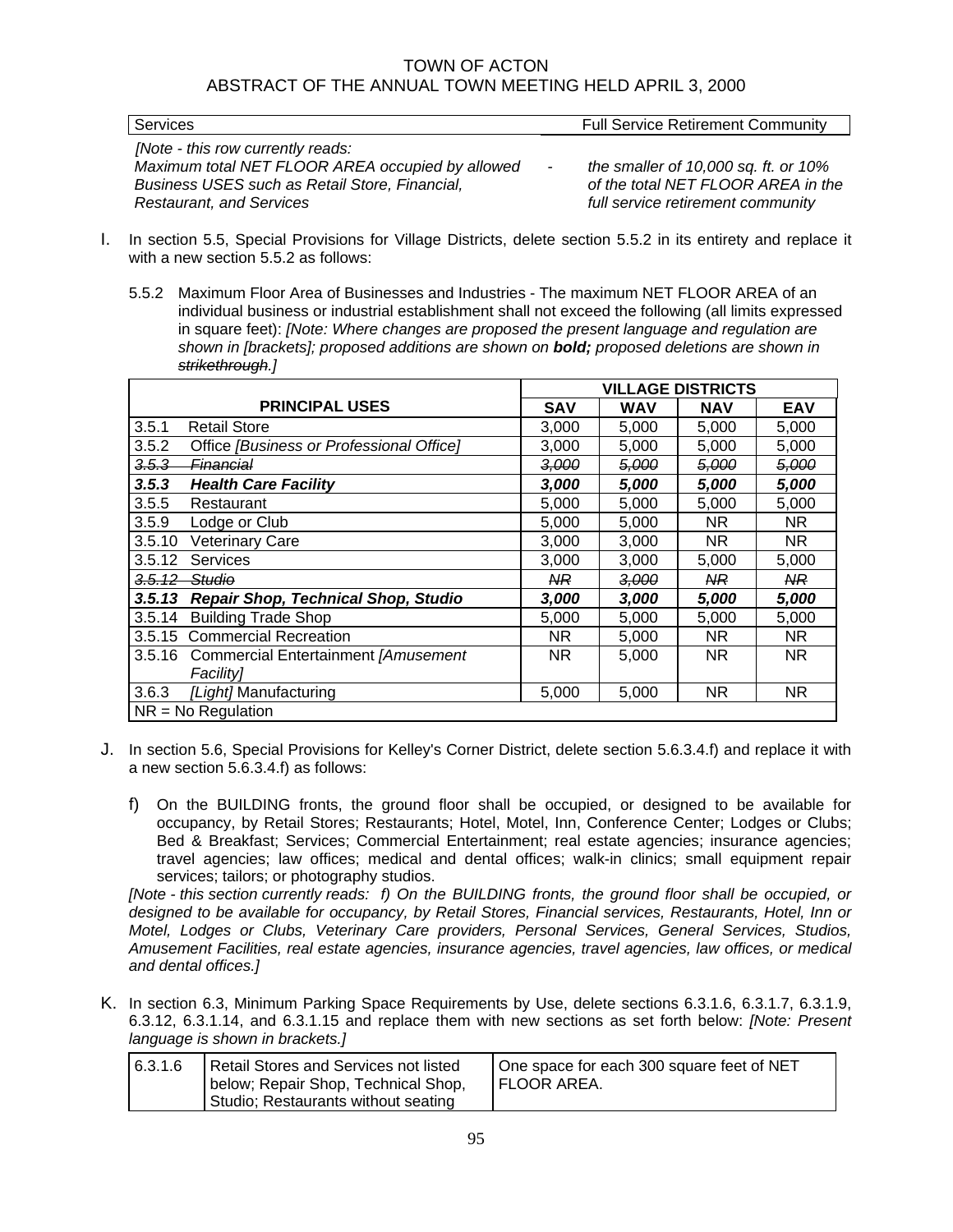|          | [Retail Stores not listed below;<br>Services; Studio; Restaurant without<br>seating]                                                                                         |                                                                                                                                                                                                 |
|----------|------------------------------------------------------------------------------------------------------------------------------------------------------------------------------|-------------------------------------------------------------------------------------------------------------------------------------------------------------------------------------------------|
| 6.3.1.7  | Bank; Credit Union; Convenience Store;<br>Shopping Center with two or more<br>Retail Stores [Financial; Convenience<br>Store; Shopping Center (two or more<br>retail stores] | Three spaces per 1000 s.f. of NET FLOOR<br>AREA.                                                                                                                                                |
| 6.3.1.9  | Office [Business; Professional Office]                                                                                                                                       | One space for each 250 square feet of NET<br>FLOOR AREA.                                                                                                                                        |
| 6.3.1.12 | Hotel, Motel, Inn, Conference Center<br>[Hotel, Inn or Motel]                                                                                                                | One space for each bedroom, plus one space<br>per 4 persons of rated capacity of conference<br>rooms, banquet halls, restaurants, and other<br>adjunct facilities [One space for each bedroom.] |
| 6.3.1.14 | <b>Commercial Recreation; Commercial</b><br>Entertainment; Auditorium [Commercial<br>Recreation; Amusement Facility;<br>Auditorium]                                          | One space per four seats or one space per 200<br>s.f. of NET FLOOR AREA or one space per 4<br>persons of rated capacity, whichever is greater.                                                  |
| 6.3.1.15 | Vehicle Service Station; Vehicle Repair;<br>Vehicle Body Shop [Motor Vehicle<br>Service Station; Motor Vehicle Repair or<br>Body Shop; Car Wash]                             | Two spaces plus three spaces for each service<br>bay.                                                                                                                                           |

- L. In section 7, Signs and Advertising Devices, insert a new section 7.11 as follows:
	- 7.11 SIGNS for Golf Courses and Cross-Country Skiing in Residential Districts One FREESTANDING SIGN may be ERECTED for a Golf Course or a Cross-Country Skiing course that is located in a residential district. The FREESTANDING SIGN shall have a maximum height of 5 feet and the DISPLAY AREA shall not exceed 8 square feet. In addition, said USES may erect one WALL SIGN on the main building with a maximum DISPLAY AREA of 20 square feet.

### And

Renumber current sections 7.11 and 7.12 to become sections 7.12 and 7.13 respectively.

Also, in Section 7.6, delete the words "Sections 7.7 through 7.12" and replace them with the new words "Sections 7.7 through 7.13".

- M. In section 8.2, Nonconforming Uses, delete section 8.2.2 and replace it with a new section 8.2.2 as follows:
	- 8.2.2 Changing a Nonconforming USE A nonconforming USE may not be changed to another nonconforming USE except in accordance with the following requirements. The Board of Appeals may authorize by special permit a change from a nonconforming USE to another nonconforming USE provided the Board of Appeals finds that the proposed USE is in harmony with the character of the neighborhood and the applicable requirements of the zoning district, and provided further that in the Residential, Village and Office Districts the Board of Appeals may authorize a change only to one of the following other nonconforming USES (all USES as listed in the Table of Principal USES): *[n/c]* 
		- a) In Residential Districts: Multifamily Dwelling; Commercial Education or Instruction; Retail Store; Office; Veterinary Care; Services; Repair Shop, Technical Shop, Studio; except that a nonconforming Multifamily Dwelling may not be changed to another nonconforming USE.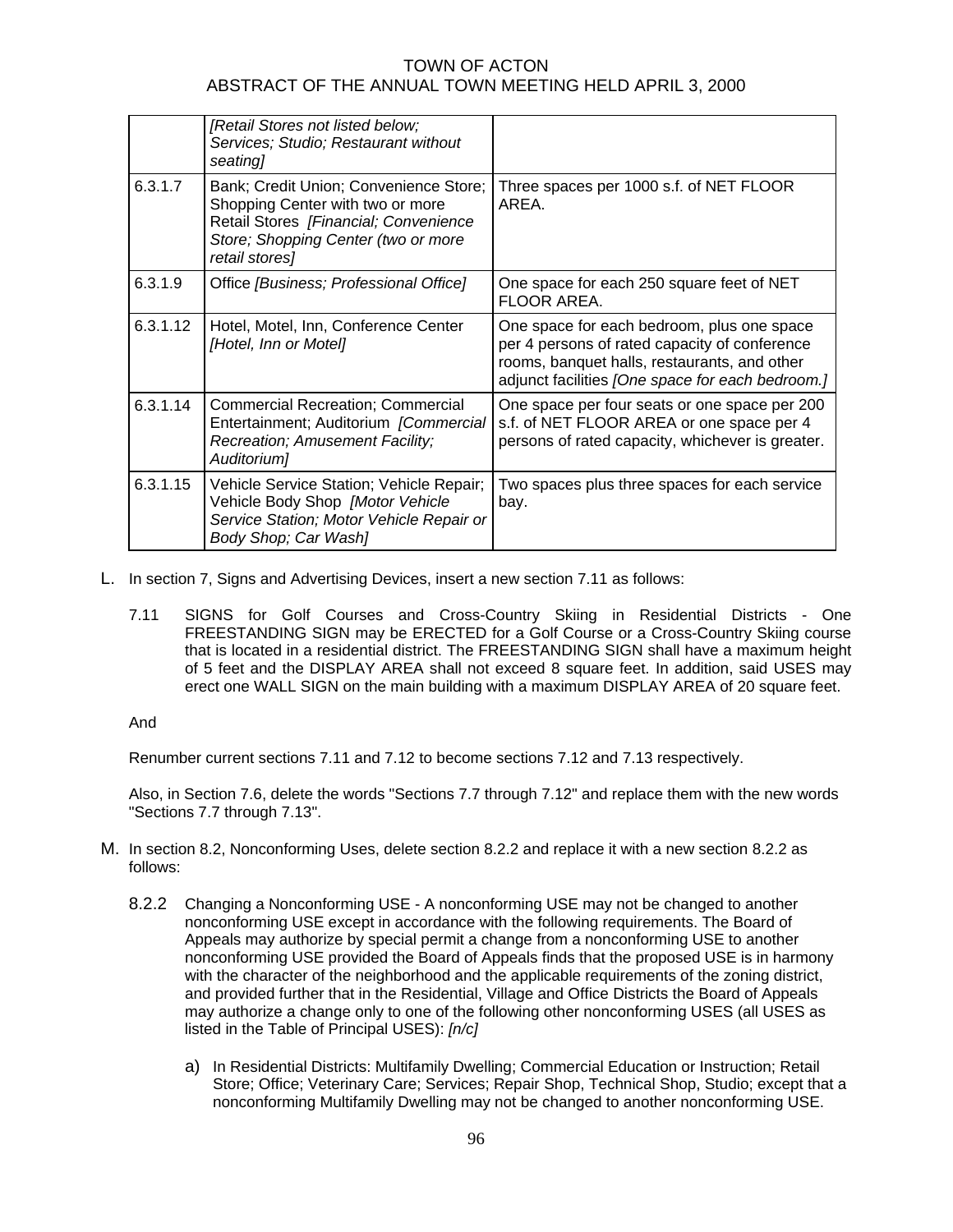- b) In Village Districts: Multifamily Dwelling, Veterinary Care, Commercial Entertainment, Manufacturing.
- c) In Office Districts: Hotel, Motel, Inn, Conference Center.

*[Note - Subsection a) through c) currently read: a) In Residential Districts: Multifamily Dwelling, Retail Store, Business or Professional Office, Financial, Veterinary Care, Personal Services, General Services, Studio, Commercial & Trade School; except that a nonconforming Multifamily Dwelling may not be changed to another nonconforming USE; b) In Village Districts: Multifamily Dwelling, Funeral Home, Veterinary Care, Amusement Facility; Light Manufacturing; and c) In Office Districts: Hotel, Inn or Motel.]* 

- N. In section 9A, Planned Unit Development (PUD), delete section 9A.7.1 and replace it with a new section 9A.7.1 as follows: *[Note: Where changes are proposed the present use titles are shown in [italic brackets]; proposed deletions are shown in strikethrough; proposed additions are shown in <i>italic bold.]* 
	- 9A.7.1 Permitted USES The following USES are permitted in a PUD. As listed hereinafter, the permitted USES correspond to the listing in the Table of PRINCIPAL USES in Section 3, and except as provided otherwise in this Section, the definitions of PRINCIPAL USES as set forth in Section 3 shall apply.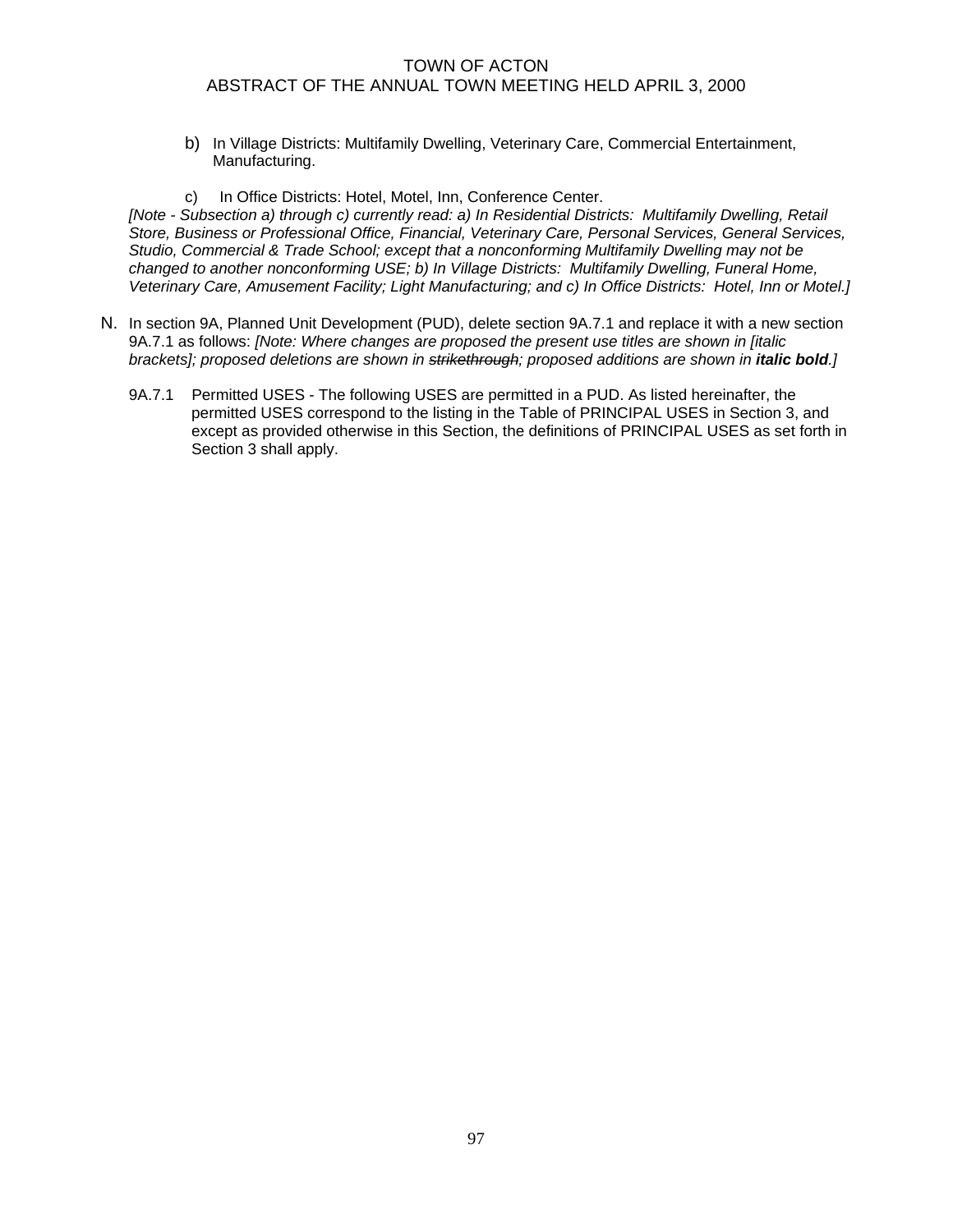## **3.2 GENERAL USES**

- 3.2.1 Agriculture
- 3.2.2 Conservation
- 3.2.3 Recreation

## **3.3 RESIDENTIAL USES**

- 3.3.1 Single Family Dwelling
- 3.3.2 Single Family Dwelling with Apartment
- 3.3.3 Dwelling Conversions<br>3.3.4 Multifamily Dwelling
- **Multifamily Dwelling**

## **3.4 GOVERNMENTAL, INSTITUTIONAL AND PUBLIC SERVICE USES**

- 3.4.1 Municipal
- 3.4.2 Educational
- 3.4.3 Religious
- 3.4.4 Nursing Home
- 3.4.5 Public or Private Utility Facilities
- 3.4.6 Child Care Facility
- 3.4.7 Other Public Use
- 3.4.8 Full Service Retirement Community
- 3.4.9 Assisted Living Residence
- 3.4.10 Wireless Communication Facility

## 3.4.11 *Commercial Education or Instruction*

## **3.5 BUSINESS USES**

- 3.5.1 Retail Store
- 3.5.2 Office *[Business or Professional]*
- *3.5.3 Financial*
- *3.5.3 Health Care Facility*
- *3.5.4 Hospital, Medical Center*
- 3.5.5 Restaurant
- 3.5.6 Combined Business and Dwelling
- *3.5.7 Hotel, Motel, Inn, Conference Center*
- *3.5.8 Bed & Breakfast*
- *3.5.10 Veterinary Care*
- *3.5.12 Studio*
- 3.5.12 Services
- *3.5.13 Repair Shop, Technical Shop, Studio*
- *3.5.14 Building Trade Shop*
- 3.5.15 Commercial Recreation
- 3.5.15 Commercial or Trade School
- 3.5.23 Parking Facility
- 3.6 INDUSTRIAL USES
- 3.6.1 Warehouse
- *3.6.2 Distribution Plant*
- 3.6.3 *[Light]* Manufacturing
- *3.6.4 Scientific*

or take any other action relative thereto.

## **MOTION:**

**Ms. Rosenzweig moves in the words of the article, provided however, that the text of Alternate 2 on page 81 of the Warrant is deleted in its entirety and the columns PM and TD on page 89 are adopted and GB & IP are deleted.**

*MOTION CARRIES UNANIMOUSLY*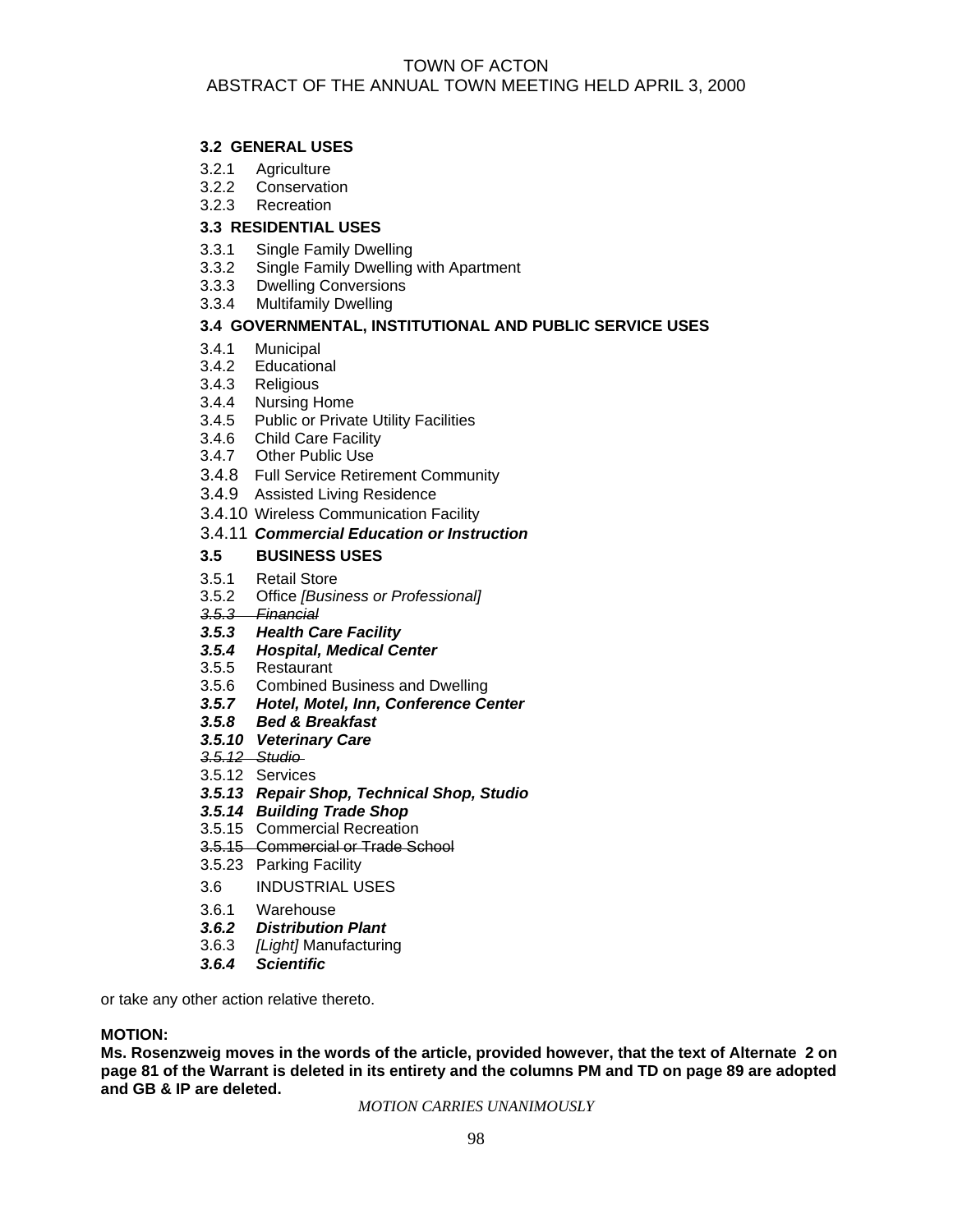## ARTICLE 40 SENIOR RESIDENCE (2/3 vote Required)

To see if the Town will vote to amend the Acton Zoning Bylaw as follows:

*[Notes in italic print are not part of the Article but are intended for explanation only.]* 

A. Amend section 1.3, Definitions, to insert the following definition:

SENIOR - An individual who is 55 years of age or older.

And renumber the present sections 1.3.15 through 1.3.19 to become 1.3.16 through 1.3.20 respectively.

- B. In the beginning of section 3.3, delete paragraph c) and replace it with the following new paragraph c):
	- c) where a special permit has been granted for the following: a Planned Conservation Residential Community (PCRC) under section 9 of this Bylaw; a Planned Unit Development (PUD) under section 9A of this Bylaw; an Independent SENIOR Residence under section 9B of this Bylaw; an AFFORDABLE Housing Development under section 4.4 of this Bylaw; a single FAMILY dwelling with one Apartment in a detached BUILDING under section 3.3.2.9.b) of this Bylaw.

*(Note: The beginning of section 3.3 presently reads as follows: 3.3 Residential USES -Not more than one BUILDING for dwelling purposes shall be located upon a LOT, except a) in the following Districts: Village Districts (EAV, NAV, SAV, WAV); Residence A District (R-A); Residence AA District (R-AA); b) for the following USES: Nursing Home; Full Service Retirement Community; Assisted Living Residence as defined in this Bylaw or in MGL. ch. 19D; and c) where a special permit has*  been granted for the following: a Planned Conservation Residential Community (PCRC) under *section 9 of this Bylaw; a Planned Unit Development (PUD) under section 9A of this Bylaw; an AFFORDABLE Housing Development under section 4.4 of this Bylaw; a single FAMILY dwelling with one Apartment in a detached BUILDING under section 3.3.2.9.b) of this Bylaw.)* 

C. Insert a new Section 9B, SENIOR RESIDENCE, as set forth below:

## **SECTION 9B**

## **SENIOR RESIDENCE**

- 9B.1 **Purpose** The purpose of SENIOR Residence is to enhance the public welfare by:
	- a) encouraging the development of choices of independent living accommodations for SENIORS in general;
	- b) encouraging the development of housing that is suitable for SENIORS with disabilities;
	- c) encouraging the development of affordable housing for SENIORS with low and moderate income;

While:

- d) protecting Acton's New England character by development of land in clusters and villages, which is in greater harmony with Acton's historic development patterns and less demanding on its natural resources;
- e) preserving land for conservation, open space, recreation, agriculture and forestry;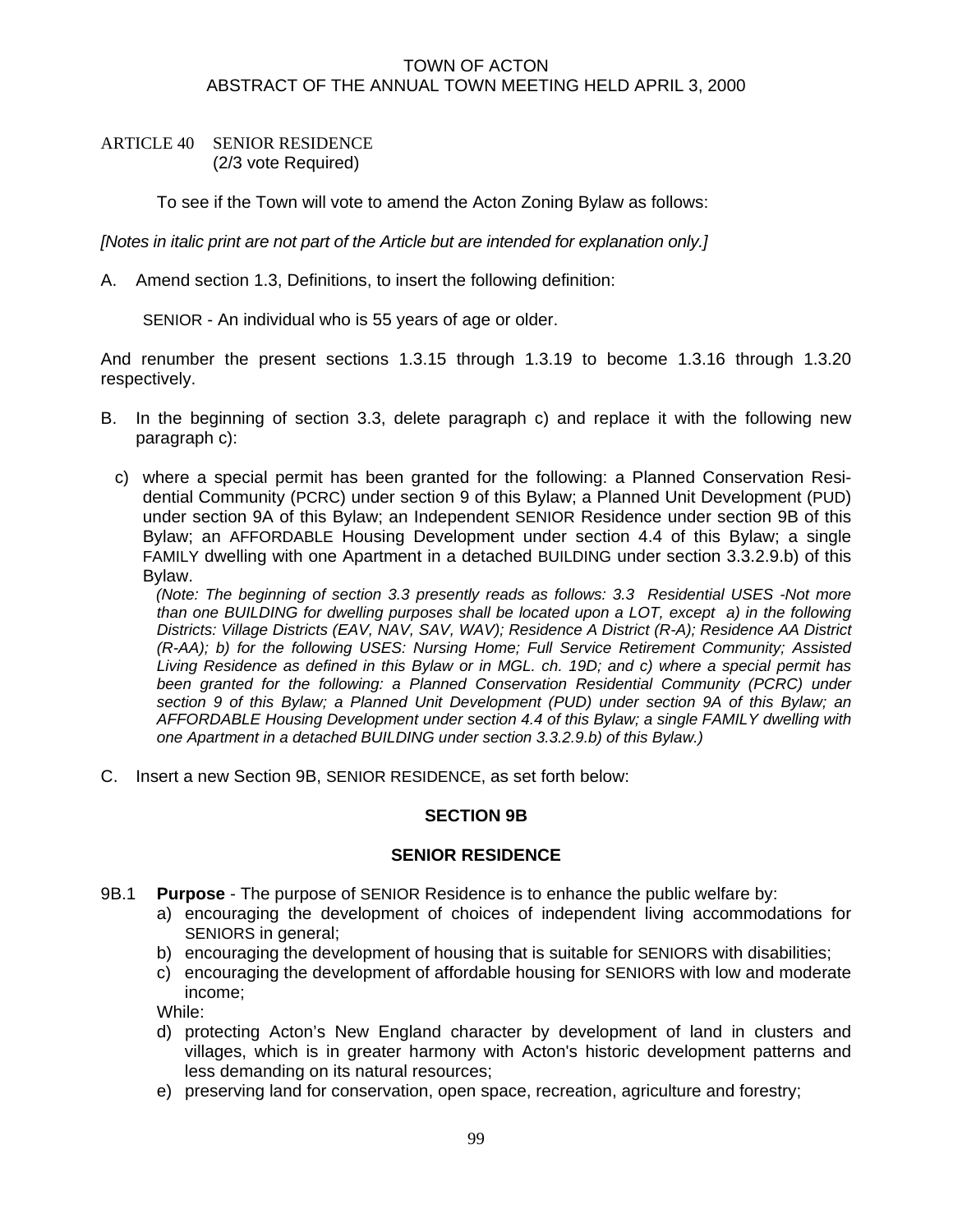- f) preserving significant land and water resources, natural areas, scenic vistas, and historic or archeological sites;
- g) reducing the typical costs of providing municipal services to residential developments.
- 9B.2 **Special Permit**  The Planning Board may grant special permits for the development and construction of a SENIOR Residence development in the R-2, R-4, R-8, R-8/4, and R-10/8 Districts in accordance with this Section and MGL, Ch. 40A, s.9.
	- 9B.2.1 Application for a Special Permit Any person who desires a SENIOR Residence Special Permit shall submit a written application with a site plan that meets the requirements set forth herein and in the Rules and Regulations for SENIOR Residence special permits.
	- 9B.2.2 Subdivision If a SENIOR Residence development requires approval under the Subdivision Control Law, MGL, Ch. 41, the application shall contain a definitive subdivision plan as required by the Acton Subdivision Rules and Regulations. The applications for a SENIOR Residence special permit and a definitive subdivision approval plan shall be filed concurrently. To the extent permitted by law, the Planning Board shall consider both applications at the same time.
- 9B.3 **Planning Board Action** In evaluating a proposed SENIOR Residence development, the Planning Board shall consider the general objectives of this bylaw and of this section 9B in particular; the existing and probable future development of surrounding areas; and the appropriateness of the proposed site plan in relation to the topography, soils and other characteristics and resources of the TRACT OF LAND in question. The Planning Board may grant a special permit for a SENIOR Residence development if it finds that it:
	- a) protects and enhances Acton's New England character, its environmental and historic resources, and scenic vistas;
	- b) provides Common Land that benefits the residents of the Town and the SENIOR Residence development;
	- c) provides quality housing for SENIORS with a range of incomes and physical abilities;
	- d) provides for the safety of vehicular movement, and for the safety and convenience of pedestrians in a manner that is compatible with Acton's New England character and the needs of SENIORS;
	- e) is consistent with the Acton Master Plan as amended;
	- f) is in harmony with the purpose and intent of this bylaw;
	- g) will not be detrimental or injurious to the neighborhood in which it is to take place;
	- h) is appropriate for the site in question;
	- i) complies with the applicable requirements of the bylaw; and
	- j) meets the purpose of this section 9B.

The Planning Board may require changes to the SENIOR Residence site plan and impose additional conditions, safeguards and limitations as it deems necessary to secure the objectives of this bylaw.

- 9B.4 **Allowed USES** Only the following USES shall be allowed in a SENIOR Residence development:
	- 9B.4.1 Single FAMILY dwellings.
	- 9B.4.2 Single FAMILY dwellings with one apartment.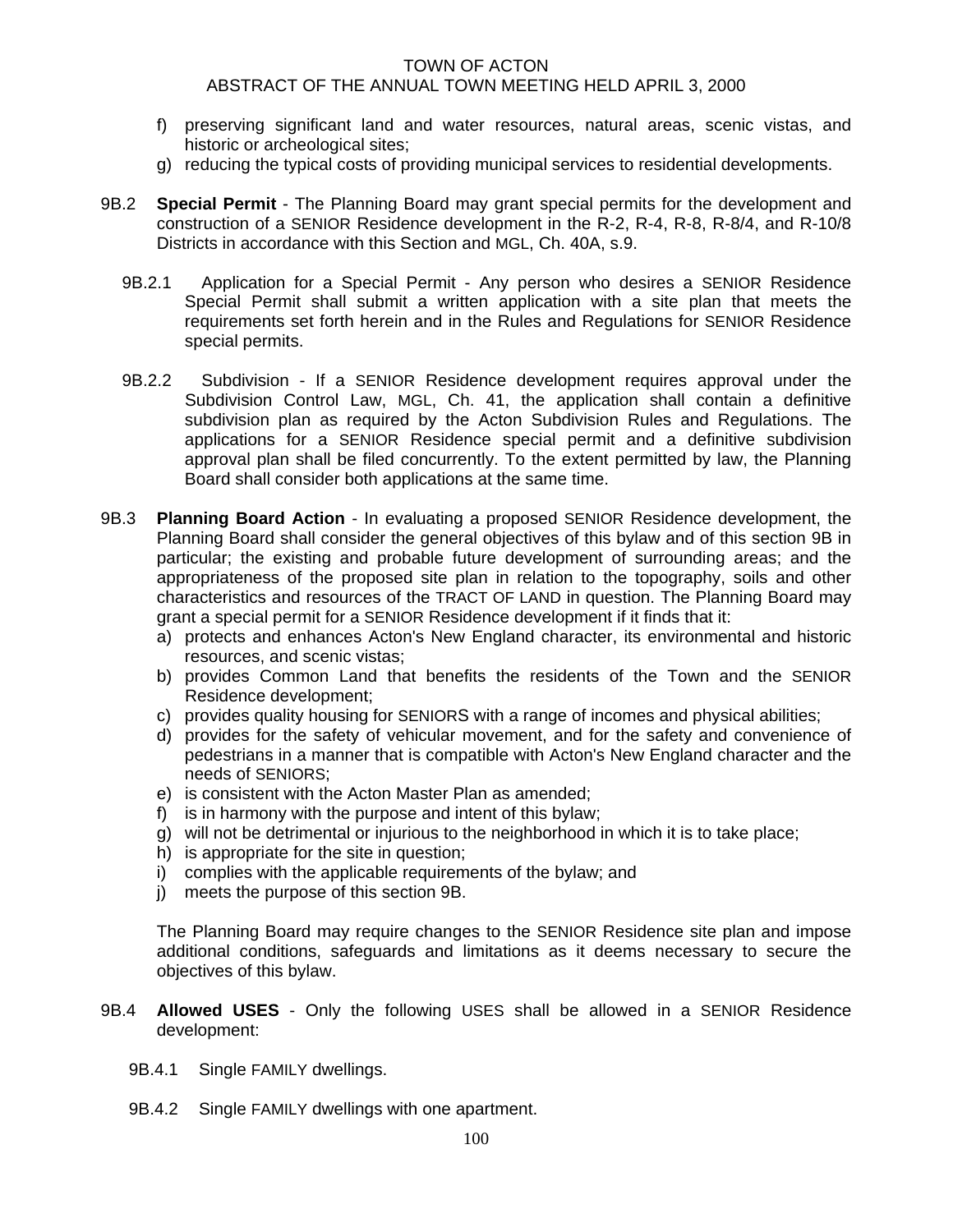- 9B.4.3 Multifamily dwellings.
- 9B.4.4 ACCESSORY USES typically associated with residential USES.
- 9B.4.5 Support services to meet SENIORS' needs, such as skilled nursing service, medical and other health service, recreation and leisure facilities, a community center, or food service.
- 9B.4.6 Convenience services intended primarily for its residents, such as Retail Stores, Banks, Restaurants, and Services provided that not more than 10% of the total NET FLOOR AREA of the development is dedicated to such uses.
- 9B.4.7 Allowed USES on the Common Land as set forth herein.
- 9B.5 **Dimensional Regulations** A SENIOR Residence development shall comply with the following dimensional regulations for the area of the TRACT OF LAND, density, BUILDINGS, and STRUCTURES:
	- 9B.5.1 Minimum TRACT OF LAND area: 8 acres. For the purpose of this section, the Planning Board may consider LOTS on directly opposite sides of a STREET as a single TRACT OF LAND.
	- 9B.5.2 Maximum density: 4 DWELLING UNITS per acre in the R-2 District, and 3 DWELLING UNITS per acre in the R-4, R-8, R-8/4, and R-10/8 Districts, based on the total development site including the Common Land.
	- 9B.5.3 Minimum setbacks for BUILDINGS and STRUCTURES: 45 feet from any existing STREET; 15 feet from a STREET, way or common drive within the site; 30 feet from any lot line and the Common Land boundary.
	- 9B.5.4 Minimum separation of BUILDINGS: 20 feet.
	- 9B.5.5 Maximum height of BUILDINGS and STRUCTURES: 36 feet.
	- 9B.5.6 Maximum number of DWELLING UNITS per BUILDING: 4.
	- 9B.5.7 Maximum horizontal dimension of a BUILDING: 200 feet.
	- 9B.5.8 Each DWELLING UNIT shall have at least two separate exterior entrances at ground level.
	- 9B.5.9 Where the requirements of this section 9B differ from or conflict with other requirements of the Bylaw, the requirements established herein shall prevail.
	- 9B.5.10 The Planning Board may impose other dimensional requirements as it deems appropriate to enhance the purpose and intent of this bylaw.
- 9B.6 **Parking Requirements** 2 vehicular parking spaces per principal DWELLING UNIT, plus sufficient parking spaces for visitors, accessory facilities, and services as determined by the Planning Board.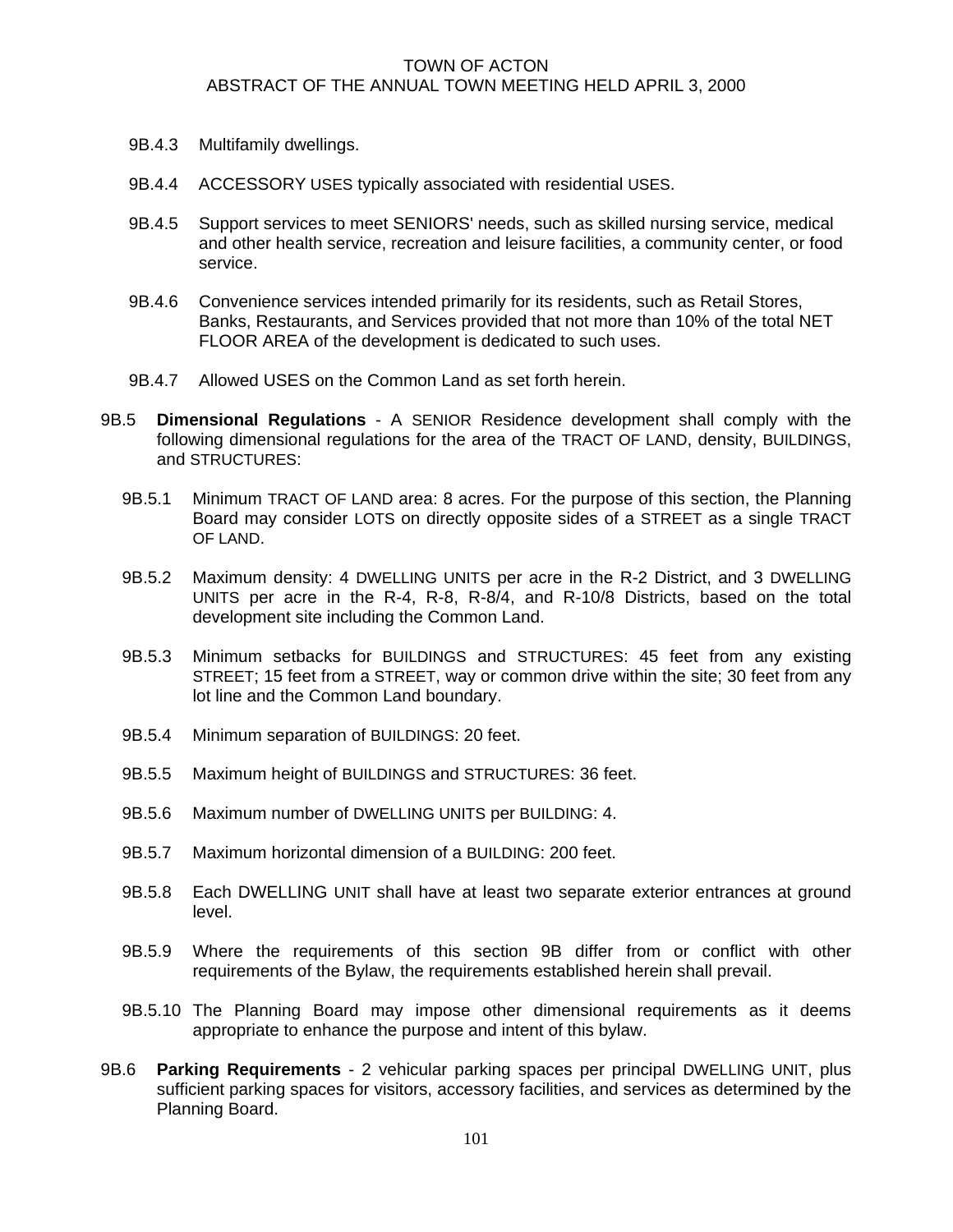- 9B.7 **Storm Water Runoff** The peak rate of storm water runoff from a SENIOR Residence development shall not exceed the rate existing before the new construction based on a 10 year design storm.
- 9B.8 **Environmental Protection** The Planning Board, in granting a Special Permit for a SENIOR Residence, may impose reasonable conditions to protect the environment, and the health, safety and welfare of the neighborhood, of residents in the proposed development, and of the general public. Such conditions may include, but shall not necessarily be limited to, requirements for the advanced treatment of wastewater effluent, the location of wastewater effluent disposal, and necessary limitations on the total number of DWELLING UNITS to prevent negative impacts on the groundwater and other existing or potential public water resources.

### 9B.9 **Common Land Standards:**

- 9B.9.1 Dimensional Requirements for the Common Land In a SENIOR Residence development, at least sixty percent (60%) of the land shall be set aside as Common Land for the use of the SENIOR residents or the general public. The following additional requirements shall apply:
	- 9B.9.1.1 The minimum required area of the Common Land shall not contain a greater percentage of wetlands, as defined in MGL Chapter 131, Section 40, than the percentage of wetlands found in the overall TRACT OF LAND on which the SENIOR Residence development is located.
	- 9B.9.1.2 The minimum Common Land shall be laid out as one or more large, contiguous parcels that are distinct from parcels dedicated for other purposes or USES. Each Common Land parcel shall contain at least one access corridor to a STREET or way that shall be not less than 40 feet wide.
	- 9B.9.1.3 If the TRACT OF LAND of the SENIOR Residence development abuts adjacent Common Land or undeveloped LOTS, the Common Land shall be laid out to abut the adjacent Common Land or undeveloped LOTS.
- 9B.9.2 USE of the Common Land The Common Land shall be dedicated and used for conservation, historic preservation and education, outdoor education, recreation, park purposes, agriculture, horticulture, forestry, or for a combination of those USES. No other USES shall be allowed in the Common Land, except as provided for herein:
	- 9B.9.2.1 The proposed USE of the Common Land shall be specified on a Land Use Plan and appropriate dedications and restrictions shall be part of the deed to the Common Land. The Planning Board shall have the authority to approve or disapprove particular USES proposed for the Common Land in order to enhance the specific purposes of this section 9B.
	- 9B.9.2.2 The Common Land shall remain unbuilt upon, provided that an overall maximum of five (5) percent of such land may be subject to pavement and STRUCTURES accessory to the dedicated USE or USES of the Common Land.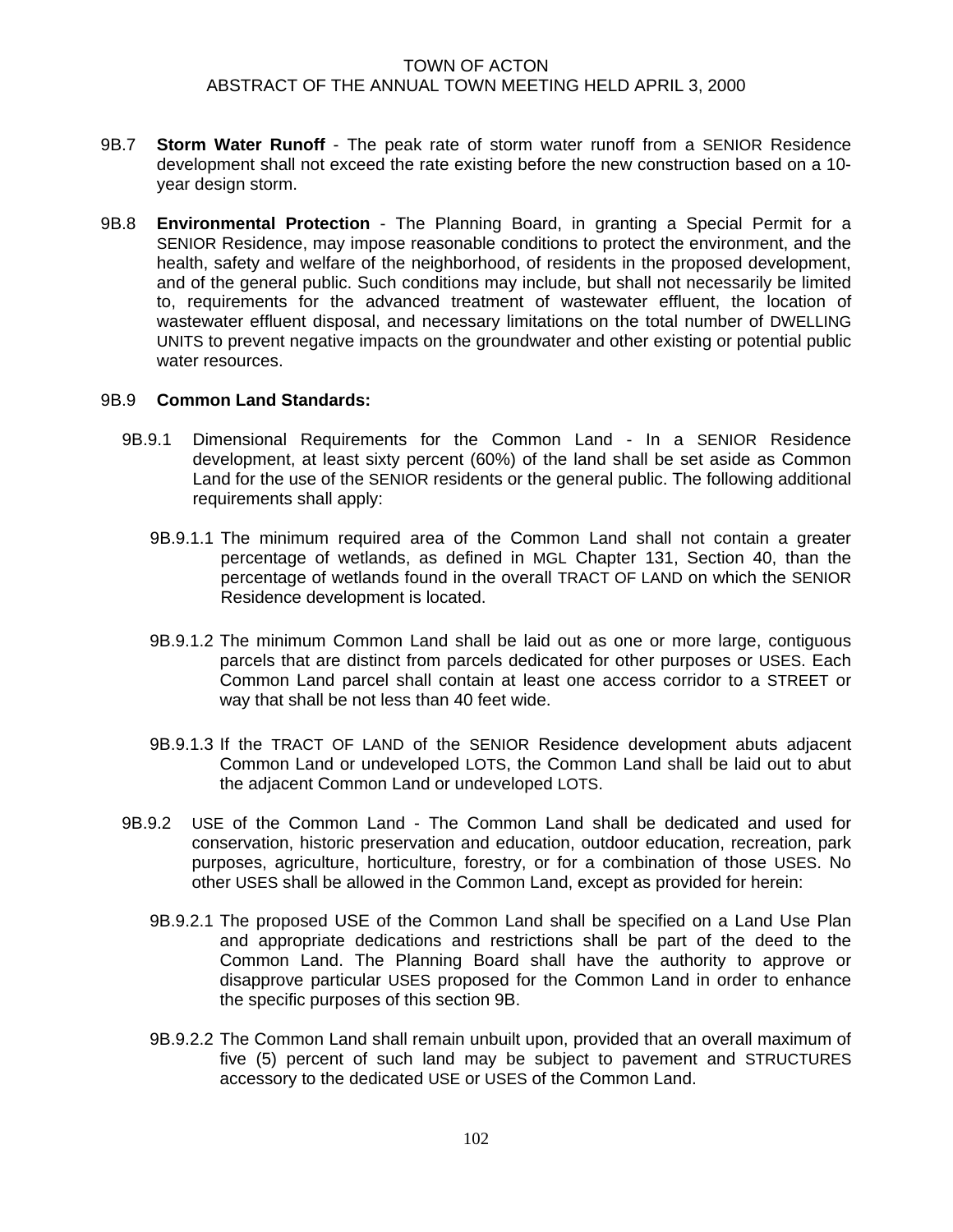- 9B.9.2.3 In addition, a portion of the Common Land may also be used for the construction of leaching areas, if associated with septic disposal systems serving the SENIOR Residence development, and if such use, in the opinion of the Planning Board, enhances the specific purpose of this section 9B and promotes better overall site planning. Septic disposal easements shall be no larger than reasonably necessary. If any portion of the Common Land is used for the purpose of such leaching areas, the Planning Board shall require adequate assurances and covenants that such facilities shall be maintained by the owners of the DWELLING UNITS in the SENIOR Residence development.
- 9B.9.2.4 In addition, a portion of the Common Land may also be used for ways serving as pedestrian walks, bicycle paths, and emergency access or egress to the SENIOR Residence development or adjacent land, if such a use, in the opinion of the Planning Board, enhances the general purpose of this Bylaw and enhances better site and community planning, and if the Planning Board finds that adequate assurances and covenants exist, to ensure proper maintenance of such facilities by the owner of the Common Land.
- 9B.9.2.5 Portions of the Common Land that are in excess of the minimum Common Land total area and upland area as calculated in accordance with section 9B.9.1, including its subsection 9B.9.1.1, may be used for storm water detention and retention facilities serving the STREETS and ways in the SENIOR Residence development, including infrastructure such as pipes, swales, catch basins, and manholes, and parcels and easements associated with such facilities.
- 9B.9.3 Ownership of the Common Land The Common Land shall be conveyed in whole or in part to the Town of Acton and accepted by it, or to a non-profit organization, the principal purpose of which is the conservation of open space and/or any of the purposes and USES to which the Common Land may be dedicated. The Common Land may also be conveyed to a corporation or trust owned or to be owned by the owners of DWELLING UNITS within the SENIOR Residence development. The Planning Board shall approve the form of ownership of the Common Land. If the Common Land or any portion thereof is not conveyed to the Town of Acton, a perpetual restriction, approved by the Planning Board and enforceable by the Town of Acton, shall be imposed on the use of such land, providing in substance that the land be kept in its open or natural state and that the land shall not be built upon or developed or used except in accordance with the provisions for a SENIOR Residence development as set forth herein and, if applicable, as further specified in the decision of the Planning Board governing the individual SENIOR Residence development. At the time of its conveyance, the Common Land shall be free of all encumbrances, mortgages, tax liens or other claims, except as to easements, restrictions and encumbrances required or permitted by this Bylaw.
- 9B.10 **Accessibility**  All **DWELLING** UNITS in a SENIOR Residence development shall be designed and constructed to be adaptable with only minor structural changes to meet the requirements for Group 2B residences as set forth in the Massachusetts Building Code, 521CMR (Architectural Access Board), as amended.
- 9B.11 **Age Restriction**  All DWELLING UNITS in a SENIOR Residence development shall be subject to an age restriction described in a deed, deed rider, restrictive covenant, or other document that shall be recorded at the Registry of Deeds or the Land Court. The age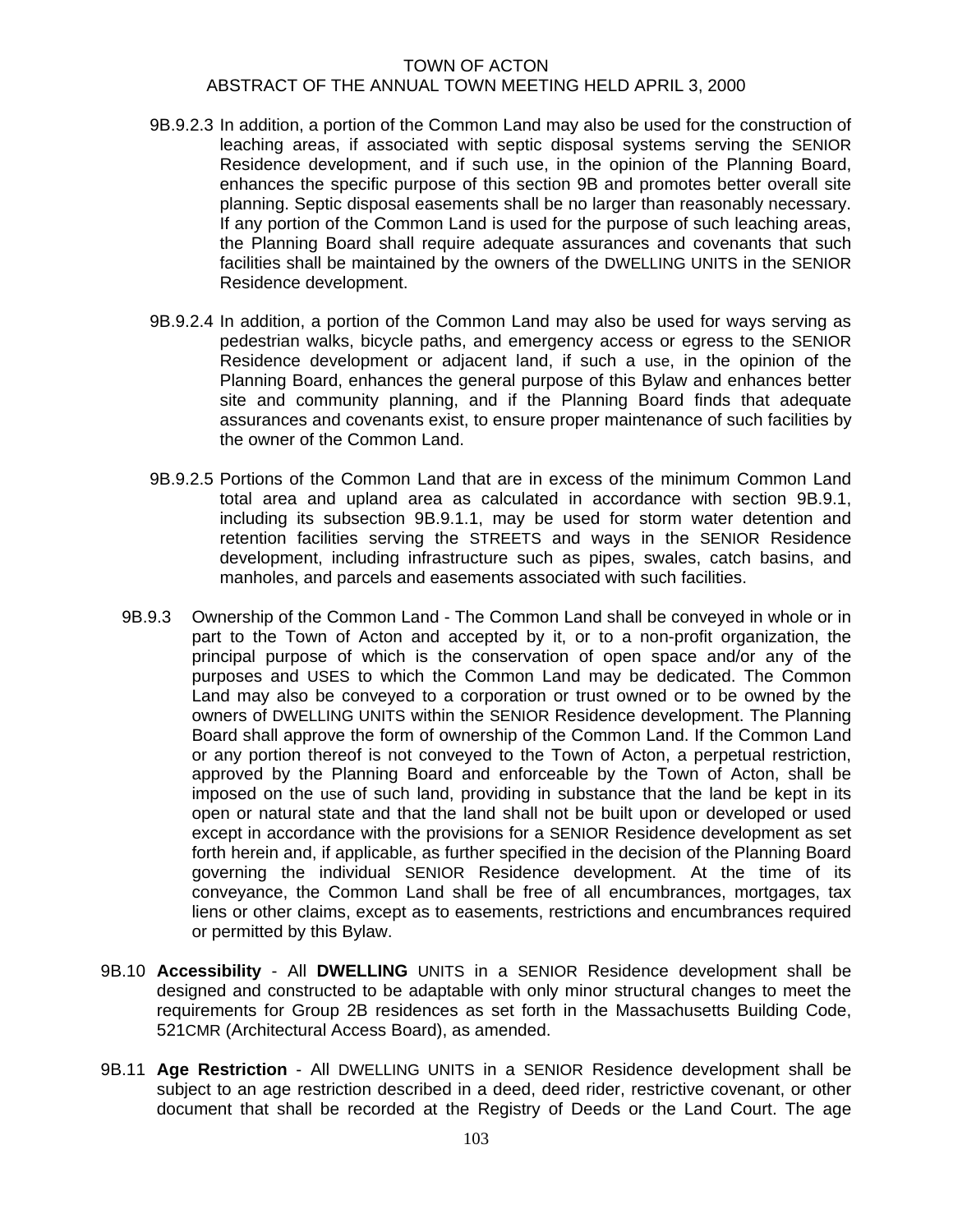restriction shall limit the DWELLING UNITS to occupancy by SENIORS, age 55 or older, or their spouses of any age; provide for reasonable, time-limited guest visitation rights; and authorize special exceptions that allow persons of all ages to live in a DWELLING UNIT together with a SENIOR resident as the Planning Board shall further define and specify in its special permit. The age restriction shall run with the land in perpetuity and shall be enforceable by any or all of the owners of DWELLING UNITS in the SENIOR Residence development or by the Town of Acton.

- 9B.12 **Affordability** Some of the DWELLING UNITS in a SENIOR Residence development shall be sold, rented, or leased at prices and rates that are affordable to LOW and MODERATE INCOME SENIORS, as more specifically set forth in the following:
	- 9B.12.1 AFFORDABLE SENIOR RESIDENCE defined The term AFFORDABLE SENIOR RESIDENCE as used in this section 9B shall refer to DWELLING UNITS, which are restricted to sale, lease or rental (1) to SENIORS within specific income and asset limitations, and (2) at specific price limits, both in accordance with provisions set forth in any State or Federal rental assistance programs, subsidy programs for reducing mortgage payments, or other programs that provide for affordable housing for low and moderate income SENIORS, and that are in effect at the time that the project application is made to the Planning Board.
	- 9B.12.2 Basic Affordability Component At least 5% of the DWELLING UNITS in a SENIOR Residence development, rounded to the next integer, shall be AFFORDABLE SENIOR RESIDENCES. When rounding, fractions of .5 shall be rounded up.
	- 9B.12.3 Density Bonus Option The total number of allowable DWELLING UNITS in a SENIOR Residence development may be doubled to 8 per acre in the R-2 District, and to 6 per acre in the R-4, R-8, R-8/4, and R-10/8 Districts provided that at least 20% of the DWELLING UNITS in the SENIOR Residence development, rounded to the next integer, are AFFORDABLE SENIOR RESIDENCES. When rounding, fractions of .5 shall be rounded up.
	- 9B.12.4 Affordability Standards Subject to Planning Board approval, an applicant for a SENIOR Residence special permit may utilize an available State or Federal assistance program or choose to meet the AFFORDABLE SENIOR RESIDENCE requirements by utilizing income and asset standards, and by establishing rents, leases, sales prices, entry fees, condominium fees, and other costs for AFFORDABLE SENIOR RESIDENCES that are generally consistent with available affordable housing assistance programs.
	- 9B.12.5 Affordability Restrictions AFFORDABLE SENIOR RESIDENCES shall be maintained as such for the life of the SENIOR Residence development. Each AFFORDABLE SENIOR RESIDENCE shall be rented or sold to its initial and all subsequent buyers or tenants subject to deed riders, restrictive covenants, contractual agreements, or other mechanisms restricting the USE and occupancy, rent levels, sales prices, resale prices, and other cost factors to assure their long term affordability. These restrictions shall be in force for such maximum time as may be permitted under applicable state law governing such restrictions. They shall be enforceable and renewable by the Town of Acton through standard procedures provided by applicable law.
		- 9B.12.5.1 The Planning Board may require that the restrictions for AFFORDABLE SENIOR RESIDENCES contain a right of first refusal to the Town of Acton or its designee at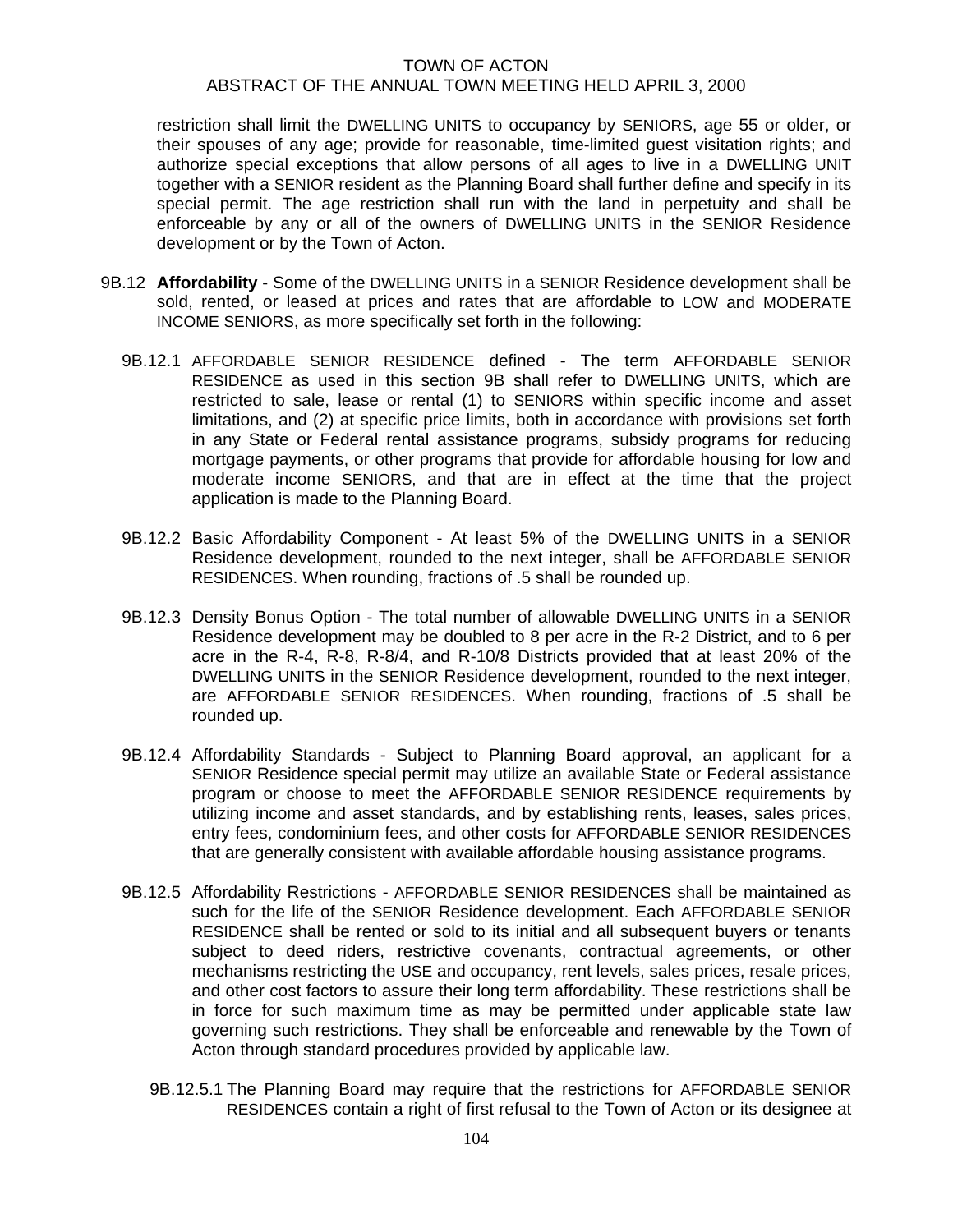the restricted resale value, and that the owner provides notice of such right of first refusal to the Town of Acton or its designee prior to selling the AFFORDABLE SENIOR RESIDENCE with adequate time for the Town or its designee to exercise the right of first refusal.

- 9B.12.5.2 Nothing in this Section shall be construed to cause eviction of an owner or tenant of an AFFORDABLE SENIOR RESIDENCE due to loss of his/her income eligibility status during the time of ownership or tenancy. Rather, the restrictions governing an AFFORDABLE SENIOR RESIDENCE shall be enforced upon resale, re-rental, or re-lease of the AFFORDABLE SENIOR RESIDENCE. The mechanisms and remedies to enforce the restrictions governing an AFFORDABLE SENIOR RESIDENCE upon resale, re-rental, or re-lease shall be set forth in its deed restrictions.
- 9B.12.5.3 All contractual agreements with the Town of Acton and other documents necessary to insure the long term affordability of an AFFORDABLE SENIOR RESIDENCE shall be executed prior to the issuance of any building permit for it.
- 9B.12.6 Locations and compatibility of AFFORDABLE SENIOR RESIDENCES AFFORDABLE SENIOR RESIDENCES shall be dispersed throughout the development to insure a true mix of market-rate and AFFORDABLE SENIOR RESIDENCES. The exterior of AFFORDABLE SENIOR RESIDENCES shall be compatible with, and as much as possible indistinguishable from, market-rate DWELLING UNITS in the SENIOR Residence development. All internal design features of AFFORDABLE SENIOR RESIDENCES shall be substantially the same as those of market-rate DWELLING UNITS.
- 9B.12.7 Local Preference Unless otherwise regulated by an applicable Federal or State agency under a financing or other subsidy program, at least sixty-five percent (65%) of the AFFORDABLE SENIOR RESIDENCES shall be initially offered to Acton SENIORS.
	- 9B.12.7.1 Residency in Acton shall be established through Town Clerk certification based on the Town Census, voter registration, or other acceptable evidence.
	- 9B.12.7.2 Purchaser/tenant selection Procedures for the selection of purchasers and/or tenants shall be subject to approval by the Town of Acton or its designee.
	- 9B.12.7.3 These restrictions shall be in force for 120 days from the date of the first offering of sale or rental of a particular AFFORDABLE SENIOR RESIDENCE. The developer of the SENIOR Residence shall make a diligent effort to locate eligible purchasers or renters for the AFFORDABLE SENIOR RESIDENCE who meet the local preference criteria and the applicable income requirements.
- 9B.12.8 Timing of construction As a condition of the issuance of a special permit under this Section, the Planning Board may set a time or development schedule for the construction of AFFORDABLE SENIOR RESIDENCES and market-rate DWELLING UNITS in the SENIOR Residence.
- 9B.13 **Streets, Utilities and Lighting** Generally, all STREETS and ways, drainage facilities, and utilities shall be designed and constructed in compliance with the Acton Subdivision Rules and Regulations whether or not the SENIOR Residence development is a subdivision. The Planning Board may approve exceptions to the Subdivision Rules and Regulations provided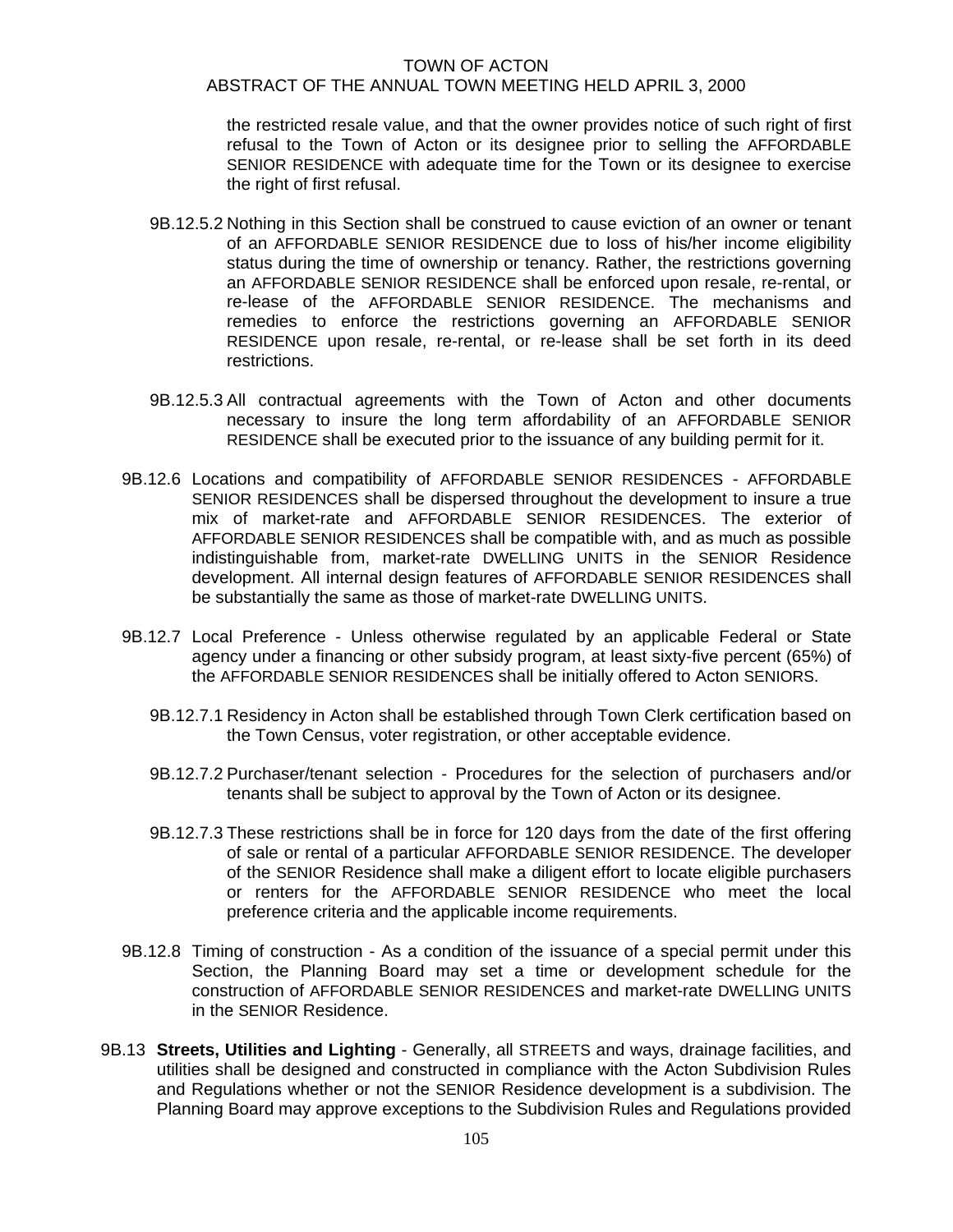the Board determines such exceptions are consistent with the purposes of this bylaw. The Planning Board may impose appropriate standards for all outdoor lighting within a SENIOR Residence development.

- 9B.14 **Performance Guarantee** Before the issuance of any building permits for SENIOR Residences, the applicant shall secure the required improvements for STREETS, ways, drainage, erosion control and other items specified by the Planning Board with a performance guarantee consistent with the Acton Subdivision Rules and Regulations.
- 9B.15 **Revisions and Amendments**  Following the approval of a SENIOR Residence development, any change in the layout of STREETS and ways; in the configuration, ownership or use of the Common Land; or any other change which, in the opinion of the Building Commissioner, would significantly alter the character of the SENIOR Residence development, shall require the written approval of the Planning Board. The Planning Board may, upon its own determination, require a new Special Permit and hold a public hearing pursuant to the requirements of this bylaw if it finds that the proposed changes are substantial in nature and of public concern.

or take any other action relative thereto.

## **MOTION:**

**Mr. Foster** moves in the words of the article.

#### *MOTION CARRIES UNANIMOUSLY*

#### **ARTICLE 41 OPEN SPACE DEVELOPMENT (OSD) AND PLANNED CONSERVATION RESIDENTIAL COMMUNITY (PCRC) REVISIONS**  (2/3 vote Required)

To see if the Town will vote to amend the Acton Zoning Bylaw as follows:

*[Notes in italic print are not part of the Article but are intended for explanation only.]* 

- A. Amend section 4.2 Open Space Development (OSD) as follows:
	- 1. In section 4.2.3.3, delete subsection e) and replace it with the following new subsection e):
		- e) Minimum Front Yard: 45 feet from a pre-existing STREET. The minimum front yard measured from a new STREET within the Open Space Development shall be 15 feet in the R-2 District and 20 feet in the R-4, R-8, R-8/4, R-10 and R-10/8 Districts. *[Note - subsection e) presently reads: e) Minimum Front Yard: In the R-2 District not less than 15 feet; in the R-4, R-8, R-8/4, R-10, and R-10/8 Districts not less than 20 feet.]*
	- 2. In section 4.2.3.4, delete subsections b) and d) and replace them with a new subsection b) as follows:
		- b) The minimum Common Land shall be laid out as one or more large, contiguous parcels that are distinct from parcels dedicated for other purposes and USES. Each Common Land parcel shall contain at least one access corridor to a STREET or way that shall be not less than 40 feet wide.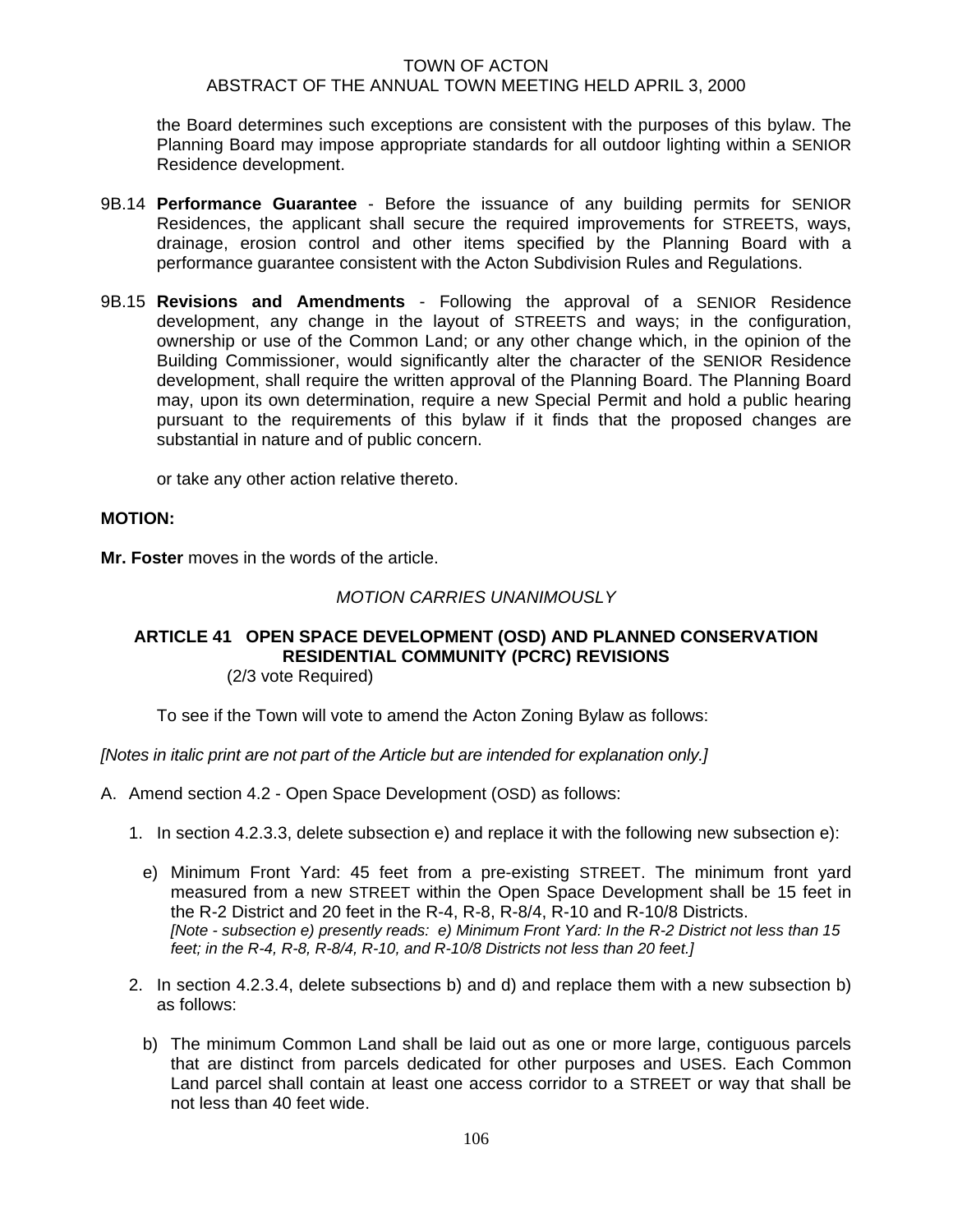*[Note - subsections b) and d) presently read: b) Common Land shall be planned as large, contiguous parcels whenever possible. Strips or narrow parcels of Common shall be permitted only when necessary for ACCESS, or if the Planning Board finds that a vegetated buffer strip along the site's perimeter is appropriate and consistent with the purpose and intent of Open Space Development. Common Land may be set aside in more than one parcel provided that the size, shape and location of such parcels are suitable for the designated uses. d) The Common Land shall be provided with adequate ACCESS, at least 20 feet wide.]* 

and delete subsection c) and replace it with:

c) If the TRACT OF LAND of the Open Space Development abuts adjacent Common Land or undeveloped LOTS, the Common Land shall be laid out to abut the adjacent Common Land or undeveloped LOTS. *[Note - this subsection currently reads: c) If the TRACT OF LAND abuts adjacent Common* 

Land or undeveloped LOTS, the Common Land shall be connected with such adjacent *Common Land and with such undeveloped LOTS.]* 

- 3. In section 4.2.3.5, add a new subsection e) as follows:
	- e) Portions of the Common Land that are in excess of the minimum Common Land total area and upland area as calculated in accordance with section 4.2.3.4, including its subsection a), may be used for storm water detention and retention facilities serving the LOTS, STREETS and ways in the Open Space Development, including infrastructure such as pipes, swales, catch basins, and manholes, and parcels and easements associated with such facilities.
- B. Amend section 9 Planned Conservation Residential Community (PCRC) as follows:
	- 1. Delete section 9.6.2.2 and replace it with a new section 9.6.2.2 as follows:
		- 9.6.2.2 Dimensional Requirements for BUILDINGS There shall be no minimum LOT area, FRONTAGE, LOT width, or yard requirements within a PCRC, except as follows:
			- a) No BUILDINGS or STRUCTURES shall be located within 45 feet of a pre-existing STREET, or within 15 feet of a new STREET, way, or common drive within the PCRC.
			- b) No BUILDINGS or STRUCTURES shall be located within 30 feet of the boundary line of the PCRC or the Common Land.
			- c) The minimum distance between residential BUILDINGS shall be 20 feet.
			- d) Where a residential BUILDING measures more than 3000 square feet of GROSS FLOOR AREA per DWELLING UNIT, including any attached garages, the minimum setback from a street, way, or common drive within the PCRC shall be 30 feet, and the minimum separation to the next residential BUILDING shall be 40 feet.
			- e) The Planning Board may impose other conditions on the locations of BUILDINGS and STRUCTURES, as it deems appropriate to enhance the purpose and intent of PCRC.

*[Note - this section presently reads: 9.6.2.2 Setback Requirements - There shall be no minimum LOT area, FRONTAGE, LOT width or yard requirements within a PCRC provided, however, that the Planning Board may impose appropriate conditions on the location of BUILDINGS and STRUCTURES. No residential BUILDING shall be located within 15 feet of a public way, private way, or common drive, or within 30 feet*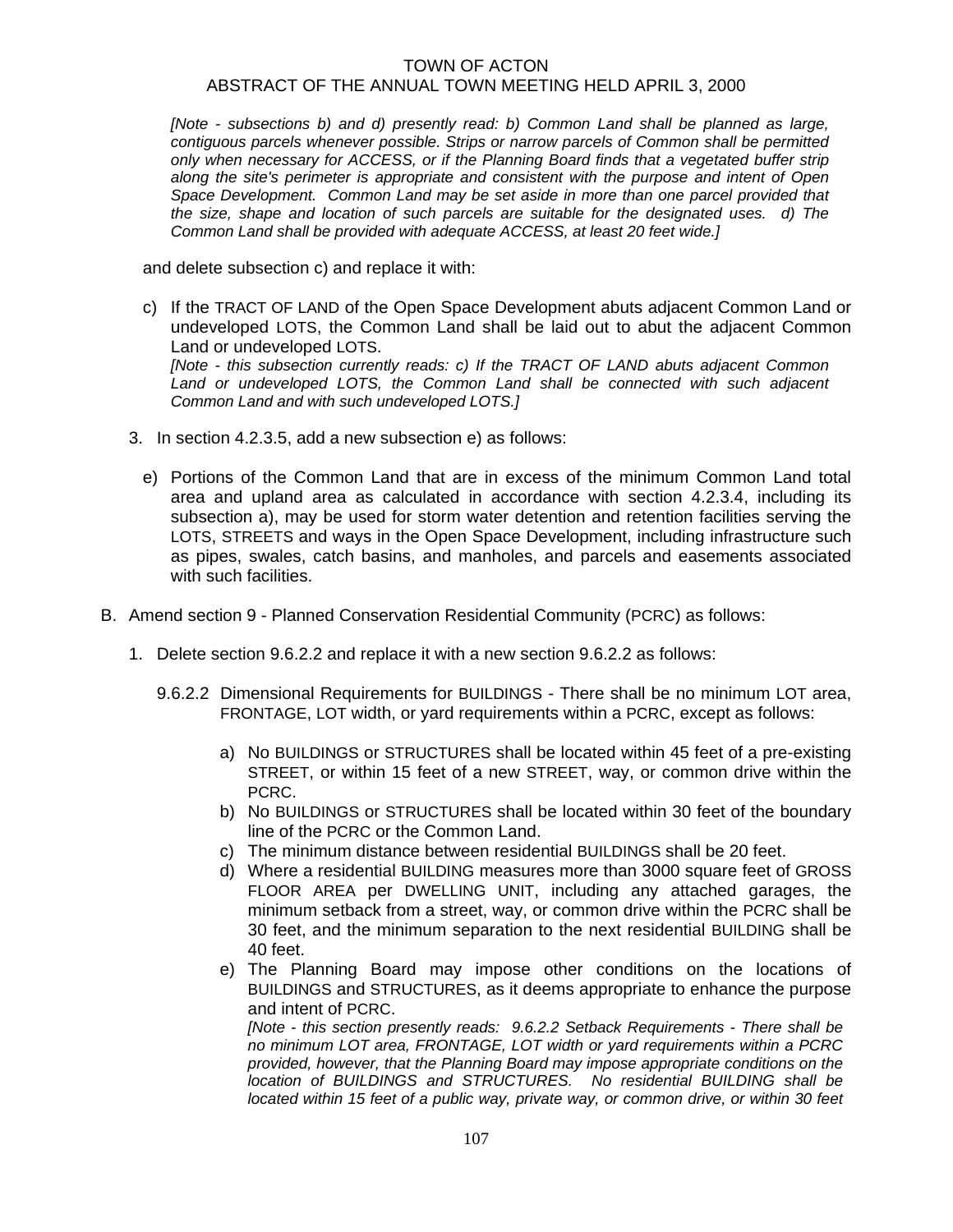*of the boundary line of the PCRC or the Common Land and the minimum distance between residential BUILDINGS within the Planned Conservation Residential Community shall be 20 feet. The Planning Board may require larger setbacks and distances, and it may permit smaller setbacks and distances if it finds that such smaller setbacks will not detract from the purpose and intent of a PCRC.]* 

- 2. In section 9.6.2.3 delete the section header and replace it with a new section header as follows:
	- 9.6.2.3 Number of DWELLING UNITS The maximum number of DWELLING UNITS permitted in a PCRC shall be 90% of the following, rounded up to the next integer: *[Note - section 9.6.2.3 presently reads: 9.6.2.3 Number of DWELLING UNITS - The maximum number of DWELLING UNITS permitted in a PCRC shall be: a) In the R-2 District: 1 DWELLING UNIT per 20,000 square feet of area of the TRACT OF LAND on which the PCRC is located, including the Common Land. b) In the R-4 and R-8/4 Districts: 1 DWELLING UNIT per 40,000 square feet of area of the TRACT OF LAND on which the PCRC is located, including the Common Land. c) In the R-8 and R-10/8 Districts: 1 DWELLING UNIT per 80,000 square feet of area of the TRACT OF LAND on which the PCRC is located, including the Common Land. d) In the R-10 District: 1 DWELLING UNIT per 100,000 square feet of area of the TRACT OF LAND on which the PCRC is located, including the Common Land. e) In the AFFORDABLE Housing Overlay District - Sub-Districts A and B: The number of DWELLING UNITS may be increased pursuant to the formulas provided in Section 4.4.3.1 and subject to the requirements of Sections 4.4.5, 4.4.6, 4.4.7, 4.4.8 and 4.4.9. The inclusion of AFFORDABLE DWELLING UNITS in compliance with the above referenced Sections of this Bylaw shall be authorized under a Special Permit for a PCRC.]*
- 3. In section 9.6.3.1, delete subsections b) and d) and replace them with a new subsections b) as follows:
	- b) The minimum Common Land shall be laid out as one or more large, contiguous parcels that are distinct from parcels dedicated for other purposes and USES. Each Common Land parcel shall contain at least one access corridor to a STREET or way that shall be not less than 40 feet wide.

*[Note - these subsections b) and d) presently read: b) Common Land shall be planned as large, contiguous parcels whenever possible. Strips or narrow parcels of Common Land shall be permitted only when necessary for ACCESS, or if the Planning Board finds that a vegetated buffer strip along the site's perimeter is appropriate and consistent with the purpose and intent of PCRC development. Common Land may be set aside in more than one parcel provided that the size, shape and location of such parcels are suitable for the designated USES. d) The Common Land shall include adequate upland ACCESS from a way or STREET, at least 40 feet wide.]* 

and delete subsection c) and replace it with:

- c) If the TRACT OF LAND of the Open Space Development abuts adjacent Common Land or undeveloped LOTS, the Common Land shall be laid out to abut the adjacent Common Land or undeveloped LOTS. *[Note - this subsection currently reads: c) If the TRACT OF LAND abuts adjacent Common*  Land or undeveloped LOTS, the Common Land shall be connected with such adjacent *Common Land and with such undeveloped LOTS.]*
- 4. In section 9.6.3.2, add a new subsection e) as follows: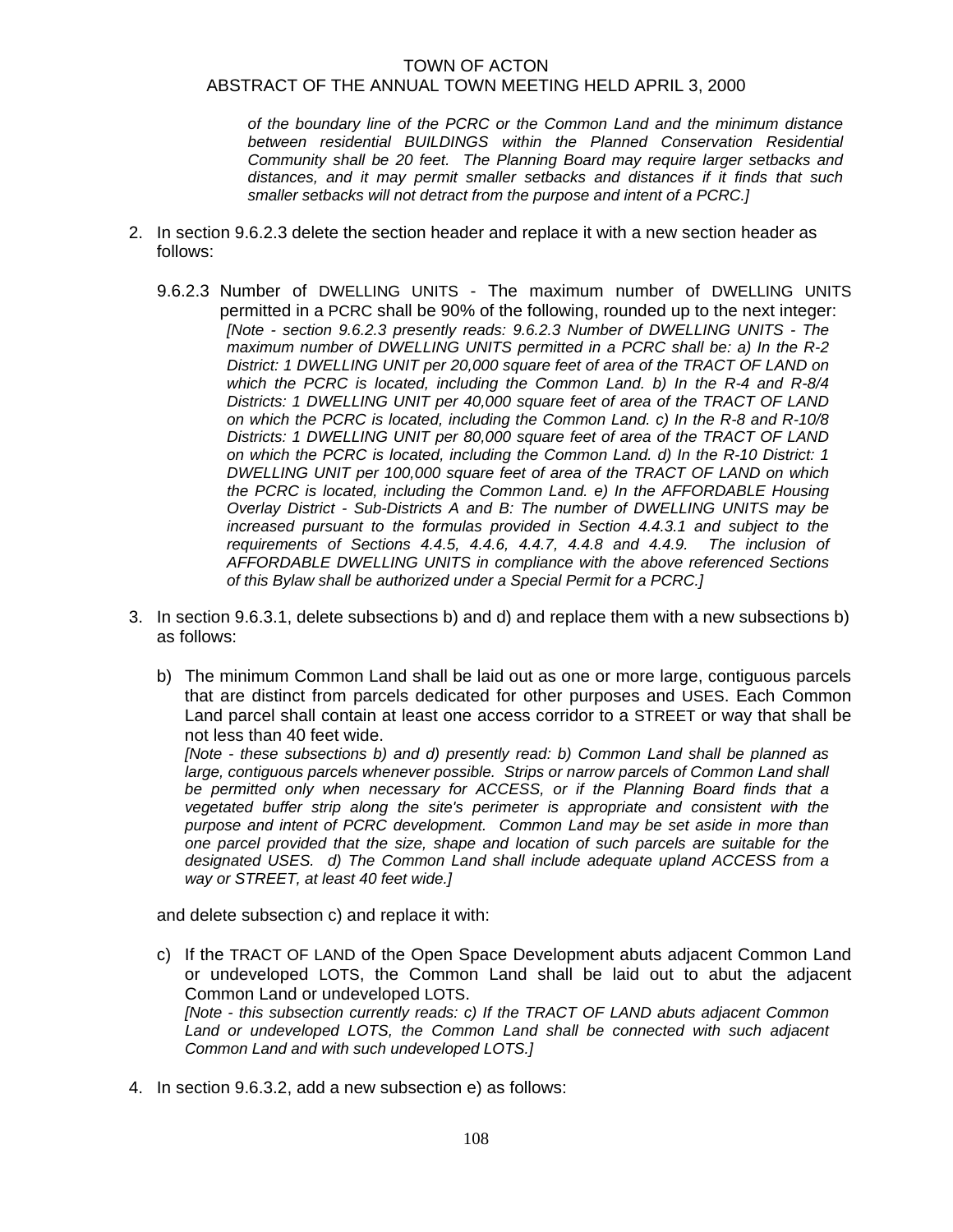e) Portions of the Common Land that are in excess of the minimum Common Land total area and upland area as calculated in accordance with section 9.6.3.1, including its subsection a), may be used for storm water detention and retention facilities serving the LOTS, STREETS and ways in the PCRC, including infrastructure such as pipes, swales, catch basins, and manholes, and parcels and easements associated with such facilities.

or take any other action relative thereto.

## **MOTION:**

**Mr. Ashton** moves in the words of the article except in B.3.c on page 111 of the Warrant, delete the words "Open Space Development" and replace with "PCRC".

## *MOTION CARRIES UNANIMOUSLY*

ARTICLE 42 HOUSEKEEPING - CORRECTIONS, CLARIFICATIONS, MINOR MODIFICATIONS (2/3 vote Required)

To see if the Town will vote to amend the Acton Zoning Bylaw and map as follows:

*[Notes in italic print are not part of the Article but are intended for explanation only.]* 

A. *Zoning bylaw - section 1.3, Definitions. Delete section 1.3.3 and replace it with:*

1.3.3 BUILDING: A STRUCTURE enclosed within exterior walls, built or erected with any combination of materials, whether portable or fixed, having a roof, to form a STRUCTURE for the shelter of persons, animals, or property. *[Note - this section currently reads: 1.3.3 BUILDING: A STRUCTURE enclosed within exterior walls, built, erected and framed of a combination of any materials, whether portable or fixed, having a roof, to form a STRUCTURE for the shelter of persons, animals or property.]* 

- B. Zoning bylaw section 1.3, Definitions. Delete section 1.3.15 sub-section 3) and replace it with:
	- 3) a public or private way, improved in accordance with a plan approved and endorsed by the Planning Board under the Acton subdivision rules and regulations and the subdivision control law; *[Note - sub-section 3) of section 1.3.15 currently reads: 3) a public or private way shown on a plan theretofore approved and endorsed in accordance with the Subdivision Control Law. This section is renumbered to 1.3.16 if previous Article 40 is adopted.]*
- C. Zoning bylaw section 1.4, Applicability. In section 1.4 add a subsection 1.4.1 as follows:
	- 1.4.1 STREETS and railroad rights of way in existence as of January 1, 2000 shall be reserved for transportation purposes and shall not be built upon, used, or otherwise obstructed to hinder or prevent their present or future use and service as transportation facilities, except that STREETS may be discontinued, abandoned or relocated in accordance with the applicable laws of the Commonwealth of Massachusetts.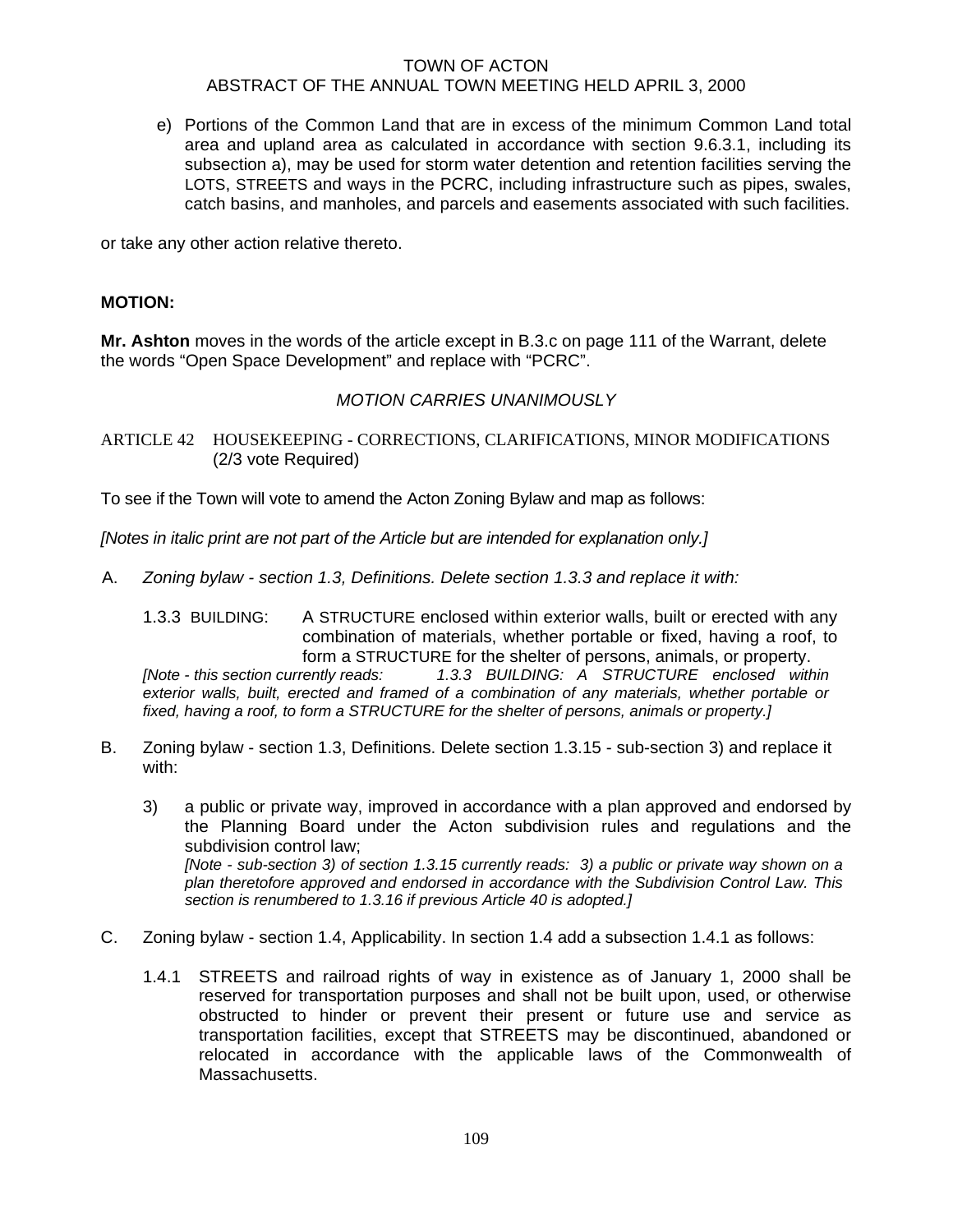D. Zoning bylaw - section 4.3, Groundwater Protection District, Table 4.3.7.2 - Use Regulations within the Groundwater Protection District. Insert into the Table 4.3.7.2 a new section 25 as follows:

|                                                                                                                                                                                                                                                | ZONE 1<br>Well Protection<br>Area | ZONE <sub>2</sub><br>Recharge<br>Protection Area | ZONE <sub>3</sub><br>Aquifer<br><b>Protection Area</b> |
|------------------------------------------------------------------------------------------------------------------------------------------------------------------------------------------------------------------------------------------------|-----------------------------------|--------------------------------------------------|--------------------------------------------------------|
| 25. Treatment or disposal works for non-<br>sanitary wastewater that are subject to<br>310 CMR 22.21 (2)(a)6 as amended,<br>except the treatment and discharge of<br>surface water runoff in compliance with<br>section 4.3.6.3 of this bylaw. | N                                 | N                                                |                                                        |

E. Zoning bylaw - section 5.8, Special Provisions for LOTS with Approval Not Required (ANR) Plan Exemption. Delete section 5.8 in its entirety.

*[Note - this section currently reads: 5.8 Special Provisions for LOTS with Approval Not Required (ANR) Plan Exemption - Any land protected under MGL, Ch. 40A, s. 6, against a change in the applicable USE regulations by the filing of an Approval Not Required (ANR) Plan shall be subject to the dimensional regulations set forth below for the duration of the protection period: 5.8.1 If a LOT in a Residential District is protected for Business District USES, the dimensional standards set forth for the Limited Business (LB) District shall apply to any nonresidential USE on the LOT, except that the minimum LOT FRONTAGE may be reduced to the minimum LOT FRONTAGE*  required under the previous USE and zoning district standard if the LOT does not meet the *minimum LOT FRONTAGE required in the LB District. 5.8.2 If a LOT in a Residential District is protected for Industrial District USES, the dimensional standards set forth for the LI-1 District shall apply to any nonresidential USE on the LOT, except that the minimum LOT FRONTAGE may be reduced to the minimum LOT FRONTAGE required under the previous USE and zoning district standard if the LOT does not meet the minimum LOT FRONTAGE required in the LI-1 District. 5.8.3 Except as provided in 5.8.1 and 5.8.2 any LOT protected under an ANR exemption shall be subject to the dimensional standards set forth for the zoning district in which the LOT is located.]* 

F. Zoning bylaw - sections 6.7, Parking Lot Design Requirements. In the first paragraph of section 6.7, delete the words "a single and two-FAMILY residential USE" and replace them with:

#### "a single to four-FAMILY residential USE".

*[Note this paragraph presently reads: All parking lots shall be designed in compliance with the following design standards, except as provided in Section 6.9. In addition, the following standards shall not apply to parking lots serving a single or two FAMILY residential USE, an Assisted Living Residence with 10 or less residents, a religious USE, and to parking lots with up to 15 parking spaces serving a Conservation USE.]* 

G. Zoning bylaw - section 6.9.2.6, Parking Lot Design Requirements in the WAV and SAV Districts. In the first paragraph of section 6.9.2.6, delete the words "a single or two-FAMILY residential USE" and replace them with:

#### "a single to four-FAMILY residential USE".

*[Note this paragraph presently reads: Off-STREET parking spaces, except parking spaces serving a single or two FAMILY residential USE or an Assisted Living Residence with 10 or less residents, shall be either contained within a BUILDING or STRUCTURE or subject to the following requirements.]*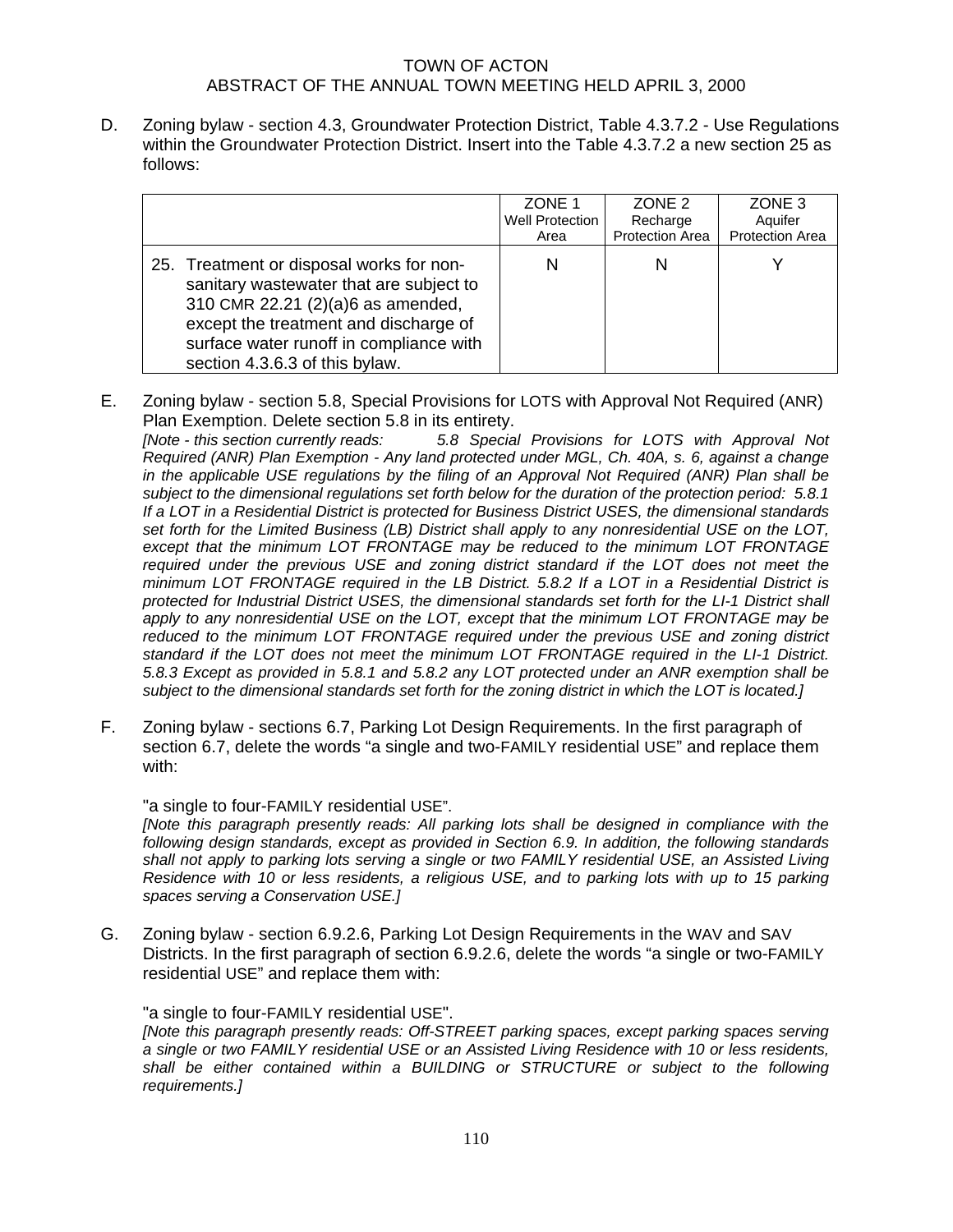H. Zoning bylaw - sections 6.9.3.5, Parking Lot Design Requirements and Landscaping in the KC District. Delete the first sentence of section 6.9.3.5 and replace it with:

"Off-STREET parking spaces, except spaces serving a single to four-FAMILY residential USE or an Assisted Living Residence with 10 or less residents, shall either be contained within a BUILDING or STRUCTURE, or be provided in accordance with the design requirements of section 6.7 including all its subsections".

*[Note this sentence presently reads: Off-STREET parking spaces, except parking spaces serving a single or two FAMILY residential USE, shall either be contained within a BUILDING or STRUCTURE, or be provided in accordance with the design requirements of Section 6.7 including all its subsections.]* 

- I. Zoning bylaw section 9A.7.2.3, Setback requirements in a Planned Unit Development. Delete subsection a) and replace it with:
	- a) All BUILDINGS, STRUCTURES and facilities within a PUD shall maintain a minimum setback of 20 feet from the PUD boundary, and 30 feet where the PUD boundary coincides with a STREET sideline. Except for single family dwellings with or without one apartment, including accessory STRUCTURES and facilities thereto, all BUILDINGS, STRUCTURES and facilities shall be set back at least 50 feet from the PUD boundary where the adjacent land or the land on the opposite STREET side is within a Residential District. All BUILDINGS, STRUCTURES, and facilities within a PUD shall be separated or shielded from adjacent property lines by means of a buffer, adequate in the opinion of the Planning Board, which shall include landscaping elements.

*[Note - this subsection presently reads: a) All STRUCTURES and facilities within a PUD shall be set back not less than 50 feet from the property line of adjacent LOTS within a Residential District, or from the front LOT line where land on the opposite side of a STREET is located in a Residential District. All STRUCTURES and facilities within a PUD shall be separated or shielded from adjacent property lines by means of a buffer, adequate in the opinion of the Planning Board, which shall include landscaping elements.]* 

- J. Zoning bylaw section 10.4, Site Plan Special Permit. Delete section 10.4.3.1 and replace it with:
	- 10.4.3.1 Storm Water Runoff The peak rate of storm water runoff from the development site shall not exceed the rate existing prior to the new construction based on a 10 year design storm. The storm water drainage facilities on the site shall be designed to prevent any overflow onto a STREET. The Board of Selectmen may authorize the use of storm water drainage facilities located off the development site and designed to serve one or more LOTS provided it finds that:
		- 1) the peak rate of storm water runoff from such off-site facilities does not exceed the rate existing prior to the new construction based on a 25-year design storm; and
		- 2) the applicant has retained the rights and powers necessary to assure that the off- site storm water drainage facilities will be properly maintained in good working order.

*[Note - this section currently reads: 10.4.3.1 Storm Water Runoff - For any site containing 80,000 square feet of land area or more, the peak rate of storm water runoff from the development site shall not exceed the rate existing prior to the new construction based on a 10 year design storm. The Board of Selectmen may authorize the use of storm water drainage facilities located off the development site and designed to serve one or more LOTS provided it finds that: 1) the peak rate of storm water runoff from such off site facilities does not exceed the rate existing prior to the new*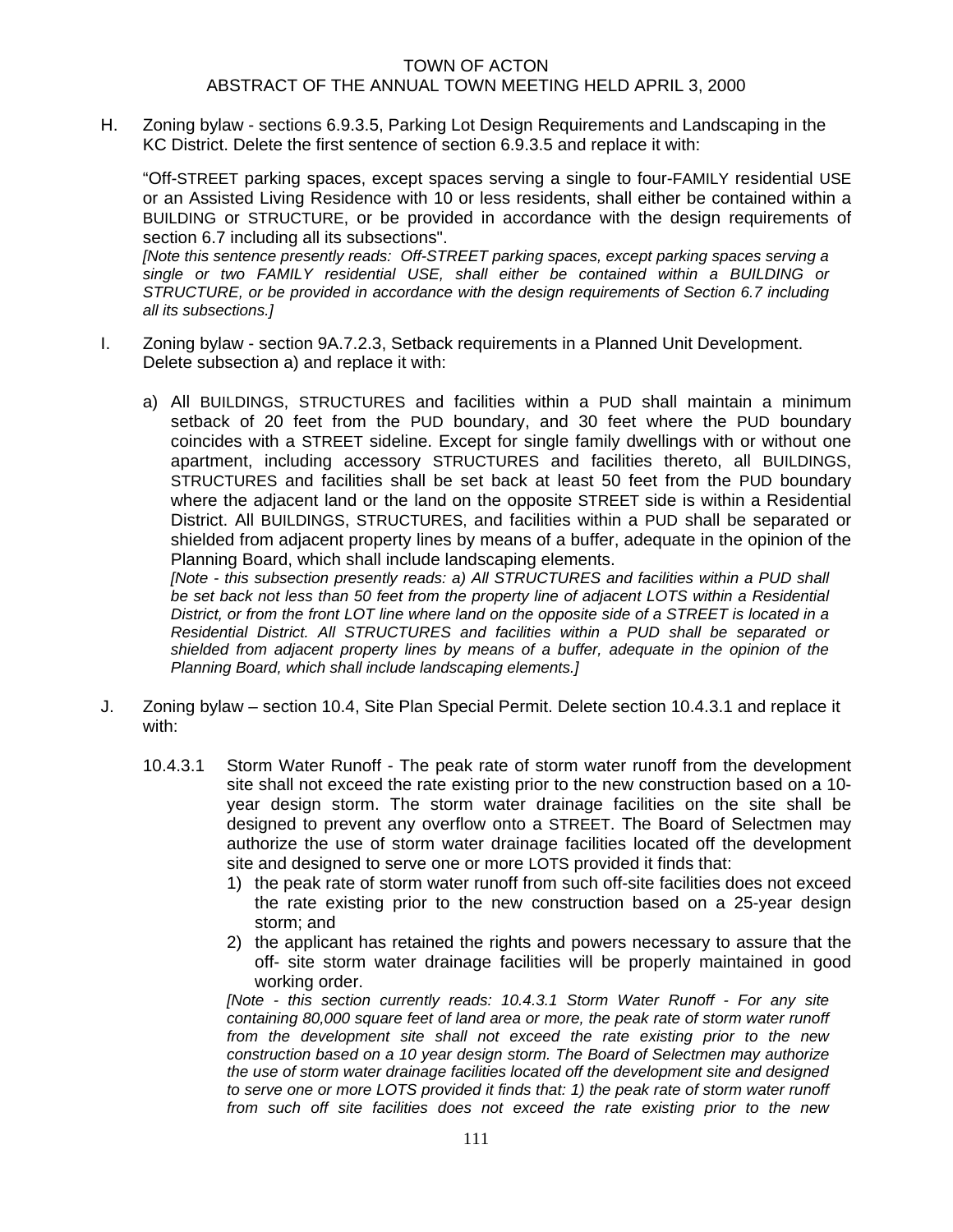*construction based on a 25 year design storm; and 2) the applicant has retained the rights and powers necessary to assure that the off site storm water drainage facilities will be properly maintained in good working order.]* 

K. Zoning map - Amend the zoning map to rezone to Agriculture Recreation Conservation (ARC) the following parcels of land identified by their 1999 Town Atlas map and parcel numbers: *[The present zoning designation, owner, and address are provided for informational purposes.]*

| map   | parcel    | present zoning    | owner                       | street address |                        |
|-------|-----------|-------------------|-----------------------------|----------------|------------------------|
| E-4   | $47 - 1$  | $R - 8/4$         | <b>Acton Water District</b> | 8              | Post Office Sq, behind |
| $F-4$ | $40 - 4$  | $R-2$             | Town of Acton               | 7              | Concord PI, beside     |
| $G-2$ | 184       | $R-2$             | Town of Acton               | 19             | Overlook Dr, behind    |
| $G-2$ | $184 - 1$ | $R-2$             | Town of Acton               | 17             | Overlook Dr, behind    |
| $G-2$ | 185       | $R-2$             | Town of Acton               | 84             | Central St, behind     |
| $G-2$ | 193-14    | $R-2$             | Town of Acton               | 19             | Overlook Dr, beside    |
| $G-2$ | 194       | $R-2$             | Town of Acton               | 15             | Overlook Dr, behind    |
| $G-2$ | $194 - 1$ | $R-2$             | Town of Acton               | 13             | Overlook Dr, behind    |
| $G-2$ | 194-2     | $R-2$             | Town of Acton               | 11             | Overlook Dr, behind    |
| $G-2$ | 194-3     | $R-2$             | Town of Acton               | 9              | Overlook Dr, behind    |
| $G-2$ | 194-4     | $R-2$             | Town of Acton               | $\overline{7}$ | Overlook Dr, behind    |
| $G-2$ | 195       | $R-2$             | Town of Acton               | $\overline{7}$ | Overlook Dr, behind    |
| $G-3$ | 79        | $R-2$             | Town of Acton               | 18             | <b>Stoney St</b>       |
| $G-3$ | 83        | $R-2$             | Town of Acton               | 16             | Stoney St              |
| $G-3$ | 84        | $R-2$             | Town of Acton               | 15             | Stoney St              |
| $G-3$ | 86        | $R-2$             | Town of Acton               | 14             | Stoney St              |
| $G-3$ | 87        | $R-2$             | Town of Acton               | 13             | Stoney St              |
| $G-3$ | 112       | $R-2$             | Town of Acton               | 12             | Stoney St              |
| $G-3$ | 113       | $R-2$             | Town of Acton               | 11             | Stoney St              |
| $G-3$ | 115       | $R-2$             | Town of Acton               | 10             | <b>Stoney St</b>       |
| $G-3$ | 116       | $R-2$             | Town of Acton               | 9              | <b>Stoney St</b>       |
| $G-3$ | 124       | $R-2$             | Town of Acton               | 8              | Stoney St              |
| $G-3$ | 125       | $R-2$             | Town of Acton               | 7              | Stoney St              |
| $G-3$ | 126       | $\overline{R}$ -2 | Town of Acton               | 58             | Piper Rd               |
| $G-3$ | 139       | $R-2$             | Town of Acton               | 6              | Stoney St              |
| $G-3$ | 140       | $R-2$             | Town of Acton               | 5              | Stoney St              |
| $G-3$ | 141       | $R-2$             | Town of Acton               | 56             | Piper Rd               |
| $G-3$ | 162       | $R-2$             | Town of Acton               | 4              | <b>Stoney St</b>       |
| $G-3$ | 163       | $R-2$             | Town of Acton               | 54             | Piper Rd               |
| $G-3$ | 167       | $R-2$             | Town of Acton               | 1              | Ann Av                 |
| $G-3$ | 168       | $R-2$             | Town of Acton               | 52             | Piper Rd               |
| $G-3$ | 191       | $R-2$             | Town of Acton               | 4              | Ann Av                 |
| $G-3$ | 192       | $R-2$             | Town of Acton               | 50             | Piper Rd               |
| $H-2$ | $7-5$     | $R-2$             | Town of Acton               | 3              | Overlook Dr, behind    |
| $H-2$ | $7 - 11$  | $R-2$             | Town of Acton               | $\mathbf{1}$   | Overlook Dr, behind    |
| $H-2$ | $7 - 16$  | $R-2$             | Town of Acton               | 5              | Overlook Dr, behind    |
| $I-3$ | 153       | $R-4$             | Town of Acton               | 31             | Carlton Dr             |
|       |           |                   | (expected in 2000)          |                |                        |

or take any other action relative thereto.

## **MOTION:**

**Mr. Millett moves in the words of the article.** 

*MOTION CARRIES UNANIMOUSLY*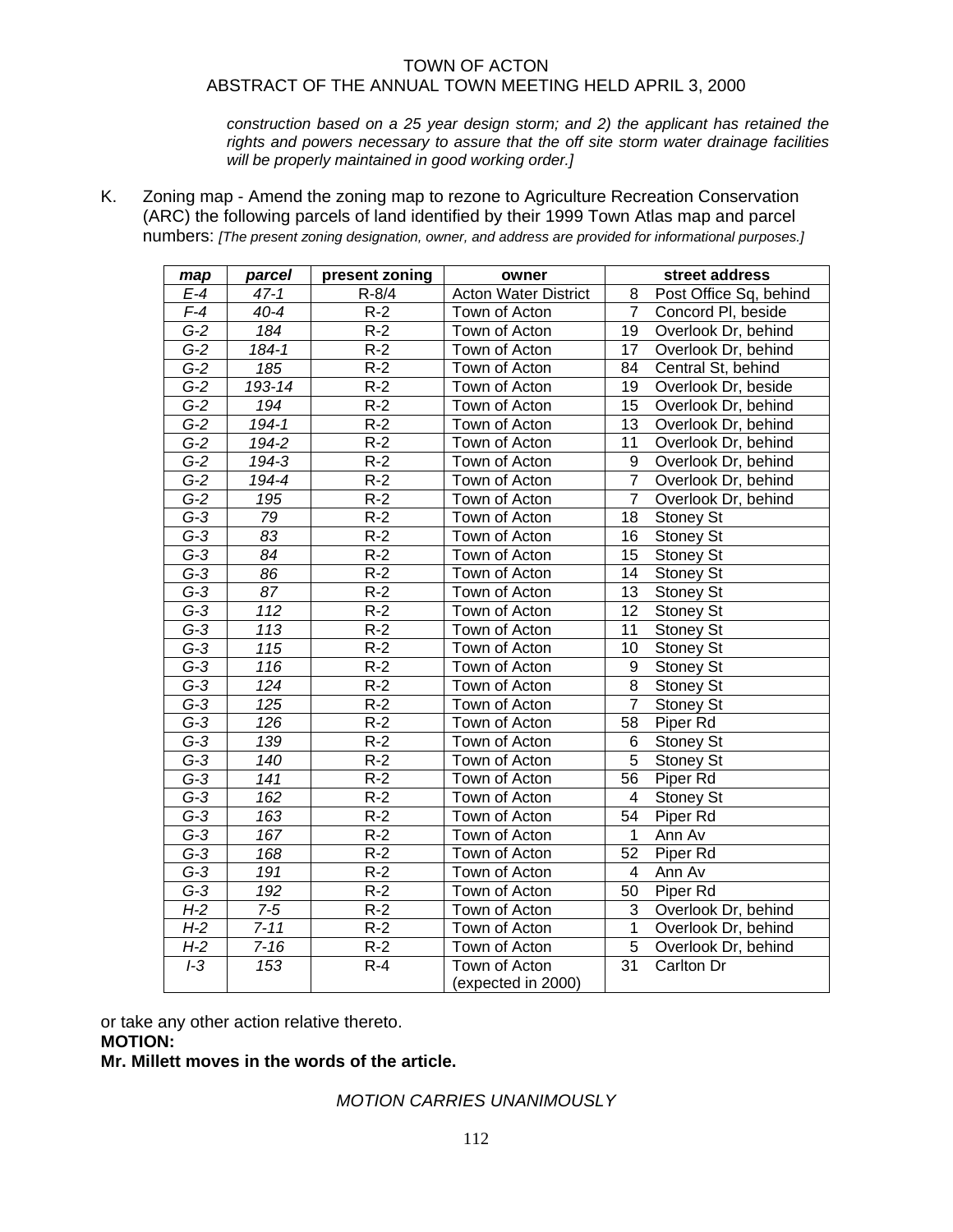## **ARTICLE 43\*\* ELDERLY TAX RELIEF - REAUTHORIZE CHAPTER 73 OF THE ACTS OF 1986**  (Majority Vote)

 To see if the Town will vote to continue to accept the provisions of Chapter 73 of the Acts of 1986 as amended by Chapter 126 of the Acts of 1988, providing for a 100% increase in certain property tax exemptions, or take any other action relative thereto.

## **CONSENT MOTION:**

**Mr. Ashton** moves that the Town continue to accept Chapter 73 of the Acts of 1986 as amended, which doubles certain property tax exemptions as allowed by this statute.

## *CONSENT MOTION CARRIES UNANIMOUSLY*

### ARTICLE 44 EARTH DAY RESOLUTION  **(Majority Vote)**

To see if the Town will vote to support the following Resolution:

Whereas for the past 30 years, Earth Day has been an occasion both to celebrate the Earth and raise awareness of what we need to do to keep our world clean, peaceful, and self-sustaining, and

 Whereas Acton's Earth Day 2000 Committee plans an Earth Day celebration on April 29, 2000, at the NARA Park, to acknowledge citizen and Town actions, and to challenge ourselves to even grater efforts, and

 Whereas the Town of Acton and its citizenry share in the bounty of, and responsibility to, the natural world,

 Therefore, be it resolved that the citizens of the Town of Acton and the Board of Selectmen hereby support the efforts of the Earth Day committee and endorse the goals and celebration of Earth Day 2000.

or take any other action relative thereto.

#### **MOTION:**

**Ms. Sagoff** moves the Resolution as set forth in the article be adopted.

#### *RESOLUTION CARRIES UNANIMOUSLY*

#### **ARTICLE 45\*\* STREET ACCEPTANCE - CARLTON DRIVE EXTENSION** (2/3 Vote Required)

 To see if the Town will accept as a public way the following street or portion thereof, as laid out by the Board of Selectmen according to plans on file with the Town Clerk, and authorize the Board of Selectmen to take the fee or easement in said street by eminent domain or otherwise, including easements for drainage, utility, sidewalk or other purposes as shown on said plans or described in the Order of Layout.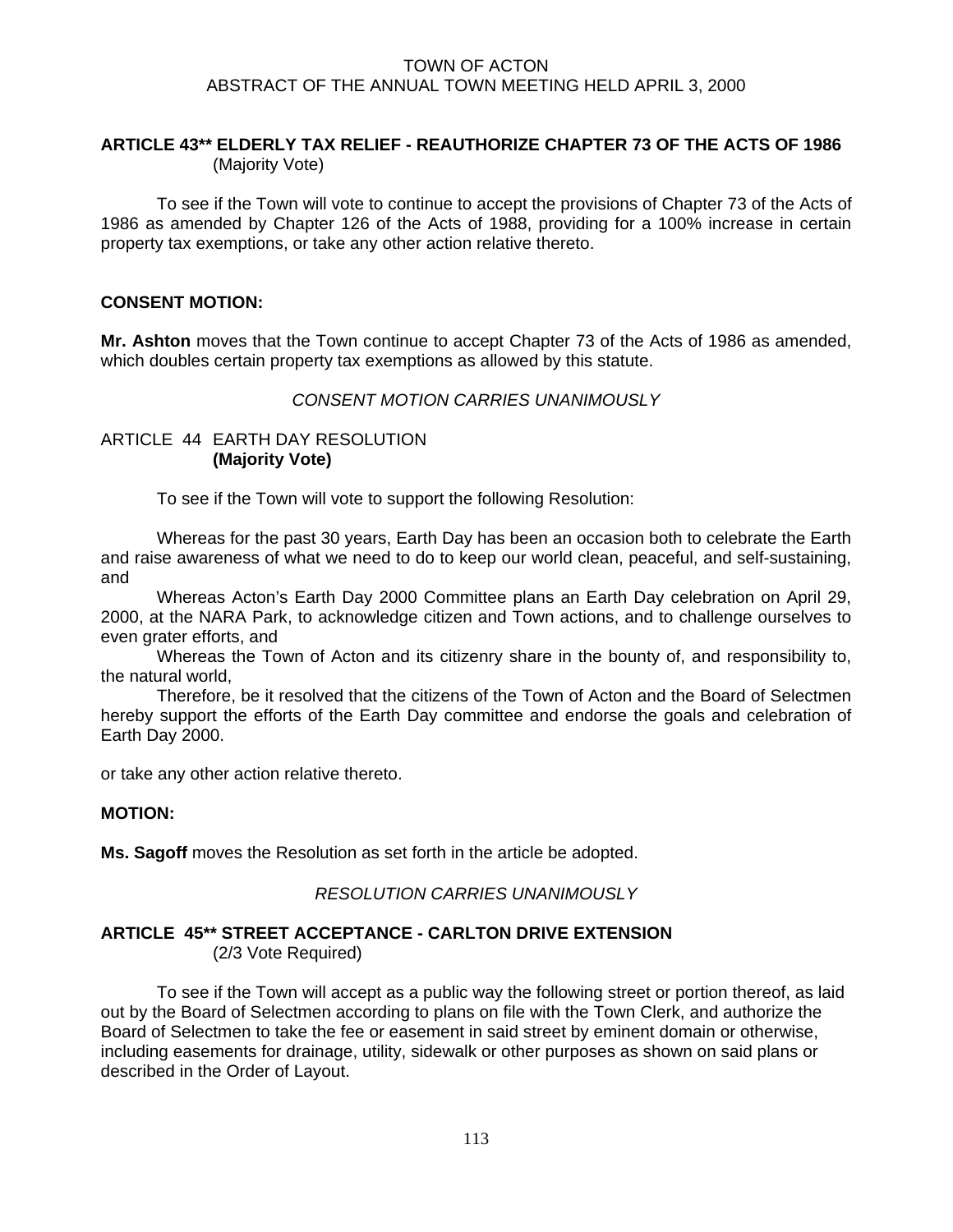## In the CARLTON DRIVE EXTENSION SUBDIVISION

CARLTON DRIVE EXTENSION – from the previous limit of acceptance at the northerly end of Carlton Drive a distance of 495 feet, more or less, in an easterly direction to the easterly sideline of a 70.00 foot radius cul-de-sac (including the cul-de-sac), this being the entire road.

or take any other action relative thereto.

## **CONSENT MOTION:**

**Mr. Shupert** moves that the Town accept as a public way the street listed in the Article, as laid out by the Board of Selectmen according to the plans on file with the Town Clerk, and authorize the Board of Selectmen to take the fee or easements for drainage, utility, or other purposes where shown on said plan or described in the Order of Layout.

*CONSENT MOTION CARRIES UNANIMOUSLY*

#### **ARTICLE 46 STREET ACCEPTANCE – GUSWOOD ROAD EXTENSION**  (2/3 Vote Required)

 To see if the Town will accept as a public way the following street or portion thereof, as laid out by the Board of Selectmen according to plans on file with the Town Clerk, and authorize the Board of Selectmen to take the fee or easement in said street by eminent domain or otherwise, including easements for drainage, utility, sidewalk or other purposes as shown on said plans or described in the Order of Layout.

In the LUPINE PATH SUBDIVISION

GUSWOOD ROAD EXTENSION – from the previous limit of acceptance at the southerly end of Guswood Road a distance of 396 feet, more or less, in an easterly direction to the easterly sideline of a 70.00 foot radius cul-de-sac (including the cul-de-sac), this being the entire road. or take any other action relative thereto.

#### **MOTION:**

**Mr. Shupert** moves in the words of the article. *MOTION CARRIES UNANIMOUSLY*

## **ARTICLE 47\*\* ACCEPTANCE OF LAND GIFT- 10 CARLISLE ROAD** (Majority Vote Required)

 To see if the Town will vote to accept as a gift from Robert E. Mills a parcel of vacant land located at 10 Carlisle Road and shown as Lot 23 on a plan recorded in the Middlesex South District Registry of Deeds, Book 8790, Page 586, said lot contains 26,200 square feet of land and is shown as Parcel 32 on Map C-5 of the Town Atlas, for general municipal purposes, or take any other action relative thereto.

#### **CONSENT MOTION:**

**Mr. Shupert moves in the words of the article** 

*CONSENT MOTION CARRIES UNANIMOUSLY*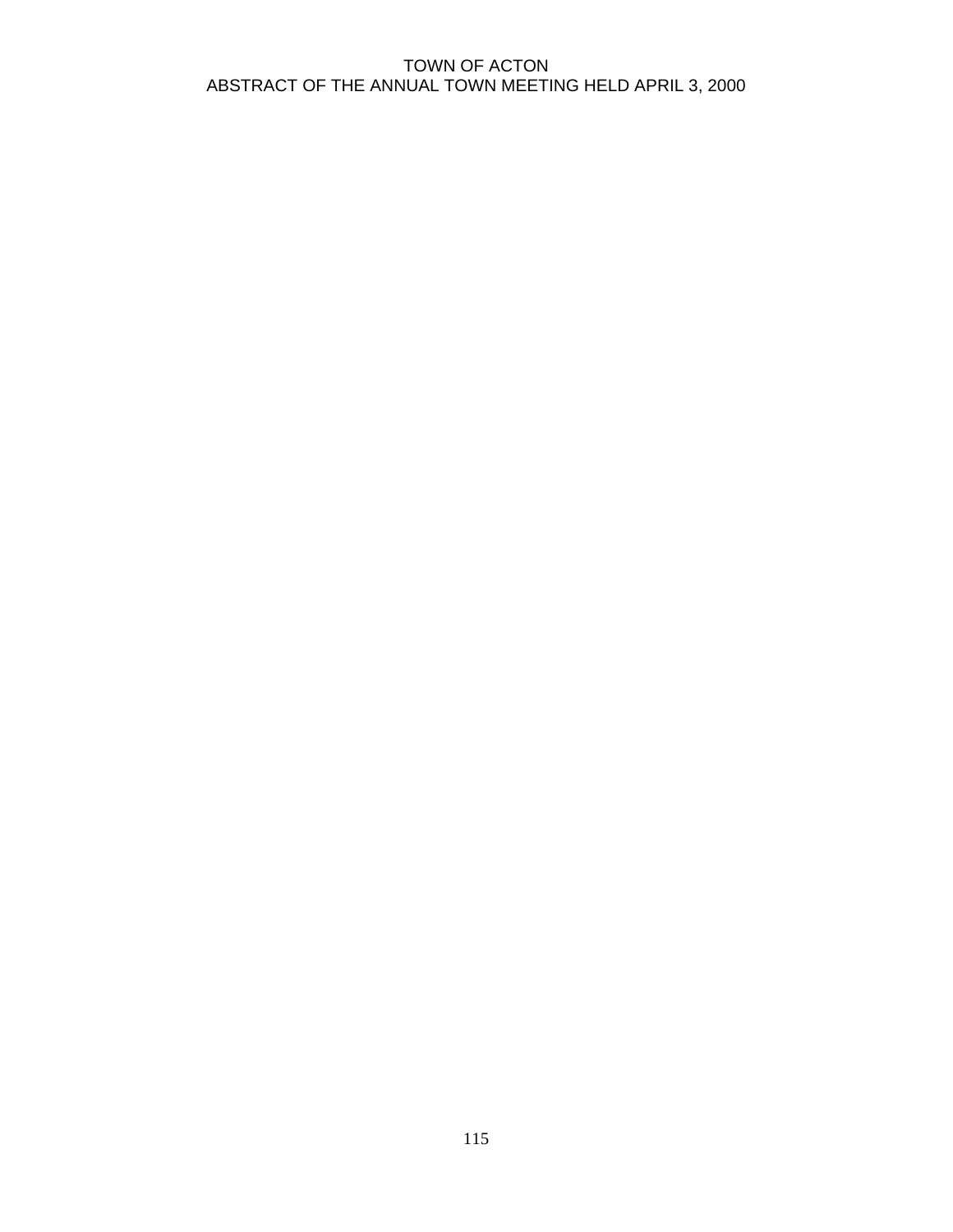## **ARTICLE 48\*\* ACCEPTANCE OF LAND GIFT – CARLTON DRIVE**

(Majority Vote Required)

 To see if the Town will vote to accept as a gift from the Maynard Country Club, Inc., for general municipal purposes, three parcels of vacant land on Carlton Drive Extension shown as Parcel  $3 - 15,098$  S.F., Parcel  $4 - 95,630$  S.F. and Lot  $4A - 61,142$  S.F. on a plan recorded in the Middlesex South District Registry of Deeds, as Plan Number 752 of 1998, said parcels are also shown on Map I-3 of the Town Atlas as Parcels 127, 150, and 153, or take any other action relative thereto.

## **CONSENT MOTION:**

**Mr. Shupert moves in the words of the article.** 

*CONSENT MOTION CARRIES UNANIMOUSLY*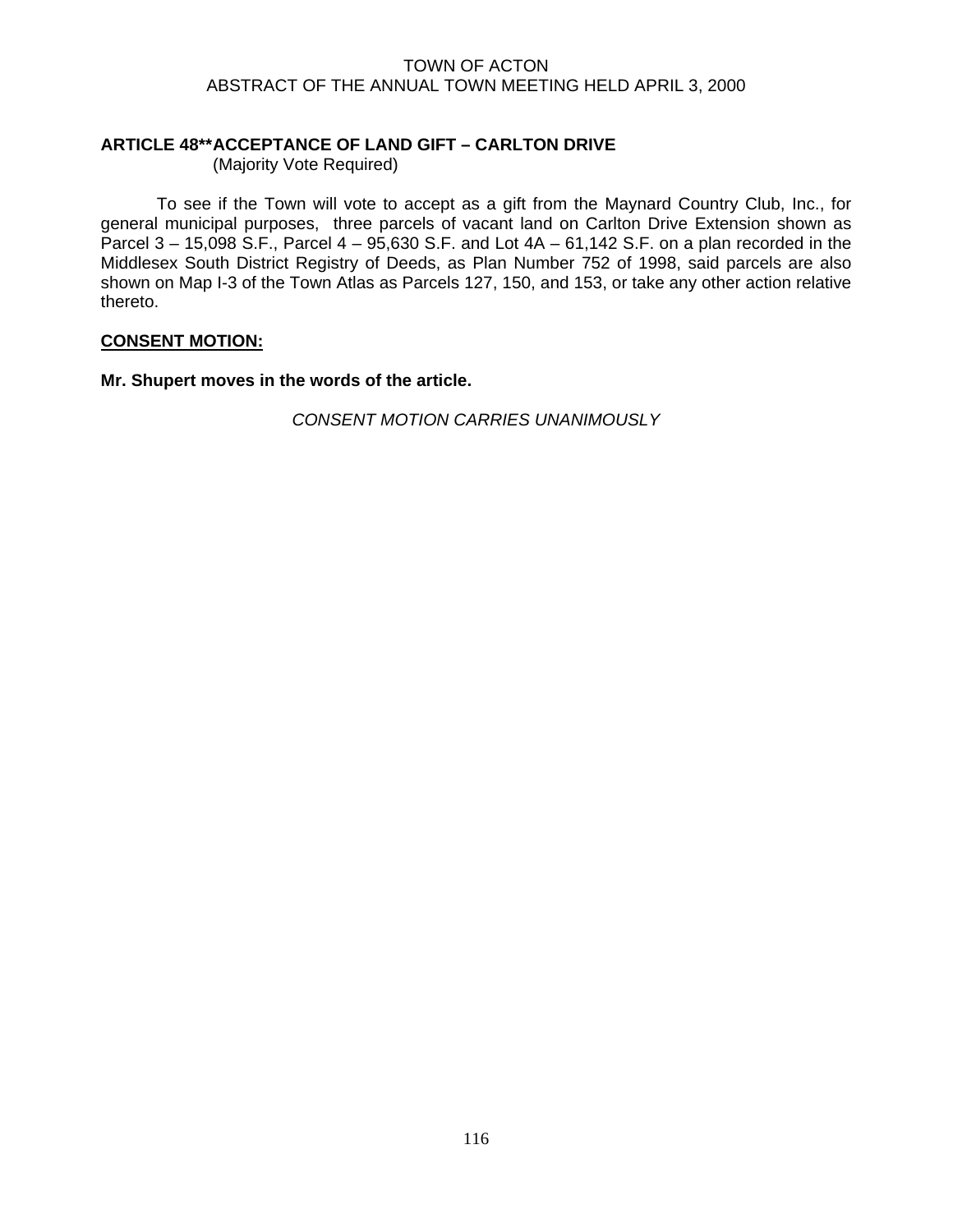## **ARTICLE 49\*\* ACCEPTANCE OF LAND GIFT – 35 MAIN STREET**

(Majority Vote Required)

 To see if the Town will vote to accept as a gift from Roland H., Jr. and Katherine M. Vaillancourt, for general municipal purposes, a parcel of vacant land located at 35 Main Street and shown as Lot A on a plan recorded in the Middlesex South District Registry of Deeds, Book 13753, Page 512, said lot contains 4.0802 Acres of land and is shown as Parcel 22-1 on Map I-2 of the Town Atlas, or take any other action relative thereto.

## **CONSENT MOTION:**

**Mr. Ashton** moves in the words of the article.

## *CONSENT MOTION CARRIES UNANIMOUSLY*

## **ARTICLE 50\*\* ACCEPTANCE OF SIDEWALK EASEMENT - HIGH STREET**  (Majority Vote Required)

 To See if the Town will vote to accept as a gift from Don P. and Gayle B. Johnson a permanent sidewalk easement five (5) feet wide along their frontage at 236 High Street, including certain limited and specific rights to use an additional "Temporary 5' Wide Sidewalk Construction Easement", all as described in a Grant of Easement dated October 27, 1999, or take any other action relative thereto.

## **CONSENT MOTION:**

Mr. Ashton moves in the words of the article

## *CONSENT MOTION CARRIES UNANIMOUSLY*

# **ARTICLE 51\*\* ACCEPTANCE OF SIDEWALK EASEMENT - POPE ROAD AT TRIANGLE FARM LANE**

(Majority Vote Required)

 To see if the Town will vote to accept as a gift from the owners of the five lots at Triangle Farm Lane a permanent sidewalk easement twenty-five (25) feet wide along their frontage on Pope Road near the Acton/Carlisle town line, as described in an "Agreement and Grant of Easement" recorded in the Middlesex South District Registry of Deeds on May 4, 1999, as Instrument No. 705, or take any other action relative thereto.

#### **CONSENT MOTION:**

**Mr. Ashton** moves in the words of the article.

## *CONSENT MOTION CARRIES UNANIMOUSLY*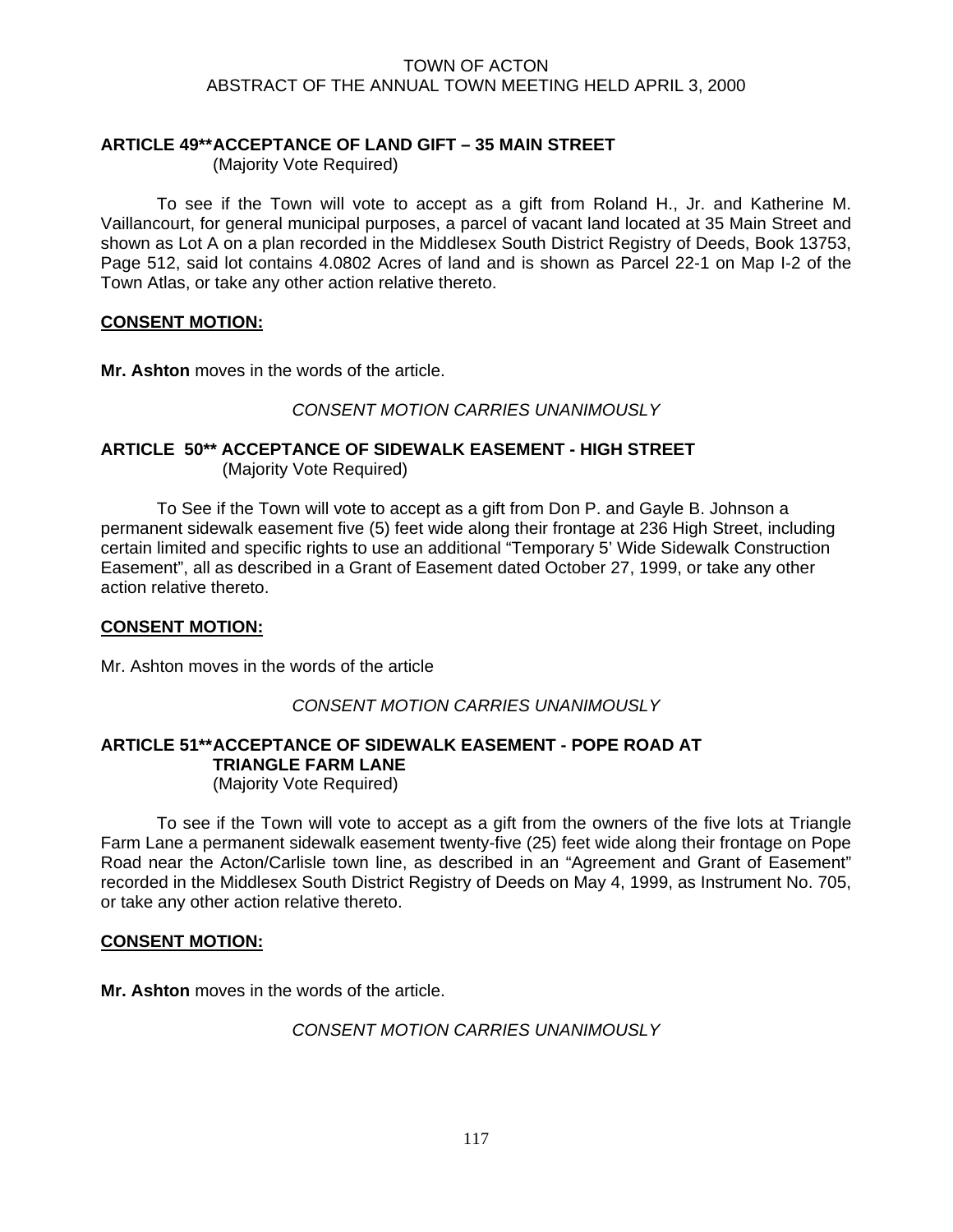## **ARTICLE 52 SEWER EASEMENT – 394 MASS AVE**

(2/3 Vote Required)

 To see if the Town will authorize the Selectmen to purchase, take by eminent domain, or otherwise acquire for sewer purposes, an easement in all or a part of parcels of land located at 394 Mass. Avenue, now or formerly owned by Dolores May Foster & AD Realty Company, shown as Parcels 134 & 118-1, Map F-3 on the Town Atlas, or take any other action relative thereto.

## **MOTION:**

**Mr. Hunter** moves to authorize the Selectmen to purchase, take by eminent domain, or otherwise acquire for sewer purposes, the fee or permanent or temporary easements in the parcel of land identified and described in this article; and to authorize the Selectmen to expend funds approved under Article 18 of the 1997 Annual Town Meeting, Article 3 of the October 5, 1998 Special Town Meeting, and Article 3 of the November 15, 1999 Special Town Meeting for such purposes and to take all other actions necessary to acquire such easements

## *MOTION CARRIES UNANIMOUSLY*

# **ARTICLE 53 SEWER EASEMENT - 400 MASS AVENUE**

(2/3 Vote Required)

 To see if the Town will authorize the Selectmen to purchase, take by eminent domain, or otherwise acquire for sewer purposes, an easement in all or a part of parcels of land, as shown on a plan prepared by Stamski & McNary, located at 400 Mass. Avenue, now or formally owned by Gismond and Catherine Silvestrone, shown as Parcel 128, Map F-3 on the Town Atlas, or take any other action relative thereto.

## **MOTION:**

**Mr. Hunter** moves to Authorize the Selectmen to purchase, take by eminent domain, or otherwise acquire for sewer purposes, the fee or permanent or temporary easements in the parcels of land identified in the Town Atlas as map F-3, parcels 128 and 118-1; and to authorize the Selectmen to expend funds approved under Article 18 of the 1997 Annual Town Meeting, Article 3 of the October 5, 1998 Special Town Meeting, and Article 3 of the November 15, 1999 Special Town Meeting for such purposes; and to take all other actions necessary to acquire such easements.

*MOTION CARRIES UNANIMOUSLY*